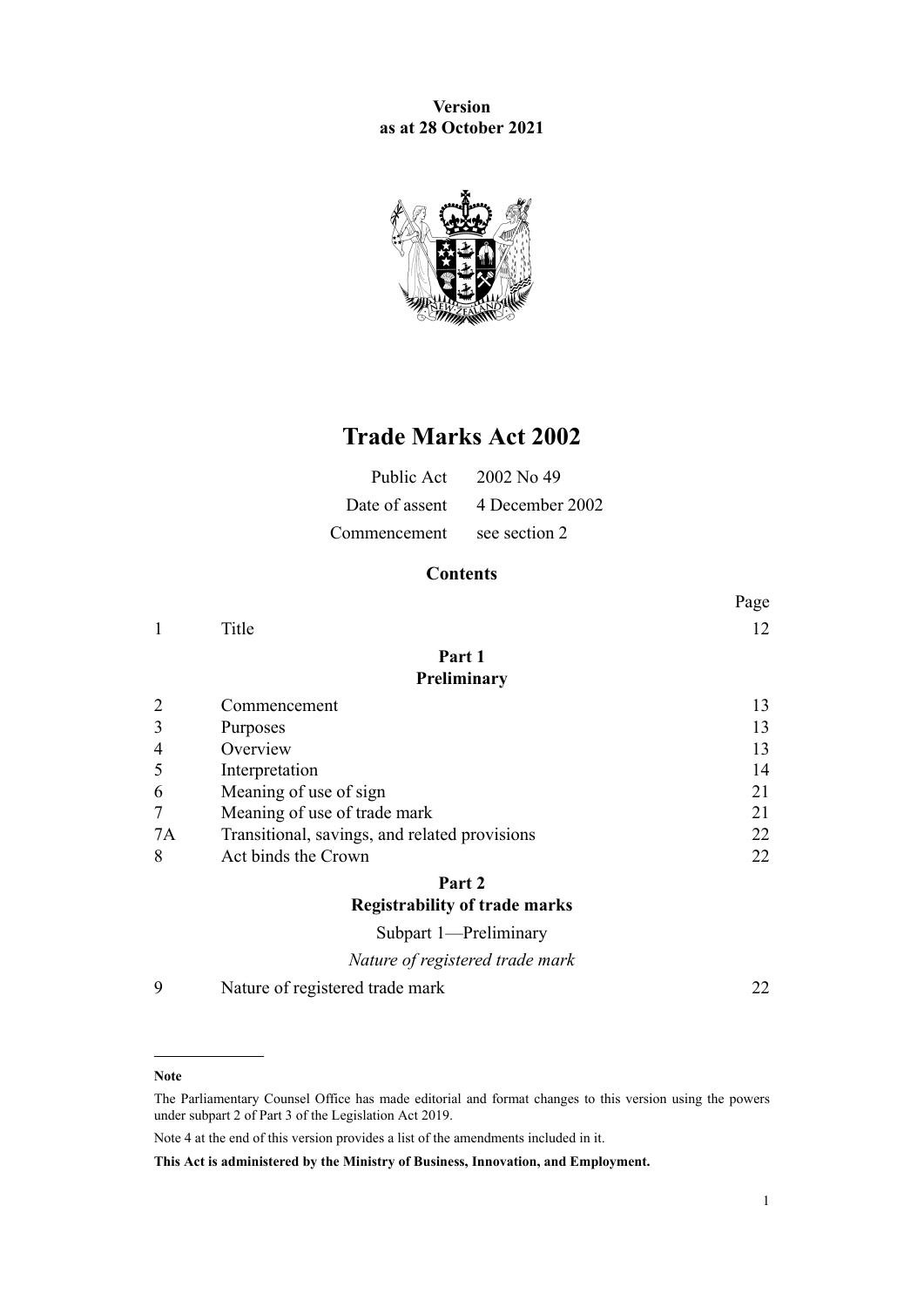|          | <b>Trade Marks Act 2002</b>                                                                                                     | 28 October 2021 |
|----------|---------------------------------------------------------------------------------------------------------------------------------|-----------------|
|          | Rights that attach to registered trade marks                                                                                    |                 |
| 10<br>11 | Rights that attach to registered trade marks<br>Additional matters that relate to rights attaching to registered trade<br>marks | 23<br>23        |
|          | Rights that attach to application                                                                                               |                 |
| 12       | Rights that attach to application                                                                                               | 23              |
|          | Registrability of trade marks: general                                                                                          |                 |
| 13       | When trade mark registrable                                                                                                     | 24              |
| 13A      | Trade mark not registrable if related certification trade mark<br>owned                                                         | 24              |
| 14       | Additional provisions that relate to registrability of certification<br>trade marks                                             | 24              |
| 15       | Additional provisions that relate to registrability of collective trade<br>marks                                                | 24              |
| 16       | Commissioner's preliminary advice regarding distinctive character<br>of trade mark                                              | 25              |
|          | Subpart 2—Absolute grounds for not registering trade mark                                                                       |                 |
| 17       | Absolute grounds for not registering trade mark: general                                                                        | 25              |
|          | Registrability of non-distinctive trade marks                                                                                   |                 |
| 18       | Non-distinctive trade mark not registrable                                                                                      | 25              |
| 19       | Relevance of colour to distinctive character of trade mark                                                                      | 26              |
| 20       | Trade mark that contains geographical indication must not be<br>registered in certain circumstances                             | 26              |
| 21       | Trade mark that contains commonly used chemical names must not<br>be registered                                                 | 27              |
|          | Subpart 3—Relative grounds for not registering trade mark                                                                       |                 |
|          | Registrability of trade mark that contains certain words                                                                        |                 |
| 22       | Registrability of trade mark that contains certain words                                                                        | 27              |
|          | Registrability of trade mark that contains person's name                                                                        |                 |
| 23       | Registrability of trade mark that contains person's name                                                                        | 28              |
| 24       | Registrability of trade mark that contains representations of Royal<br>Family                                                   | 28              |
|          | Registrability of identical or similar trade marks                                                                              |                 |
| 25<br>26 | Registrability of identical or similar trade mark<br>Exceptions                                                                 | 28<br>29        |
|          | Registrability of trade mark that contains flags                                                                                |                 |
| 27       | Registrability of trade mark that contains representation of flag,<br>etc, generally                                            | 29              |

Version as at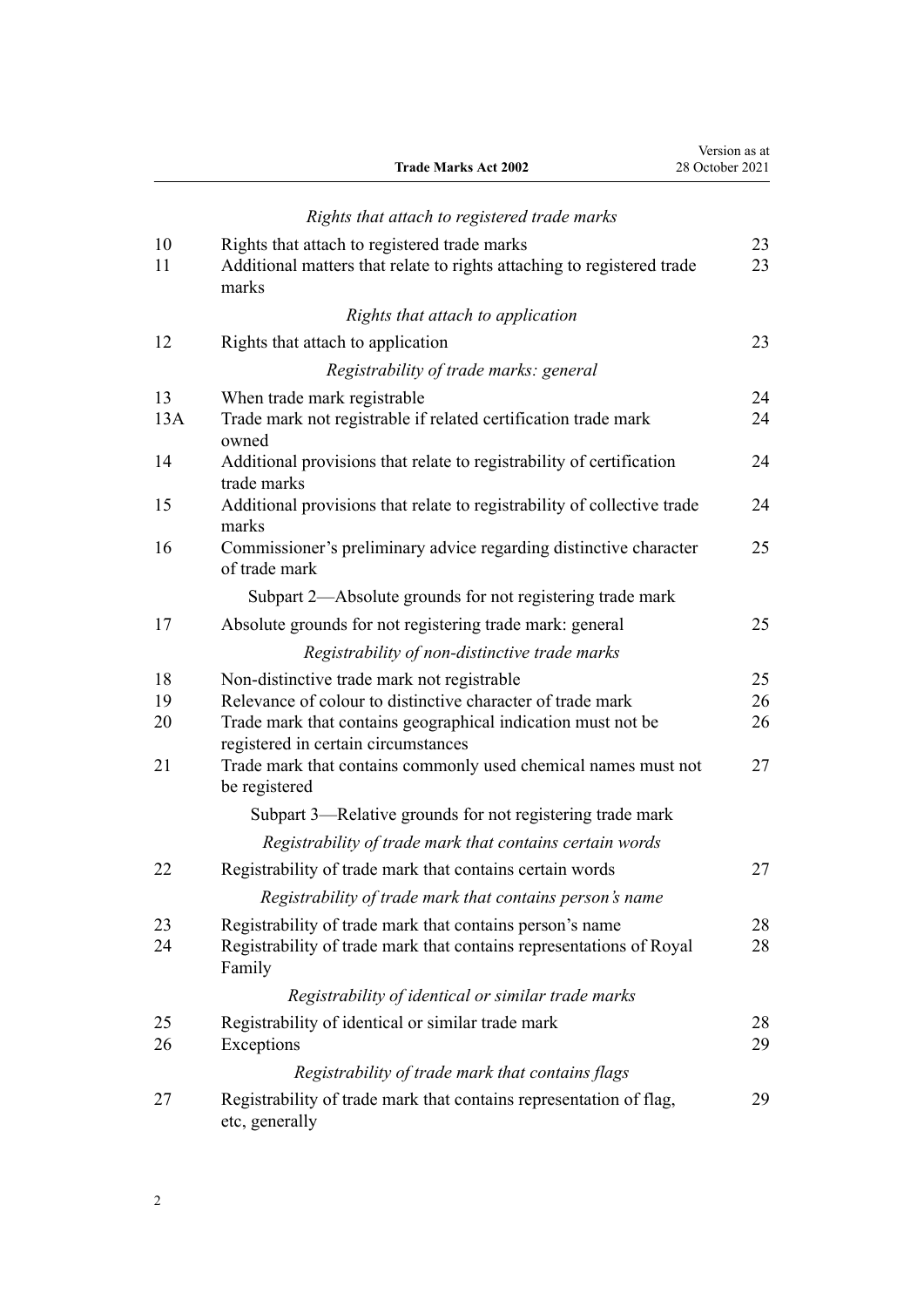|    | 28 October 2021<br><b>Trade Marks Act 2002</b>                                                               |    |
|----|--------------------------------------------------------------------------------------------------------------|----|
| 28 | Registrability of trade mark that contains flag, State emblems, etc,<br>of convention country                | 29 |
| 29 | Registrability of trade mark that contains armorial bearings, etc, of<br>certain international organisations | 30 |
| 30 | When emblems, etc, are protected under Paris Convention or<br><b>TRIPS</b> Agreement                         | 30 |
|    | Part 3                                                                                                       |    |
|    | Process for obtaining registration of trade mark and other                                                   |    |
|    | matters                                                                                                      |    |
|    | Subpart 1-Preliminary                                                                                        |    |
| 31 | Classification of trade marks                                                                                | 32 |
|    | Subpart 2-Applications                                                                                       |    |
|    | General                                                                                                      |    |
| 32 | Application: how made                                                                                        | 32 |
| 33 | Joint applications                                                                                           | 32 |
|    | Priority of applications                                                                                     |    |
| 34 | Priority of applications for registration of identical or similar trade                                      | 32 |
|    | marks                                                                                                        |    |
| 35 | Commissioner's requirements in relation to applications without                                              | 33 |
| 36 | priority<br>Priority of application to which convention country application<br>relates                       | 33 |
|    | Amendment of application                                                                                     |    |
| 37 | Withdrawal, etc, of application                                                                              | 33 |
| 38 | When Commissioner or court may amend application                                                             | 34 |
|    | Acceptance or rejection of application                                                                       |    |
| 39 | Examination of application                                                                                   | 34 |
| 40 | Acceptance of application                                                                                    | 34 |
| 41 | Applicant must be notified of non-complying application                                                      | 34 |
| 42 | Revocation of acceptance of application                                                                      | 34 |
| 43 | Rejection of application                                                                                     | 35 |
| 44 | Abandonment of application                                                                                   | 35 |
| 45 | Applicant must be notified of grounds, etc, of conditional<br>acceptance or rejection of application         | 35 |
|    | Advertisement of accepted application                                                                        |    |
| 46 | Advertisement of accepted application                                                                        | 35 |
|    | Subpart 3—Opposition to application                                                                          |    |
| 47 | Opposition to accepted application                                                                           | 35 |
| 48 | Applicant's counter-statement                                                                                | 36 |
| 49 | Commissioner's determination on opposition                                                                   | 36 |
|    |                                                                                                              |    |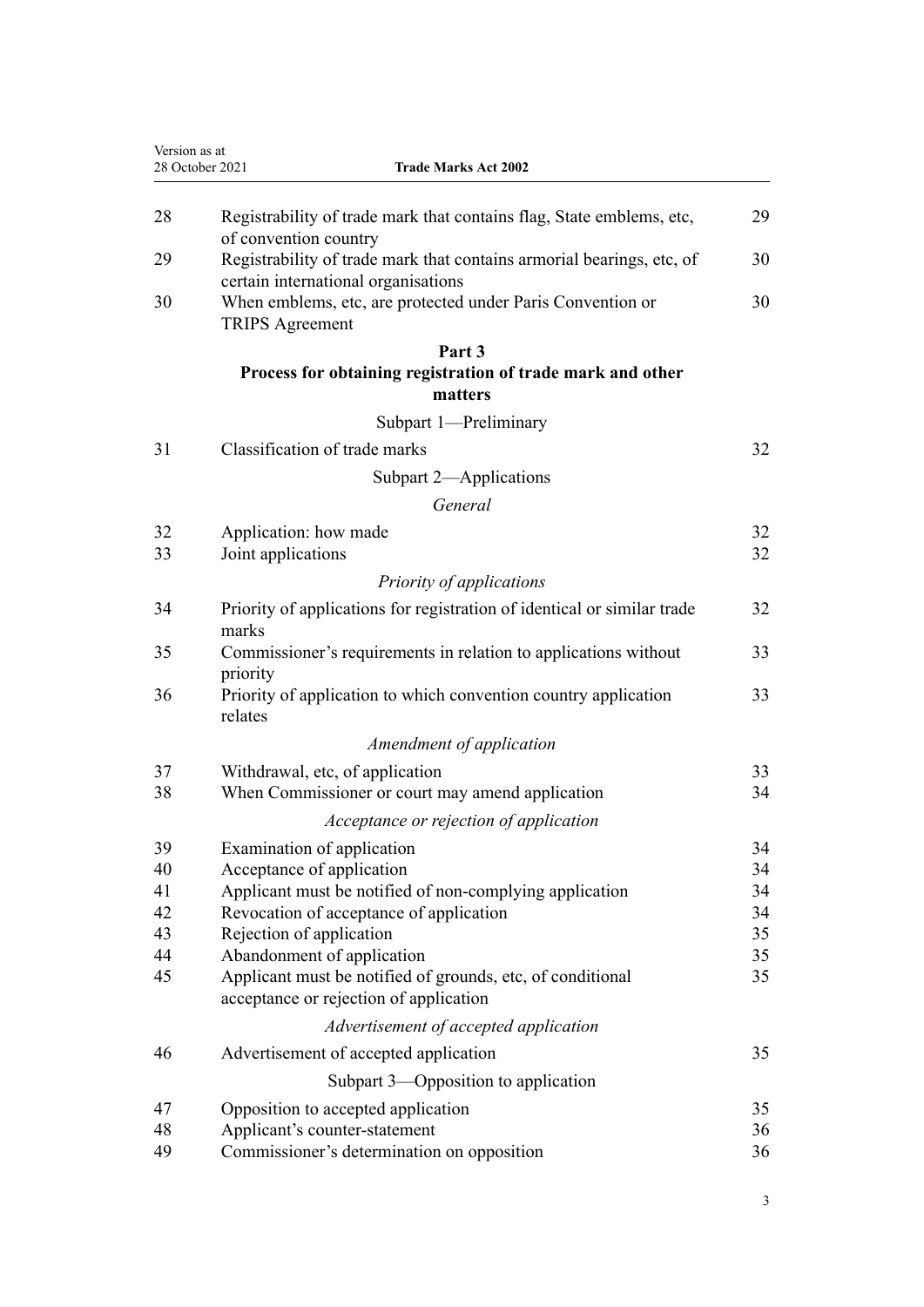| Subpart 4—Registration of trade mark                                                                  |    |
|-------------------------------------------------------------------------------------------------------|----|
| When trade mark must be registered                                                                    | 36 |
| Commissioner's requirements on registration                                                           | 36 |
| Commissioner may dispense with production of probate or letters<br>of administration in certain cases | 37 |
| Replacement of certificate of registration                                                            | 37 |
| Subpart 5—Additional matters that relate to certification trade<br>marks                              |    |
| When regulations that govern use of certification trade mark must<br>be provided                      | 37 |
| Consideration of application for registration of certification trade<br>mark                          | 38 |
| Approved regulations must be deposited at Intellectual Property<br>Office of New Zealand              | 38 |
|                                                                                                       |    |

**Trade Marks Act 2002**

Version as at 28 October 2021

[Subpart 6—When registration of trade mark ceases](#page-37-0)

## *[Duration of registration](#page-37-0)*

| 57       | Duration of registration                                                                                                                      | 38       |
|----------|-----------------------------------------------------------------------------------------------------------------------------------------------|----------|
|          | Renewal of registration                                                                                                                       |          |
| 58       | Renewal of registration                                                                                                                       | 39       |
| 59       | Procedure for renewal of registration                                                                                                         | 39       |
| 60       | Effect of registered-past expiry date status                                                                                                  | 40       |
| 60A      | Status of geographical indication removed from register for non-<br>payment of renewal fee [Repealed]                                         | 40       |
|          | Voluntary cancellation of registration of trade mark                                                                                          |          |
| 61       | Voluntary cancellation of registration of trade mark                                                                                          | 40       |
|          | Mandatory cancellation or alteration of registration of trade mark                                                                            |          |
| 62       | Cancellation or alteration of registration of trade mark for breach<br>of condition                                                           | 40       |
| 63<br>64 | Cancellation or alteration of registration of certification trade mark<br>Cancellation or alteration of registration of collective trade mark | 41<br>41 |
|          | Revocation of registration of trade mark                                                                                                      |          |
| 65       | Application for revocation of registration of trade mark                                                                                      | 41       |
| 66       | Grounds for revoking registration of trade mark                                                                                               | 41       |
| 67       | Onus of proof for revocation of registration of trade mark for non-                                                                           | 43       |
|          | use                                                                                                                                           |          |
| 68       | Revocation of registration of trade mark                                                                                                      | 43       |
|          | Disclaimer of use of trade mark                                                                                                               |          |
| 69       | Voluntary disclaimer of trade mark by owner                                                                                                   | 43       |
| 70       | Disclaimer of trade mark as condition of not revoking its<br>registration                                                                     | 44       |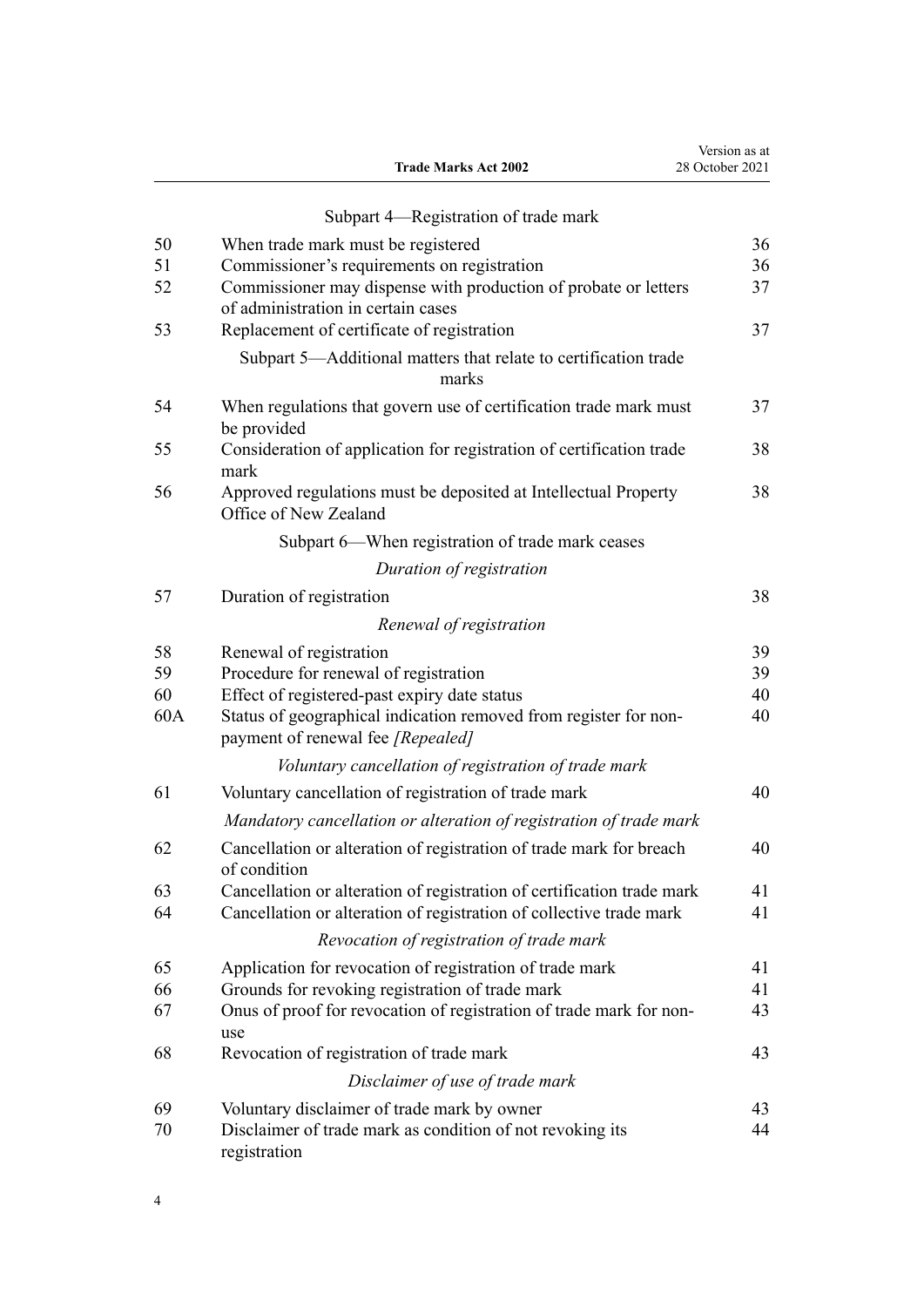| Version as at<br>28 October 2021 | <b>Trade Marks Act 2002</b>                                                                                                        |          |
|----------------------------------|------------------------------------------------------------------------------------------------------------------------------------|----------|
| 71                               |                                                                                                                                    |          |
| 72                               | Disclaimer of trade mark for public interest reasons<br>Rights affected by disclaimer                                              | 44<br>44 |
|                                  | Invalidity of registration of trade marks                                                                                          |          |
| 73                               | Invalidity of registration of trade mark                                                                                           | 44       |
| 74                               | Effect of declaration of invalidity                                                                                                | 44       |
| 75                               | Presumption of validity of registration of trade mark                                                                              | 45       |
|                                  | Rectification of register                                                                                                          |          |
| 76                               | Rectification or correction of register                                                                                            | 45       |
|                                  | Subpart 7—Other matters                                                                                                            |          |
|                                  | Alteration in relation to registered trade mark                                                                                    |          |
| 77                               | Alteration of registered trade mark not permitted                                                                                  | 45       |
| 78                               | Alteration of register                                                                                                             | 45       |
| 78A                              | Alteration of register concerning certain inconsistent information                                                                 | 46       |
|                                  | Alteration of certification trade mark regulations                                                                                 |          |
| 79                               | Alteration of certification trade mark regulations                                                                                 | 46       |
| 80                               | Advertisement of application for alteration of regulations                                                                         | 47       |
|                                  | Assignment or transmission                                                                                                         |          |
| 81                               | Commissioner's certificate that relates to certain assignments or<br>transmissions [Repealed]                                      | 47       |
| 82                               | Registration of title to trade mark                                                                                                | 47       |
|                                  | Licensees                                                                                                                          |          |
|                                  | [Repealed]                                                                                                                         |          |
| 83                               | Application for registration of licensee [Repealed]                                                                                | 48       |
| 84                               | Registration of licensee [Repealed]                                                                                                | 48       |
| 85                               | Assigning or transmitting right to use trade mark                                                                                  | 48       |
| 86                               | Alteration of registration of licensee [Repealed]                                                                                  | 48       |
| 87                               | Cancellation of registration of licensee [Repealed]                                                                                | 48       |
|                                  | Part 4<br><b>Legal proceedings</b>                                                                                                 |          |
|                                  | Subpart 1—Civil proceedings for infringement                                                                                       |          |
|                                  | How Act affects other rights                                                                                                       |          |
| 88                               |                                                                                                                                    | 49       |
|                                  | How Act affects other rights                                                                                                       |          |
|                                  | Acts amounting to infringement                                                                                                     |          |
| 89<br>90                         | Infringement where identical or similar sign used in course of trade<br>Infringement where non-compliance with certain contractual | 49<br>50 |
| 91                               | requirements<br>No defence that infringement arose from use of company name                                                        | 50       |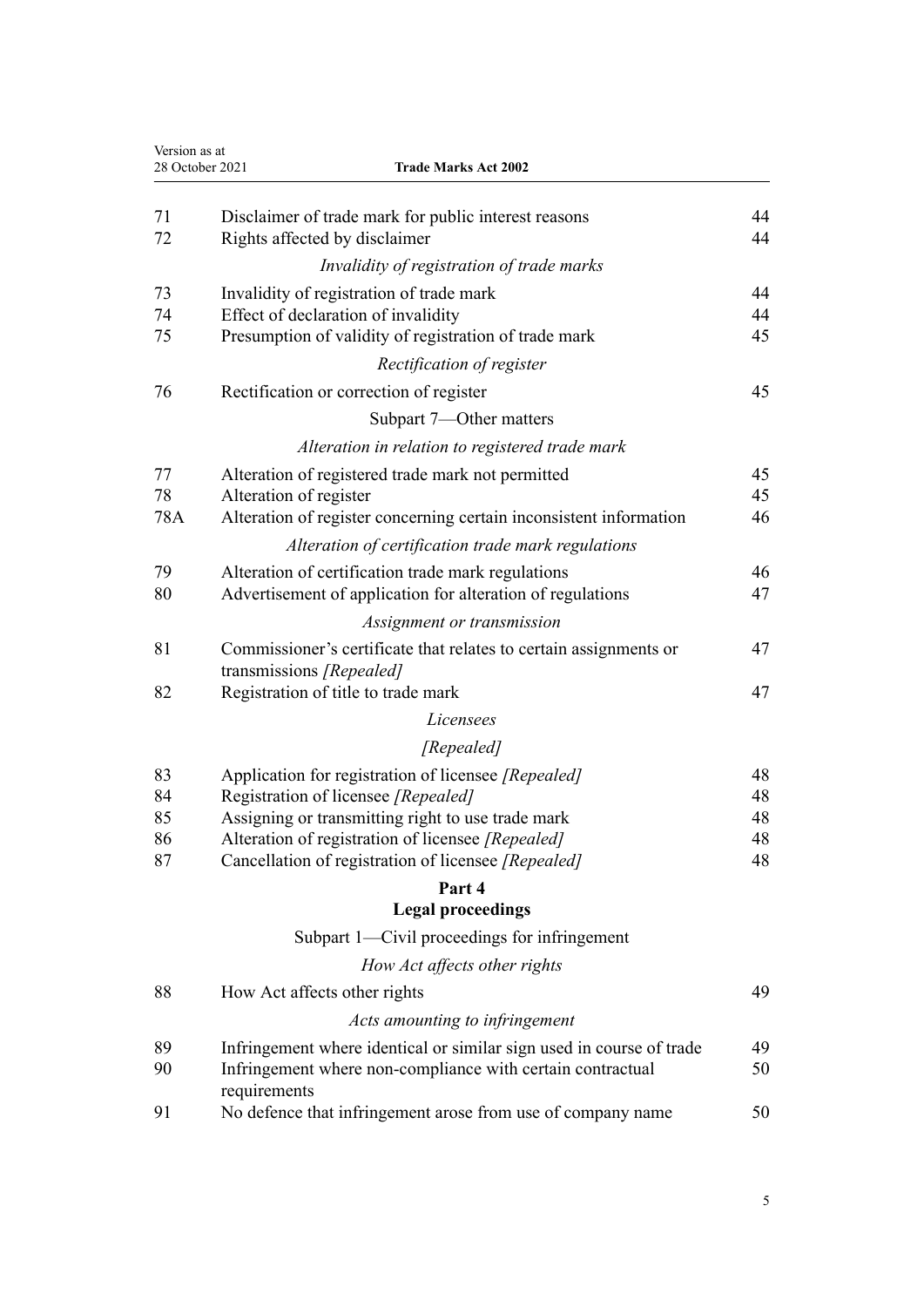| Version as at   |
|-----------------|
| 28 October 2021 |
|                 |

|     | Acts not amounting to infringement                                                                |    |
|-----|---------------------------------------------------------------------------------------------------|----|
| 92  | No infringement where trade mark used in circumstances not<br>covered by registration             | 51 |
| 93  | No infringement where more than 1 identical or similar registered<br>trade marks used             | 51 |
| 94  | No infringement for comparative advertising of registered trade<br>mark                           | 51 |
| 95  | No infringement for honest practices                                                              | 51 |
| 96  | No infringement for certain continuous use of unregistered trade<br>mark                          | 52 |
| 97  | No infringement for use in relation to certain identical or similar<br>goods                      | 52 |
| 97A | Exhaustion of rights conferred by registered trade mark                                           | 53 |
| 98  | When owner or licensee consents to use of registered trade mark                                   | 53 |
| 98A | No infringement through use of registered geographical indication                                 | 54 |
|     | When infringement proceedings may be brought                                                      |    |
| 99  | No proceedings for infringement of unregistered trade mark                                        | 54 |
| 100 | Time for bringing proceedings for infringement of registered trade<br>mark                        | 54 |
|     | Who may apply for relief for infringement of registered trade mark                                |    |
| 101 | Who may apply for relief for infringement of registered trade mark                                | 54 |
| 102 | Licensee may request owner of registered trade mark to bring<br>proceedings                       | 54 |
| 103 | Consequences of owner of registered trade mark not bringing<br>proceedings                        | 54 |
| 104 | Consequences of licensee commencing proceedings                                                   | 55 |
|     | Unjustified proceedings                                                                           |    |
| 105 | Unjustified proceedings                                                                           | 55 |
|     | Types of relief available for infringement                                                        |    |
| 106 | Types of relief available for infringement of registered trade mark                               | 55 |
| 107 | Damages for infringement of collective trade mark                                                 | 56 |
| 108 | Order for erasure, etc, of offending sign                                                         | 56 |
|     | Orders for delivery up in civil proceedings                                                       |    |
| 109 | Order for delivery up of infringing goods, infringing material, or                                | 57 |
|     | infringing object                                                                                 |    |
| 110 | Order for disposal of infringing goods, infringing material, or<br>infringing object              | 57 |
| 111 | Matters to be considered by court                                                                 | 57 |
| 112 | Directions for service                                                                            | 58 |
| 113 | Rights of persons with interest in infringing goods, infringing<br>material, or infringing object | 58 |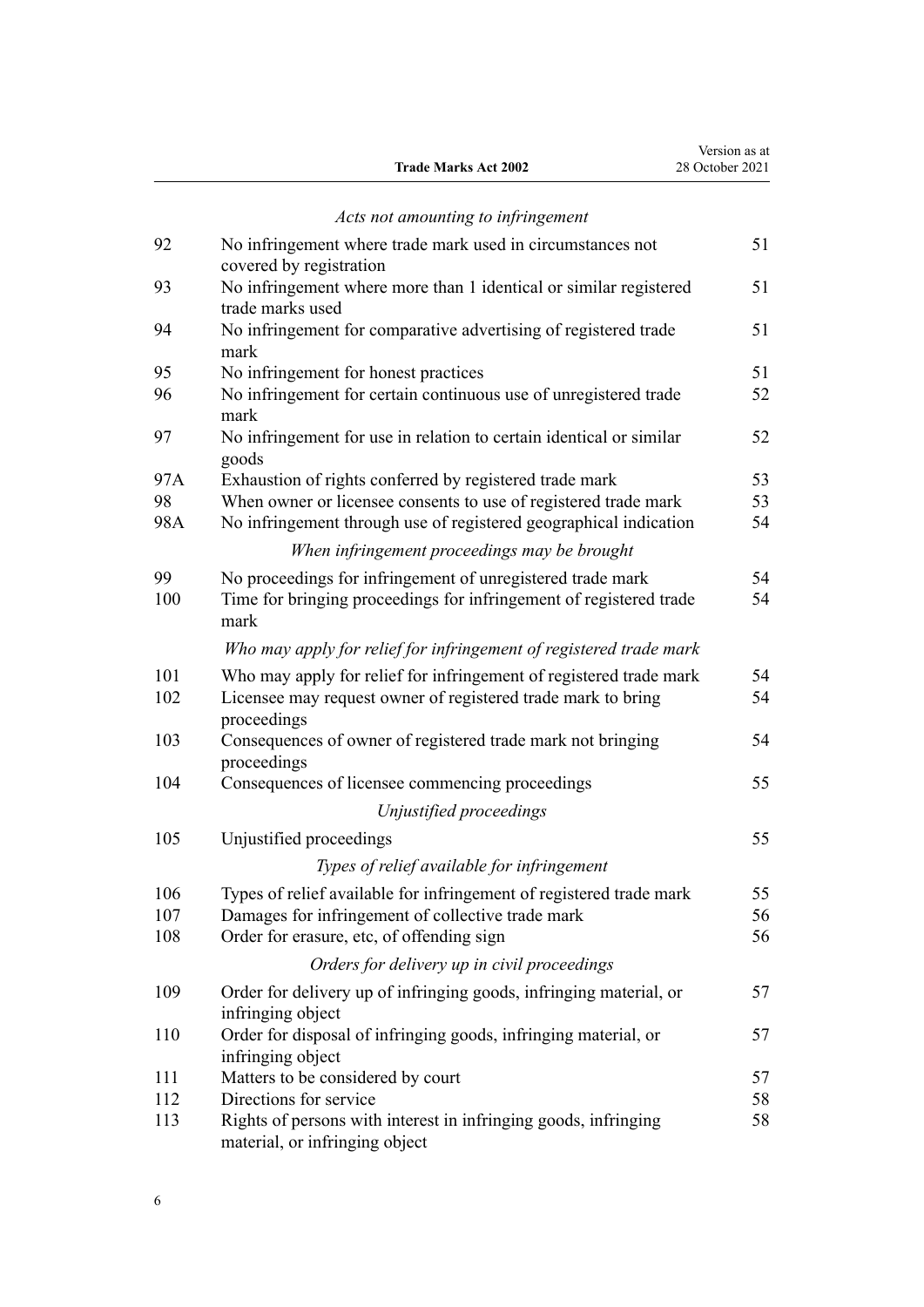| Version as at<br>28 October 2021 | <b>Trade Marks Act 2002</b>                                                                                                  |    |
|----------------------------------|------------------------------------------------------------------------------------------------------------------------------|----|
|                                  |                                                                                                                              |    |
| 114                              | When order under section 110 takes effect                                                                                    | 58 |
| 115                              | Miscellaneous court order if more than 1 person interested in<br>infringing goods, infringing material, or infringing object | 58 |
| 116                              | Position where no order made under section 110                                                                               | 58 |
|                                  | Subpart 2—Criminal proceedings                                                                                               |    |
|                                  | Preliminary                                                                                                                  |    |
| 117                              | When criminal proceedings may be commenced                                                                                   | 59 |
| 118                              | Application of Sentencing Act 2002                                                                                           | 59 |
| 119                              | Liability of officers of body corporate                                                                                      | 59 |
|                                  | Offences and penalties                                                                                                       |    |
| 120                              | Offence to counterfeit registered trade mark                                                                                 | 59 |
| 121                              | Offence to falsely apply registered trade mark to goods or services                                                          | 60 |
| 122                              | Offence to make object for making copies of registered trade mark,<br>etc                                                    | 61 |
| 123                              | Offence to possess object for making copies of registered trade<br>mark, etc                                                 | 61 |
| 124                              | Offence to import or sell, etc, goods with falsely applied registered<br>trade mark                                          | 61 |
| 125                              | Penalties for offences                                                                                                       | 61 |
|                                  | Orders for delivery up in criminal proceedings                                                                               |    |
| 126                              | Order for delivery up in criminal proceedings                                                                                | 62 |
| 127                              | When order for delivery up may be made                                                                                       | 62 |
| 128                              | Order for disposal of goods or other object ordered to be delivered<br>up                                                    | 62 |
| 129                              | Matters to be considered by court                                                                                            | 63 |
| 130                              | Directions for service                                                                                                       | 63 |
| 131                              | Rights of persons with interest in goods or other object                                                                     | 63 |
| 132                              | When order under section 128 takes effect                                                                                    | 63 |
| 133                              | Miscellaneous court orders if more than 1 person interested in<br>goods or other object                                      | 63 |
| 134                              | Position where no order made under section 128                                                                               | 64 |
|                                  | Subpart 2A-Enforcement officers                                                                                              |    |
|                                  | Appointment and functions of enforcement officers                                                                            |    |
| 134A                             | Chief executive may appoint enforcement officers                                                                             | 64 |
| 134B                             | Authority to act as enforcement officer                                                                                      | 64 |
| 134C                             | Functions of enforcement officer                                                                                             | 65 |
|                                  | Enforcement officer's power of entry and examination without<br>warrant                                                      |    |
| 134D                             | Enforcement officer's power of entry and examination without<br>warrant                                                      | 65 |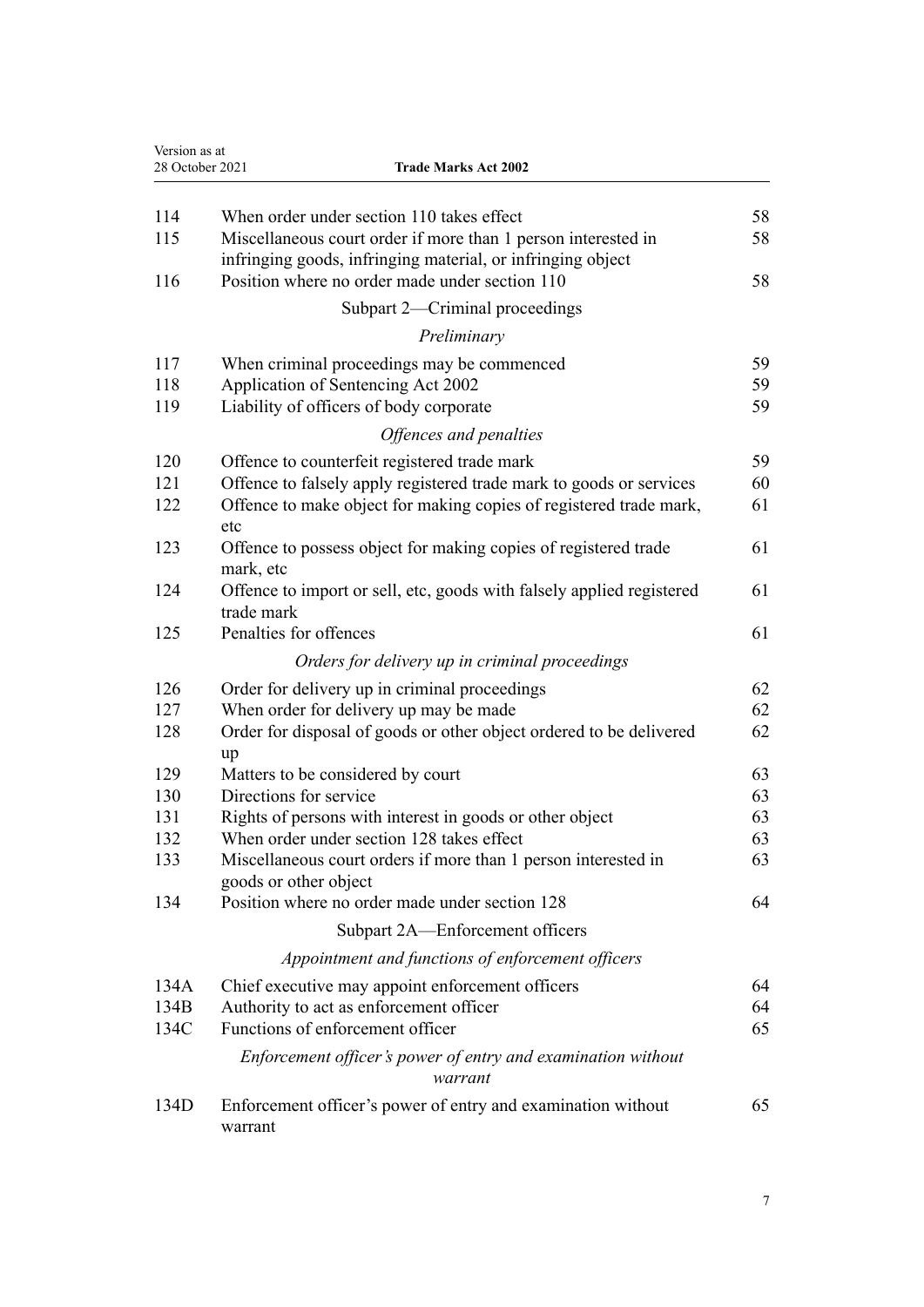|       | <b>Trade Marks Act 2002</b>                                                                                            | Version as at<br>28 October 2021 |
|-------|------------------------------------------------------------------------------------------------------------------------|----------------------------------|
| 134E  | What enforcement officer and person assisting may do when<br>exercising power of entry and examination without warrant | 66                               |
|       | Entry and search under search warrant                                                                                  |                                  |
| 134F  | Enforcement officer or constable may apply for search warrant                                                          | 67                               |
| 134G  | Application for search warrant                                                                                         | 67                               |
| 134H  | Mode of application for search warrant                                                                                 | 68                               |
| 134I  | Form and content of search warrant                                                                                     | 69                               |
| 134J  | Transmission of search warrant                                                                                         | 70                               |
| 134K  | Retention of documents                                                                                                 | 70                               |
| 134L  | When search warrant is executed                                                                                        | 70                               |
| 134M  | Powers of entry and search under warrant                                                                               | 71                               |
| 134N  | Powers of persons called to assist                                                                                     | 72                               |
|       | General provisions that apply to powers of entry and search, and<br>entry and examination                              |                                  |
| 134O  | Application of sections 134P to 134S                                                                                   | 72                               |
| 134P  | Powers and duties of person exercising power of entry and search<br>or power of entry and examination                  | 73                               |
| 134Q  | Inventory of things seized                                                                                             | 74                               |
| 134R  | Compliance with certain provisions may be deferred in certain<br>circumstances                                         | 75                               |
| 134S  | Further extension to, or dispensation from, obligation to comply<br>with certain provisions                            | 76                               |
|       | Provisions relating to things seized                                                                                   |                                  |
| 134T  | Period things seized may be retained                                                                                   | 76                               |
| 134U  | Application for order to return things seized                                                                          | 77                               |
| 134V  | Disposal of things seized                                                                                              | 77                               |
| 134W  | Disposal of perishable things                                                                                          | 78                               |
|       | Other powers of enforcement officers                                                                                   |                                  |
| 134X  | Enforcement officer may apply for production order                                                                     | 78                               |
| 134Y  | Judge may order documents to be produced                                                                               | 79                               |
| 134Z  | Powers of enforcement officer to whom documents produced                                                               | 79                               |
| 134ZA | Offence of failing to comply with order to produce documents                                                           | 79                               |
|       |                                                                                                                        |                                  |
|       | Powers of Police                                                                                                       |                                  |
| 134ZB | Powers of Police                                                                                                       | 80                               |
|       | <b>Miscellaneous</b>                                                                                                   |                                  |
| 134ZC | Privilege against self-incrimination                                                                                   | 80                               |
| 134ZD | Other privileges                                                                                                       | 80                               |
| 134ZE | Disclosure of information                                                                                              | 81                               |
| 134ZF | No liability if functions performed or powers exercised in good<br>faith                                               | 82                               |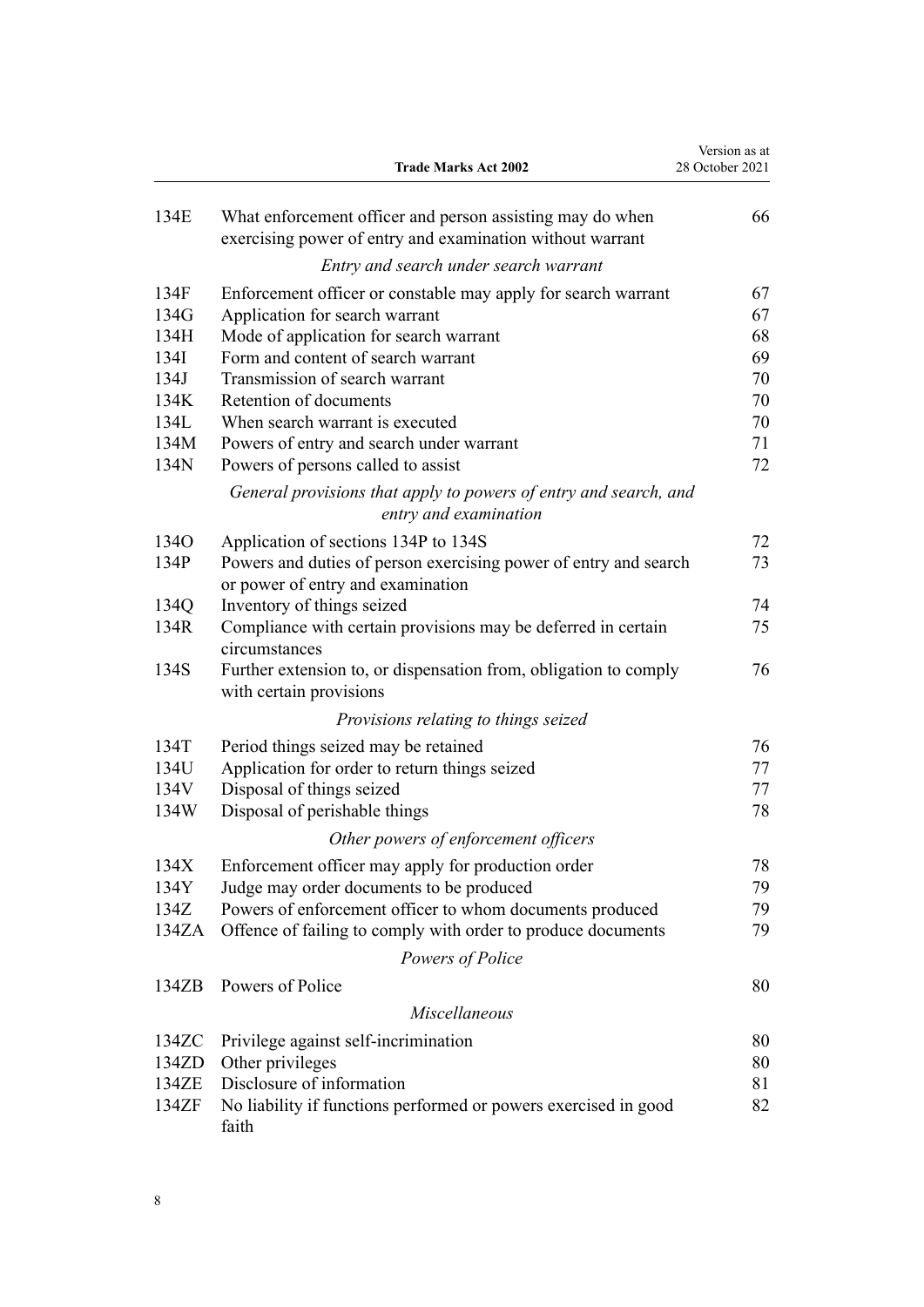| Version as at<br>28 October 2021 | <b>Trade Marks Act 2002</b>                                                 |    |
|----------------------------------|-----------------------------------------------------------------------------|----|
|                                  | Subpart 3-Border protection measures                                        |    |
|                                  | Interpretation                                                              |    |
| 135                              | Interpretation                                                              | 82 |
|                                  | Detention of goods suspected of bearing infringing sign                     |    |
| 135A                             | Detention of goods suspected of bearing infringing sign                     | 84 |
| 135B                             | Release of goods                                                            | 84 |
|                                  | Notice of infringing sign                                                   |    |
| 136                              | Application of sections 137 to 141                                          | 85 |
| 137                              | Notice may be given to chief executive                                      | 85 |
| 138                              | Contents of notice                                                          | 85 |
| 139                              | Chief executive must accept or decline notice                               | 86 |
| 139A                             | Chief executive may suspend accepted notice                                 | 86 |
| 139B                             | Notice of suspension                                                        | 87 |
| 139C                             | Chief executive may reinstate accepted notice                               | 88 |
| 140                              | Duration of accepted notice                                                 | 88 |
| 141                              | Licensee may require notice                                                 | 88 |
|                                  | Investigation where notice of infringing sign                               |    |
| 142                              | Application of sections 143 to 146                                          | 88 |
| 143                              | Determination to conduct investigation                                      | 88 |
| 144                              | Claimant to provide information for investigation                           | 89 |
| 145                              | Limitations on requirement to supply information                            | 89 |
|                                  | Chief executive's determination                                             |    |
| 146                              | Chief executive's determination                                             | 89 |
| 147                              | Notice of determination                                                     | 89 |
| 148                              | Consequences of failure to serve notice                                     | 90 |
|                                  | Detention of goods bearing infringing sign                                  |    |
| 149                              | Detention of goods bearing infringing sign                                  | 90 |
| 150                              | When detained goods may be released                                         | 90 |
| 151                              | Forfeiture of goods by consent                                              | 91 |
|                                  | Proceedings relating to goods bearing infringing sign                       |    |
| 152                              | Application for various orders relating to goods bearing infringing<br>sign | 91 |
| 153                              | Proceedings to determine whether goods bear infringing sign                 | 91 |
| 154                              | Powers of court                                                             | 92 |
|                                  | Inspection of goods that bear infringing sign                               |    |
| 155                              | Inspection of goods                                                         | 93 |
|                                  | <b>Enforcement powers of Customs officers</b>                               |    |
| 155A                             | Customs officer may seize goods in control of Customs                       | 93 |
|                                  |                                                                             |    |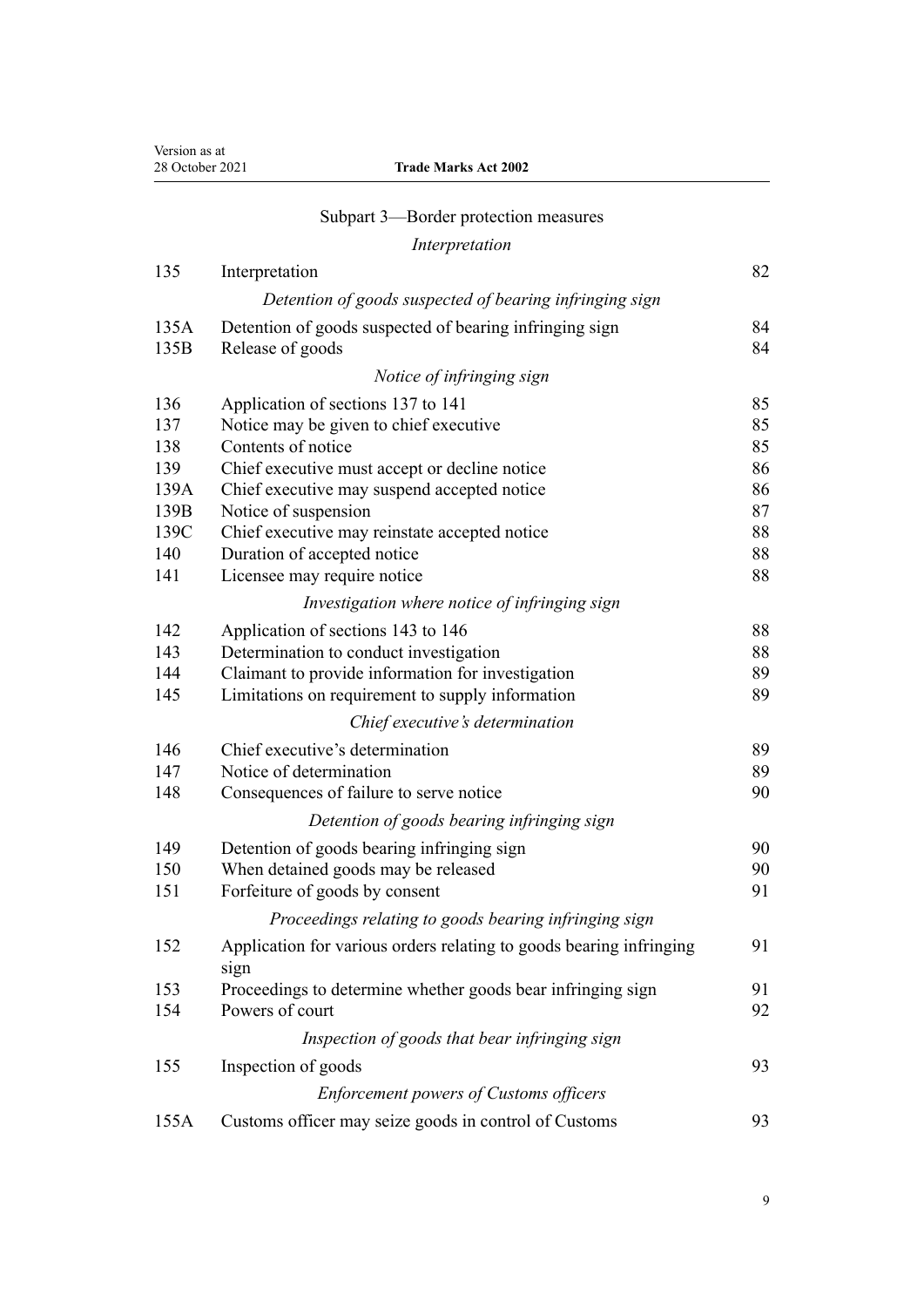| 155B<br>Chief executive may require person to produce documents<br>concerning goods in control of Customs<br>155C<br>Chief executive may require person to appear and answer<br>questions concerning goods in control of Customs<br>Customs officer may apply for production order<br>155D<br>Judge may order documents to be produced<br>155E<br>Powers of Customs officer to whom documents produced<br>155F<br>Issue of search warrants to Customs officers<br>155G<br>Privilege against self-incrimination<br>155H<br>Other privileges<br>155I<br>Offences<br>155J<br><i>Immunity</i><br>155K<br>No liability if powers exercised in good faith<br>Delegation of chief executive's powers, duties, and functions<br>156<br>Delegation of chief executive's powers, duties, and functions<br>157<br>Protection of persons acting under authority of Act<br>Subpart 4-Miscellaneous<br>Application to Commissioner or court?<br>158<br>Application to Commissioner or court?<br>Appearance of Commissioner<br>159<br>Commissioner's appearance in certain proceedings<br>Evidence<br>160<br>Mode of giving evidence in proceedings before Commissioner<br>161<br>Evidence of entries, documents, etc<br>Registration is prima facie evidence of validity<br>162<br>Appeal against decision of Commissioner that relates to<br>163<br>assignments and transmissions<br>Trade usage must be considered<br>164<br>Certificate of validity<br>165<br>Costs<br>166<br>104<br>Costs<br>167<br>104<br>Commissioner or court may require security for costs<br>No costs on appeal against refusal to certify or to authorise use<br>168<br>104<br>Costs of Commissioner in proceedings before court<br>169<br>Appeals<br>Appeals in relation to Commissioner's decisions<br>170<br>105<br>Notice of appeal<br>171<br>105<br>Hearing of appeal<br>172<br>105<br>Determination of appeals<br>173<br>105 |     | <b>Trade Marks Act 2002</b>                | Version as at<br>28 October 2021 |
|-------------------------------------------------------------------------------------------------------------------------------------------------------------------------------------------------------------------------------------------------------------------------------------------------------------------------------------------------------------------------------------------------------------------------------------------------------------------------------------------------------------------------------------------------------------------------------------------------------------------------------------------------------------------------------------------------------------------------------------------------------------------------------------------------------------------------------------------------------------------------------------------------------------------------------------------------------------------------------------------------------------------------------------------------------------------------------------------------------------------------------------------------------------------------------------------------------------------------------------------------------------------------------------------------------------------------------------------------------------------------------------------------------------------------------------------------------------------------------------------------------------------------------------------------------------------------------------------------------------------------------------------------------------------------------------------------------------------------------------------------------------------------------------------------------------------------------------------------------------------------------------------------|-----|--------------------------------------------|----------------------------------|
|                                                                                                                                                                                                                                                                                                                                                                                                                                                                                                                                                                                                                                                                                                                                                                                                                                                                                                                                                                                                                                                                                                                                                                                                                                                                                                                                                                                                                                                                                                                                                                                                                                                                                                                                                                                                                                                                                                 |     |                                            | 94                               |
|                                                                                                                                                                                                                                                                                                                                                                                                                                                                                                                                                                                                                                                                                                                                                                                                                                                                                                                                                                                                                                                                                                                                                                                                                                                                                                                                                                                                                                                                                                                                                                                                                                                                                                                                                                                                                                                                                                 |     |                                            |                                  |
|                                                                                                                                                                                                                                                                                                                                                                                                                                                                                                                                                                                                                                                                                                                                                                                                                                                                                                                                                                                                                                                                                                                                                                                                                                                                                                                                                                                                                                                                                                                                                                                                                                                                                                                                                                                                                                                                                                 |     |                                            | 95                               |
|                                                                                                                                                                                                                                                                                                                                                                                                                                                                                                                                                                                                                                                                                                                                                                                                                                                                                                                                                                                                                                                                                                                                                                                                                                                                                                                                                                                                                                                                                                                                                                                                                                                                                                                                                                                                                                                                                                 |     |                                            |                                  |
|                                                                                                                                                                                                                                                                                                                                                                                                                                                                                                                                                                                                                                                                                                                                                                                                                                                                                                                                                                                                                                                                                                                                                                                                                                                                                                                                                                                                                                                                                                                                                                                                                                                                                                                                                                                                                                                                                                 |     |                                            | 96                               |
|                                                                                                                                                                                                                                                                                                                                                                                                                                                                                                                                                                                                                                                                                                                                                                                                                                                                                                                                                                                                                                                                                                                                                                                                                                                                                                                                                                                                                                                                                                                                                                                                                                                                                                                                                                                                                                                                                                 |     |                                            | 96                               |
|                                                                                                                                                                                                                                                                                                                                                                                                                                                                                                                                                                                                                                                                                                                                                                                                                                                                                                                                                                                                                                                                                                                                                                                                                                                                                                                                                                                                                                                                                                                                                                                                                                                                                                                                                                                                                                                                                                 |     |                                            | 97                               |
|                                                                                                                                                                                                                                                                                                                                                                                                                                                                                                                                                                                                                                                                                                                                                                                                                                                                                                                                                                                                                                                                                                                                                                                                                                                                                                                                                                                                                                                                                                                                                                                                                                                                                                                                                                                                                                                                                                 |     |                                            | 97                               |
|                                                                                                                                                                                                                                                                                                                                                                                                                                                                                                                                                                                                                                                                                                                                                                                                                                                                                                                                                                                                                                                                                                                                                                                                                                                                                                                                                                                                                                                                                                                                                                                                                                                                                                                                                                                                                                                                                                 |     |                                            | 97                               |
|                                                                                                                                                                                                                                                                                                                                                                                                                                                                                                                                                                                                                                                                                                                                                                                                                                                                                                                                                                                                                                                                                                                                                                                                                                                                                                                                                                                                                                                                                                                                                                                                                                                                                                                                                                                                                                                                                                 |     |                                            | 98                               |
|                                                                                                                                                                                                                                                                                                                                                                                                                                                                                                                                                                                                                                                                                                                                                                                                                                                                                                                                                                                                                                                                                                                                                                                                                                                                                                                                                                                                                                                                                                                                                                                                                                                                                                                                                                                                                                                                                                 |     |                                            | 99                               |
|                                                                                                                                                                                                                                                                                                                                                                                                                                                                                                                                                                                                                                                                                                                                                                                                                                                                                                                                                                                                                                                                                                                                                                                                                                                                                                                                                                                                                                                                                                                                                                                                                                                                                                                                                                                                                                                                                                 |     |                                            |                                  |
|                                                                                                                                                                                                                                                                                                                                                                                                                                                                                                                                                                                                                                                                                                                                                                                                                                                                                                                                                                                                                                                                                                                                                                                                                                                                                                                                                                                                                                                                                                                                                                                                                                                                                                                                                                                                                                                                                                 |     |                                            | 100                              |
|                                                                                                                                                                                                                                                                                                                                                                                                                                                                                                                                                                                                                                                                                                                                                                                                                                                                                                                                                                                                                                                                                                                                                                                                                                                                                                                                                                                                                                                                                                                                                                                                                                                                                                                                                                                                                                                                                                 |     |                                            |                                  |
|                                                                                                                                                                                                                                                                                                                                                                                                                                                                                                                                                                                                                                                                                                                                                                                                                                                                                                                                                                                                                                                                                                                                                                                                                                                                                                                                                                                                                                                                                                                                                                                                                                                                                                                                                                                                                                                                                                 |     |                                            | 100                              |
|                                                                                                                                                                                                                                                                                                                                                                                                                                                                                                                                                                                                                                                                                                                                                                                                                                                                                                                                                                                                                                                                                                                                                                                                                                                                                                                                                                                                                                                                                                                                                                                                                                                                                                                                                                                                                                                                                                 |     |                                            | 101                              |
|                                                                                                                                                                                                                                                                                                                                                                                                                                                                                                                                                                                                                                                                                                                                                                                                                                                                                                                                                                                                                                                                                                                                                                                                                                                                                                                                                                                                                                                                                                                                                                                                                                                                                                                                                                                                                                                                                                 |     |                                            |                                  |
|                                                                                                                                                                                                                                                                                                                                                                                                                                                                                                                                                                                                                                                                                                                                                                                                                                                                                                                                                                                                                                                                                                                                                                                                                                                                                                                                                                                                                                                                                                                                                                                                                                                                                                                                                                                                                                                                                                 |     |                                            |                                  |
|                                                                                                                                                                                                                                                                                                                                                                                                                                                                                                                                                                                                                                                                                                                                                                                                                                                                                                                                                                                                                                                                                                                                                                                                                                                                                                                                                                                                                                                                                                                                                                                                                                                                                                                                                                                                                                                                                                 |     |                                            | 101                              |
|                                                                                                                                                                                                                                                                                                                                                                                                                                                                                                                                                                                                                                                                                                                                                                                                                                                                                                                                                                                                                                                                                                                                                                                                                                                                                                                                                                                                                                                                                                                                                                                                                                                                                                                                                                                                                                                                                                 |     |                                            |                                  |
|                                                                                                                                                                                                                                                                                                                                                                                                                                                                                                                                                                                                                                                                                                                                                                                                                                                                                                                                                                                                                                                                                                                                                                                                                                                                                                                                                                                                                                                                                                                                                                                                                                                                                                                                                                                                                                                                                                 |     |                                            | 101                              |
|                                                                                                                                                                                                                                                                                                                                                                                                                                                                                                                                                                                                                                                                                                                                                                                                                                                                                                                                                                                                                                                                                                                                                                                                                                                                                                                                                                                                                                                                                                                                                                                                                                                                                                                                                                                                                                                                                                 |     |                                            |                                  |
|                                                                                                                                                                                                                                                                                                                                                                                                                                                                                                                                                                                                                                                                                                                                                                                                                                                                                                                                                                                                                                                                                                                                                                                                                                                                                                                                                                                                                                                                                                                                                                                                                                                                                                                                                                                                                                                                                                 |     |                                            | 102                              |
|                                                                                                                                                                                                                                                                                                                                                                                                                                                                                                                                                                                                                                                                                                                                                                                                                                                                                                                                                                                                                                                                                                                                                                                                                                                                                                                                                                                                                                                                                                                                                                                                                                                                                                                                                                                                                                                                                                 |     |                                            | 102                              |
|                                                                                                                                                                                                                                                                                                                                                                                                                                                                                                                                                                                                                                                                                                                                                                                                                                                                                                                                                                                                                                                                                                                                                                                                                                                                                                                                                                                                                                                                                                                                                                                                                                                                                                                                                                                                                                                                                                 |     |                                            | 103                              |
|                                                                                                                                                                                                                                                                                                                                                                                                                                                                                                                                                                                                                                                                                                                                                                                                                                                                                                                                                                                                                                                                                                                                                                                                                                                                                                                                                                                                                                                                                                                                                                                                                                                                                                                                                                                                                                                                                                 |     |                                            | 103                              |
|                                                                                                                                                                                                                                                                                                                                                                                                                                                                                                                                                                                                                                                                                                                                                                                                                                                                                                                                                                                                                                                                                                                                                                                                                                                                                                                                                                                                                                                                                                                                                                                                                                                                                                                                                                                                                                                                                                 |     |                                            |                                  |
|                                                                                                                                                                                                                                                                                                                                                                                                                                                                                                                                                                                                                                                                                                                                                                                                                                                                                                                                                                                                                                                                                                                                                                                                                                                                                                                                                                                                                                                                                                                                                                                                                                                                                                                                                                                                                                                                                                 |     |                                            | 103                              |
|                                                                                                                                                                                                                                                                                                                                                                                                                                                                                                                                                                                                                                                                                                                                                                                                                                                                                                                                                                                                                                                                                                                                                                                                                                                                                                                                                                                                                                                                                                                                                                                                                                                                                                                                                                                                                                                                                                 |     |                                            | 103                              |
|                                                                                                                                                                                                                                                                                                                                                                                                                                                                                                                                                                                                                                                                                                                                                                                                                                                                                                                                                                                                                                                                                                                                                                                                                                                                                                                                                                                                                                                                                                                                                                                                                                                                                                                                                                                                                                                                                                 |     |                                            |                                  |
|                                                                                                                                                                                                                                                                                                                                                                                                                                                                                                                                                                                                                                                                                                                                                                                                                                                                                                                                                                                                                                                                                                                                                                                                                                                                                                                                                                                                                                                                                                                                                                                                                                                                                                                                                                                                                                                                                                 |     |                                            |                                  |
|                                                                                                                                                                                                                                                                                                                                                                                                                                                                                                                                                                                                                                                                                                                                                                                                                                                                                                                                                                                                                                                                                                                                                                                                                                                                                                                                                                                                                                                                                                                                                                                                                                                                                                                                                                                                                                                                                                 |     |                                            |                                  |
|                                                                                                                                                                                                                                                                                                                                                                                                                                                                                                                                                                                                                                                                                                                                                                                                                                                                                                                                                                                                                                                                                                                                                                                                                                                                                                                                                                                                                                                                                                                                                                                                                                                                                                                                                                                                                                                                                                 |     |                                            |                                  |
|                                                                                                                                                                                                                                                                                                                                                                                                                                                                                                                                                                                                                                                                                                                                                                                                                                                                                                                                                                                                                                                                                                                                                                                                                                                                                                                                                                                                                                                                                                                                                                                                                                                                                                                                                                                                                                                                                                 |     |                                            | 105                              |
|                                                                                                                                                                                                                                                                                                                                                                                                                                                                                                                                                                                                                                                                                                                                                                                                                                                                                                                                                                                                                                                                                                                                                                                                                                                                                                                                                                                                                                                                                                                                                                                                                                                                                                                                                                                                                                                                                                 |     |                                            |                                  |
|                                                                                                                                                                                                                                                                                                                                                                                                                                                                                                                                                                                                                                                                                                                                                                                                                                                                                                                                                                                                                                                                                                                                                                                                                                                                                                                                                                                                                                                                                                                                                                                                                                                                                                                                                                                                                                                                                                 |     |                                            |                                  |
|                                                                                                                                                                                                                                                                                                                                                                                                                                                                                                                                                                                                                                                                                                                                                                                                                                                                                                                                                                                                                                                                                                                                                                                                                                                                                                                                                                                                                                                                                                                                                                                                                                                                                                                                                                                                                                                                                                 |     |                                            |                                  |
|                                                                                                                                                                                                                                                                                                                                                                                                                                                                                                                                                                                                                                                                                                                                                                                                                                                                                                                                                                                                                                                                                                                                                                                                                                                                                                                                                                                                                                                                                                                                                                                                                                                                                                                                                                                                                                                                                                 |     |                                            |                                  |
|                                                                                                                                                                                                                                                                                                                                                                                                                                                                                                                                                                                                                                                                                                                                                                                                                                                                                                                                                                                                                                                                                                                                                                                                                                                                                                                                                                                                                                                                                                                                                                                                                                                                                                                                                                                                                                                                                                 |     |                                            |                                  |
|                                                                                                                                                                                                                                                                                                                                                                                                                                                                                                                                                                                                                                                                                                                                                                                                                                                                                                                                                                                                                                                                                                                                                                                                                                                                                                                                                                                                                                                                                                                                                                                                                                                                                                                                                                                                                                                                                                 | 174 | Provisions pending determination of appeal | 106                              |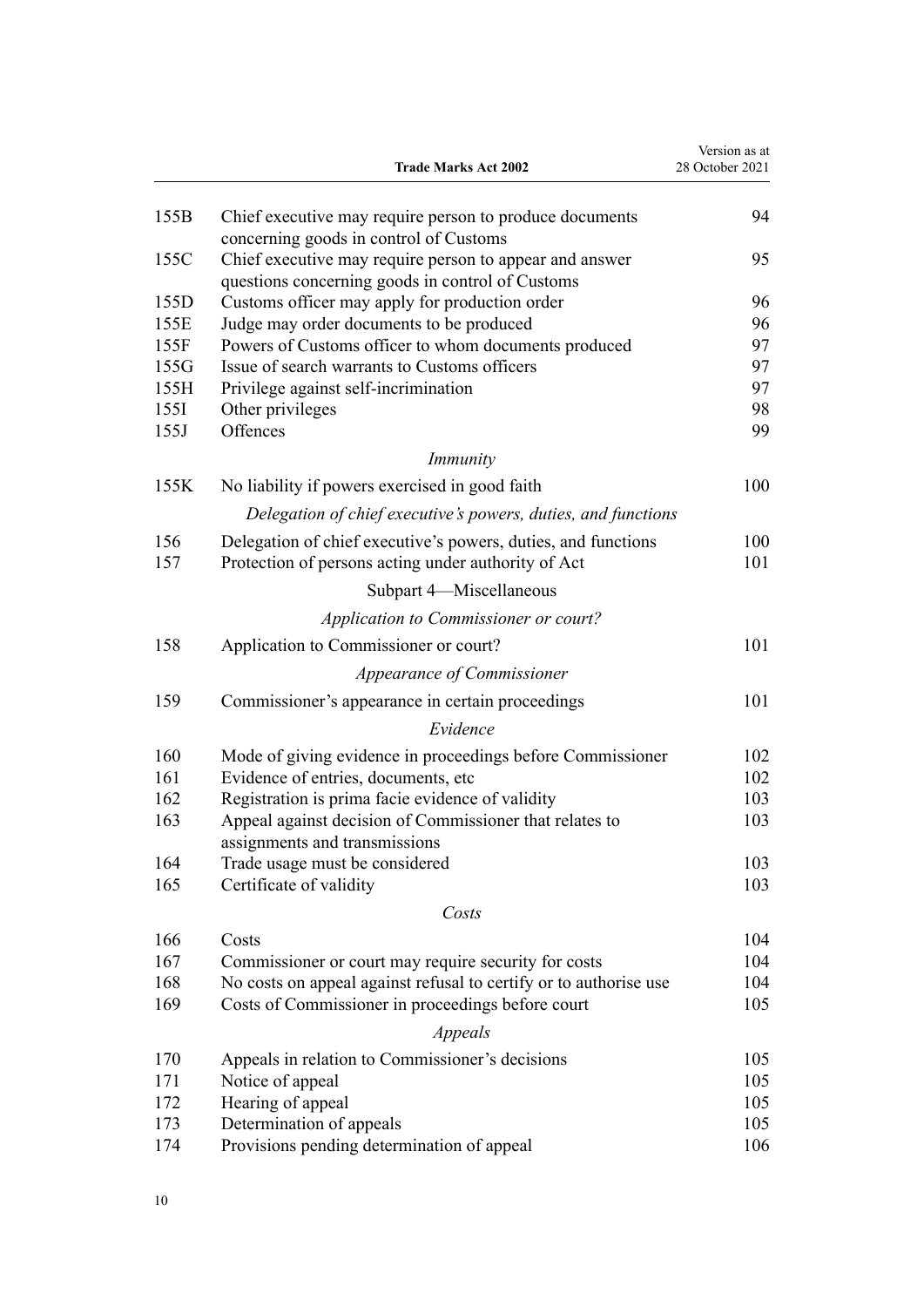## **[Part 5](#page-105-0)**

# **[Administrative provisions and miscellaneous](#page-105-0)**

# [Subpart 1—Commissioner and Assistant Commissioners of Trade](#page-105-0)

[Marks](#page-105-0)

| 175  | Commissioner and Assistant Commissioners of Trade Marks                   | 106 |
|------|---------------------------------------------------------------------------|-----|
| 175A | <b>Functions of Commissioner</b>                                          | 106 |
| 175B | Powers of Assistant Commissioners                                         | 107 |
| 175C | Power of Commissioner to delegate                                         | 107 |
| 175D | Liability of Commissioner and others                                      | 107 |
| 176  | Hearing before exercise of Commissioner's discretion                      | 108 |
|      | Subpart 2-Advisory committee                                              |     |
| 177  | Advisory committee                                                        | 108 |
| 178  | Function of advisory committee                                            | 108 |
| 179  | Membership of advisory committee                                          | 108 |
| 180  | Advisory committee may regulate own procedure                             | 108 |
|      | Subpart 3—Register of trade marks                                         |     |
|      | General                                                                   |     |
| 181  | Register of trade marks                                                   | 108 |
| 182  | Contents of register                                                      | 109 |
| 183  | No notices of trusts may be entered in register                           | 109 |
|      | Search of register                                                        |     |
| 184  | Search of register                                                        | 109 |
|      | Offences relating to register                                             |     |
| 185  | Offence to make false entry in register                                   | 110 |
| 186  | Offences relating to false representation of trade mark                   | 110 |
|      | Subpart 4-Miscellaneous                                                   |     |
|      | No compensation                                                           |     |
| 187  | No compensation for diminution in rights attaching to trade mark          | 110 |
|      | Intellectual Property Office of New Zealand                               |     |
| 188  | Opening hours of Intellectual Property Office of New Zealand              | 111 |
| 189  | Closing of Intellectual Property Office of New Zealand at short<br>notice | 111 |
|      | Personal representatives                                                  |     |
| 190  | Recognition of agents                                                     | 111 |
| 191  | Declarations, etc, on behalf of certain persons [Repealed]                | 111 |
|      | Substitution                                                              |     |
| 192  | Substitution of person other than applicant generally                     | 112 |
| 193  | Substitution of person other than opponent on notice of opposition        | 112 |
|      |                                                                           |     |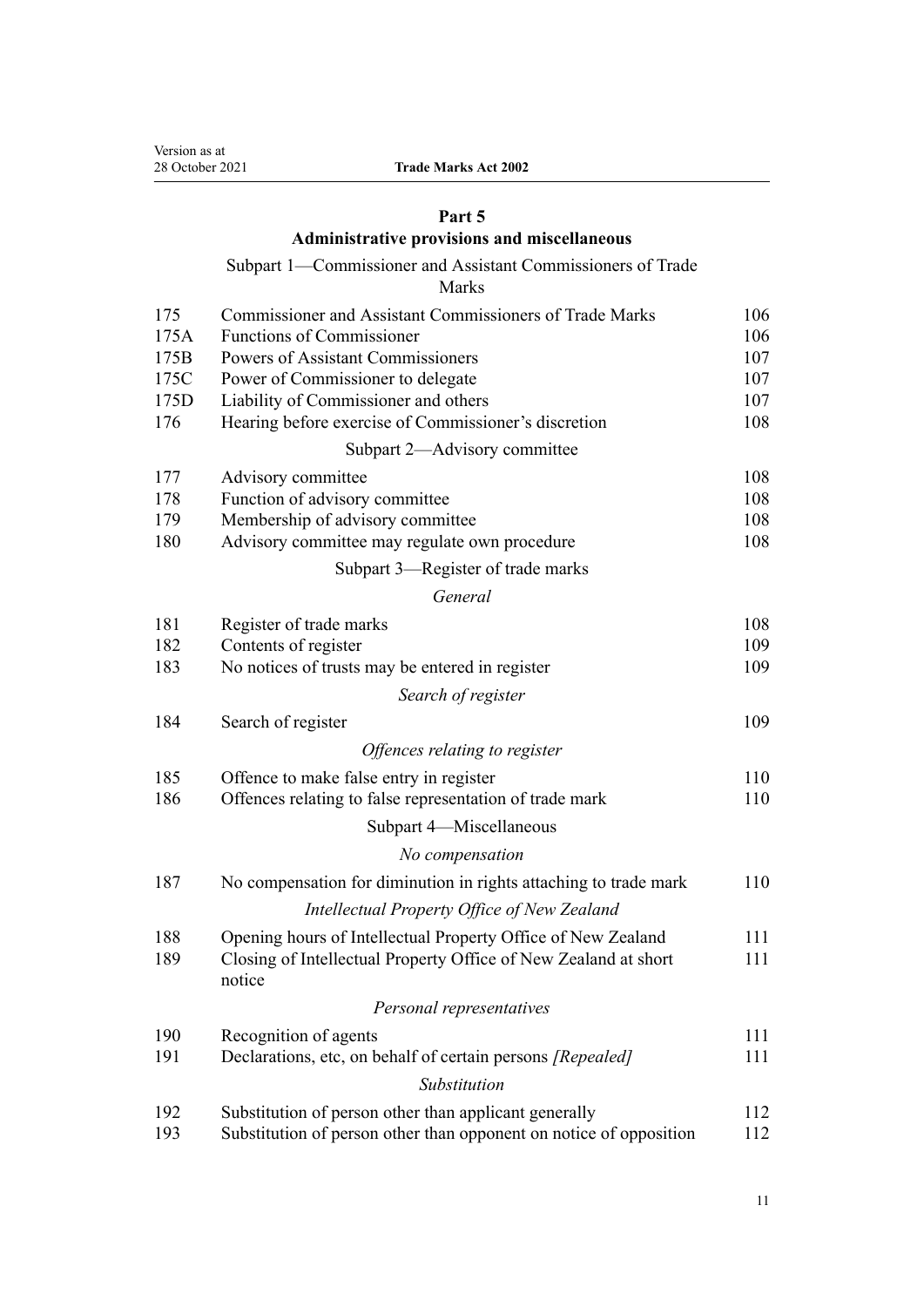<span id="page-11-0"></span>

| s 1  | <b>Trade Marks Act 2002</b>                                                           | Version as at<br>28 October 2021 |
|------|---------------------------------------------------------------------------------------|----------------------------------|
|      | Amendment of other documents                                                          |                                  |
| 194  | Amendment of documents other than application                                         | 112                              |
|      | Fees                                                                                  |                                  |
| 195  | Fees                                                                                  | 113                              |
|      | Service of notices                                                                    |                                  |
|      |                                                                                       |                                  |
| 196  | Application of section 197                                                            | 113                              |
| 197  | Method of service of notices                                                          | 113                              |
|      | Annual report                                                                         |                                  |
|      | [Repealed]                                                                            |                                  |
| 198  | Annual report by Commissioner of Patents [Repealed]                                   | 114                              |
|      | Regulation-making powers                                                              |                                  |
| 199  | Regulations                                                                           | 114                              |
| 199A | <b>Regulations: Madrid Protocol</b>                                                   | 117                              |
| 200  | Orders in Council relating to convention countries                                    | 118                              |
|      | <b>Amendments</b>                                                                     |                                  |
| 201  | Acts amended                                                                          | 118                              |
|      | Transitional and savings provisions                                                   |                                  |
| 202  | Repeal of Trade Marks Act 1953                                                        | 119                              |
| 203  | Transitional provision for certain applications and proceedings                       | 119                              |
| 204  | Transitional provision for notices given under section 54B of Trade<br>Marks Act 1953 | 119                              |
| 205  | Transitional provision for fees for defensive trade marks                             | 120                              |
| 206  | Certificate of validity of contested registration                                     | 120                              |
| 207  | Orders in Council relating to convention countries under Trade<br>Marks Act 1953      | 120                              |
| 208  | Status of trade marks registered before commencement of Act                           | 120                              |
| 209  | Status of notes, etc, on register before commencement of Act                          | 121                              |
|      | <b>Schedule 1AA</b><br>Transitional, savings, and related provisions                  | 122                              |
|      | <b>Schedule 1</b><br><b>Acts amended</b>                                              | 123                              |

## **1 Title**

This Act is the Trade Marks Act 2002.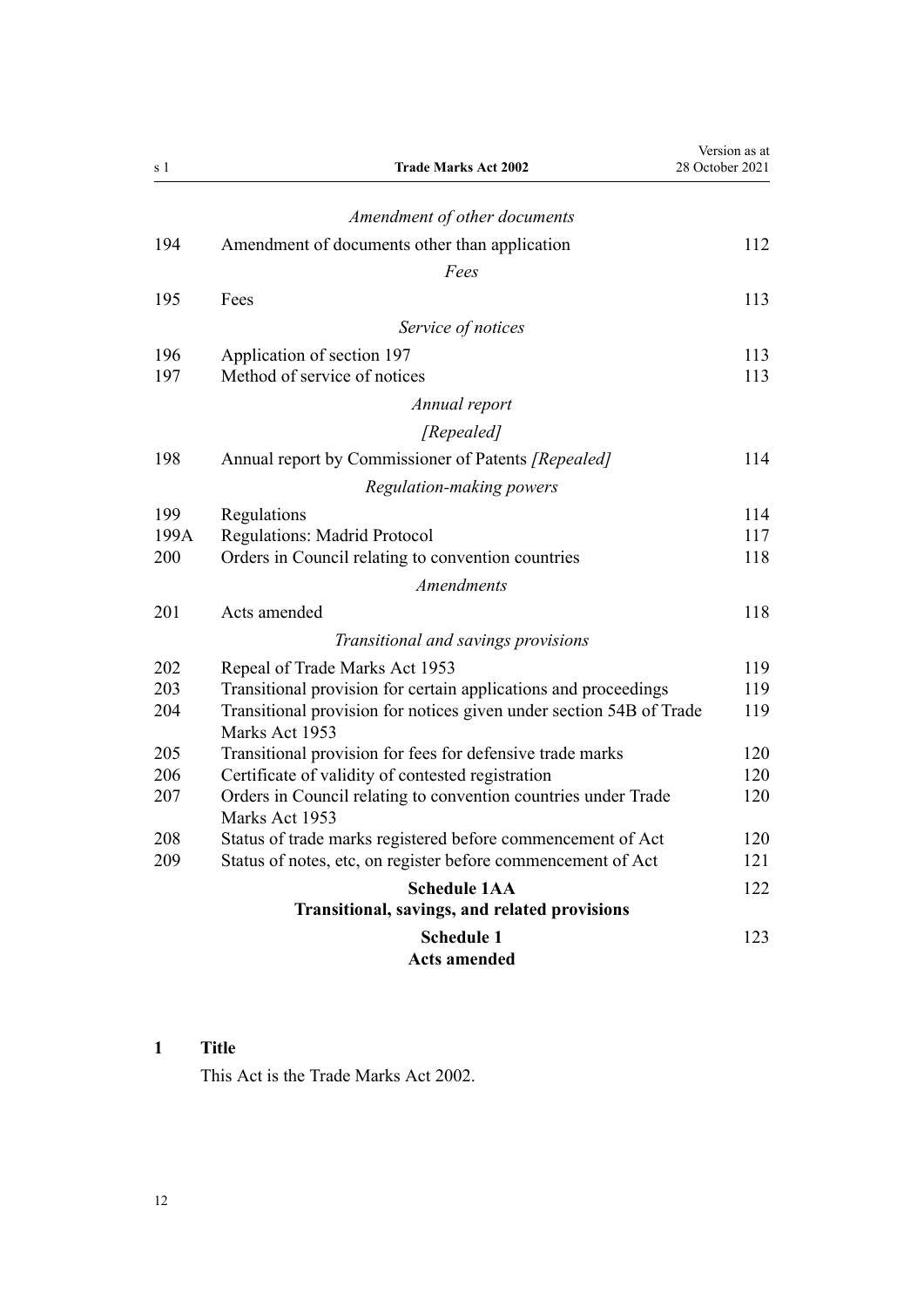# **Part 1 Preliminary**

#### <span id="page-12-0"></span>**2 Commencement**

- (1) This Act (except [sections 177 to 180,](#page-107-0) [199](#page-113-0), and [200](#page-117-0)) comes into force on a date to be appointed by the Governor-General by Order in Council.
- (2) [Sections 177 to 180,](#page-107-0) [199](#page-113-0), and [200](#page-117-0) come into force on the day after the date on which this Act receives the Royal assent.
- (3) An order under this section is secondary legislation (*see* [Part 3](http://legislation.govt.nz/pdflink.aspx?id=DLM7298343) of the Legis‐ lation Act 2019 for publication requirements).

| Legislation Act 2019 requirements for secondary legislation made under this section |                                                                                                  |                                    |  |  |  |  |
|-------------------------------------------------------------------------------------|--------------------------------------------------------------------------------------------------|------------------------------------|--|--|--|--|
| <b>Publication</b>                                                                  | PCO must publish it on the legislation website and notify LA19 s $69(1)(c)$<br>it in the Gazette |                                    |  |  |  |  |
| <b>Presentation</b>                                                                 | The Minister must present it to the House of<br>Representatives                                  | LA19 s 114, Sch 1<br>cl $32(1)(a)$ |  |  |  |  |
| <b>Disallowance</b>                                                                 | It may be disallowed by the House of Representatives                                             | LA19 ss 115, 116                   |  |  |  |  |
| This note is not part of the Act.                                                   |                                                                                                  |                                    |  |  |  |  |

Section 2(1): this Act (except sections 177–180, 199, and 200) brought into force, on 20 August 2003, by the Trade Marks Act 2002 Commencement Order 2003 (SR 2003/188).

Section 2(3): inserted, on 28 October 2021, by [section 3](http://legislation.govt.nz/pdflink.aspx?id=LMS268932) of the Secondary Legislation Act 2021 (2021 No 7).

#### **3 Purposes**

The purposes of this Act are to—

- (a) more clearly define the scope of rights protected by registered trade marks; and
- (b) simplify procedures for registering a trade mark in order to reduce costs to applicants and to reduce business compliance costs generally; and
- (c) address Māori concerns relating to the registration of trade marks that contain a Māori sign, including imagery and text; and
- (d) deter counterfeit activity in relation to registered trade marks in New Zealand; and
- (e) ensure that New Zealand's trade mark regime takes account of inter‐ national developments.

## **4 Overview**

In this Act,—

- (a) this Part deals with preliminary matters, including interpretation and the application of this Act to the Crown:
- (b) the main rights attaching to a registered trade mark (for example, the exclusive right to use the registered trade mark) are set out in [section 10](#page-22-0):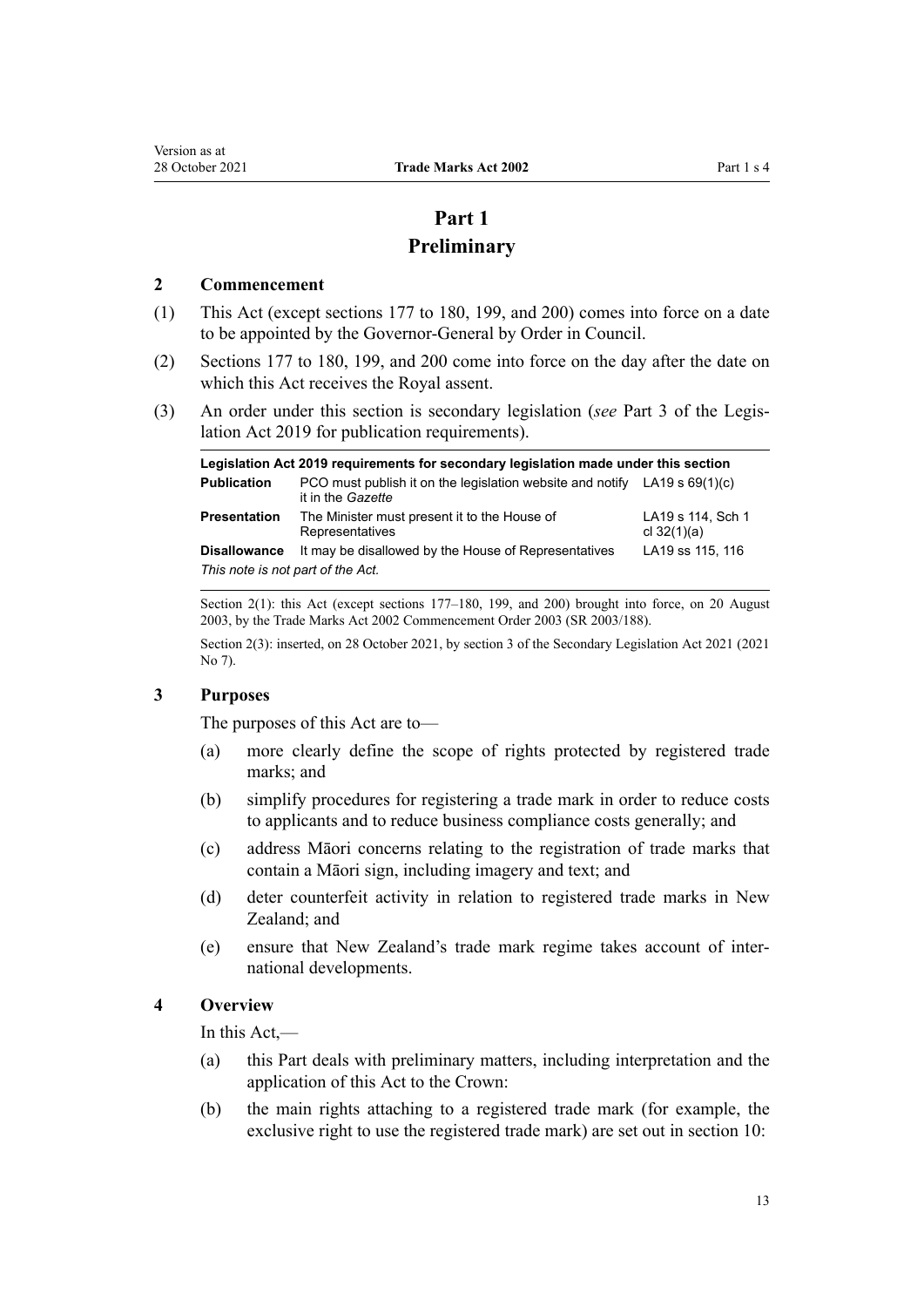<span id="page-13-0"></span>(c) when a trade mark is registrable is set out in [section 13](#page-23-0). Other provisions relating to the registrability of trade marks are set out in [sections 14 to](#page-23-0) [30:](#page-23-0)

Version as at

- (d) the process for registering a trade mark is contained in [Part 3](#page-30-0):
- (e) remedies and offence provisions relating to the infringement of a regis‐ tered trade mark, border protection measures concerning an infringing sign that is applied to goods in an overseas country, and general provi‐ sions about legal proceedings and appeals under this Act, are set out in [Part 4](#page-48-0):
- (f) [Part 5](#page-105-0) contains provisions about the Commissioner, the register of trade marks, and an advisory committee that has the function of advising the Commissioner whether the proposed registration of a trade mark that is, or appears to be, derivative of a Māori sign, including imagery and text, is offensive to Māori.

## **5 Interpretation**

(1) In this Act, unless the context otherwise requires,—

**Act** includes regulations made under this Act

**actual date of registration** means the date entered on the register by the Com‐ missioner under [section 51\(a\)](#page-35-0)

**advisory committee** means the advisory committee appointed under [section](#page-107-0) [177](#page-107-0)

## **applicant**—

- (a) means a person who has applied for the registration of a trade mark; and
- (b) includes the assignee of an application, if the assignment has been effected under [section 82](#page-46-0); and
- (c) in [sections 134G,](#page-66-0) [134H](#page-67-0), and [134K](#page-69-0), means the applicant for a search warrant; and
- (d) in [section 134U](#page-76-0) means the applicant for the order referred to in that section

## **application**—

- (a) means an application for the registration of a trade mark; and
- (b) includes an application for the registration of a series of trade marks

**assignment** means assignment by the acts of the parties concerned

**certification trade mark** means a sign capable of—

- (a) being represented graphically; and
- (b) distinguishing, in the course of trade,—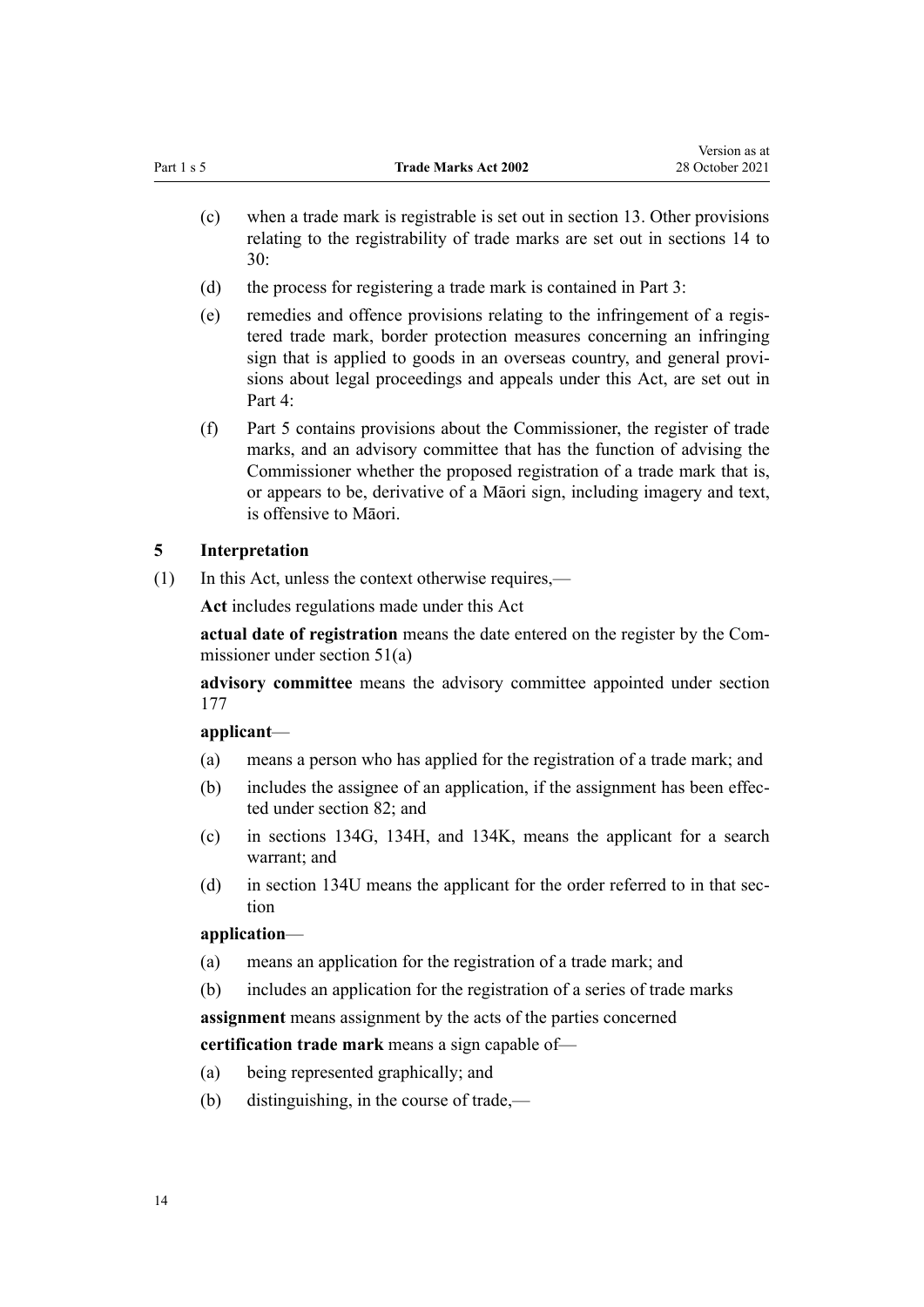- (i) goods certified by any person in respect of origin, material, mode of manufacture, quality, accuracy, or other characteristic from goods not so certified; or
- (ii) services certified by any person in respect of quality, accuracy, performance, or other characteristic from services not so certified

## **chief executive**,—

Version as at

- (a) in [subpart 3](#page-81-0) of Part 4 (border protection measures), has the meaning set out in [section 135](#page-81-0); and
- (b) in the rest of this Act, means the chief executive of the Ministry

**claimant** has the meaning set out in [section 135](#page-81-0)

**collective association** means a body (whether incorporated or not) that has or is able to have members, and is—

- (a) constituted for the joint benefit of its members for the time being; and
- (b) so constituted that its membership at any time can be ascertained

**collective trade mark** means a sign capable of—

- (a) being represented graphically; and
- (b) distinguishing the goods or services of members of the collective association that is the owner of the sign from those of persons who are not members of the collective association

#### **Commissioner**—

- (a) means the Commissioner of Trade Marks; and
- (b) to avoid doubt, includes an Assistant Commissioner of Trade Marks

**condition** includes a limitation of the exclusive right to use a trade mark given by the registration of the trade mark, including a limitation of that right as to—

- (a) mode of use:
- (b) use in relation to goods to be sold or otherwise traded in any place within New Zealand:
- (c) use in relation to services to be provided within New Zealand:
- (d) use in relation to goods to be exported to any market outside New Zealand

**control of the Customs** has the meaning set out in [section 135](#page-81-0)

**convention country**, in any provision of this Act, means an entity for the time being declared by an order under [section 200](#page-117-0) to be a convention country for the purposes of that provision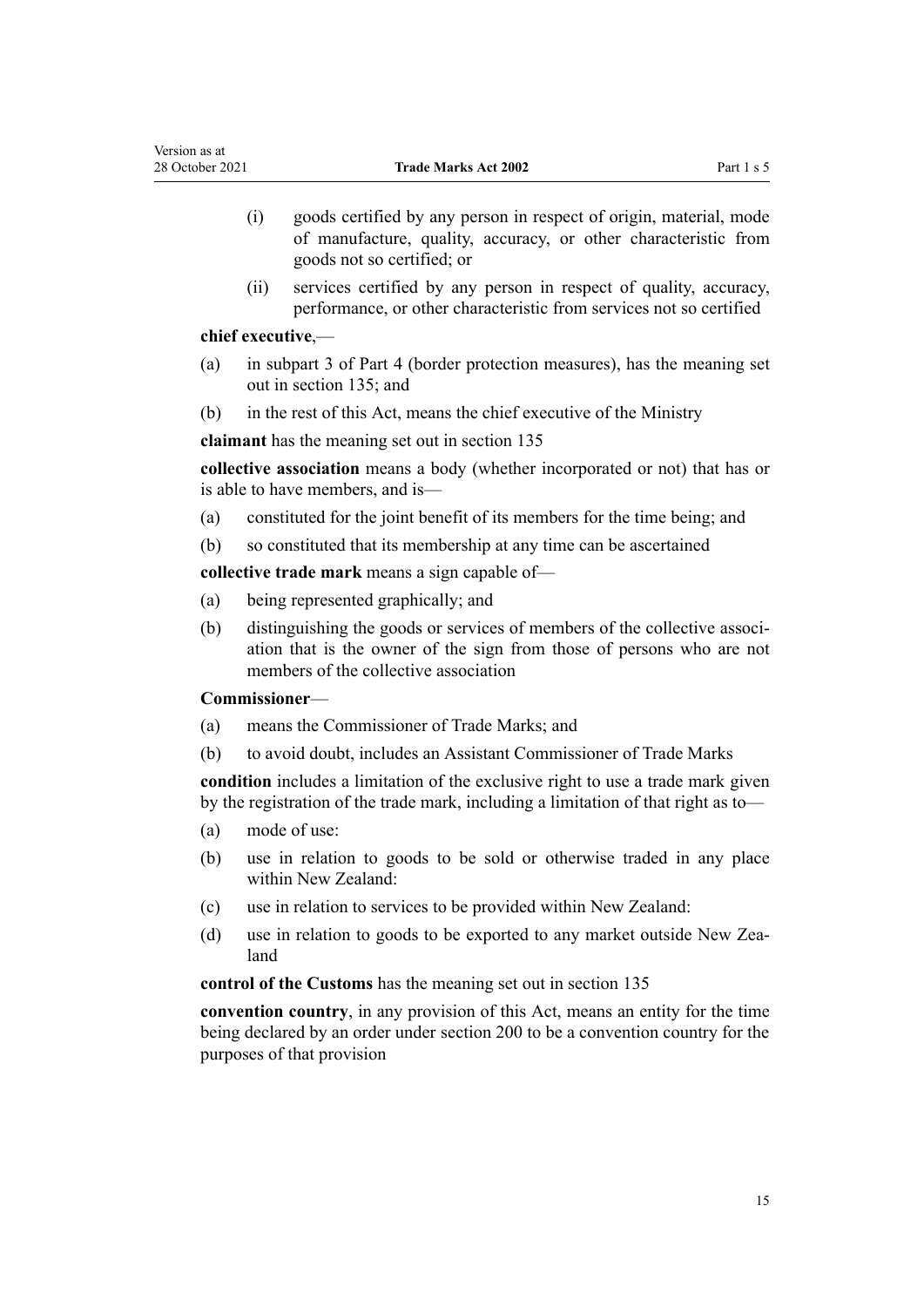**convention country application** means an application for the registration of a trade mark that is made in a convention country (whether before or after it became a convention country) and that is, in accordance with the—

- (a) terms of a treaty between 2 or more convention countries, equivalent to an application made in any one of those convention countries; or
- (b) law of any convention country, equivalent to an application made in that convention country

#### **court**—

- (a) means the High Court; and
- (b) for the purposes of [sections 126 to 134,](#page-61-0) and [134T to 134V,](#page-75-0) includes the District Court or a Judge of that court

**Customs officer** has the meaning set out in [section 135](#page-81-0)

#### **deceased owner**—

- (a) means a registered owner of any trade mark who has died, whether before or after the commencement of this Act; and
- (b) includes an applicant for the registration of a trade mark who has died before it is registered, whether before or after the commencement of this Act

#### **deemed date of registration** means,—

- (a) in the case of a trade mark to which [section 36](#page-32-0) applies, the date of the application in the convention country (subject to any enactment relating to international arrangements):
- (b) in any other case, the date of the application

**document**, for the purposes of [subpart 2A](#page-63-0) of Part 4 and [sections 155B](#page-93-0) and [155D to 155F](#page-95-0), means—

- (a) any material, whether or not it is signed or otherwise authenticated, that bears symbols (including words and figures), images, or sounds or from which symbols, images, or sounds can be derived, and includes—
	- (i) a label, marking, or other writing that identifies or describes a thing of which it forms a part, or to which it is attached:
	- (ii) a book, map, plan, graph, or drawing:
	- (iii) a photograph, film, or negative; and
- (b) information electronically recorded or stored, and information derived from that information

**infringing goods**, in relation to a registered trade mark, are goods that bear, or goods the packaging of which bears, a sign that is identical with or similar to the registered trade mark and—

(a) the application of the sign to the goods or their packaging is an infringement of the registered trade mark; or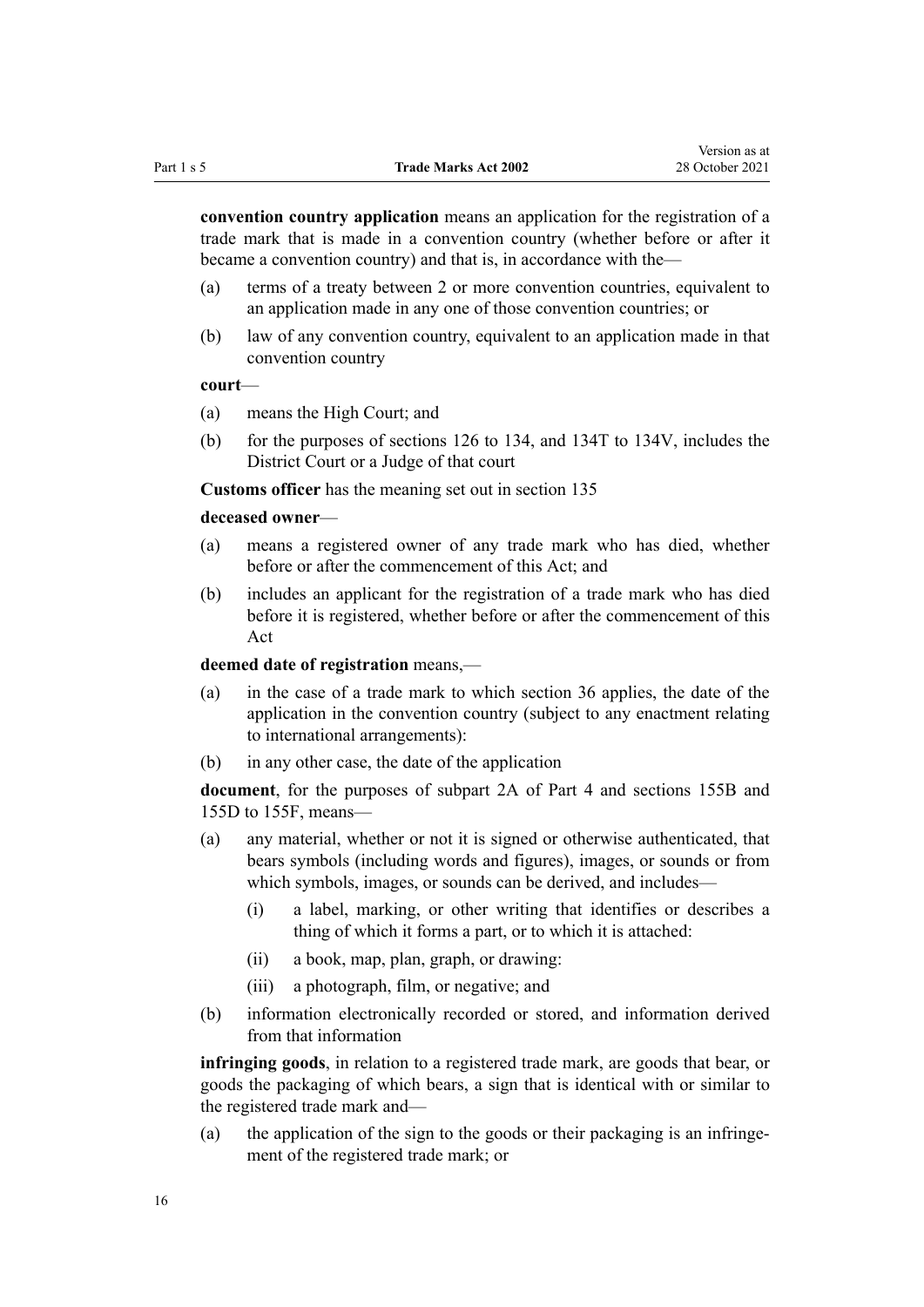(b) the sign has been used in relation to the goods or their packaging in a way that infringes the registered trade mark

**infringing material**, in relation to a registered trade mark, means material that bears a sign that is identical with or similar to the registered trade mark and either the sign is—

- (a) used for labelling or packaging goods, as a business paper, or for adver‐ tising goods or services, in a way that infringes the registered trade mark; or
- (b) intended to be used in a way that would infringe the registered trade mark

**infringing object**, in relation to a registered trade mark, means an object that is—

- (a) specifically designed or adapted for making copies of a sign that is iden‐ tical or similar to the registered trade mark; and
- (b) in the possession, custody, or control of a person who knows or has reason to believe that the object has been or is to be used to produce infringing goods or material

**infringing sign** has the meaning set out in [section 135](#page-81-0)

**International Bureau** means the International Bureau of the World Intellectual Property Organization

**licensee**, in relation to a trade mark, means a person whose use of the trade mark is authorised by, and subject to the control of, the owner of the trade mark

**Madrid Protocol** means the Protocol Relating to the Madrid Agreement Con‐ cerning the International Registration of Marks, adopted at Madrid on 27 June 1989, as amended from time to time

#### **member**,—

Version as at

- (a) in relation to a collective association, means a member of the association; and
- (b) in relation to a collective trade mark, means a member of the collective association that is the owner of the collective trade mark

**Ministry** means the department of State that, with the authority of the Prime Minister, is responsible for the administration of this Act

**Nice Agreement** means the Nice Agreement Concerning the International Classification of Goods and Services for the Purposes of the Registration of Marks adopted at Nice on 15 June 1957, as amended from time to time

**Nice Classification** means the classification of goods and services for the registration of marks published from time to time under the Nice Agreement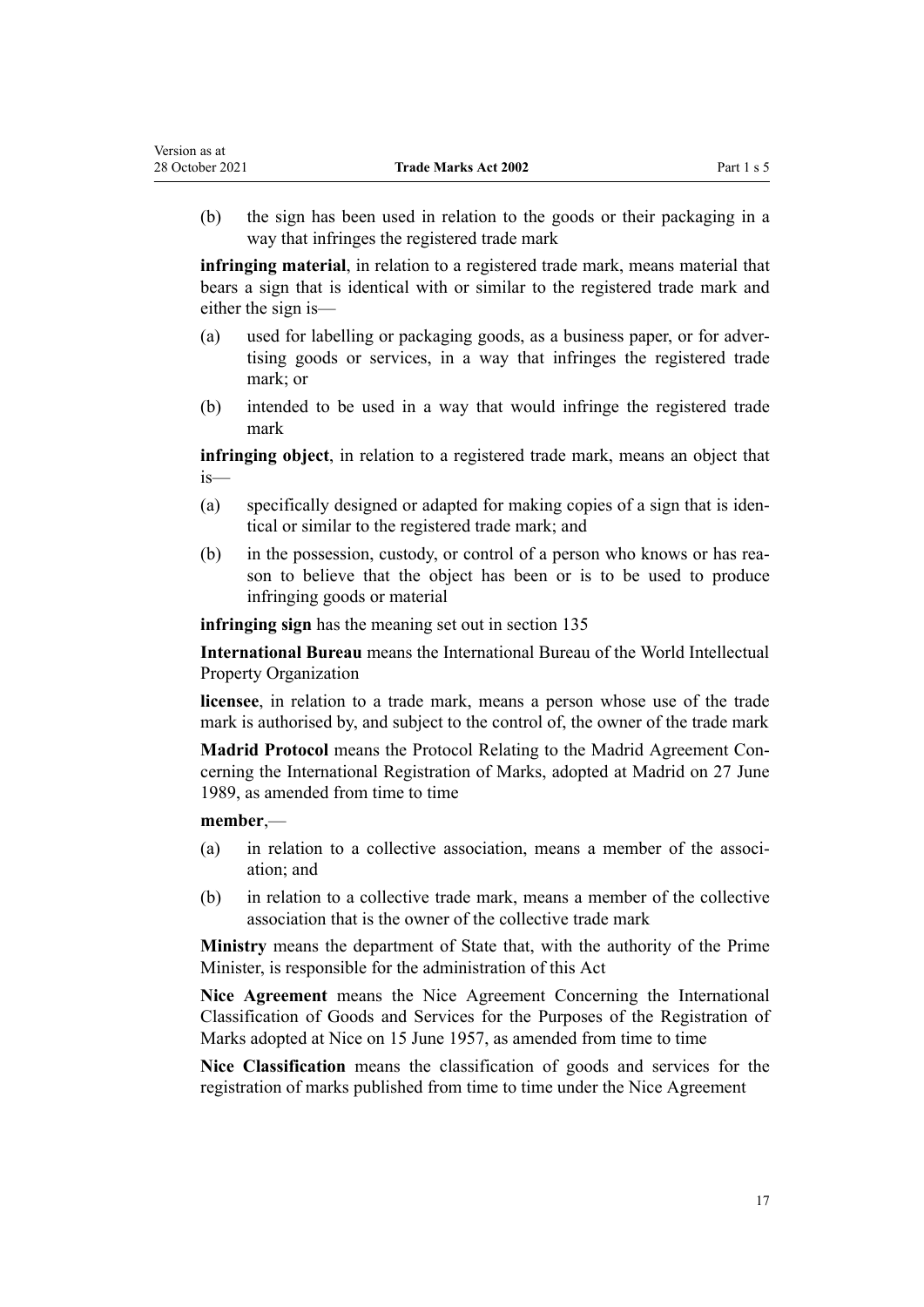#### **owner**,—

- (a) in relation to a registered trade mark that is not a certification trade mark or a collective trade mark, means the person in whose name the trade mark is registered; and
- (b) in relation to a collective trade mark that is registered, means the collective association in whose name the trade mark is registered; and
- (c) in relation to a certification trade mark that is registered, means the per‐ son who certifies the goods or services to which the certification trade mark relates; and
- (d) in relation to an unregistered trade mark, means the person who owns all of the rights in the mark

Paris Convention means the Convention for the Protection of Industrial Property signed at Paris on 20 March 1883, as revised or amended from time to time

**protected international trade mark (New Zealand)** means a trade mark that is entitled to protection in New Zealand under the Madrid Protocol

**qualified person**, in relation to a deceased owner, means a person who satisfies the Commissioner—

- (a) that he or she has obtained or is entitled to obtain probate of the will of the deceased owner or letters of administration in his or her estate in the place where the deceased owner was domiciled at his or her death, or that he or she is the legal representative of the deceased owner in that place:
- (b) that probate of the will of the deceased owner or letters of administration in his or her estate have not been granted or resealed in New Zealand:
- (c) that the interests of the creditors of the deceased owner, and of all per‐ sons beneficially interested under his or her will or on his or her intestacy, will be adequately safeguarded if the Commissioner registers the qualified person as the owner of the trade mark

**register** means the register of trade marks kept under [section 181](#page-107-0)

**registered geographical indication** has the same meaning as in [section 7\(1\)](http://legislation.govt.nz/pdflink.aspx?id=DLM390819) of the Geographical Indications (Wine and Spirits) Registration Act 2006

**registered trade mark** means, subject to [section 60,](#page-39-0) a trade mark that is on the register

**regulations** means, except in [sections 54 to 56,](#page-36-0) [63,](#page-40-0) [79](#page-45-0), and [80,](#page-46-0) regulations in force under this Act

**series of trade marks** means a number of trade marks for the same goods or description of goods or the same services or description of services (as the case may be) that—

(a) resemble each other in their material particulars; and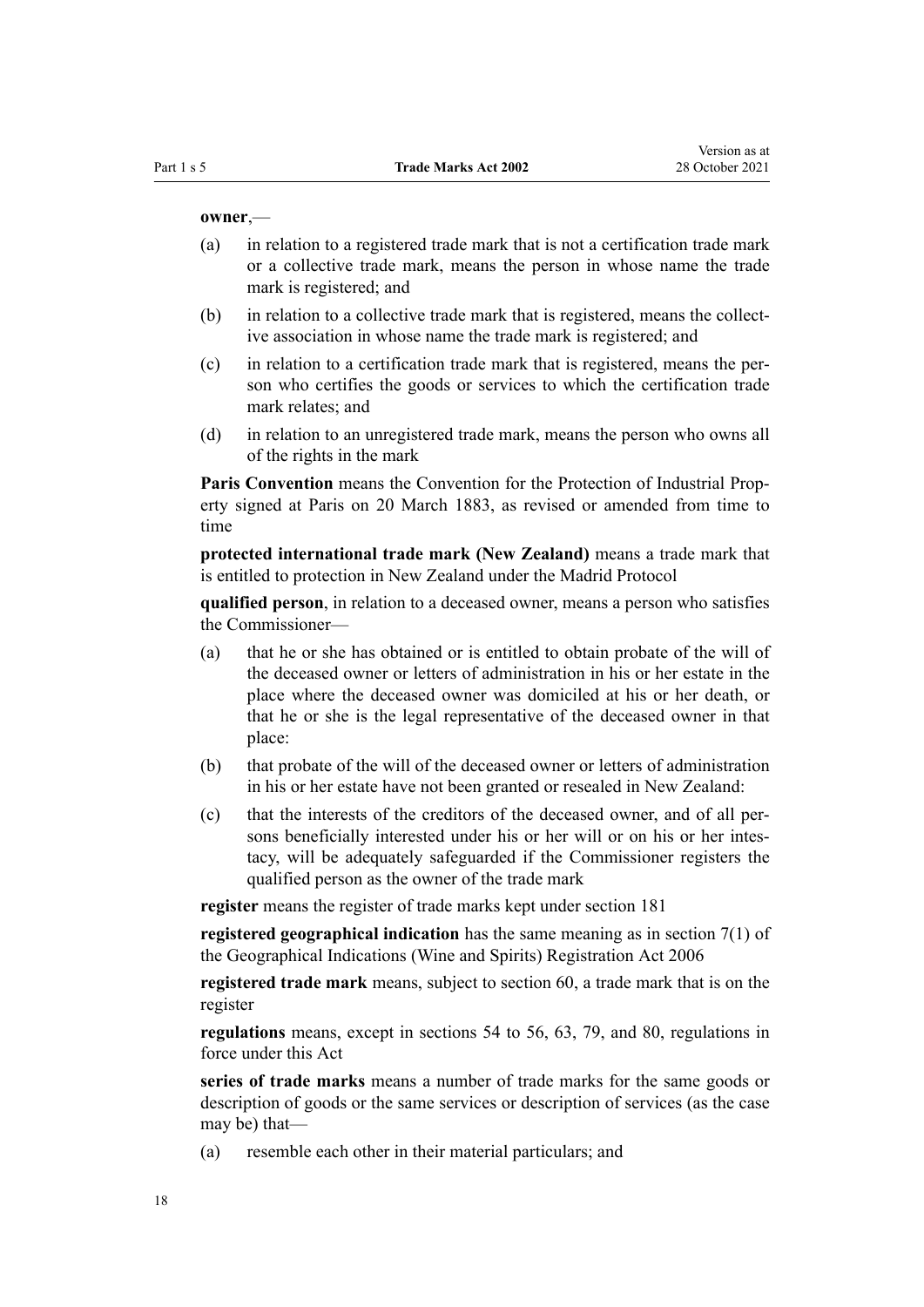- (b) differ only in respect of 1 or more of the following matters:
	- (i) statements of the goods or services for which they are, or are pro‐ posed to be, used:
	- (ii) statements of number, price, quality, or names of places:
	- (iii) other matters of a non-distinctive character that do not substantially affect the identity of the trade marks:
	- (iv) colour

**sign** includes—

- (a) a brand, colour, device, heading, label, letter, name, numeral, shape, sig‐ nature, smell, sound, taste, ticket, or word; and
- (b) any combination of signs

**specification** means the goods or services specified on the application for the registration of the trade mark in relation to which the registered trade mark is to be used or is proposed to be used

#### **trade mark**—

- (a) means any sign capable of—
	- (i) being represented graphically; and
	- (ii) distinguishing the goods or services of one person from those of another person; and
- (b) includes,—
	- (i) except in [section 85,](#page-47-0) a certification trade mark; and
	- (ii) except in [section 85,](#page-47-0) a collective trade mark

**transmission** means transmission by operation of law, devolution on the per‐ sonal representative of a deceased person, and any other mode of transfer that is not assignment

**TRIPS Agreement** means the Agreement on Trade-related Aspects of Intellec‐ tual Property Rights set out in Annex 1C to the WTO Agreement, as revised or amended from time to time

**working day** means a day of the week other than—

- (a) Saturday, Sunday, Good Friday, Easter Monday, Anzac Day, the Sover‐ eign's birthday, Labour Day, and Waitangi Day; and
- (b) the day observed in the appropriate area as the anniversary of the province of which the area forms part; and
- (c) a day in the period that commences with 25 December in any year and,—
	- (i) except in [section 171](#page-104-0), ends with 2 January in the following year; or
	- (ii) in [section 171,](#page-104-0) ends with 15 January in the following year; and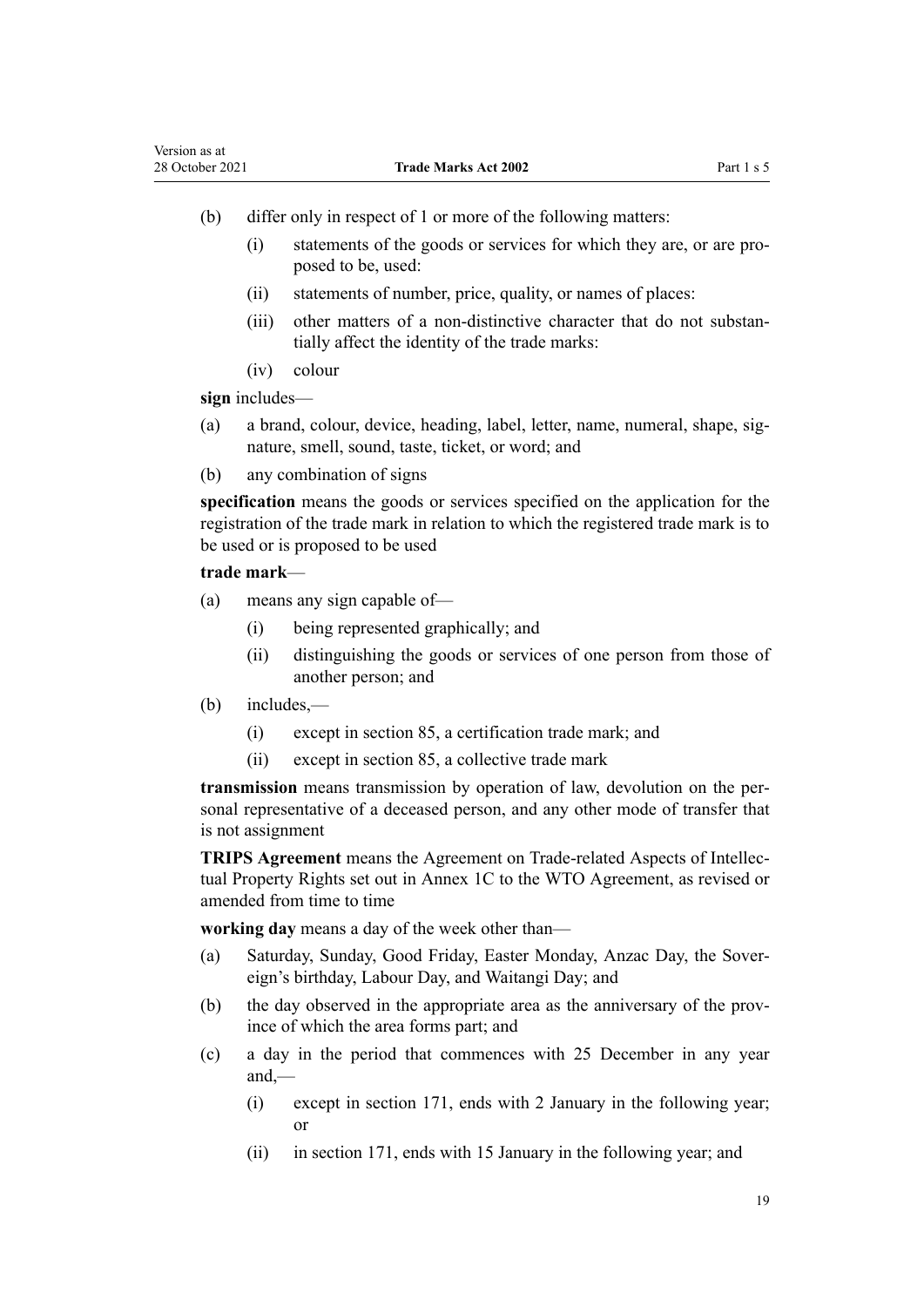- (d) if 1 January in any year falls on a Friday, the following Monday; and
- (e) if 1 January in any year falls on a Saturday or a Sunday, the following Monday and Tuesday; and
- (f) if Waitangi Day or Anzac Day falls on a Saturday or a Sunday, the fol‐ lowing Monday

**writing** includes the—

- (a) recording of words in a permanent and legible form; and
- (b) recording of words by electronic means that can be retrieved and read; and
- (c) display of words by any form of electronic or other means of communi‐ cation that is subsequently recorded by electronic means that can, by any means, be retrieved and read

**WTO Agreement** means the World Trade Organisation Agreement signed in Marrakesh in 1994, as revised or amended from time to time.

(2) In the case of an entity that is a convention country but is not a State, part of a State, or a territory for whose international relations a State is responsible, a reference in this Act to an application for protection in a country must be read as a reference to an application for protection under the rules of the entity.

Compare: 1953 No 66 s 2(1), (4)

Section 5(1) **applicant** paragraph (b): amended, on 16 September 2011, by [section 4\(2\)](http://legislation.govt.nz/pdflink.aspx?id=DLM2290008) of the Trade Marks Amendment Act 2011 (2011 No 71).

Section 5(1) **applicant** paragraph (c): inserted, on 16 September 2011, by [section 4\(3\)](http://legislation.govt.nz/pdflink.aspx?id=DLM2290008) of the Trade Marks Amendment Act 2011 (2011 No 71).

Section 5(1) **applicant** paragraph (d): inserted, on 16 September 2011, by [section 4\(3\)](http://legislation.govt.nz/pdflink.aspx?id=DLM2290008) of the Trade Marks Amendment Act 2011 (2011 No 71).

Section 5(1) **chief executive**: replaced, on 16 September 2011, by [section 4\(4\)](http://legislation.govt.nz/pdflink.aspx?id=DLM2290008) of the Trade Marks Amendment Act 2011 (2011 No 71).

Section 5(1) **court**: replaced, on 16 September 2011, by [section 4\(5\)](http://legislation.govt.nz/pdflink.aspx?id=DLM2290008) of the Trade Marks Amendment Act 2011 (2011 No 71).

Section 5(1) **court** paragraph (b): amended, on 1 March 2017, by [section 261](http://legislation.govt.nz/pdflink.aspx?id=DLM6942680) of the District Court Act 2016 (2016 No 49).

Section 5(1) **document**: inserted, on 16 September 2011, by [section 4\(1\)](http://legislation.govt.nz/pdflink.aspx?id=DLM2290008) of the Trade Marks Amendment Act 2011 (2011 No 71).

Section 5(1) **geographical indication**: repealed, on 27 July 2017, by [section 63](http://legislation.govt.nz/pdflink.aspx?id=DLM390893) of the Geographical Indications (Wine and Spirits) Registration Act 2006 (2006 No 60).

Section 5(1) **International Bureau**: inserted, on 16 September 2011, by [section 4\(1\)](http://legislation.govt.nz/pdflink.aspx?id=DLM2290008) of the Trade Marks Amendment Act 2011 (2011 No 71).

Section 5(1) **licensee**: replaced, on 16 September 2011, by [section 4\(6\)](http://legislation.govt.nz/pdflink.aspx?id=DLM2290008) of the Trade Marks Amendment Act 2011 (2011 No 71).

Section 5(1) **Madrid Protocol**: inserted, on 16 September 2011, by [section 4\(1\)](http://legislation.govt.nz/pdflink.aspx?id=DLM2290008) of the Trade Marks Amendment Act 2011 (2011 No 71).

Section 5(1) **Ministry**: inserted, on 16 September 2011, by [section 4\(1\)](http://legislation.govt.nz/pdflink.aspx?id=DLM2290008) of the Trade Marks Amendment Act 2011 (2011 No 71).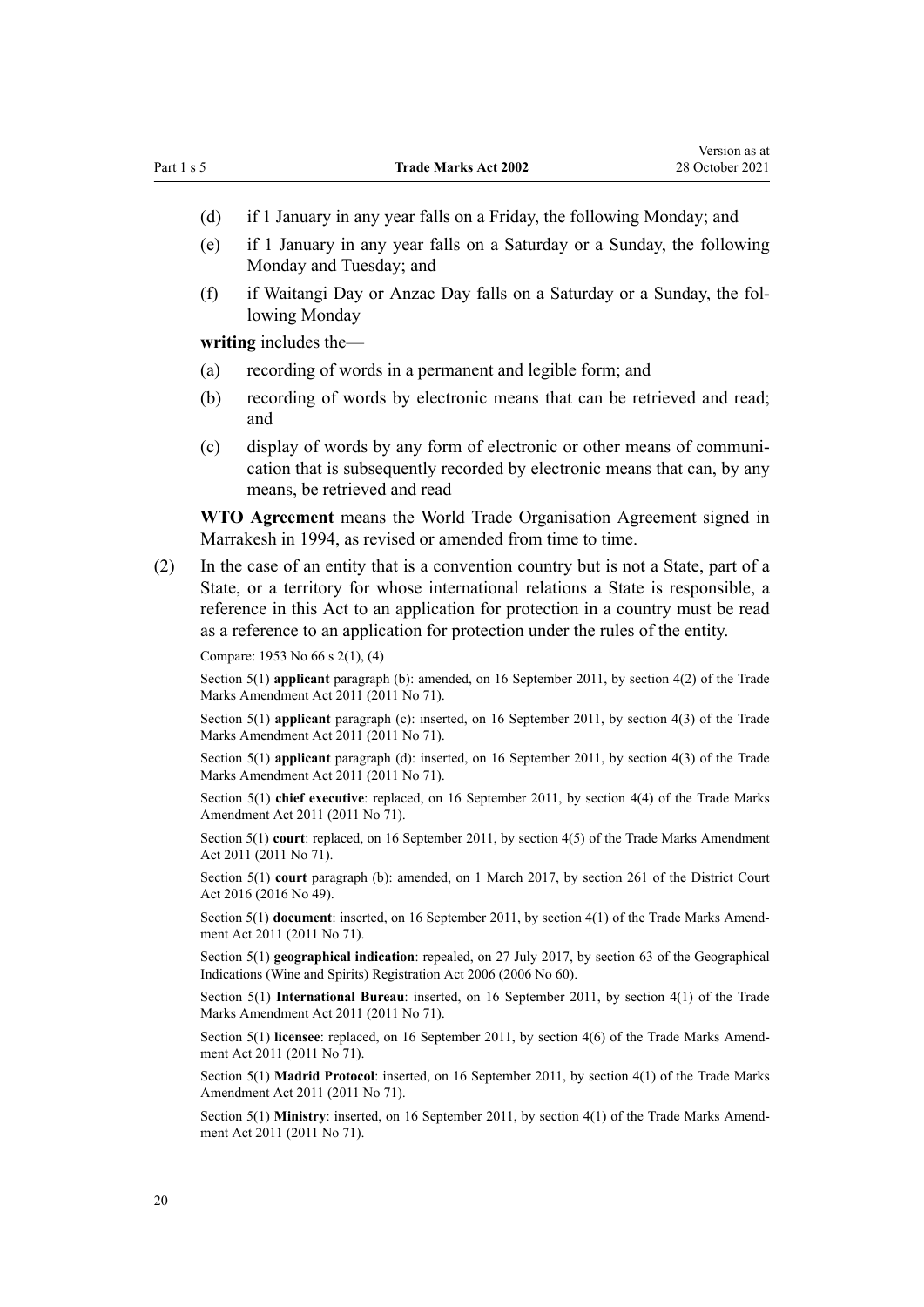<span id="page-20-0"></span>Section 5(1) **Nice Agreement**: inserted, on 16 September 2011, by [section 4\(1\)](http://legislation.govt.nz/pdflink.aspx?id=DLM2290008) of the Trade Marks Amendment Act 2011 (2011 No 71).

Section 5(1) **Nice Classification**: inserted, on 16 September 2011, by [section 4\(1\)](http://legislation.govt.nz/pdflink.aspx?id=DLM2290008) of the Trade Marks Amendment Act 2011 (2011 No 71).

Section 5(1) **owner** paragraph (d): amended, on 16 September 2011, by [section 4\(7\)](http://legislation.govt.nz/pdflink.aspx?id=DLM2290008) of the Trade Marks Amendment Act 2011 (2011 No 71).

Section 5(1) **permitted use**: repealed, on 16 September 2011, by [section 4\(8\)](http://legislation.govt.nz/pdflink.aspx?id=DLM2290008) of the Trade Marks Amendment Act 2011 (2011 No 71).

Section 5(1) **protected geographical indication**: repealed, on 27 July 2017, by [section 63](http://legislation.govt.nz/pdflink.aspx?id=DLM390893) of the Geographical Indications (Wine and Spirits) Registration Act 2006 (2006 No 60).

Section 5(1) **protected international trade mark (New Zealand)**: inserted, on 16 September 2011, by [section 4\(1\)](http://legislation.govt.nz/pdflink.aspx?id=DLM2290008) of the Trade Marks Amendment Act 2011 (2011 No 71).

Section 5(1) **registered geographical indication**: inserted, on 27 July 2017, by [section 63](http://legislation.govt.nz/pdflink.aspx?id=DLM390893) of the Geographical Indications (Wine and Spirits) Registration Act 2006 (2006 No 60).

Section 5(1) **registered trade mark**: amended, on 13 January 2020, by [section 123](http://legislation.govt.nz/pdflink.aspx?id=LMS85747) of the Regulatory Systems (Economic Development) Amendment Act 2019 (2019 No 62).

Section 5(1) **series of trade marks**: replaced, on 16 September 2011, by [section 4\(9\)](http://legislation.govt.nz/pdflink.aspx?id=DLM2290008) of the Trade Marks Amendment Act 2011 (2011 No 71).

Section 5(1) **specified goods**: repealed, on 27 July 2017, by [section 63](http://legislation.govt.nz/pdflink.aspx?id=DLM390893) of the Geographical Indications (Wine and Spirits) Registration Act 2006 (2006 No 60).

Section 5(1) **trade mark** paragraph (b): replaced, on 16 September 2011, by [section 4\(10\)](http://legislation.govt.nz/pdflink.aspx?id=DLM2290008) of the Trade Marks Amendment Act 2011 (2011 No 71).

Section 5(1) **working day** paragraph (e): replaced, on 1 January 2014, by [section 8](http://legislation.govt.nz/pdflink.aspx?id=DLM4929207) of the Holidays (Full Recognition of Waitangi Day and ANZAC Day) Amendment Act 2013 (2013 No 19).

Section 5(1) **working day** paragraph (f): inserted, on 1 January 2014, by [section 8](http://legislation.govt.nz/pdflink.aspx?id=DLM4929207) of the Holidays (Full Recognition of Waitangi Day and ANZAC Day) Amendment Act 2013 (2013 No 19).

#### **6 Meaning of use of sign**

In this Act, unless the context otherwise requires, every reference to—

- (a) the use of a sign in relation to goods is a reference to the use of the sign on, or in physical or other relation to, goods:
- (b) the use of a sign in relation to services is a reference to the use of the sign in relation to the provision or availability of services:
- (c) the use of a sign in relation to goods or services (as the case may be) includes a reference to the audible use of the sign in relation to goods or services.

Compare: 1953 No 66 s 2(2)

#### **7 Meaning of use of trade mark**

- (1) In this Act, unless the context otherwise requires, **use**, in relation to a trade mark, includes—
	- (a) use in a form differing in elements that do not alter the distinctive char‐ acter of the trade mark in the form in which it was registered; and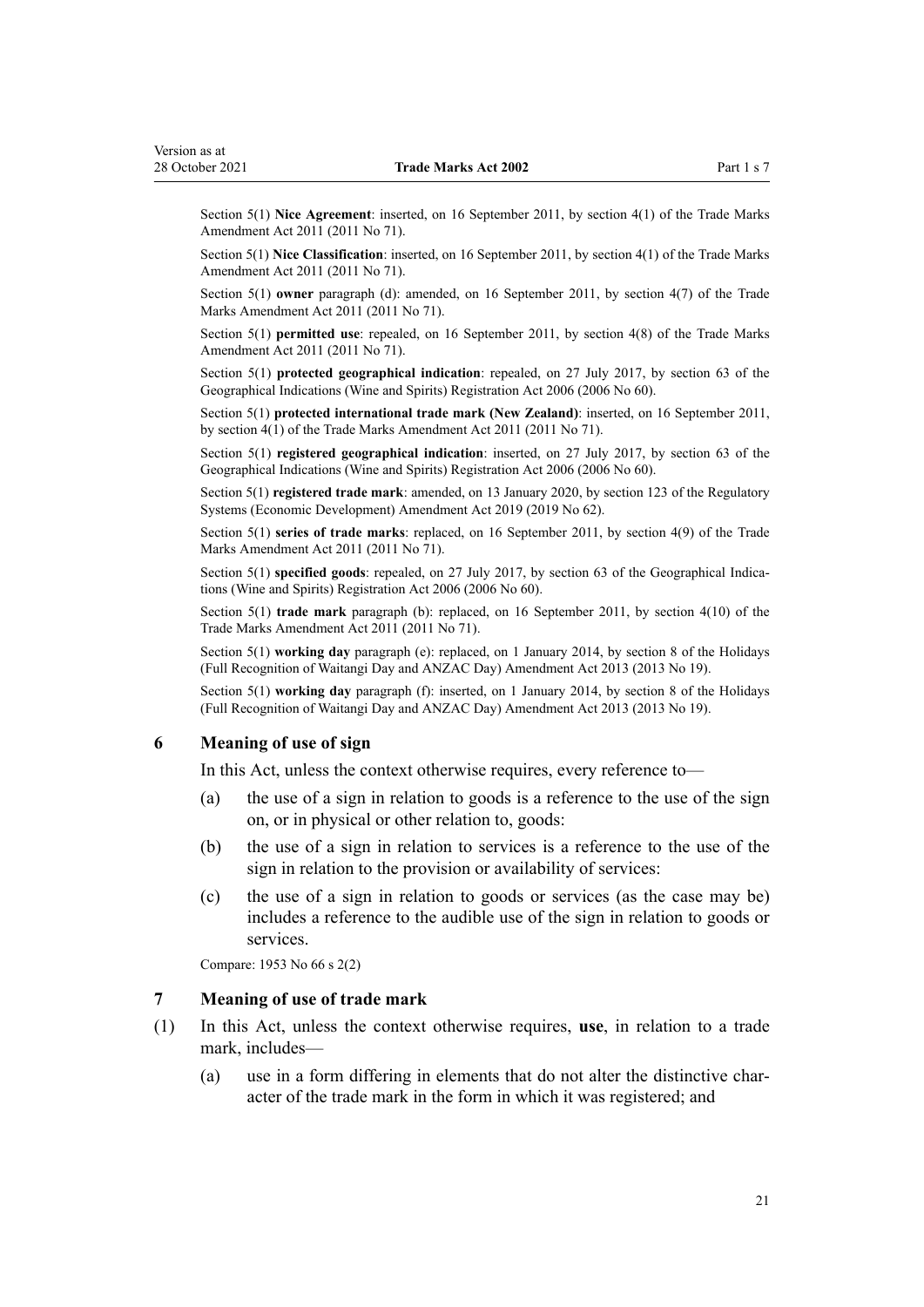<span id="page-21-0"></span>(b) applying the trade mark to goods or services or to materials for the labelling or packaging of goods or services in New Zealand solely for export purposes; and

Version as at

- (c) the application in New Zealand of a trade mark to goods or services to be exported from New Zealand, and any other act done in New Zealand in relation to those goods or services that, if done in relation to goods or services to be sold or otherwise traded in New Zealand, would constitute use of a trade mark in relation to those goods or services for which the use is material under this Act or at common law; and
- (d) the use of the trade mark by—
	- (i) the owner; or
	- (ii) if the owner is a collective association, a member of the collective association.
- (2) References in this Act to use of a trade mark by the owner includes use by a person other than the owner if that use is authorised by, and subject to, the control of the owner.
- (3) The use of the whole of a registered trade mark is also a use of any registered component part of a trade mark registered in the name of the same owner. Compare: 1953 No 66 s 2(3)

## **7A Transitional, savings, and related provisions**

The transitional, savings, and related provisions set out in [Schedule 1AA](#page-121-0) have effect according to their terms.

Section 7A: inserted, on 13 January 2020, by [section 124](http://legislation.govt.nz/pdflink.aspx?id=LMS85749) of the Regulatory Systems (Economic Development) Amendment Act 2019 (2019 No 62).

#### **8 Act binds the Crown**

This Act binds the Crown.

# **Part 2 Registrability of trade marks**

Subpart 1—Preliminary

*Nature of registered trade mark*

## **9 Nature of registered trade mark**

- (1) A registered trade mark is personal property.
- (2) Equities in respect of a registered trade mark may be enforced in the same way as equities in respect of any other personal property.

Compare: 1953 No 66 s 80(1)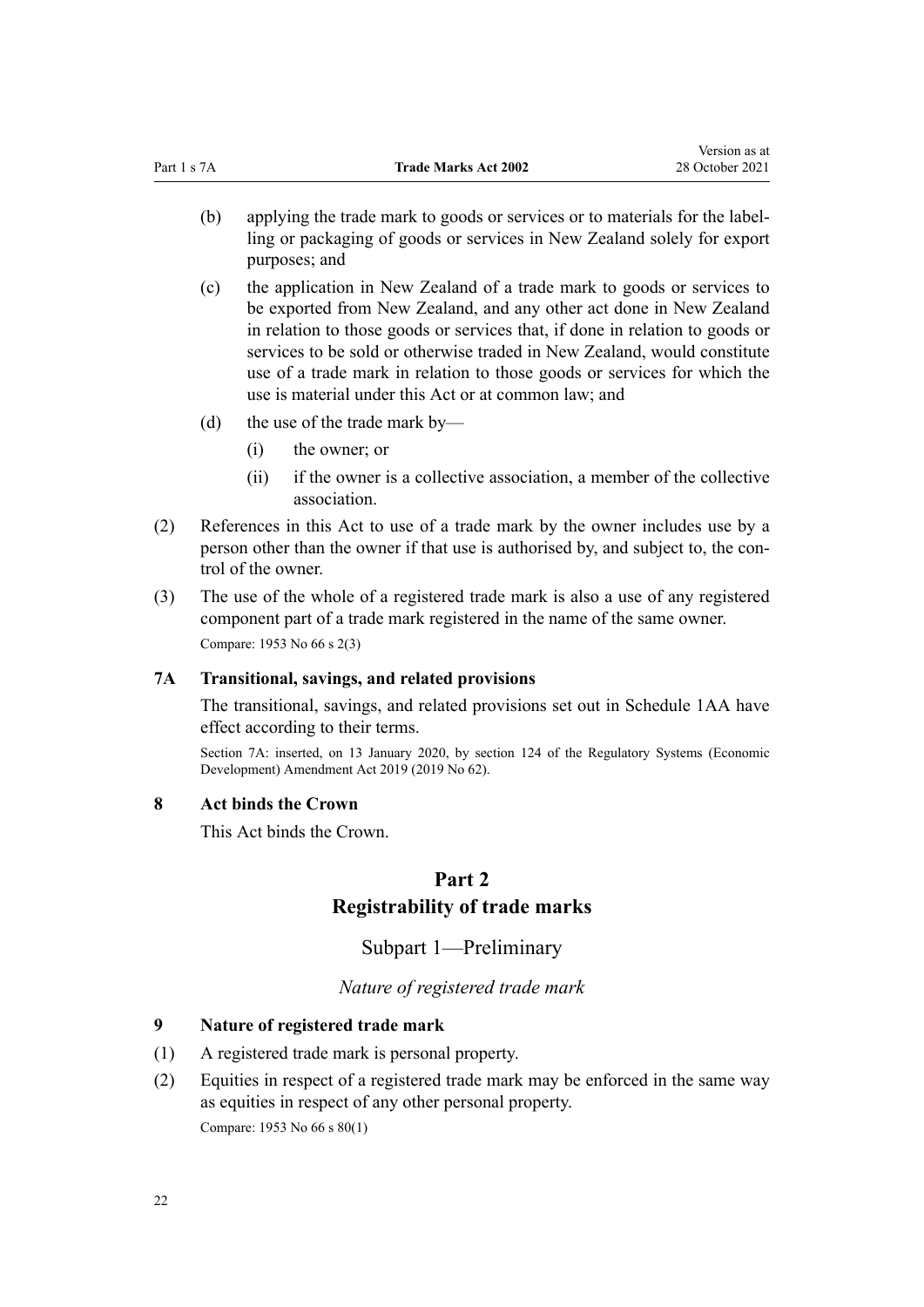#### *Rights that attach to registered trade marks*

#### <span id="page-22-0"></span>**10 Rights that attach to registered trade marks**

- (1) The owner of a registered trade mark has, in relation to all or any of the goods or services in respect of which the trade mark is registered, the rights and remedies provided by this Act and, in particular, has the exclusive right to—
	- (a) use the registered trade mark; and
	- (b) authorise other persons to use the registered trade mark; and
	- (c) assign or transmit the registered trade mark (either in connection with the goodwill of a business or not); and
	- (d) give valid receipts for any consideration for any such assignment or transmission.
- (2) For the purposes of subsection  $(1)(a)$ , a member of a collective association that owns a collective trade mark that is registered in respect of goods or services—
	- (a) has, along with the collective association, the exclusive right to use the trade mark in respect of those goods or services; and
	- (b) does not have the right to exclude any other members from using the trade mark in respect of goods produced or services provided by the other members.

Compare: 1953 No 66 ss 37(1), (12), 46D, 46I

#### **11 Additional matters that relate to rights attaching to registered trade marks**

Subject to [section 100](#page-53-0), the rights referred to in section 10—

- (a) are subject to any conditions entered on the register in relation to the registered trade mark; and
- (ab) are subject to any lawful use of a registered geographical indication; and
- (b) accrue from the deemed date of registration of the trade mark; and
- (c) are conferred in respect of each of the registered trade mark's component parts that are registered as separate trade marks; and
- (d) are to be exercised by joint owners, if any, of the registered trade mark as if they were the rights of a single person.

Compare: 1953 No 66 ss 28(1), 79(1)

Section 11(ab): inserted, on 27 July 2017, by [section 63](http://legislation.govt.nz/pdflink.aspx?id=DLM390893) of the Geographical Indications (Wine and Spirits) Registration Act 2006 (2006 No 60).

#### *Rights that attach to application*

#### **12 Rights that attach to application**

- (1) An applicant may assign or transmit the applicant's application (whether made before or after the commencement of this Act).
- (2) An application for registration of a trade mark is personal property.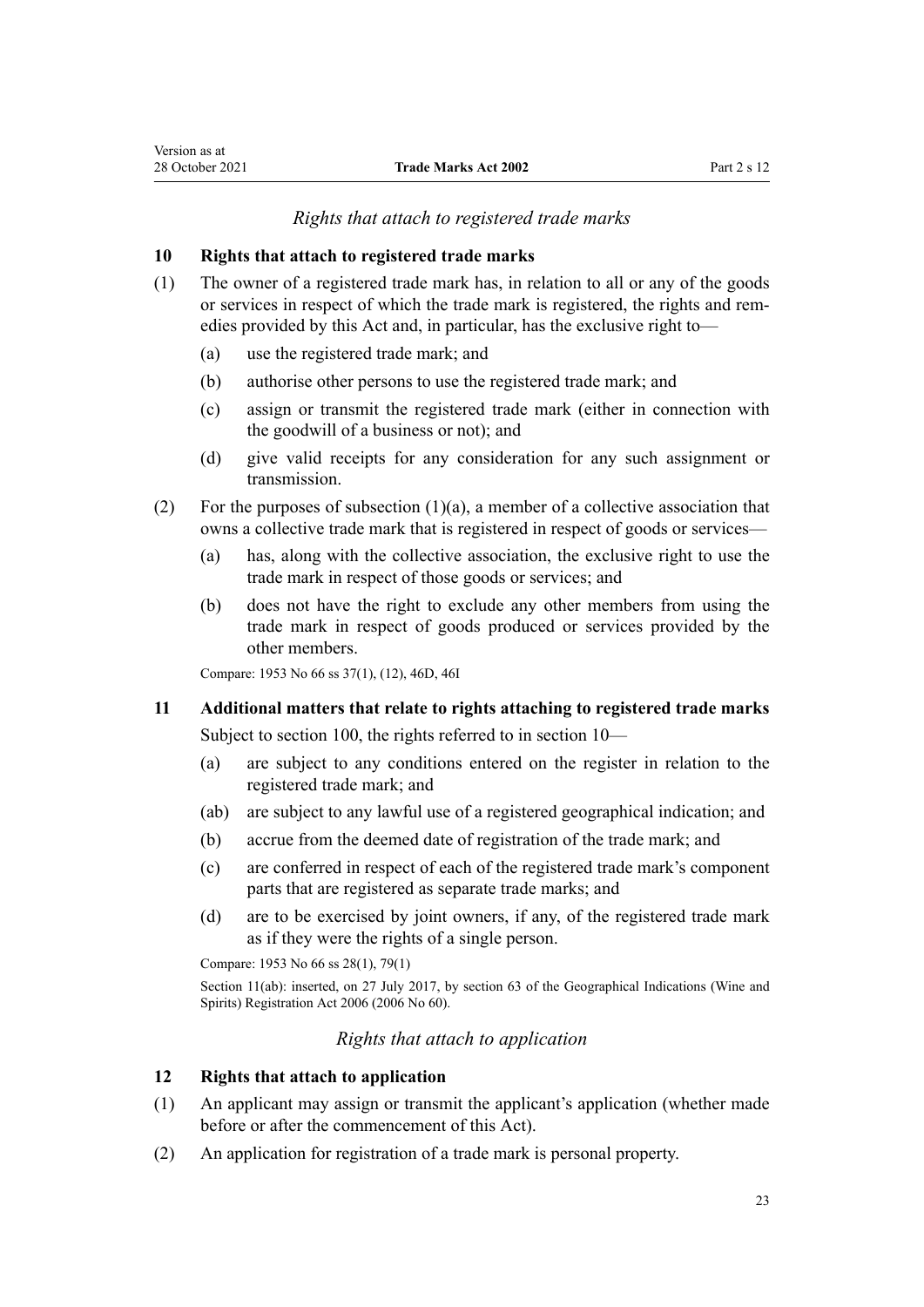Version as at

<span id="page-23-0"></span>(3) Equities in respect of an application for registration of a trade mark may be enforced in the same way as equities in respect of any other personal property.

## *Registrability of trade marks: general*

#### **13 When trade mark registrable**

- (1) If all the requirements set out in subsection (2) are met, a trade mark is regis‐ trable under this Act in respect of the following:
	- (a) particular goods or services within 1 or more classes:
	- (b) particular goods and services within 1 or more classes.
- (2) The following requirements must be met:
	- (a) an application for the registration of the trade mark must be made in accordance with this Act:
	- (b) all prescribed fees, if any, must be paid in respect of the application:
	- (c) the Commissioner must be satisfied that there are no absolute or relative grounds set out in this Part that would prevent the registration of the trade mark.

#### **13A Trade mark not registrable if related certification trade mark owned**

If a person owns a certification trade mark in respect of goods or services, a trade mark in respect of goods or services of the kind certified must not be registered in the name of that person.

Section 13A: inserted, on 13 January 2020, by [section 125](http://legislation.govt.nz/pdflink.aspx?id=LMS85751) of the Regulatory Systems (Economic Development) Amendment Act 2019 (2019 No 62).

## **14 Additional provisions that relate to registrability of certification trade marks**

A certification trade mark in respect of goods or services—

- (a) may be registered in the name, as owner, of the person who certifies the goods or services; but
- (b) may not be registered in the name of a person who owns a trade mark in respect of, or otherwise carries on trade in, goods or in services of the kind certified.

Section 14(b): amended, on 13 January 2020, by [section 126](http://legislation.govt.nz/pdflink.aspx?id=LMS85752) of the Regulatory Systems (Economic Development) Amendment Act 2019 (2019 No 62).

#### **15 Additional provisions that relate to registrability of collective trade marks**

A collective trade mark may be registered in the name of a collective associ‐ ation, as owner, in respect of goods produced by its members, services provided by its members, or both.

Compare: 1953 No 66 s 46A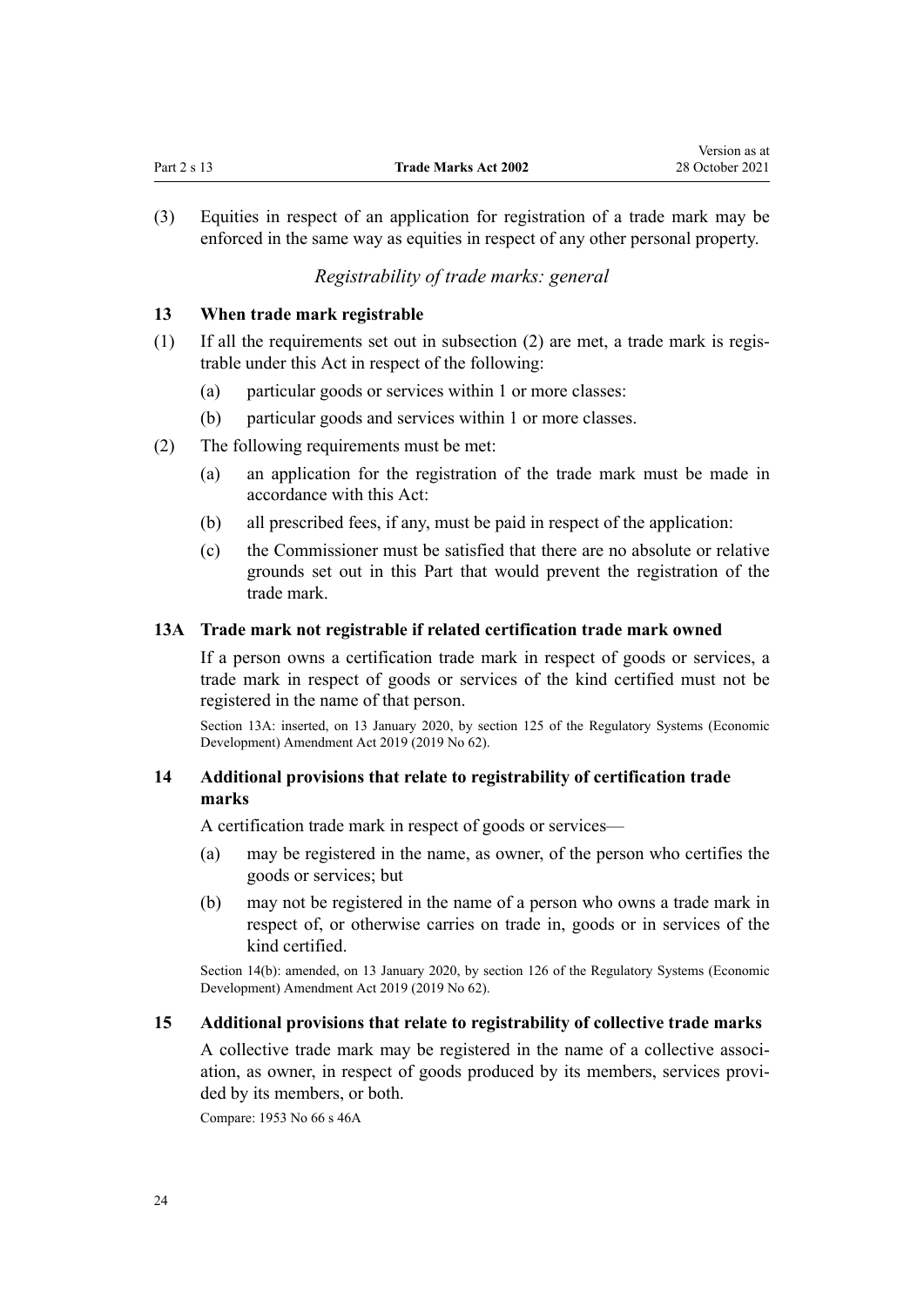## **16 Commissioner's preliminary advice regarding distinctive character of trade mark**

- (1) The Commissioner must, if required by a person who proposes to apply for the registration of a trade mark, advise the person whether, in the Commissioner's opinion, the trade mark has a distinctive character.
- (2) A person who is advised under subsection  $(1)$  that a trade mark has a distinctive character is entitled to be repaid any fee that the person paid on the filing of the application if,—
	- (a) within 3 months after the Commissioner gave that advice, the person applies for the registration of the trade mark; and
	- (b) the Commissioner rejects the application on the basis that the trade mark has no distinctive character.
- $(3)$  A person entitled to a refund under subsection  $(2)$  must withdraw the application before the payment of that refund.

Compare: 1953 No 66 s 55

<span id="page-24-0"></span>Version as at

Subpart 2—Absolute grounds for not registering trade mark

## **17 Absolute grounds for not registering trade mark: general**

- (1) The Commissioner must not register as a trade mark or part of a trade mark any matter—
	- (a) the use of which would be likely to deceive or cause confusion; or
	- (b) the use of which is contrary to New Zealand law or would otherwise be disentitled to protection in any court; or
	- (c) the use or registration of which would, in the opinion of the Commissioner, be likely to offend a significant section of the community, includ‐ ing Māori.
- (2) The Commissioner must not register a trade mark if the application is made in bad faith.
- (3) Despite subsection (1)(b), the Commissioner may register a trade mark even if use of the trade mark is restricted or prohibited under the Smokefree Environ[ments and Regulated Products Act 1990](http://legislation.govt.nz/pdflink.aspx?id=DLM223190).

Compare: 1953 No 66 s 16

Section 17: replaced, on 15 December 2005, by [section 3](http://legislation.govt.nz/pdflink.aspx?id=DLM362636) of the Trade Marks Amendment Act 2005 (2005 No 116).

Section 17(3): amended, on 11 November 2020, by [section 30](http://legislation.govt.nz/pdflink.aspx?id=LMS314081) of the Smokefree Environments and Regulated Products (Vaping) Amendment Act 2020 (2020 No 62).

## *Registrability of non-distinctive trade marks*

#### **18 Non-distinctive trade mark not registrable**

(1) The Commissioner must not register—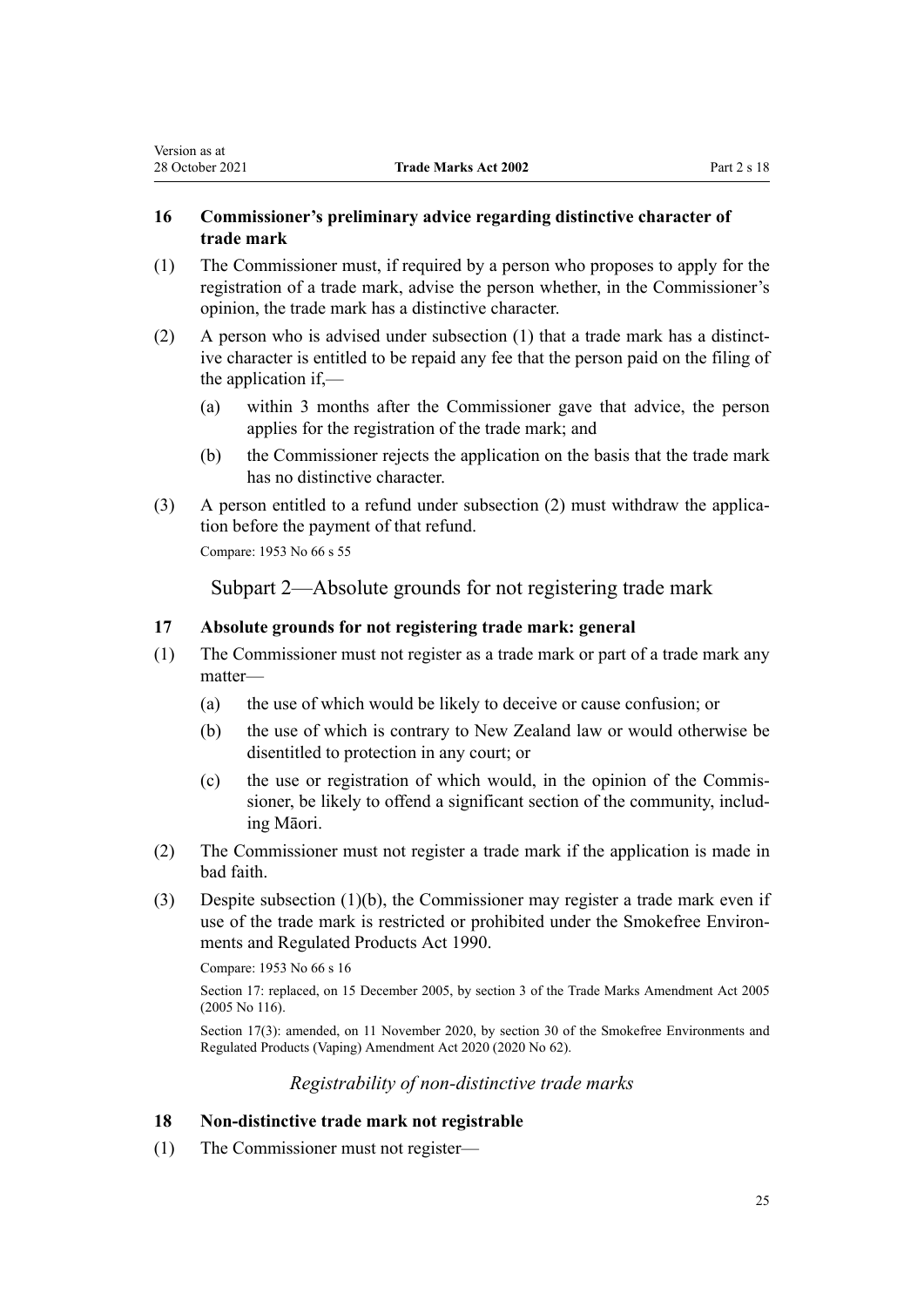- <span id="page-25-0"></span>(a) a sign that is not a trade mark:
- (b) a trade mark that has no distinctive character:
- (c) a trade mark that consists only of signs or indications that may serve, in trade, to designate the kind, quality, quantity, intended purpose, value, geographical origin, time of production of goods or of rendering of services, or other characteristics of goods or services:
- (d) a trade mark that consists only of signs or indications that have become customary in the current language or in the bona fide and established practices of trade.
- (2) The Commissioner must not refuse to register a trade mark under subsection (1)(b), (c), or (d) if, before the date of application for registration, as a result of either the use made of it or of any other circumstances, the trade mark has acquired a distinctive character.

Compare: Trade Marks Act 1998 s 7(1)–(3) (Singapore)

Section 18(1)(c): amended, on 15 December 2005, by [section 4](http://legislation.govt.nz/pdflink.aspx?id=DLM362638) of the Trade Marks Amendment Act 2005 (2005 No 116).

#### **19 Relevance of colour to distinctive character of trade mark**

- (1) In determining the distinctive character of a trade mark, the Commissioner or the court, as the case may be, must consider whether or not the trade mark is, or is to be, limited in whole or in part to 1 or more specified colours.
- (2) A trade mark that is, or is to be, registered without limitation of colour is, or will be, registered for all colours.

Compare: 1953 No 66 s 25

## **20 Trade mark that contains geographical indication must not be registered in certain circumstances**

- (1) The Commissioner must not register a trade mark if—
	- (a) a registered geographical indication for a wine or spirit exists under the [Geographical Indications \(Wine and Spirits\) Registration Act 2006](http://legislation.govt.nz/pdflink.aspx?id=DLM390755) and—
		- (i) the trade mark contains the registered geographical indication for a wine or spirit; and
		- (ii) the trade mark relates to a wine or spirit that does not originate in the place of geographical origin to which the registered geograph‐ ical indication relates; and
		- (iii) the use of the trade mark is likely to deceive or confuse; or
	- (b) an application for registration of a geographical indication for a wine or spirit has been made in good faith under the [Geographical Indications](http://legislation.govt.nz/pdflink.aspx?id=DLM390755) [\(Wine and Spirits\) Registration Act 2006](http://legislation.govt.nz/pdflink.aspx?id=DLM390755) and—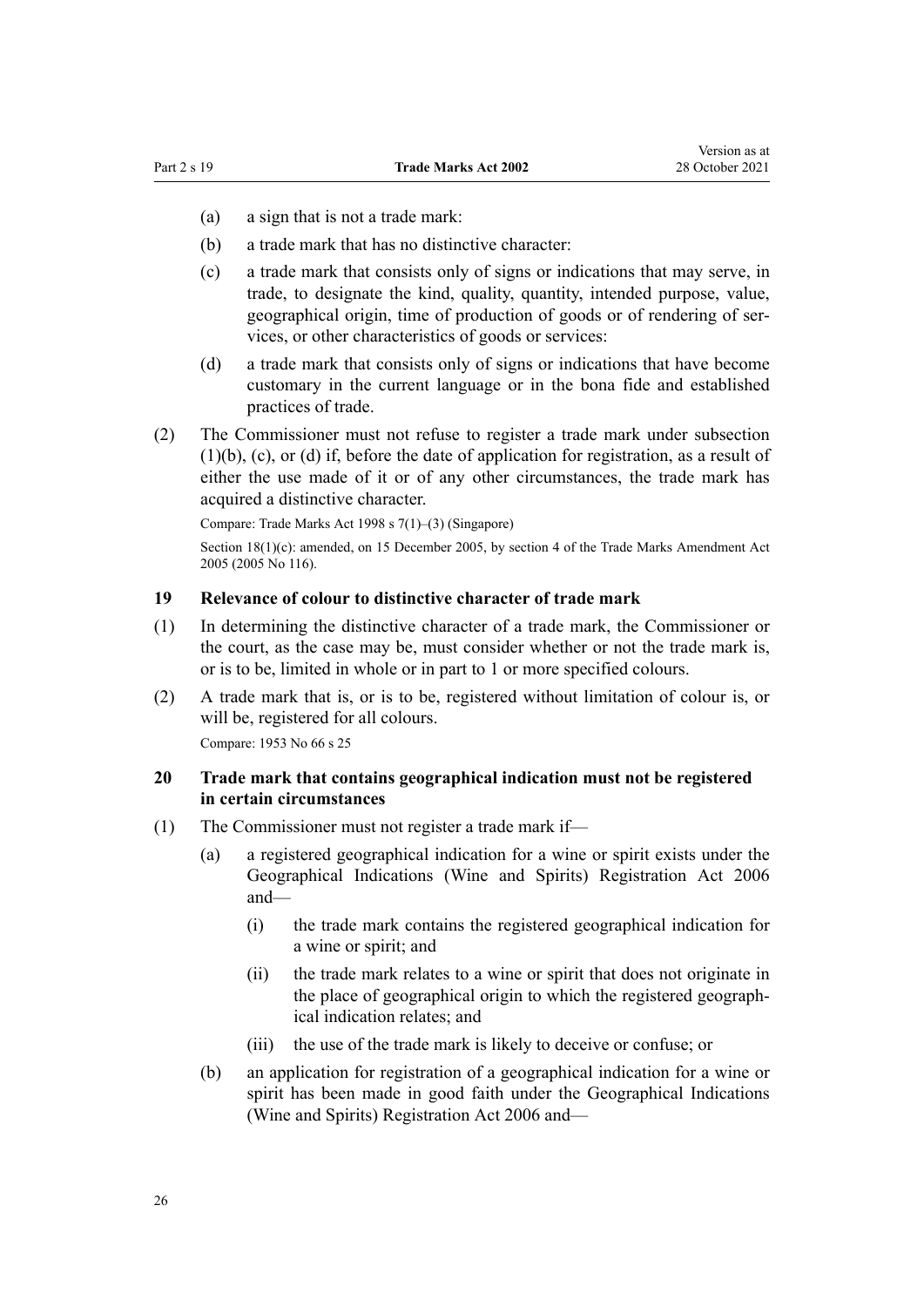- <span id="page-26-0"></span>(i) the trade mark contains the geographical indication that is the sub‐ ject of the application for registration; and
- (ii) the trade mark relates to a wine or spirit that does not originate in the place of geographical origin to which the geographical indication relates; and
- (iii) the use of the trade mark is likely to deceive or confuse; and
- (iv) if registered, the deemed date of registration of the geographical indication is earlier than the deemed date of registration of the trade mark (if registered).
- (2) This section does not apply if the Commissioner or the court, as the case may be, considers that a case of honest concurrent use exists that, in the opinion of the Commissioner or the court, makes it proper for the trade mark to be regis‐ tered, subject to any conditions that the Commissioner or the court may impose.

```
Compare: 2006 No 60 ss 14–17
```
Section 20: replaced, on 27 July 2017, by [section 63](http://legislation.govt.nz/pdflink.aspx?id=DLM390893) of the Geographical Indications (Wine and Spirits) Registration Act 2006 (2006 No 60).

## **21 Trade mark that contains commonly used chemical names must not be registered**

- (1) The Commissioner must not register, in respect of a chemical substance or preparation, a trade mark that contains the commonly used and accepted name of any single chemical element or single chemical compound.
- (2) Subsection (1) does not apply to a word that is used to denote only a brand or make of the element or compound made by the owner or a licensee of the trade mark, together with a suitable name or description open to the public use. Compare: 1953 No 66 s 24(3)

Subpart 3—Relative grounds for not registering trade mark

*Registrability of trade mark that contains certain words*

## **22 Registrability of trade mark that contains certain words**

The Commissioner may register a trade mark that contains the words "copyright", "layout design", "patent", "patented", "plant variety right", "registered", "registered design", or "trade mark", or any abbreviations of those words, or any similar words.

Compare: 1953 No 66 s 18(1)(a)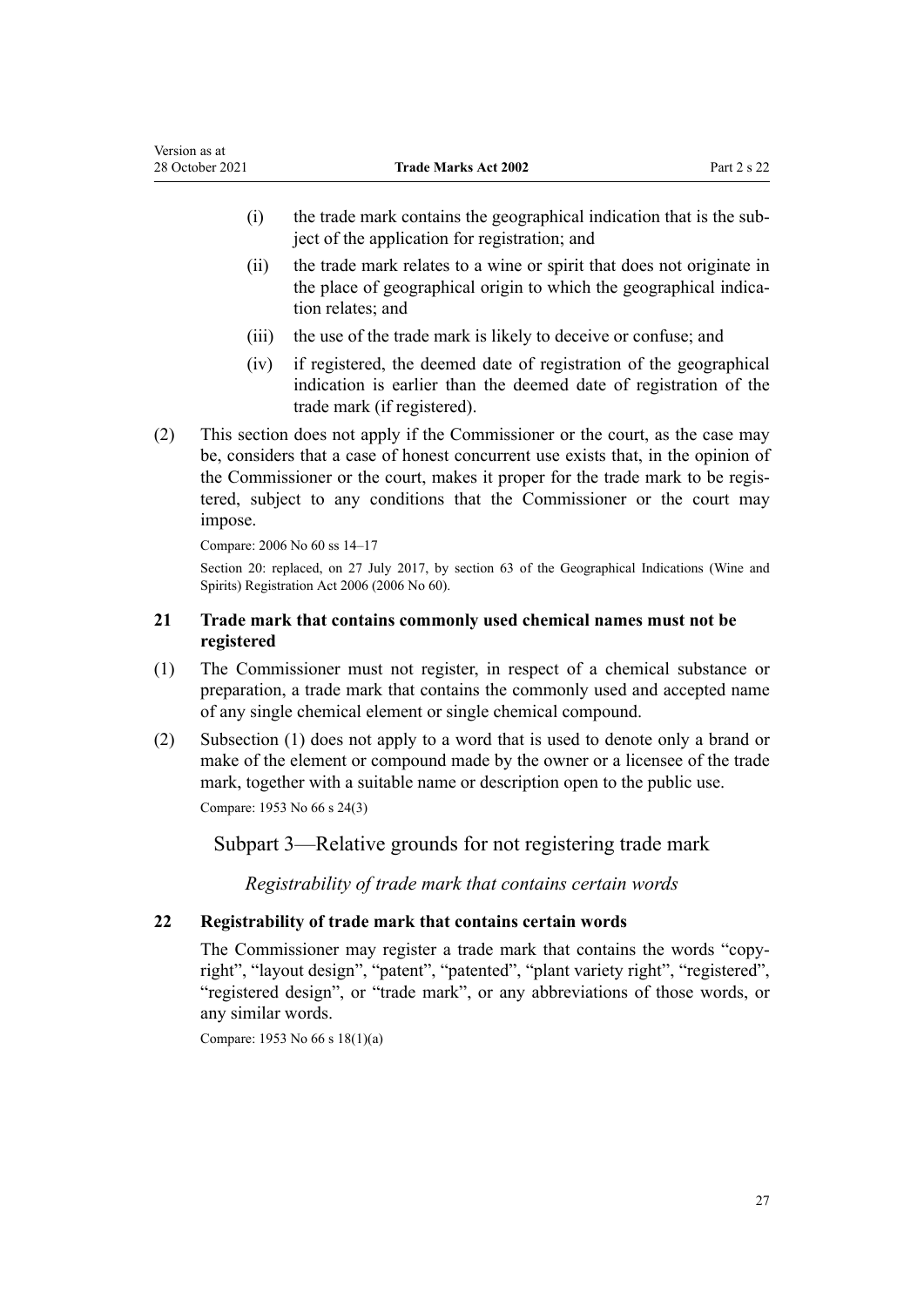*Registrability of trade mark that contains person's name*

#### <span id="page-27-0"></span>**23 Registrability of trade mark that contains person's name**

If a person applies for registration of a sign as a trade mark and the sign contains the name or representation of a person, the Commissioner may require the written consent of—

- (a) that person unless the person died 10 years or more before the making of the application; or
- (b) the person's legal representative if—
	- $(i)$  the person died within 10 years before the making of the application; or
	- (ii) the Commissioner thinks the person's consent cannot for any other reason be obtained.

Compare: 1953 No 66 s 19(2)

#### **24 Registrability of trade mark that contains representations of Royal Family**

The Commissioner must not register a trade mark that contains a representation of Her Majesty or any member of the Royal Family, or an imitation of any such representation, unless the applicant has obtained the consent of Her Majesty or the relevant member of the Royal Family to the registration of the trade mark. Compare: 1953 No 66 s 18(1)(b)

*Registrability of identical or similar trade marks*

#### **25 Registrability of identical or similar trade mark**

- (1) The Commissioner must not register a trade mark (**trade mark A**) in respect of any goods or services if—
	- (a) it is identical to a trade mark (**trade mark B**) belonging to a different owner and that is registered, or has priority under [section 34](#page-31-0) or [section](#page-32-0)  $36 -$ 
		- (i) in respect of the same goods or services; or
		- (ii) in respect of goods or services that are similar to those goods and services, and its use is likely to deceive or confuse; or
	- (b) it is similar to a trade mark (**trade mark C**) that belongs to a different owner and that is registered, or has priority under [section 34](#page-31-0) or [section](#page-32-0) [36,](#page-32-0) in respect of the same goods or services or goods or services that are similar to those goods or services, and its use is likely to deceive or confuse; or
	- (c) it is, or an essential element of it is, identical or similar to, or a transla‐ tion of, a trade mark that is well known in New Zealand (**trade mark D**), whether through advertising or otherwise, in respect of those goods or services or similar goods or services or any other goods or services if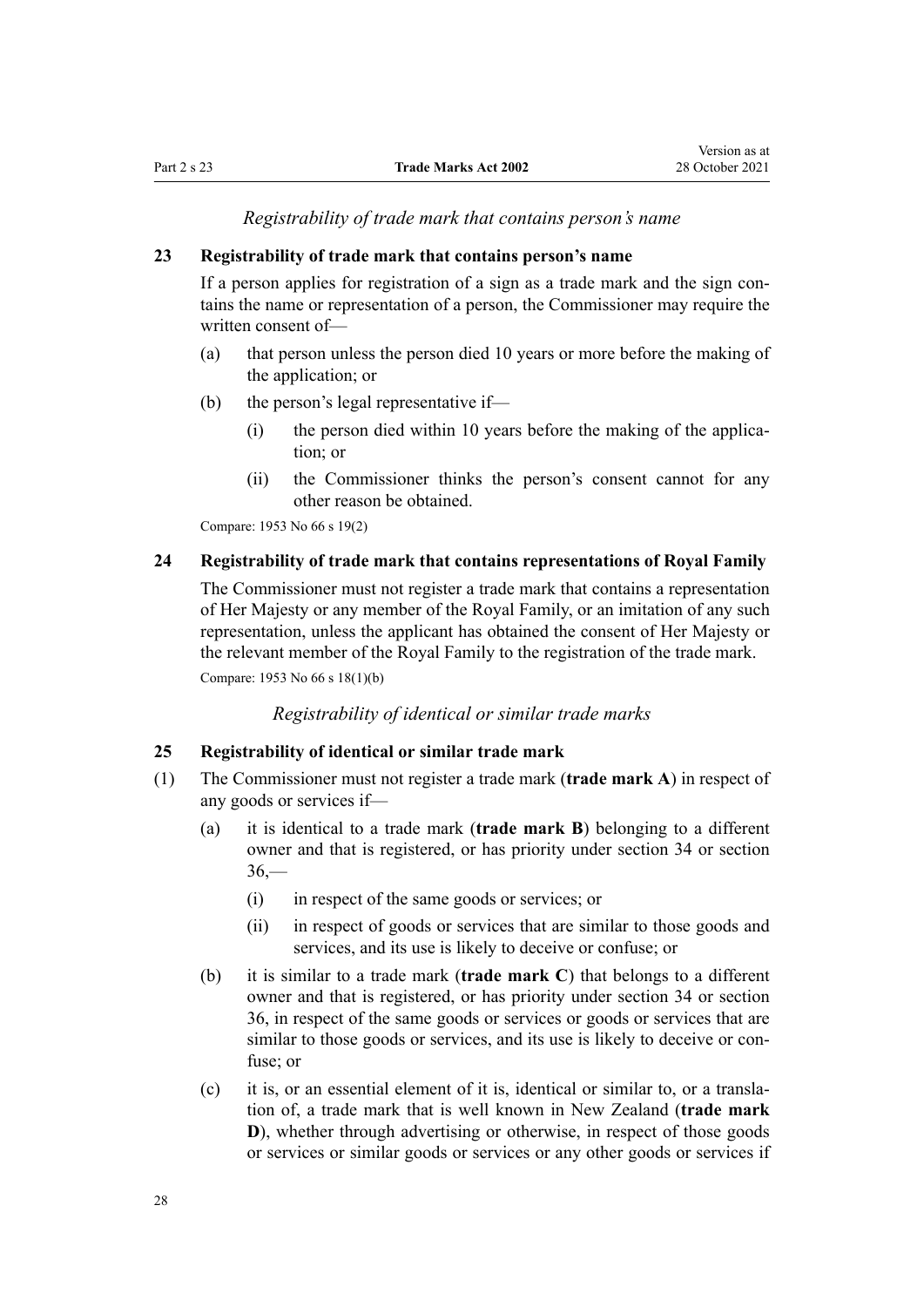the use of trade mark A would be taken as indicating a connection in the course of trade between those other goods or services and the owner of trade mark D, and would be likely to prejudice the interests of the owner.

<span id="page-28-0"></span>(2) Section 26 overrides subsection (1).

Compare: 1953 No 66 s 17(1), (2)

Section 25(1)(a): replaced, on 15 December 2005, by [section 5\(1\)](http://legislation.govt.nz/pdflink.aspx?id=DLM362639) of the Trade Marks Amendment Act 2005 (2005 No 116).

Section 25(1)(b): amended, on 15 December 2005, by [section 5\(2\)](http://legislation.govt.nz/pdflink.aspx?id=DLM362639) of the Trade Marks Amendment Act 2005 (2005 No 116).

#### **26 Exceptions**

The Commissioner must register trade mark A if—

- (a) the owner of trade mark B, trade mark C, or trade mark D (as the case may require) consents to the registration of trade mark A; or
- (b) the Commissioner or the court, as the case may be, considers that a case of honest concurrent use exists, or other special circumstances exist, that, in the opinion of the court or the Commissioner, makes it proper for the trade mark to be registered subject to any conditions that the court or the Commissioner may impose.

Compare: 1953 No 66 s 17(5)

*Registrability of trade mark that contains flags*

## **27 Registrability of trade mark that contains representation of flag, etc, generally**

- (1) If a person applies for registration of a sign as a trade mark and the sign includes a representation of the flag, armorial bearing, insignia, orders of chivalry, or decorations of any entity, the Commissioner may require that the appli‐ cant obtain the written consent of the person who appears to the Commissioner to be entitled to consent to the registration and use of the sign as a trade mark.
- (2) Subsection (1) does not apply if section 28 or [section 29](#page-29-0) applies. Compare: 1953 No 66 s 19(1)

#### **28 Registrability of trade mark that contains flag, State emblems, etc, of convention country**

The Commissioner must not, without the authorisation of the competent authorities of the country concerned, register a trade mark that contains a repre‐ sentation of—

- (a) the flag of a convention country unless the Commissioner considers that the use of the flag in the manner proposed is permitted without that authorisation; or
- (b) the armorial bearings or any other State emblem of a convention country that is protected under the Paris Convention or the TRIPS Agreement; or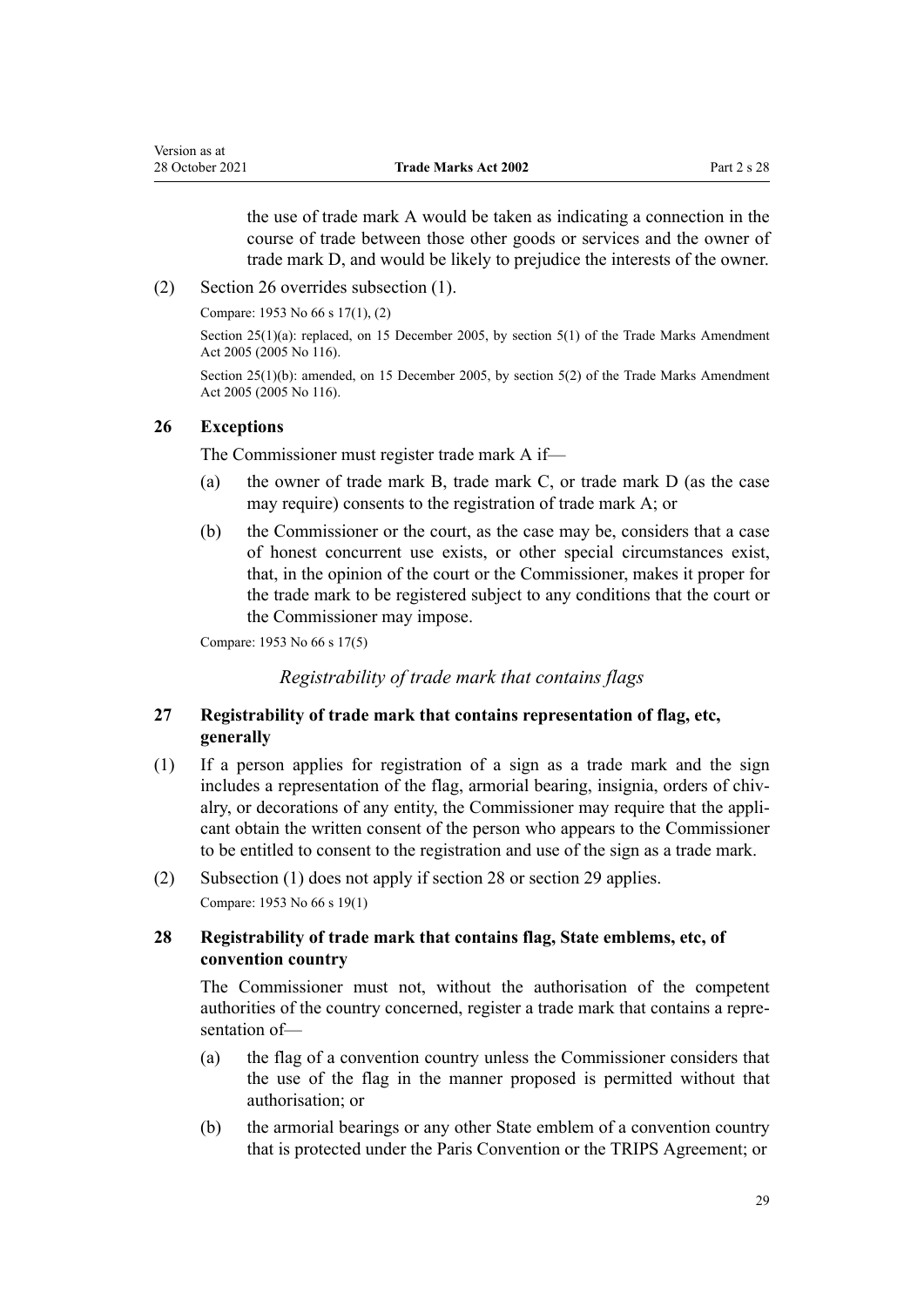- <span id="page-29-0"></span>(c) an official sign or hallmark—
	- (i) adopted by a convention country; and
	- (ii) that indicates control and warranty in relation to goods or services of the same, or similar, kind as those goods or services in relation to which the trade mark is to be registered; and
	- (iii) that is protected under the Paris Convention or the TRIPS Agreement.

Compare: Trade Marks Act 1998 s 56 (Singapore)

## **29 Registrability of trade mark that contains armorial bearings, etc, of certain international organisations**

- (1) The Commissioner must not, without the authorisation of the international organisation concerned, register a trade mark that contains a representation of the armorial bearing, flag, or other emblem, or the abbreviation or name, of an international intergovernmental organisation of which 1 or more convention countries are members if the armorial bearing, flag, or other emblem, or the abbreviation or name, of the international organisation concerned is protected under the Paris Convention or the TRIPS Agreement.
- (2) Despite subsection (1), the Commissioner may register a trade mark if the Commissioner considers that the use of the armorial bearing, flag, or other emblem, or the abbreviation or name, of the international organisation concerned in the manner proposed—
	- (a) is not likely to suggest to the public that a connection exists between the organisation and the trade mark; or
	- (b) is not likely to mislead the public as to the existence of a connection between the user and the organisation.

Compare: Trade Marks Act 1998 s 57 (Singapore)

## **30 When emblems, etc, are protected under Paris Convention or TRIPS Agreement**

For the purposes of [sections 28](#page-28-0) and 29, the State emblems (other than the national flag) of, or the official signs or hallmarks adopted by, a convention country, or the emblems, abbreviations, or names, of an international organisation, as the case may be, are protected under the Paris Convention or the TRIPS Agreement only if, or to the extent that,—

- (a) the country or the organisation concerned has notified New Zealand in accordance with Article 6*ter* (3) of the Paris Convention, or under that Article as applied by the TRIPS Agreement, that it desires to protect the State emblem, official sign, or hallmark, or the emblem, abbreviation, or name, as the case may be; and
- (b) the notification remains in force; and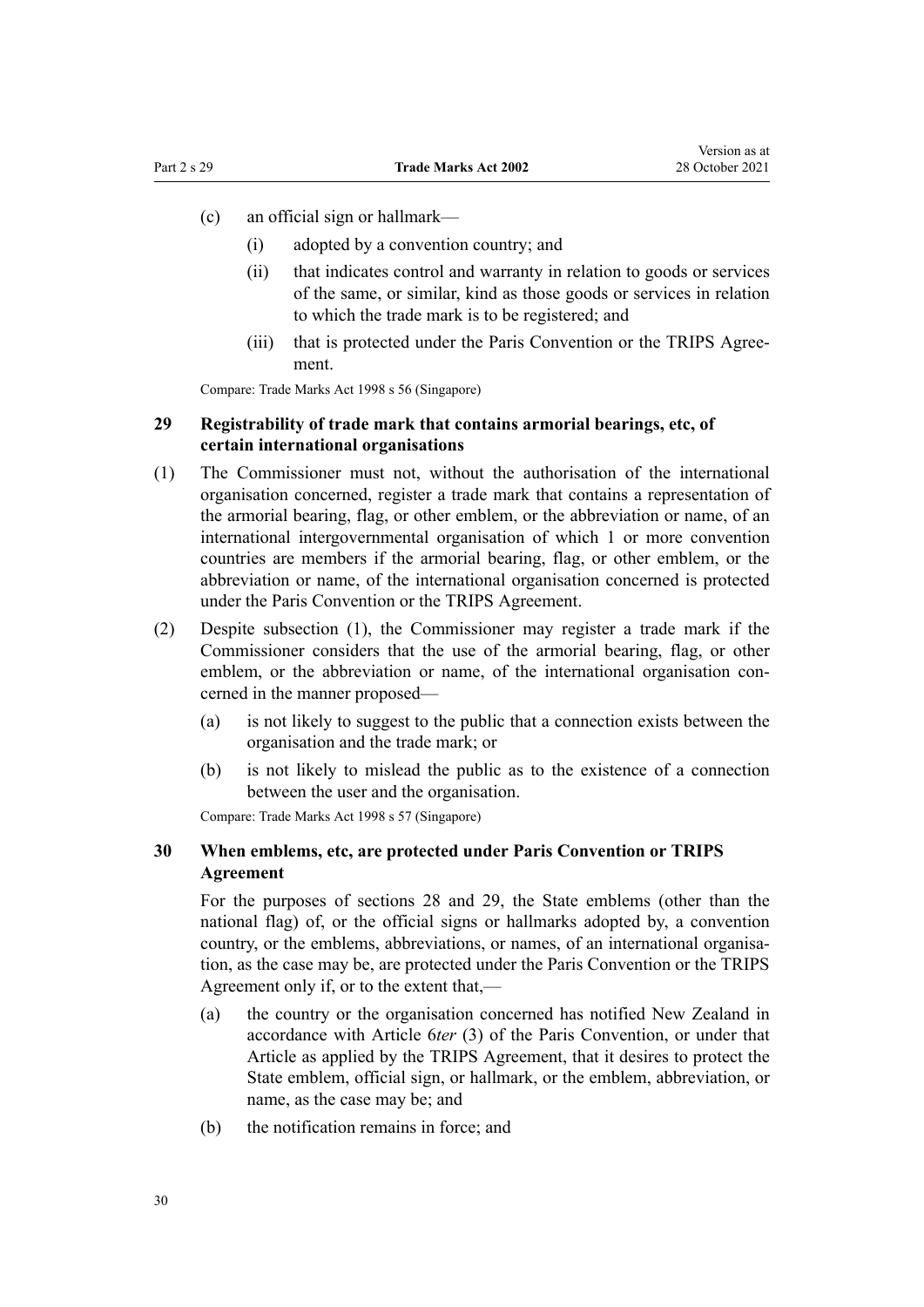<span id="page-30-0"></span>(c) New Zealand has not objected to it in accordance with Article 6*ter* (4) of the Paris Convention, or under that Article as applied by the TRIPS Agreement, or any such objection has been withdrawn.

Compare: Trade Marks Act 1998 s 58 (Singapore)

# **Part 3**

# **Process for obtaining registration of trade mark and other matters**

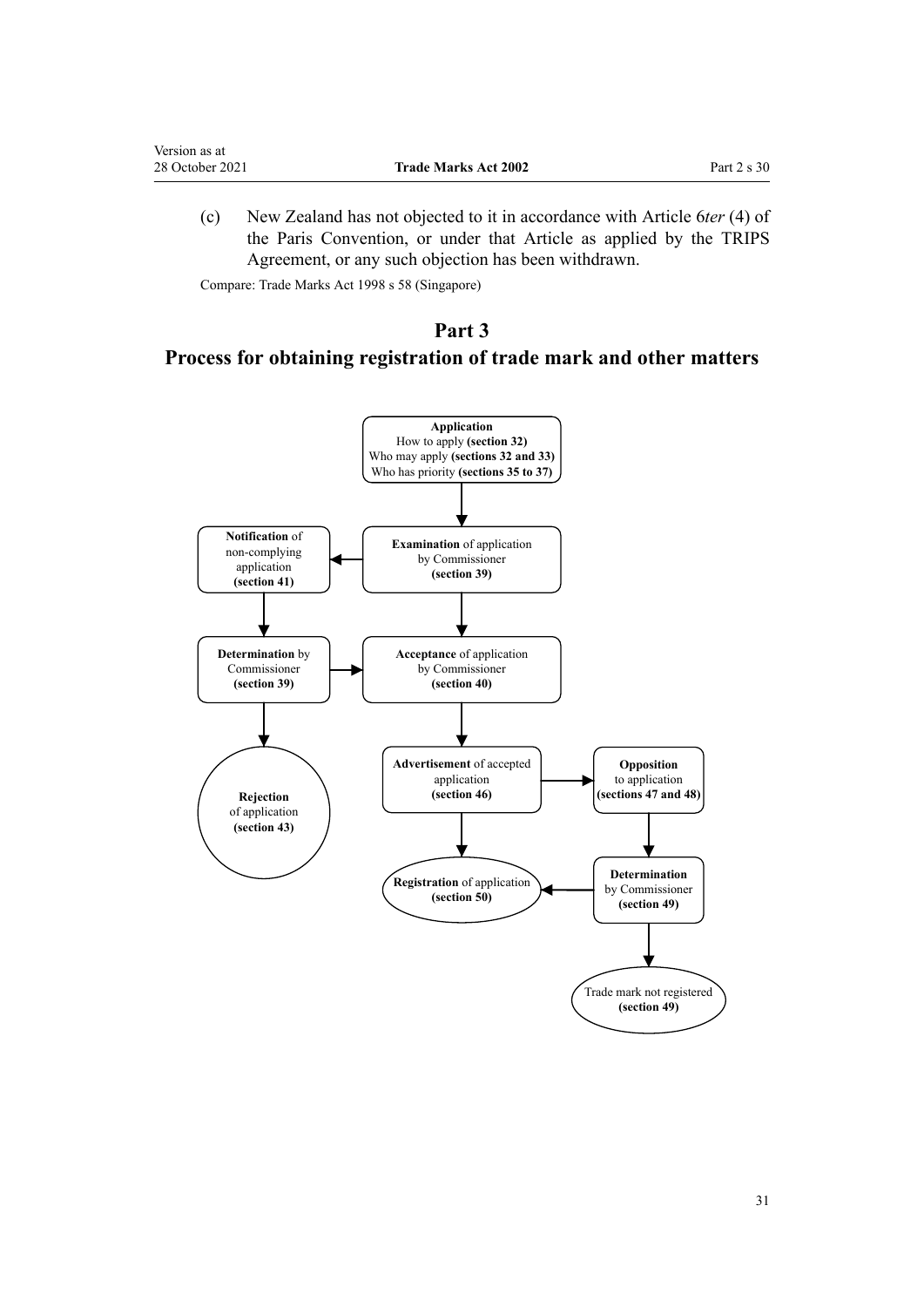### Subpart 1—Preliminary

#### <span id="page-31-0"></span>**31 Classification of trade marks**

- (1) Goods and services must be classified, for the purpose of registration of a trade mark, according to the edition of the Nice Classification in effect at the time of application for registration of the trade mark.
- (2) Any question arising as to the class within which any goods or services fall must be determined by the Commissioner, whose decision is final.

Compare: Trade Marks Act 1998 s 6 (Singapore)

Section 31(1): replaced, on 16 September 2011, by [section 5](http://legislation.govt.nz/pdflink.aspx?id=DLM2290037) of the Trade Marks Amendment Act 2011 (2011 No 71).

#### Subpart 2—Applications

## *General*

#### **32 Application: how made**

- (1) A person claiming to be the owner of a trade mark or series of trade marks may, on payment of the prescribed fee (if any), apply in the prescribed manner (if any) for the registration of the trade mark or series of trade marks used or proposed to be used in respect of the following:
	- (a) particular goods or services within 1 or more classes:
	- (b) particular goods and services within 1 or more classes.
- (2) The Commissioner must not register a trade mark in respect of all of the goods and services included in a class, or a large variety of goods or services, unless the specification is justified by the use or intended use of the sign.

Compare: 1953 No 66 ss 7, 20; Trade Marks Act 1998 ss 5, 17(1) (Singapore) Section 32(1): replaced, on 15 December 2005, by [section 6](http://legislation.govt.nz/pdflink.aspx?id=DLM362640) of the Trade Marks Amendment Act 2005 (2005 No 116).

#### **33 Joint applications**

Two or more persons may make a joint application if either or any of those per‐ sons is entitled to use the trade mark only on behalf of both or all of them, or in relation to goods or services with which both or all of them are connected in the course of trade.

Compare: 1953 No 66 s 79(1)

#### *Priority of applications*

#### **34 Priority of applications for registration of identical or similar trade marks**

(1) If different persons separately apply for the registration of trade marks that are identical or similar to each other and that are in respect of identical or similar goods or services, the first application received by the Commissioner has prior‐ ity over all the other applications and may proceed.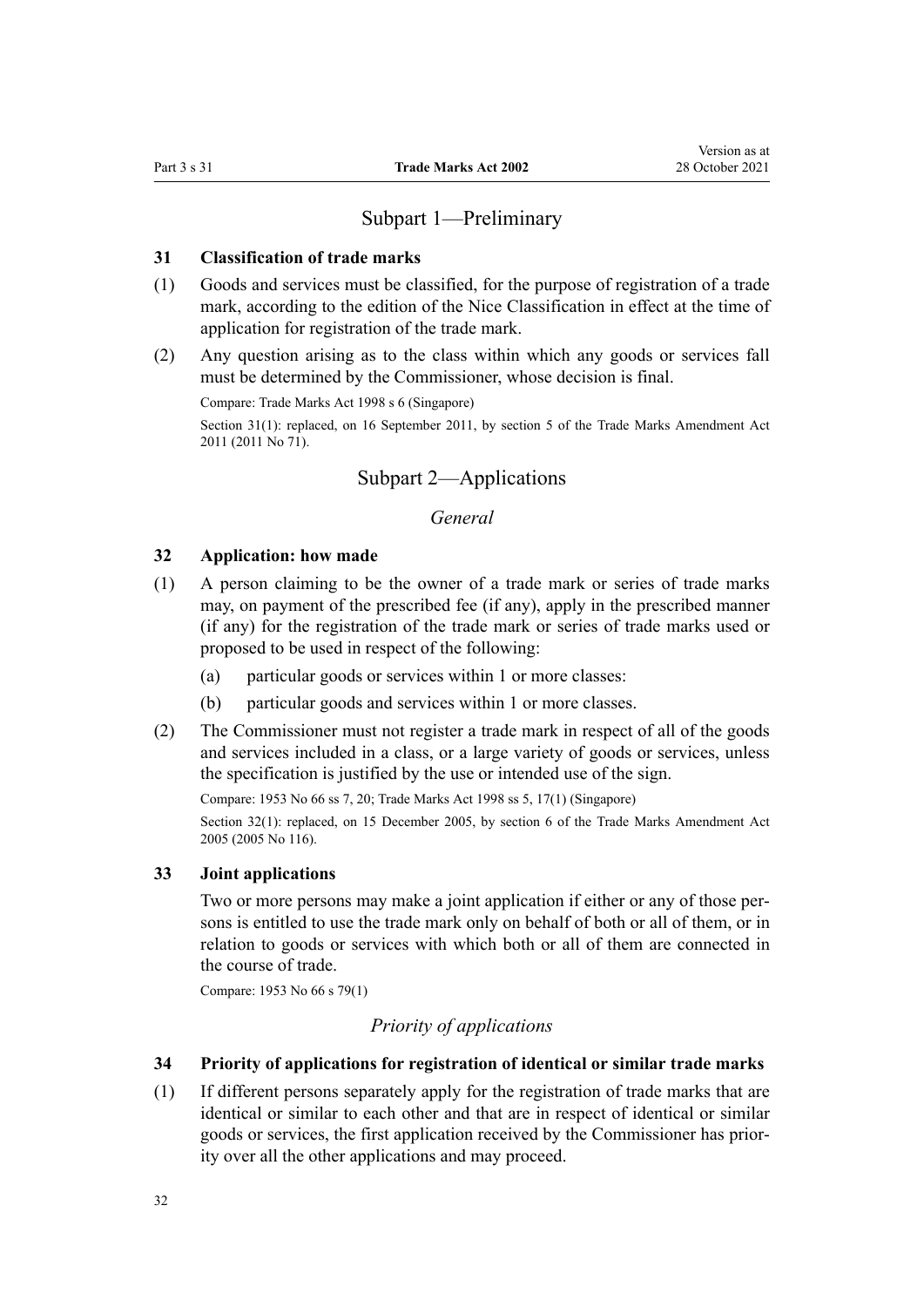- <span id="page-32-0"></span>(2) If different persons separately apply for the registration of trade marks that are identical or similar to each other and that are in respect of identical or similar goods or services and their applications are received at the same time by the Commissioner,—
	- (a) each application has equal priority and may proceed; and
	- (b) the Commissioner must notify each applicant of each other's application.
- (3) For the purposes of subsection (2), 2 or more applications that are received on the same day are to be treated as if they had been received at the same time.
- (4) Section 36 overrides this section.

## **35 Commissioner's requirements in relation to applications without priority**

The Commissioner must—

- (a) inform each applicant whose application does not have priority over all other applications under [section 34\(1\)](#page-31-0) or under section 36, or does not have equal priority under [section 34\(2\)](#page-31-0), of the applicant's order of priority; and
- (b) determine, according to its order of priority, each application.

Section 35(a): amended, on 15 December 2005, by [section 7](http://legislation.govt.nz/pdflink.aspx?id=DLM362641) of the Trade Marks Amendment Act 2005 (2005 No 116).

## **36 Priority of application to which convention country application relates**

- (1) A person who has applied for the registration of a trade mark in a convention country (whether before or after it became a convention country), or his or her legal representative or assignee, is entitled to registration of his or her trade mark in priority to other applicants, and the registration has the same date as the date of the application in the convention country if the application is made within 6 months after the date of the convention country application.
- (2) Subsection (1) applies only in respect of the first application for the trade mark that is made in a convention country by a person and does not apply to any sub‐ sequent applications for the trade mark by that person.
- (3) The use of the trade mark in New Zealand during the 6-month period referred to in subsection (1) does not affect the priority of the application for the regis‐ tration of the trade mark to which the convention country application relates. Compare: 1953 No 66 s 73(1), (2); Trade Marks Act 1998 s 10 (Singapore)

## *Amendment of application*

#### **37 Withdrawal, etc, of application**

- (1) An applicant may, at any time, withdraw an application or limit the specifica‐ tion.
- (2) An application may also be altered, at the request of the applicant, by correcting only—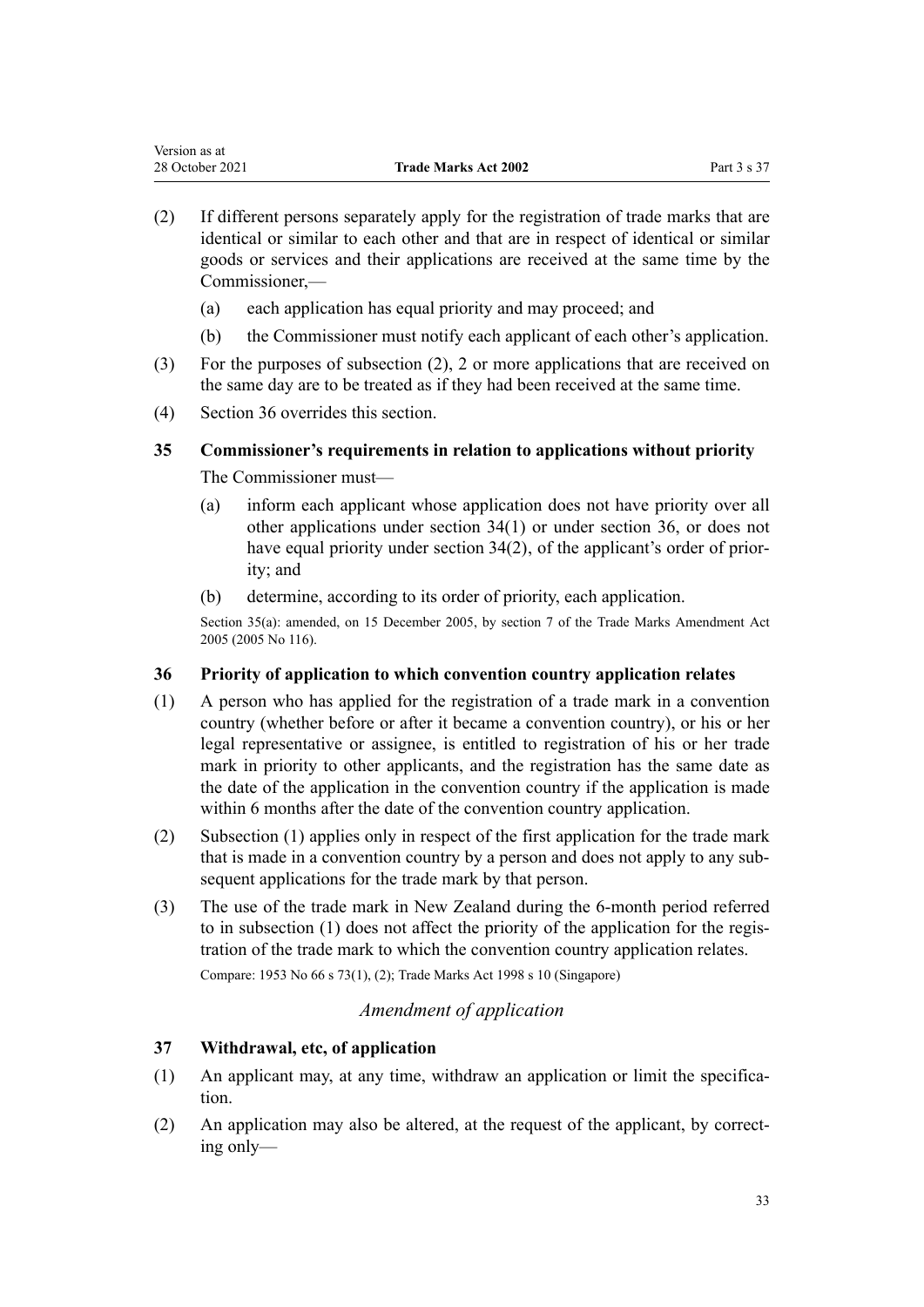Version as at

- <span id="page-33-0"></span>(a) the name or address of the applicant; or
- (b) an error or omission if, in the Commissioner's opinion, the correction of the error or omission does not materially alter the meaning or scope of the application.

Section 37(2)(b): replaced, on 15 December 2005, by [section 8](http://legislation.govt.nz/pdflink.aspx?id=DLM362642) of the Trade Marks Amendment Act 2005 (2005 No 116).

#### **38 When Commissioner or court may amend application**

- (1) The Commissioner or the court, as the case may be, may at any time (whether before or after acceptance) correct any error in connection with the application.
- (2) [Section 37\(2\)\(b\)](#page-32-0) overrides subsection (1). Compare: 1953 No 66 s 26(7)

#### *Acceptance or rejection of application*

## **39 Examination of application**

The Commissioner must examine an application in order to determine whether it complies with the requirements of this Act. Compare: Trade Marks Act 1998 s 12(1) (Singapore)

#### **40 Acceptance of application**

The Commissioner must, subject to any conditions the Commissioner thinks fit, accept an application that complies with the requirements of this Act.

### **41 Applicant must be notified of non-complying application**

If the Commissioner considers that an application does not comply with the requirements of this Act, the Commissioner must—

- (a) inform the applicant; and
- (b) give the applicant an opportunity to respond, or to amend the application by correcting only those matters set out in [section 37](#page-32-0), within the time specified by the Commissioner.

#### **42 Revocation of acceptance of application**

- (1) The Commissioner may revoke the acceptance of an application before the trade mark to which the application relates is registered if the Commissioner is satisfied that—
	- (a) the application was accepted because of an error or omission made by the Commissioner; or
	- (b) another application that relates to the trade mark has priority under [sec‐](#page-32-0) [tion 36](#page-32-0).
- (2) If the Commissioner revokes the acceptance of an application,—
	- (a) the application is to be treated as if it had not been accepted; and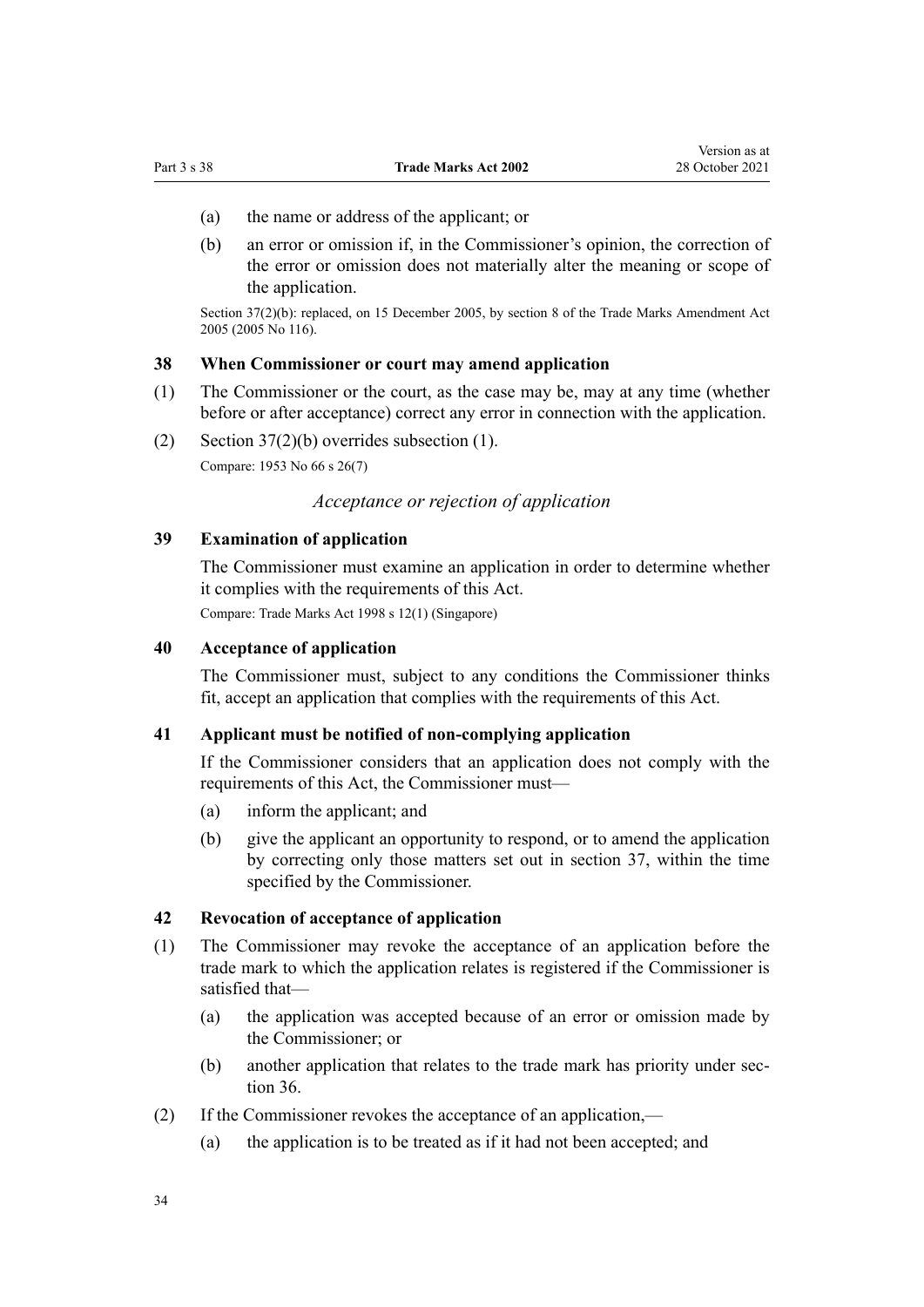<span id="page-34-0"></span>(b) [section 39](#page-33-0) again applies to the application.

Compare: Trade Marks Act 1998 s 16(1)(a), (2) (Singapore)

## **43 Rejection of application**

The Commissioner must reject an application if, within the time specified by the Commissioner, the applicant does not satisfy the Commissioner that the applicant has complied with the requirements in this Act for registering a trade mark.

Compare: 1953 No 66 s 26; Trade Marks Act 1998 s 12 (Singapore)

#### **44 Abandonment of application**

- (1) If, within the time specified by the Commissioner, the Commissioner does not receive a response from the applicant to a notification under [section 41,](#page-33-0) the Commissioner must treat the application as abandoned.
- (2) The Commissioner must not treat an application as abandoned under subsec‐ tion (1) if the application is awaiting the outcome of—
	- (a) opposition proceedings in respect of a prior application; or
	- (b) cancellation, revocation, or invalidity proceedings in respect of a prior registration.

Section 44(1): amended, on 25 February 2012, by [section 4](http://legislation.govt.nz/pdflink.aspx?id=DLM4015207) of the Trade Marks Amendment Act 2012 (2012 No 20).

## **45 Applicant must be notified of grounds, etc, of conditional acceptance or rejection of application**

The Commissioner must, if required to do so by an applicant, state in writing the grounds for the Commissioner's decision and the materials used in arriving at the decision.

Compare: 1953 No 66 s 26(4)

#### *Advertisement of accepted application*

#### **46 Advertisement of accepted application**

The Commissioner must ensure that an application that has been accepted is advertised in the prescribed manner, if any.

Compare: Trade Marks Act 1998 s 13(1) (Singapore)

## Subpart 3—Opposition to application

#### **47 Opposition to accepted application**

- (1) A person may, within the prescribed time and in the prescribed manner, give the Commissioner written notice of opposition to an application.
- (2) The notice of opposition must include a statement of the grounds of opposition and any prescribed matters.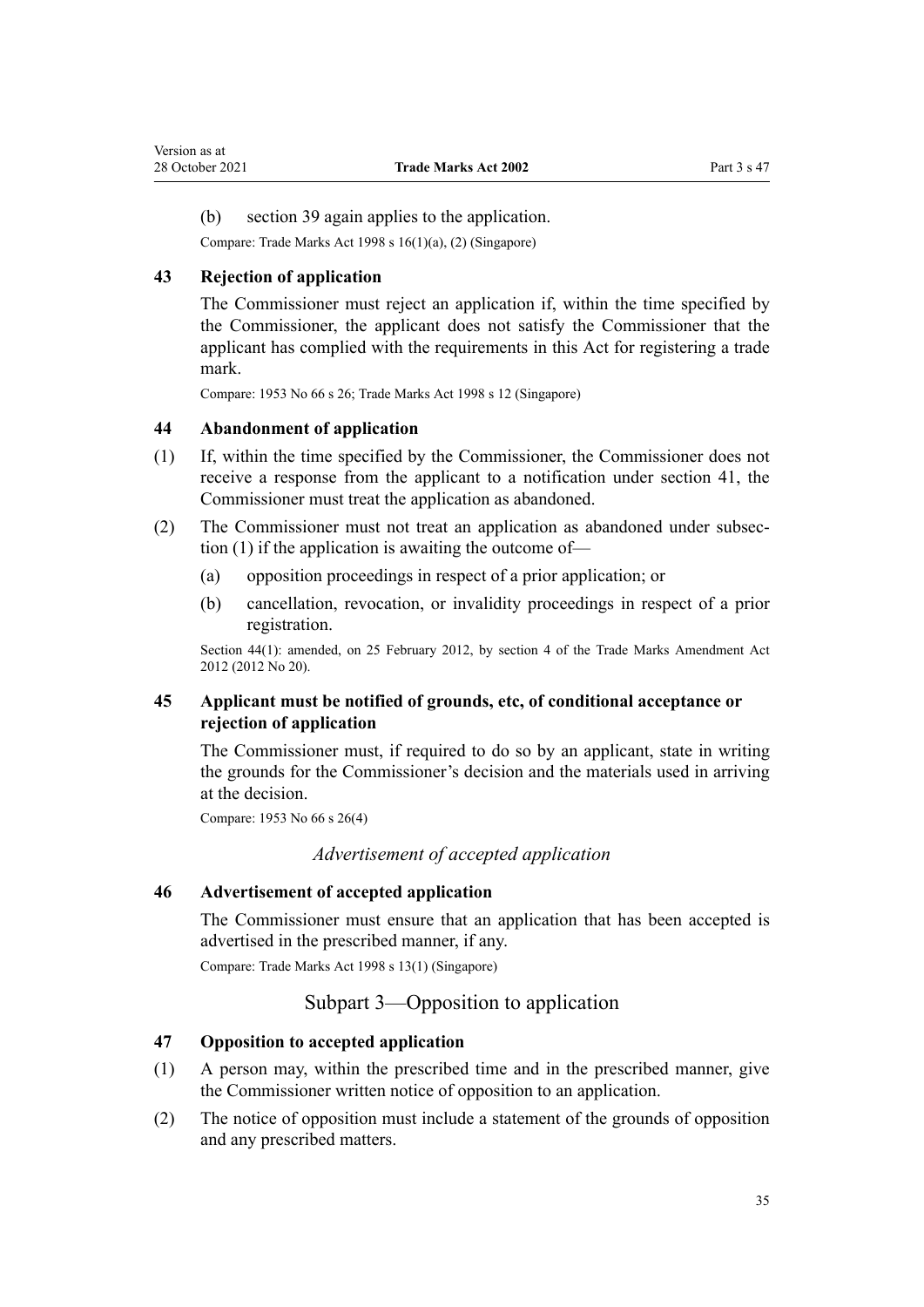<span id="page-35-0"></span>Compare: 1953 No 66 s 27(2), (3); Trade Marks Act 1998 s 13(2), (3) (Singapore)

## **48 Applicant's counter-statement**

- (1) An applicant to whom a notice of opposition has been sent must, within the prescribed time, send to the Commissioner a counter-statement of the grounds on which the applicant relies for his or her application.
- (2) If an applicant does not send a counter-statement to the Commissioner within the prescribed time, the applicant is deemed to have abandoned the application.
- (3) If an applicant sends a counter-statement to the Commissioner, the Commis‐ sioner must send a copy of the counter-statement to every person who gave notice of opposition.

Compare: 1953 No 66 s 27(4)

## **49 Commissioner's determination on opposition**

The Commissioner must—

- (a) hear the parties, if so required; and
- (b) consider the evidence; and
- (c) determine whether, and subject to what conditions, if any, the trade mark is to be registered.

Compare: 1953 No 66 s 27(5)

## Subpart 4—Registration of trade mark

#### **50 When trade mark must be registered**

- (1) Subject to subsection (2), the Commissioner must register a trade mark if the Commissioner has accepted the application for its registration and—
	- (a) either—
		- (i) no notice of opposition is given in accordance with [section 47](#page-34-0); or
		- (ii) all opposition proceedings are withdrawn or decided in favour of allowing registration of the trade mark; and
	- (b) the Commissioner does not intend to revoke the acceptance of the appli‐ cation.
- (2) The Commissioner must not register a trade mark until 6 months after the date of application for registration.

Compare: Trade Marks Act 1998 s 15(1) (Singapore)

#### **51 Commissioner's requirements on registration**

On the registration of a trade mark, the Commissioner must—

(a) enter, on the register, the actual date of registration and the deemed date of registration; and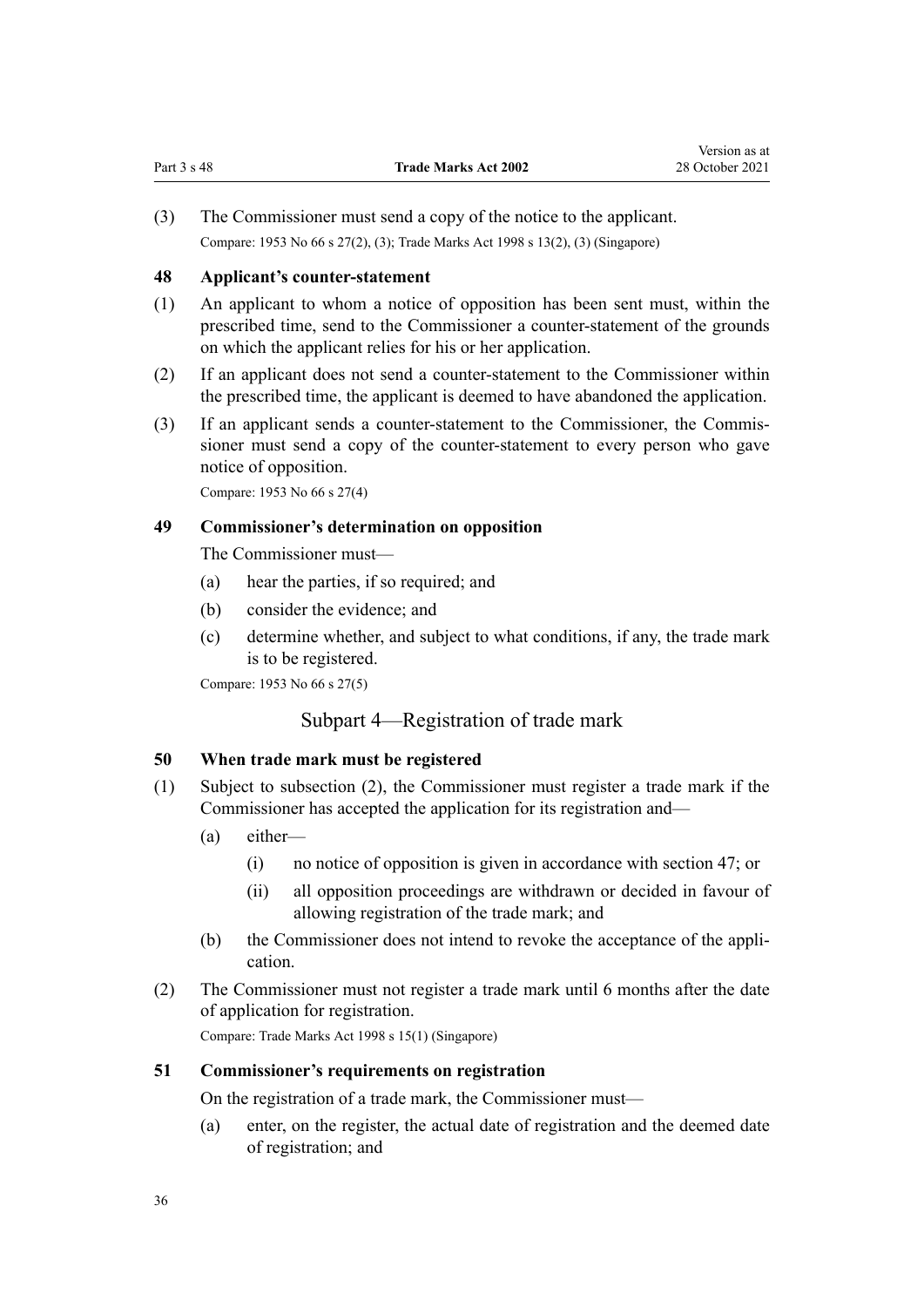- (b) issue to the applicant a certificate of registration; and
- (c) in the case of an application for the registration of a series of trade marks, register the trade marks as a series in 1 registration.

## **52 Commissioner may dispense with production of probate or letters of administration in certain cases**

- (1) On application in the prescribed manner and payment of any prescribed fees, the Commissioner may, without requiring the production of probate or letters of administration,—
	- (a) if the owner of a registered trade mark has died, whether before or after the commencement of this Act, register a qualified person as the owner of the trade mark:
	- (b) if an applicant has died before the registration of the trade mark, whether before or after the commencement of this Act, allow a qualified person to complete the application and may register that person as the owner of the trade mark.
- (2) Every qualified person who is registered under this section as the owner of a trade mark must hold it subject to all existing interests and equities affecting it.
- (3) Nothing in [section 70](http://legislation.govt.nz/pdflink.aspx?id=DLM393092) or [section 73](http://legislation.govt.nz/pdflink.aspx?id=DLM393097) of the Administration Act 1969 limits this section.

Compare: 1953 No 66 s 58

Version as at

#### **53 Replacement of certificate of registration**

The Commissioner must issue a new certificate of registration to replace an existing certificate if—

- (a) an application for a new certificate of registration has been made in the prescribed manner; and
- (b) the prescribed fee, if any, has been paid.

Section 53: replaced, on 13 January 2020, by [section 127](http://legislation.govt.nz/pdflink.aspx?id=LMS85754) of the Regulatory Systems (Economic Development) Amendment Act 2019 (2019 No 62).

Subpart 5—Additional matters that relate to certification trade marks

# **54 When regulations that govern use of certification trade mark must be provided**

Before the Commissioner makes a decision on an application for the registration of a certification trade mark, the applicant must provide the Commissioner with draft regulations that govern the use of the certification trade mark for the Commissioner's approval.

Compare: 1953 No 66 s 49(2)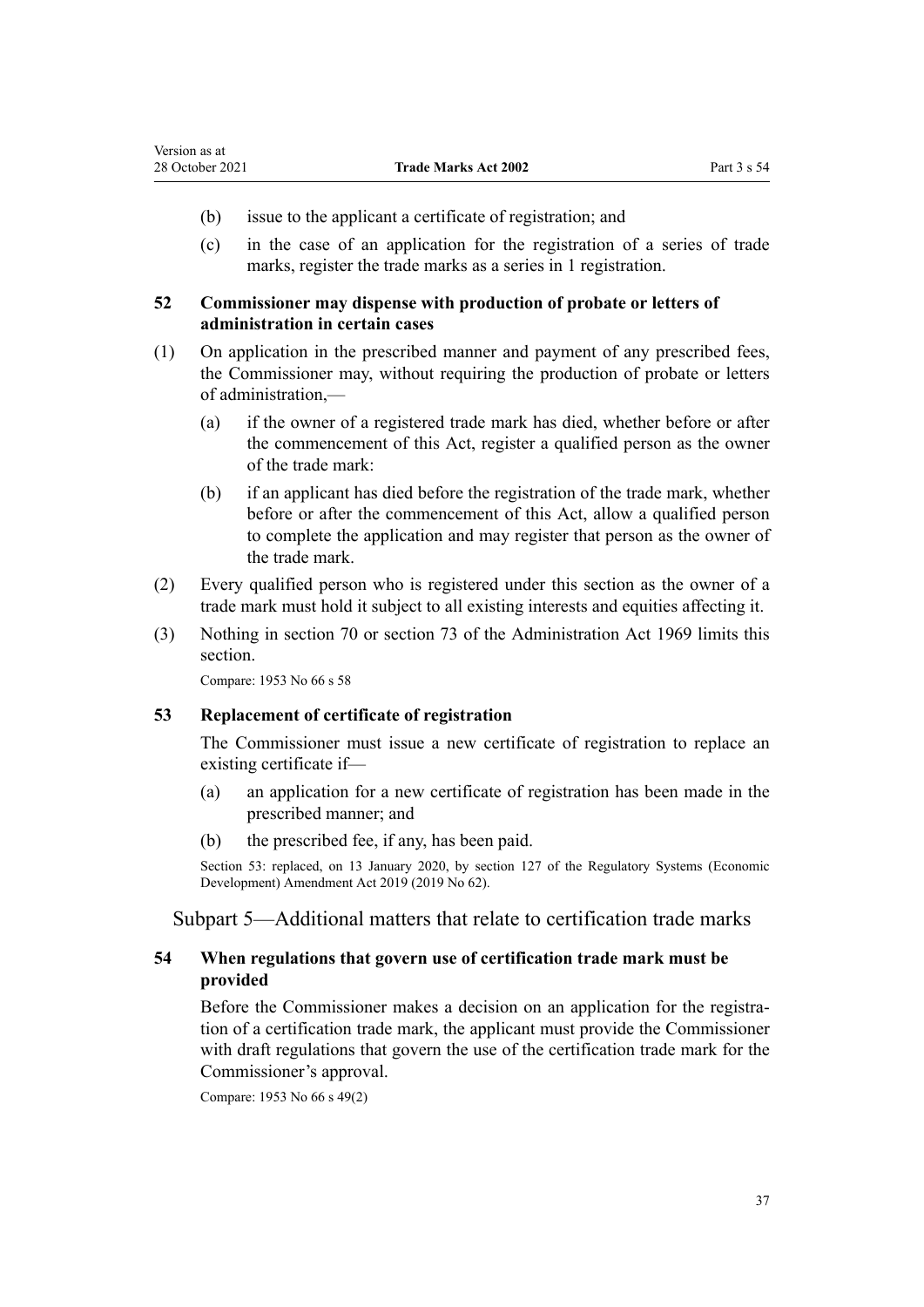## **55 Consideration of application for registration of certification trade mark**

- (1) When the Commissioner or the court deals with an application for the registration of a certification trade mark, the Commissioner or the court, as the case may be, must consider—
	- (a) the matters that are relevant to an application under [section 32](#page-31-0); and
	- (b) whether or not the certification trade mark should indicate that it is such a trade mark; and
	- (c) whether the applicant is competent to certify the goods or services in respect of which the certification trade mark is to be registered; and
	- (d) whether the draft regulations are satisfactory in terms of subsection (2); and
	- (e) whether in all the circumstances the registration applied for would be in the public interest.
- (2) For the purposes of subsection  $(1)(d)$ , regulations—
	- (a) must contain provisions that relate to when the owner is—
		- (i) to certify goods or services; and
		- (ii) to authorise the use of the trade mark; and
	- (b) must contain, or may contain, any other provisions that the Commis‐ sioner requires or permits (as the case may be) to be inserted in them (for example, a right of appeal to the Commissioner against the owner's refusal to certify goods or services or to authorise the use of the trade mark in accordance with the regulations).

Compare: 1953 No 66 s 49(5)

# **56 Approved regulations must be deposited at Intellectual Property Office of New Zealand**

After the Commissioner has approved the draft regulations, the approved regulations that govern the use of the registered certification trade mark must be deposited at the Intellectual Property Office of New Zealand for inspection.

```
Compare: 1953 No 66 s 48
```
Section 56: replaced, on 13 September 2014, by [section 249](http://legislation.govt.nz/pdflink.aspx?id=DLM1419624) of the Patents Act 2013 (2013 No 68).

# Subpart 6—When registration of trade mark ceases

## *Duration of registration*

## **57 Duration of registration**

(1) The duration of the registration of a trade mark under this Act is effective for a period of 10 years commencing on the deemed date of registration unless the trade mark ceases to be registered before the expiration of that period.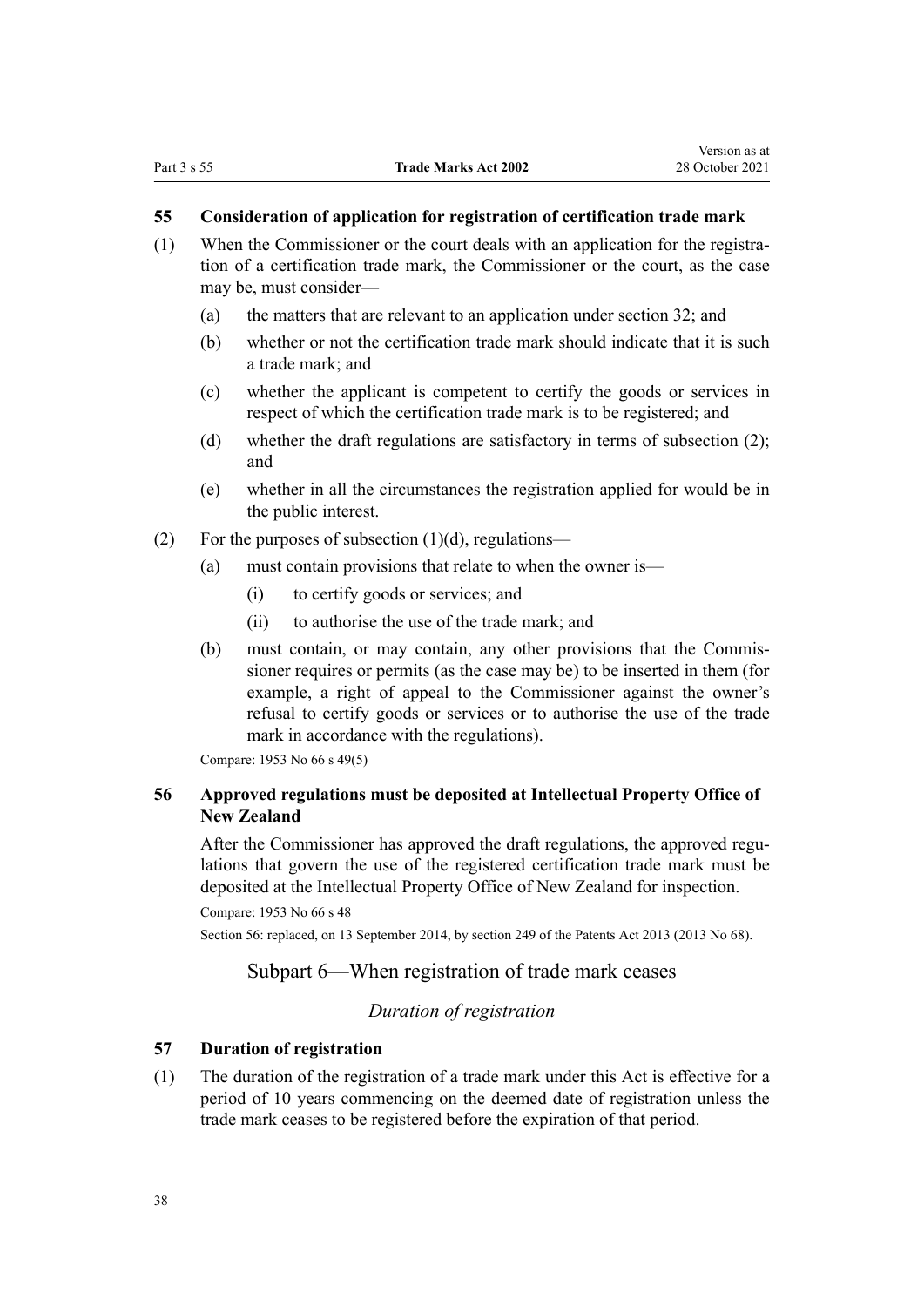<span id="page-38-0"></span>(2) This section does not apply to a trade mark first registered under the Trade Marks Act 1953.

Compare: Trade Marks Act 1998 s 18 (Singapore)

# *Renewal of registration*

## **58 Renewal of registration**

The registration of a trade mark may be renewed in accordance with section 59 for further periods of 10 years.

#### **59 Procedure for renewal of registration**

- (1) On application by the owner of a registered trade mark, the Commissioner must renew the registration of the trade mark from the date on which the registration expires (the **expiry date**).
- (2) An application for renewal must be made to the Commissioner—
	- (a) not more than 12 months before, and not more than 6 months after, the expiry date; and
	- (b) in the prescribed manner.
- (3) If the owner has not applied for renewal, the Commissioner must send to the owner a notice setting out—
	- (a) the date on which the registration of the trade mark will expire; and
	- (b) the conditions (as to the payment of fees or otherwise) on which the registration will be renewed (the **renewal conditions**); and
	- $\text{(c)}$  that,—
		- $(i)$  if the registration is not renewed before the expiry date, the register will be changed to record that the trade mark's status is registered-past expiry date; and
		- (ii) if the registration has still not been renewed 6 months after the expiry date, the trade mark will be removed from the register.
- (4) The notice must be sent in the prescribed manner before the expiry date.
- (5) If the registration of a trade mark is not renewed before its expiry date, the Commissioner must record on the register that its status is registered-past expiry date (until the registration is renewed or it is removed from the register).
- (6) The Commissioner must remove the trade mark from the register if—
	- (a) notice has been sent under subsection (3); and
	- (b) 6 months have elapsed since the expiry date; and
	- (c) the renewal conditions have not been met.

Section 59: replaced, on 13 January 2020, by [section 128](http://legislation.govt.nz/pdflink.aspx?id=LMS85760) of the Regulatory Systems (Economic Development) Amendment Act 2019 (2019 No 62).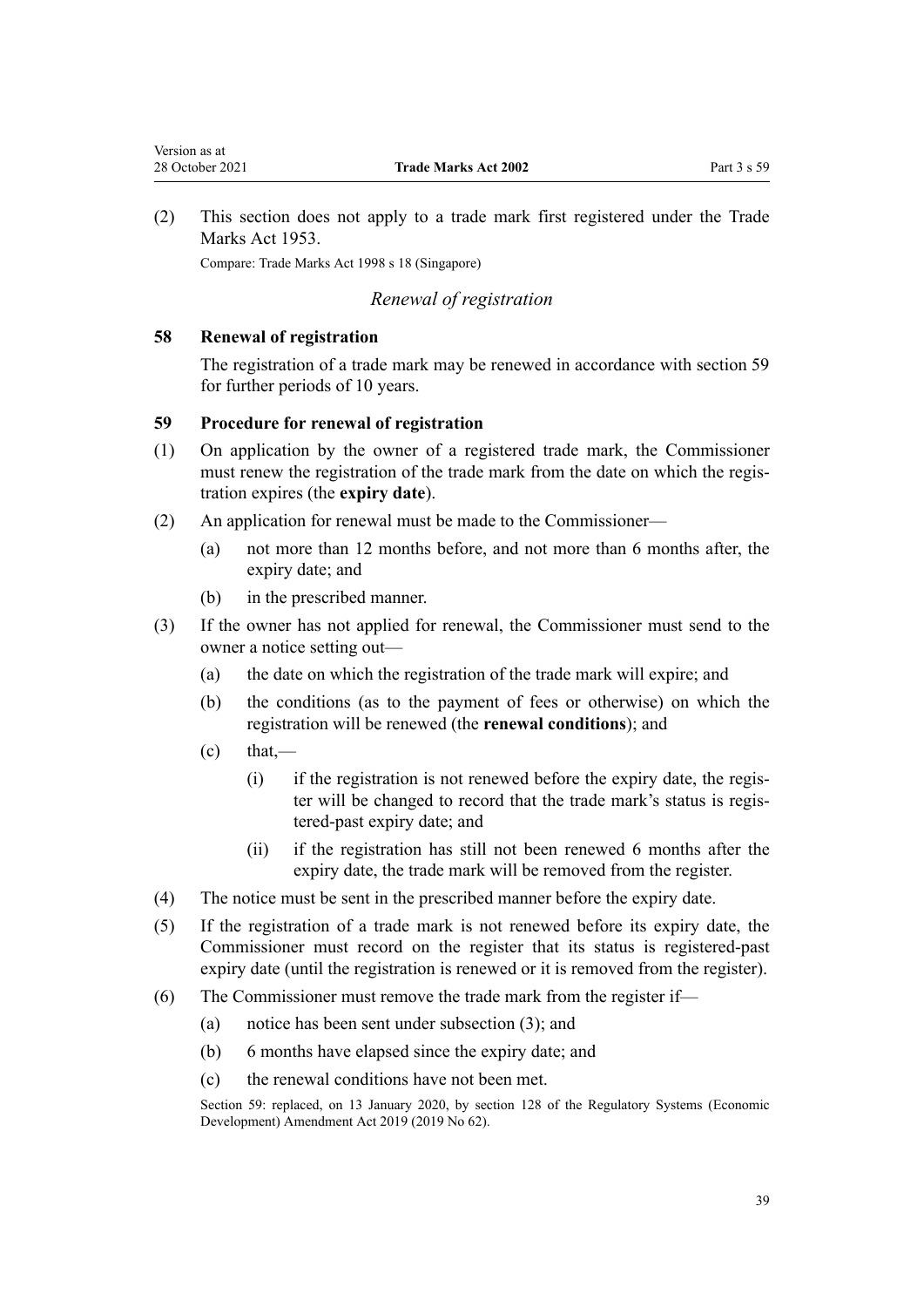## **60 Effect of registered-past expiry date status**

- (1) A trade mark has the status of **registered-past expiry date** if—
	- (a) the trade mark's registration expiry date (referred to in [section 59\)](#page-38-0) has passed; but
	- (b) the trade mark has not yet been removed from the register.
- (2) While the trade mark's status is registered-past expiry date, the trade mark—
	- (a) is not a registered trade mark for the purposes of [subparts 1 to 3](#page-48-0) of Part 4; but
	- (b) is a registered trade mark for all other purposes.
- (3) If the trade mark's registration is renewed before it is removed from the regis‐ ter under section  $59(6)$ ,-
	- (a) the renewed registration takes effect from the expiry date (*see* [section](#page-38-0) [59\(1\)](#page-38-0)); and
	- (b) the trade mark is taken to have remained a registered trade mark for all purposes from that date as if its status had not changed.

Section 60: replaced, on 13 January 2020, by [section 128](http://legislation.govt.nz/pdflink.aspx?id=LMS85760) of the Regulatory Systems (Economic Development) Amendment Act 2019 (2019 No 62).

#### **60A Status of geographical indication removed from register for non-payment of renewal fee**

#### *[Repealed]*

Section 60A: repealed, on 13 January 2020, by [section 128](http://legislation.govt.nz/pdflink.aspx?id=LMS85760) of the Regulatory Systems (Economic Development) Amendment Act 2019 (2019 No 62).

*Voluntary cancellation of registration of trade mark*

#### **61 Voluntary cancellation of registration of trade mark**

The registration of a trade mark may be cancelled by the owner in relation to all or any of the goods or services in respect of which it is registered.

Compare: Trade Marks Act 1998 s 21(1) (Singapore)

*Mandatory cancellation or alteration of registration of trade mark*

# **62 Cancellation or alteration of registration of trade mark for breach of condition**

The Commissioner or the court, as the case may be, may, on the application of an aggrieved person or on the Commissioner's own motion, make an order that cancels or alters the registration of a trade mark on the ground of failure to comply with a condition entered on the register in relation to the trade mark. Compare: 1953 No 66 s 42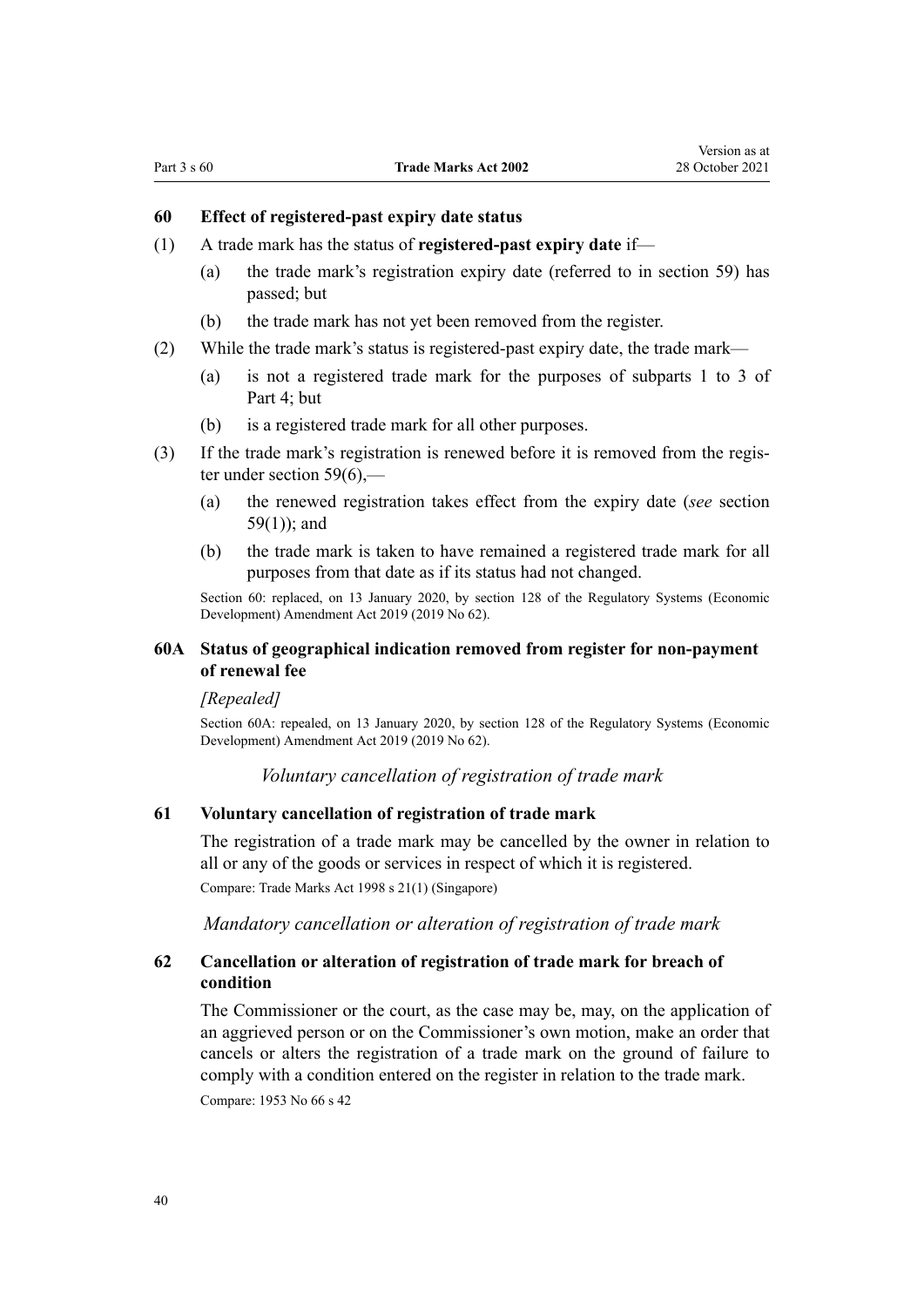# <span id="page-40-0"></span>**63 Cancellation or alteration of registration of certification trade mark**

The Commissioner may, on the application of an aggrieved person or on the Commissioner's own motion, require that any entry in the register that relates to a certification trade mark be cancelled or altered, or that the deposited regulations be altered, on any of the following grounds:

- (a) that the owner is no longer competent to certify any goods or services in respect of which the certification trade mark is registered:
- (b) that the owner has not complied with the deposited regulations:
- (c) that it is not in the public interest for the trade mark to be registered:
- (d) that it is in the public interest to alter the regulations.

Compare: 1953 No 66 s 52(1)

# **64 Cancellation or alteration of registration of collective trade mark**

The Commissioner may, on the application of an aggrieved person or on the Commissioner's own motion, require an entry in the register that relates to a collective trade mark to be cancelled or altered on any of the following grounds:

- (a) that the collective association concerned is an unlawful association under any enactment; or
- (b) that the collective association concerned no longer exists; or
- (c) that it is not in the public interest for the trade mark to be registered.

Compare: 1953 No 66 s 46L

# *Revocation of registration of trade mark*

# **65 Application for revocation of registration of trade mark**

- (1) An aggrieved person may apply to the Commissioner or the court for the revo‐ cation of the registration of a trade mark on any of the grounds set out in section 66.
- (2) The Commissioner or the court may refuse any application for the revocation of the registration of a trade mark that is vexatious.

Compare: Trade Marks Act 1998 s 22(6) (Singapore)

Section 65(1): amended, on 13 January 2020, by [section 129](http://legislation.govt.nz/pdflink.aspx?id=LMS85761) of the Regulatory Systems (Economic Development) Amendment Act 2019 (2019 No 62).

#### **66 Grounds for revoking registration of trade mark**

- (1) The grounds for revoking the registration of a trade mark are as follows:
	- (a) that at no time during a continuous period of 3 years or more was the trade mark put to genuine use in the course of trade in New Zealand, by the owner for the time being, in relation to goods or services in respect of which it is registered: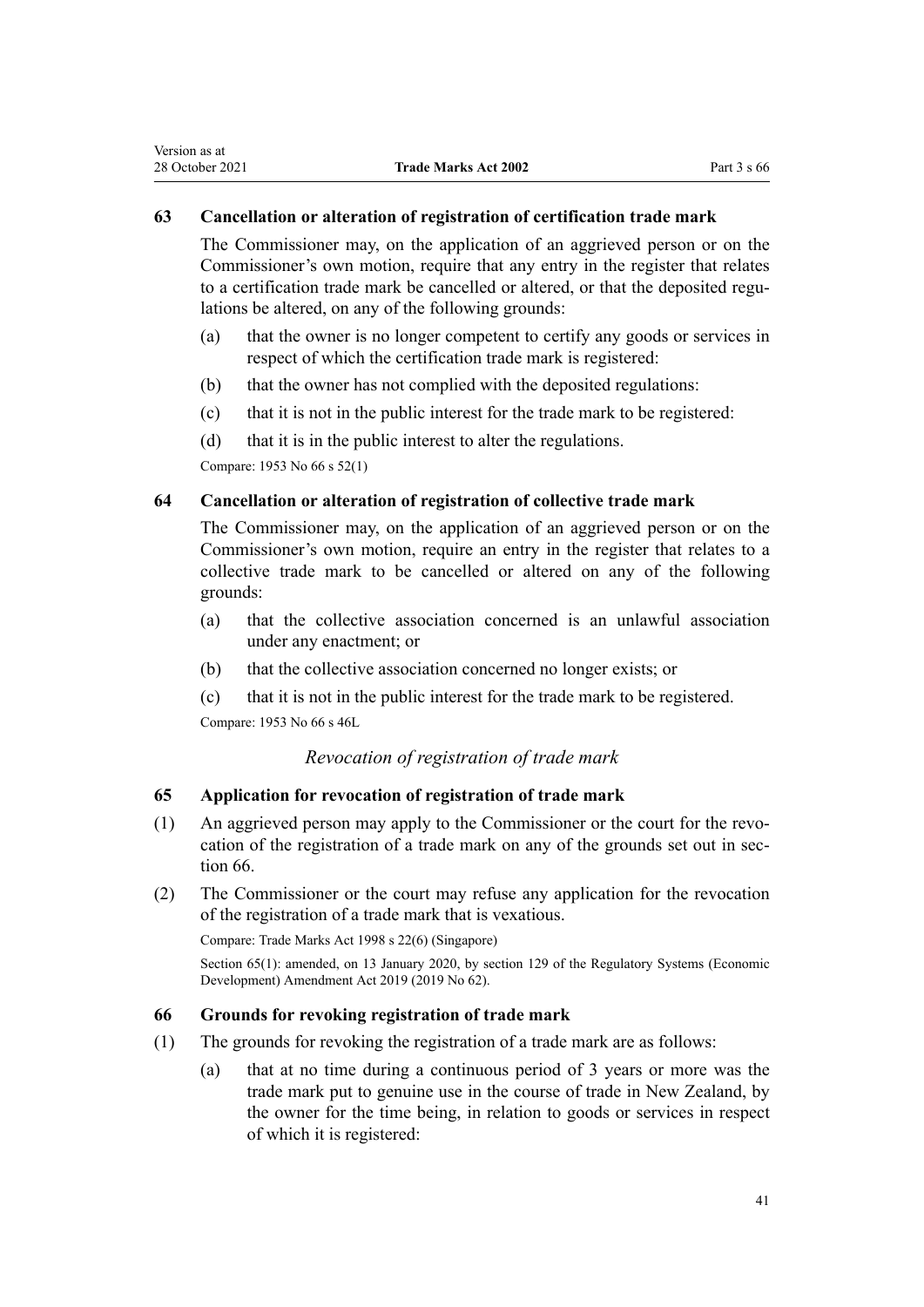- (b) *[Repealed]*
- (c) that, in consequence of acts or inactivity of the owner, the trade mark has become a common name in general public use for a product or service in respect of which it is registered:
- $(d)$  that—
	- (i) the article or substance was formerly manufactured under a patent or the service was formerly a patented process; and
	- (ii) a period of 2 years or more has elapsed since the expiry of the patent; and
	- (iii) the word is or the words are the only practicable name or description of the article, substance, or service:
- (e) that, in consequence of the trade mark's use by the owner or with the owner's consent in relation to the goods or services in respect of which the trade mark is registered, the trade mark is likely to deceive or con‐ fuse the public, for instance as to the nature, quality, or geographical origin of those goods or services.
- (1A) For the purposes of subsection (1)(a), **continuous period** means a period that commences from a date after the actual date of registration and continues uninterrupted up to the date 1 month before the application for revocation.
- (2) However, there are not grounds for revoking the registration of a trade mark for its non-use if its non-use is due to special circumstances that are outside the control of the owner of the trade mark.
- (3) Subsection (1)(a) does not apply if the owner commences or resumes genuine use of the trade mark in the course of trade in New Zealand after the expiry of the 3-year period and before the application for revocation is made.
- (4) Any commencement or resumption of use referred to in subsection (3) after the expiry of the 3-year period but within the period of 1 month before the making of the application for revocation must be disregarded unless preparation for the commencement or resumption began before the owner became aware that the application may be made.

Compare: 1953 No 66 s 35; Trade Marks Act 1998 s 22(1), (5) (Singapore)

Section  $66(1)$ : amended, on 13 January 2020, by [section 130\(1\)](http://legislation.govt.nz/pdflink.aspx?id=LMS85762) of the Regulatory Systems (Economic Development) Amendment Act 2019 (2019 No 62).

Section 66(1)(a): replaced, on 16 September 2011, by [section 7\(1\)](http://legislation.govt.nz/pdflink.aspx?id=DLM2290040) of the Trade Marks Amendment Act 2011 (2011 No 71).

Section  $66(1)(b)$ : repealed, on 16 September 2011, by [section 7\(1\)](http://legislation.govt.nz/pdflink.aspx?id=DLM2290040) of the Trade Marks Amendment Act 2011 (2011 No 71).

Section 66(1A): inserted, on 16 September 2011, by [section 7\(2\)](http://legislation.govt.nz/pdflink.aspx?id=DLM2290040) of the Trade Marks Amendment Act 2011 (2011 No 71).

Section 66(2): amended, on 13 January 2020, by [section 130\(2\)](http://legislation.govt.nz/pdflink.aspx?id=LMS85762) of the Regulatory Systems (Economic Development) Amendment Act 2019 (2019 No 62).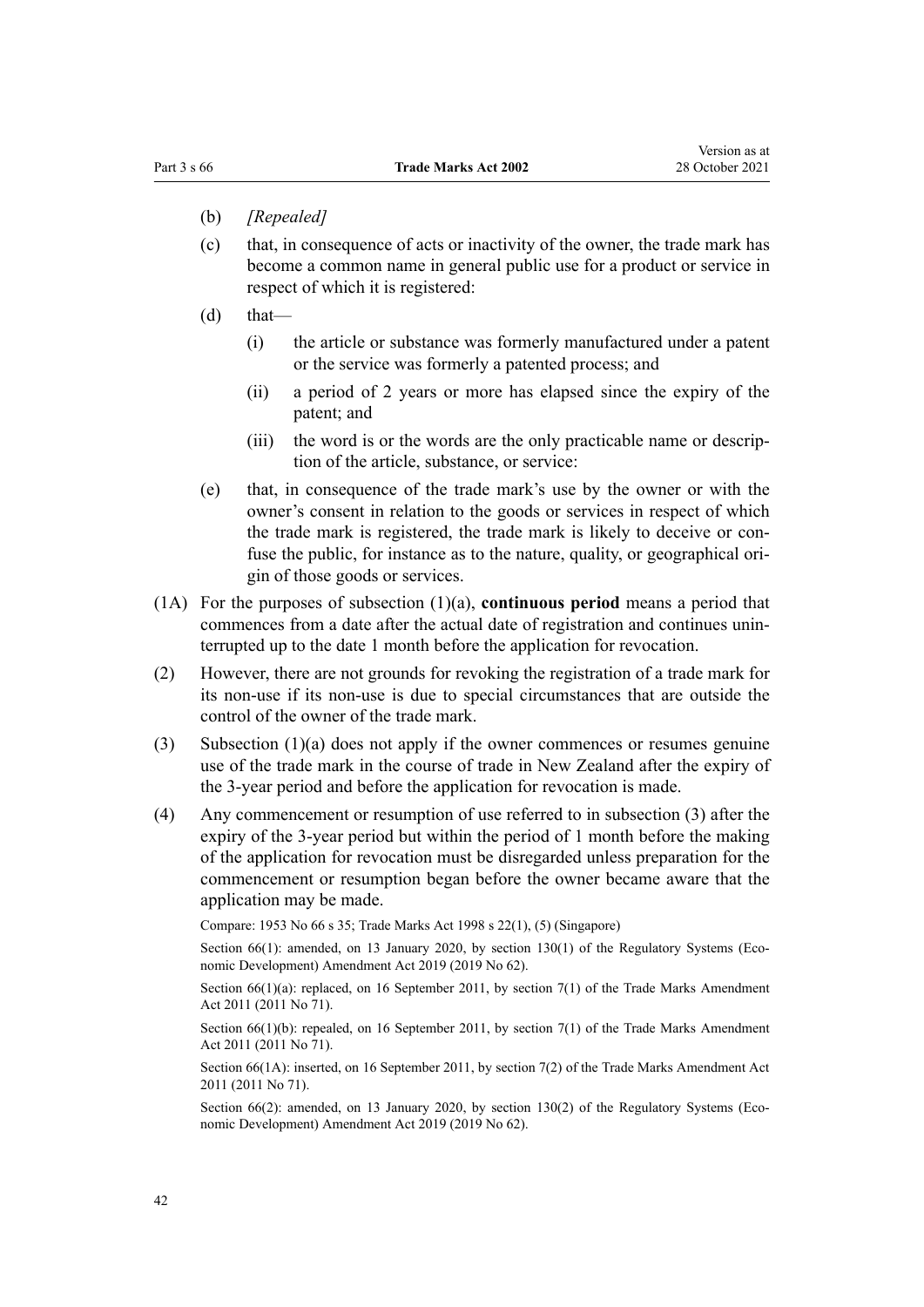Section 66(3): replaced, on 13 January 2020, by [section 130\(3\)](http://legislation.govt.nz/pdflink.aspx?id=LMS85762) of the Regulatory Systems (Economic Development) Amendment Act 2019 (2019 No 62).

#### **67 Onus of proof for revocation of registration of trade mark for non-use**

If an owner or a licensee intends to oppose an application for the revocation of the registration of a trade mark under section  $66(1)(a)$ , the owner or the licensee must, within the period specified by the Commissioner or the court,—

- (a) provide proof of the use of the trade mark if the ground in [section](#page-40-0)  $66(1)(a)$  forms the basis for the application; or
- (b) raise the special circumstances that justify the non-use of the trade mark if [section 66\(2\)](#page-40-0) applies.

Section 67: amended, on 16 September 2011, by [section 8\(1\)](http://legislation.govt.nz/pdflink.aspx?id=DLM2290042) of the Trade Marks Amendment Act 2011 (2011 No 71).

Section 67(a): replaced, on 16 September 2011, by [section 8\(2\)](http://legislation.govt.nz/pdflink.aspx?id=DLM2290042) of the Trade Marks Amendment Act 2011 (2011 No 71).

## **68 Revocation of registration of trade mark**

- (1) If the Commissioner or the court is satisfied that grounds for revocation of the registration of the trade mark exist, the Commissioner or the court must,—
	- (a) if the grounds exist in respect of all of the goods or services in respect of which the trade mark is registered, revoke the registration of the trade mark; or
	- (b) if the grounds exist in respect of only some of the goods or services in respect of which the trade mark is registered, revoke the registration of the trade mark in so far as it relates to those goods or services.
- (2) If the registration of a trade mark is revoked to any extent, the rights of the owner, to that extent, cease on—
	- (a) the date of the application for revocation of the registration of the trade mark; or
	- (b) if the Commissioner or the court is satisfied that the grounds for revocation of the registration of the trade mark existed at an earlier date, that date.

Compare: Trade Marks Act 1998 s 22(7), (8) (Singapore)

Section 68(1): replaced, on 13 January 2020, by [section 131](http://legislation.govt.nz/pdflink.aspx?id=LMS85763) of the Regulatory Systems (Economic Development) Amendment Act 2019 (2019 No 62).

# *Disclaimer of use of trade mark*

# **69 Voluntary disclaimer of trade mark by owner**

The owner of a trade mark may disclaim any right to the exclusive use of any part of the trade mark.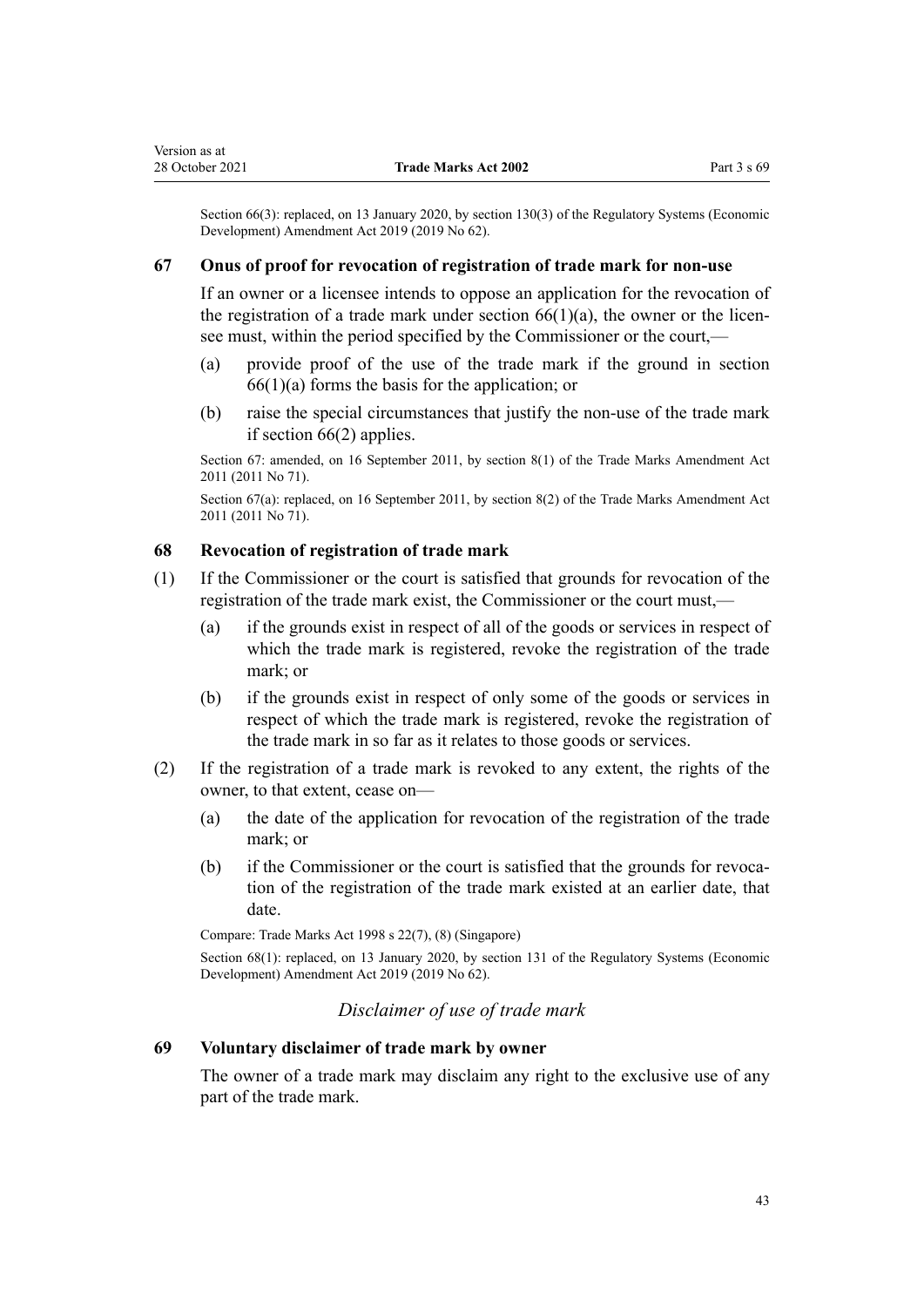# **70 Disclaimer of trade mark as condition of not revoking its registration**

If the grounds specified in section  $66(1)(c)$  or (d) exist, the Commissioner or the court may, as a condition of the registration of a trade mark not being revoked, require the owner of the trade mark to disclaim any right to the exclusive use of a word or words in relation to any goods or services.

## **71 Disclaimer of trade mark for public interest reasons**

If, in determining whether a trade mark is to be registered or is to remain on the register, the Commissioner or the court considers that there are public interest reasons for doing so, the Commissioner or the court may require, as a condition of its being on the register, that the owner—

- (a) disclaims any right to the exclusive use of any part of the trade mark; or
- (b) makes any other disclaimer that the Commissioner or the court considers necessary for the purpose of defining the owner's rights under the registration.

## **72 Rights affected by disclaimer**

A disclaimer on the register affects only those rights of the owner of a trade mark that arise out of the registration of the trade mark in respect of which the disclaimer is made.

#### *Invalidity of registration of trade marks*

#### **73 Invalidity of registration of trade mark**

- (1) The Commissioner or the court may, on the application of an aggrieved person (which includes a person who is culturally aggrieved), declare that the registration of a trade mark is invalid to the extent that the trade mark was not regis‐ trable under [Part 2](#page-21-0) at the deemed date of its registration.
- (2) Despite subsection (1), the registration of a trade mark that has acquired a dis‐ tinctive character after its registration must not be declared invalid even though the trade mark was not registrable under section  $18(1)(b)$ , (c), or (d) at the deemed date of its registration.
- (3) The Commissioner or the court, as the case may be, may refuse any application for a declaration of invalidity that is vexatious.

## **74 Effect of declaration of invalidity**

- (1) If the registration of a trade mark is declared invalid to any extent,—
	- (a) the trade mark is, to that extent, to be treated as if it had not been registered; and
	- (b) the Commissioner may alter the register accordingly.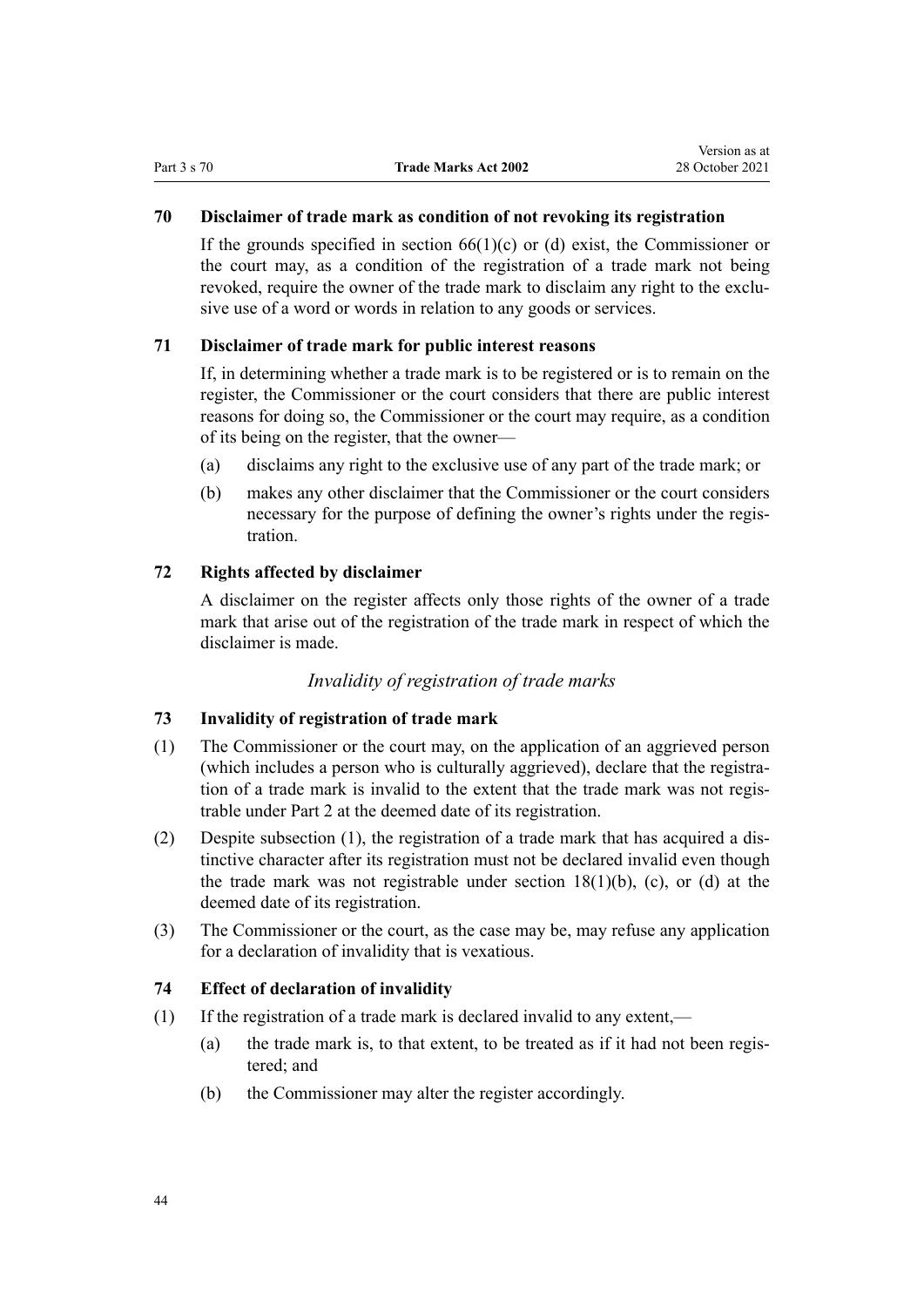(2) The validity of any transaction that occurred in respect of a registered trade mark before the registration of the trade mark was declared invalid is not affected.

# **75 Presumption of validity of registration of trade mark**

The registration of a trade mark is, after the expiration of 7 years from the deemed date of registration, deemed to be valid unless—

- (a) the registration was obtained by fraud; or
- (b) the trade mark should not have been registered on any of the grounds set out in section  $17(1)$  or  $(2)$ ; or
- (c) the registration may be revoked on any of the grounds set out in [section](#page-40-0) [66.](#page-40-0)

Section 75(b): amended, on 15 December 2005, by [section 10](http://legislation.govt.nz/pdflink.aspx?id=DLM362644) of the Trade Marks Amendment Act 2005 (2005 No 116).

# *Rectification of register*

# **76 Rectification or correction of register**

- (1) A person who has an interest may apply for the rectification of an error or omission in the register.
- (2) An application for rectification of the register may be made either to the Com‐ missioner or to the court.
- (3) An application for rectification of the register may not be made in respect of a matter that affects the validity of the registration of a trade mark.
- (4) The effect of the rectification of the register is that the error or omission con‐ cerned is to be treated as if it had never existed unless the Commissioner or the court directs otherwise.

Compare: Trade Marks Act 1998 s 67 (Singapore)

# Subpart 7—Other matters

*Alteration in relation to registered trade mark*

## **77 Alteration of registered trade mark not permitted**

The owner of a registered trade mark may not alter the registered trade mark after its actual date of registration.

## **78 Alteration of register**

After the actual date of registration of a trade mark, the Commissioner may,—

(a) at the request of the owner of the trade mark, allow the owner's name or address to be altered on the register: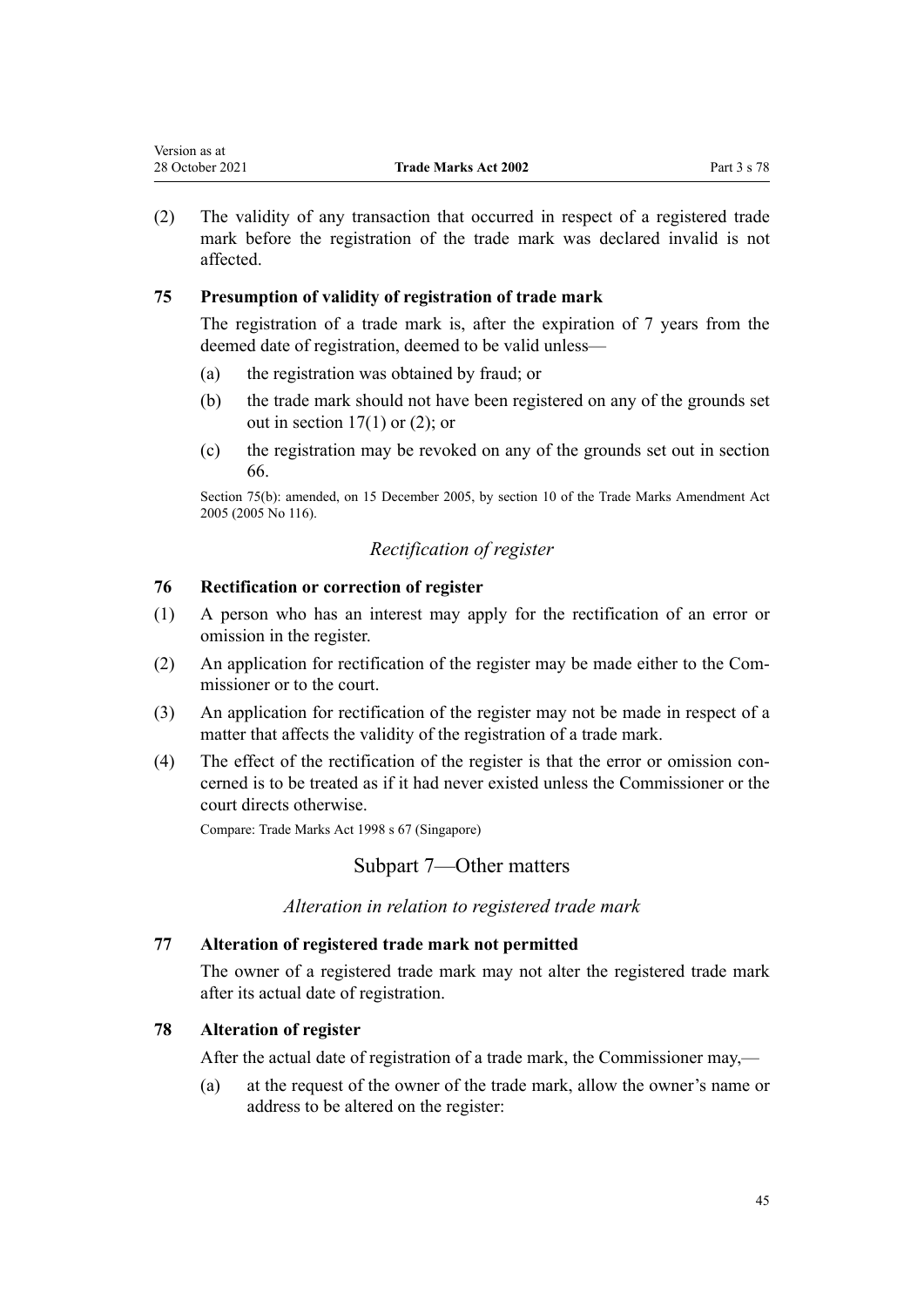- (b) at the request of the owner, strike out any goods or services, or classes of goods or services, from those in respect of which the trade mark is regis‐ tered:
- (c) at the request of the owner,—
	- (i) enter a memorandum that relates to the trade mark, provided that the memorandum does not in any way extend the rights given by the existing registration of the trade mark; or
	- (ii) alter a memorandum, provided that the alteration does not in any way extend the rights given by the existing registration of the trade mark; or
	- (iii) remove a memorandum, provided that the removal does not in any way extend the rights given by the existing registration of the trade mark.

Section 78(a): replaced, on 16 September 2011, by [section 9\(1\)](http://legislation.govt.nz/pdflink.aspx?id=DLM2290043) of the Trade Marks Amendment Act 2011 (2011 No 71).

Section 78(c): replaced, on 16 September 2011, by [section 9\(2\)](http://legislation.govt.nz/pdflink.aspx?id=DLM2290043) of the Trade Marks Amendment Act 2011 (2011 No 71).

#### **78A Alteration of register concerning certain inconsistent information**

- (1) This section applies if information in the register relating to a person is incon‐ sistent with primary business data of that person in the New Zealand Business Number Register.
- (2) If this section applies, the Commissioner may, in the prescribed manner (if any), alter the information in the register so that it is consistent with the primary business data in the New Zealand Business Number Register.
- (3) In this section, **primary business data** has the same meaning as in [section](http://legislation.govt.nz/pdflink.aspx?id=DLM6431573) [20\(2\)](http://legislation.govt.nz/pdflink.aspx?id=DLM6431573) of the New Zealand Business Number Act 2016.

Section 78A: inserted, on 13 May 2016, by [section 41](http://legislation.govt.nz/pdflink.aspx?id=DLM6431601) of the New Zealand Business Number Act 2016 (2016 No 16).

*Alteration of certification trade mark regulations*

#### **79 Alteration of certification trade mark regulations**

- (1) The Commissioner may, on the application of the owner of a registered certifi‐ cation trade mark, alter the regulations that govern the use of the certification trade mark.
- (2) The owner of a registered certification trade mark who has applied under sub‐ section (1) must provide the Commissioner with a draft of the altered regulations for the Commissioner's approval.

Compare: 1953 No 66 s 51(1)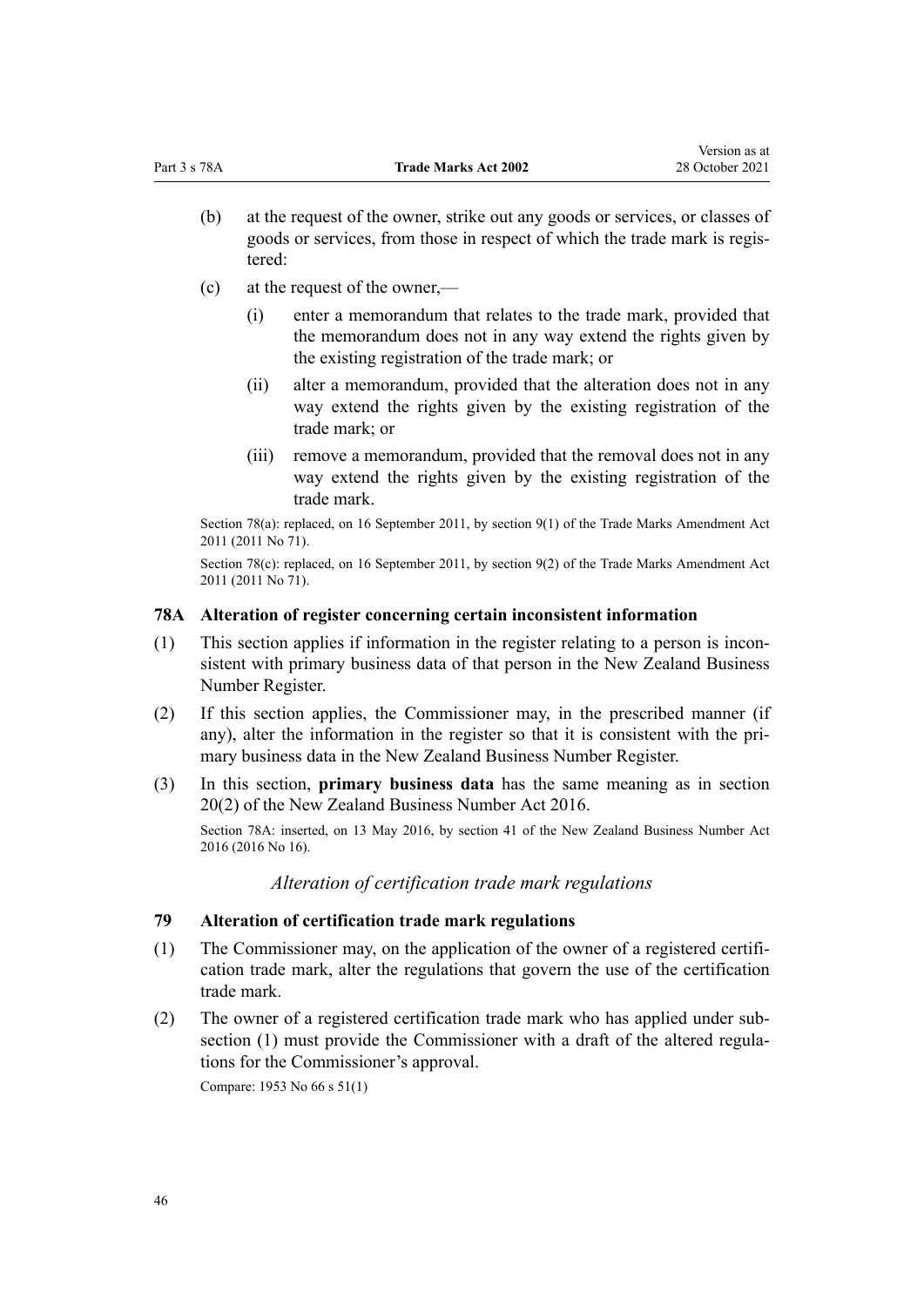## **80 Advertisement of application for alteration of regulations**

- (1) The Commissioner must ensure that an application for an alteration of the regulations that relate to a registered certification trade mark is advertised in the prescribed manner, if any.
- (2) The Commissioner must not, without giving the parties an opportunity to be heard, decide the application if, within the specified time, any person notifies the Commissioner that the person opposes the alteration of the regulations.

Compare: 1953 No 66 s 51(2)

#### *Assignment or transmission*

# **81 Commissioner's certificate that relates to certain assignments or transmissions**

#### *[Repealed]*

Section 81: repealed, on 16 September 2011, by [section 10](http://legislation.govt.nz/pdflink.aspx?id=DLM2290044) of the Trade Marks Amendment Act 2011 (2011 No 71).

## **82 Registration of title to trade mark**

- (1) A trade mark is assignable and transmittable in respect of all or some of the goods or services for which it is registered.
- (2) If title to a trade mark is assigned or transmitted after the date the trade mark is registered, either of the following persons may apply to the Commissioner to register the new owner's title:
	- (a) the person registered as the owner of the trade mark:
	- (b) the person to whom the trade mark has been assigned or transmitted.
- (3) On proof of the new owner's title, the Commissioner—
	- (a) must register the new owner as the owner of the trade mark in relation to the goods or services in respect of which the assignment or transmission has effect; and
	- (b) may issue a replacement certificate of registration in the name of the new owner; and
	- (c) must cause any assignment, transmission, or other document produced in evidence of title, or a copy of any of those documents, to be filed for public record.
- (4) If title to a trade mark is assigned or transmitted before the actual date of regis‐ tration, either of the following persons may apply to the Commissioner to change the name of the applicant on the application:
	- (a) the applicant for registration of the trade mark:
	- (b) the person to whom the trade mark has been assigned or transmitted.
- (5) On proof of the new owner's title, the Commissioner must—
	- (a) change the name of the applicant on the application; and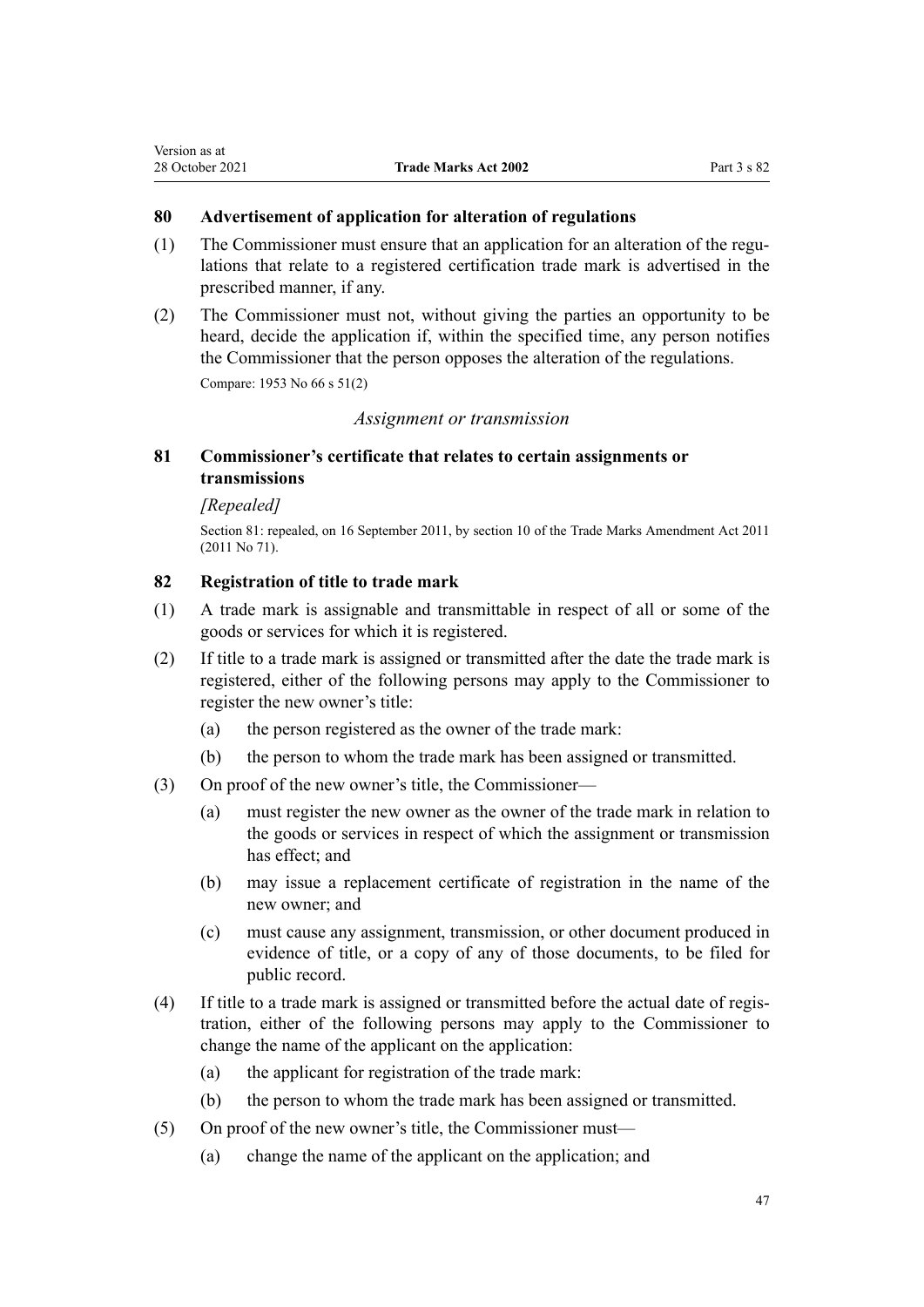(b) cause any assignment, transmission, or other document produced in evidence of title, or a copy of any of those documents, to be filed for public record.

Compare: 1953 No 66 s 34(1)

Section 82(2): replaced, on 29 April 2013, by [section 11](http://legislation.govt.nz/pdflink.aspx?id=DLM2290045) of the Trade Marks Amendment Act 2011 (2011 No 71).

Section 82(3): replaced, on 29 April 2013, by [section 11](http://legislation.govt.nz/pdflink.aspx?id=DLM2290045) of the Trade Marks Amendment Act 2011 (2011 No 71).

Section 82(4): replaced, on 29 April 2013, by [section 11](http://legislation.govt.nz/pdflink.aspx?id=DLM2290045) of the Trade Marks Amendment Act 2011 (2011 No 71).

Section 82(5): inserted, on 29 April 2013, by [section 11](http://legislation.govt.nz/pdflink.aspx?id=DLM2290045) of the Trade Marks Amendment Act 2011 (2011 No 71).

#### *Licensees*

# *[Repealed]*

Heading: repealed, on 16 September 2011, by [section 12\(1\)](http://legislation.govt.nz/pdflink.aspx?id=DLM2290046) of the Trade Marks Amendment Act 2011 (2011 No 71).

#### **83 Application for registration of licensee**

#### *[Repealed]*

Section 83: repealed, on 16 September 2011, by [section 12\(1\)](http://legislation.govt.nz/pdflink.aspx?id=DLM2290046) of the Trade Marks Amendment Act 2011 (2011 No 71).

#### **84 Registration of licensee**

#### *[Repealed]*

Section 84: repealed, on 16 September 2011, by [section 12\(1\)](http://legislation.govt.nz/pdflink.aspx?id=DLM2290046) of the Trade Marks Amendment Act 2011 (2011 No 71).

#### **85 Assigning or transmitting right to use trade mark**

Nothing in this Act prevents a licensee from assigning or transmitting the right to use a trade mark.

Compare: 1953 No 66 s 37(12)

#### **86 Alteration of registration of licensee**

#### *[Repealed]*

Section 86: repealed, on 16 September 2011, by [section 12\(1\)](http://legislation.govt.nz/pdflink.aspx?id=DLM2290046) of the Trade Marks Amendment Act 2011 (2011 No 71).

#### **87 Cancellation of registration of licensee**

#### *[Repealed]*

Section 87: repealed, on 16 September 2011, by [section 12\(1\)](http://legislation.govt.nz/pdflink.aspx?id=DLM2290046) of the Trade Marks Amendment Act 2011 (2011 No 71).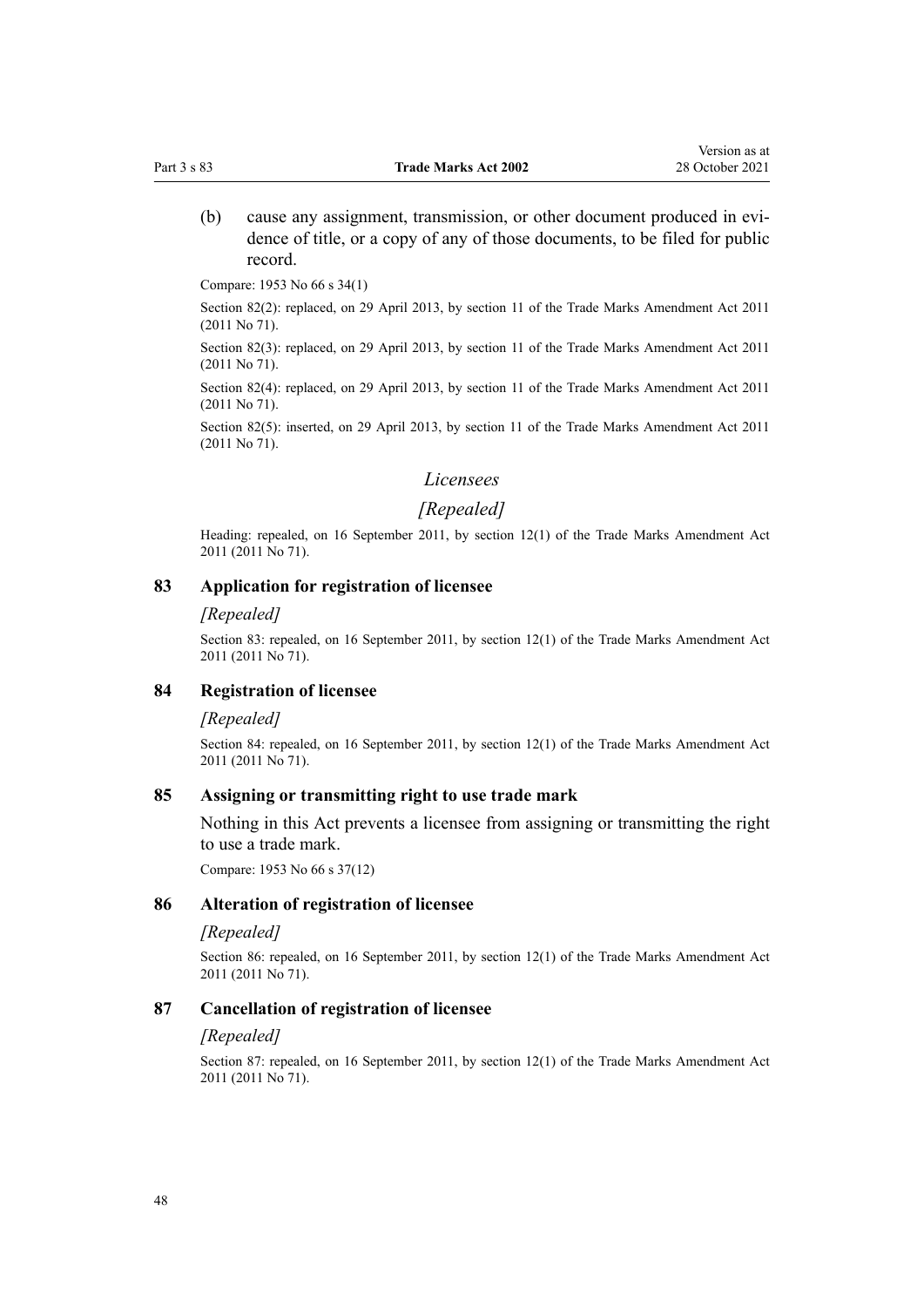# **Part 4**

# **Legal proceedings**

# <span id="page-48-0"></span>Subpart 1—Civil proceedings for infringement

# *How Act affects other rights*

## **88 How Act affects other rights**

Nothing in this Act affects—

- (a) the law relating to passing off; or
- (b) rights under the [Fair Trading Act 1986](http://legislation.govt.nz/pdflink.aspx?id=DLM96438); or
- (c) rights under the [Geographical Indications \(Wine and Spirits\) Registra‐](http://legislation.govt.nz/pdflink.aspx?id=DLM390755) [tion Act 2006](http://legislation.govt.nz/pdflink.aspx?id=DLM390755).

Compare: 1953 No 66 s 6; Trade Marks Act 1998 s 4(2) (Singapore)

Section 88(c): amended, on 27 July 2017, by [section 63](http://legislation.govt.nz/pdflink.aspx?id=DLM390893) of the Geographical Indications (Wine and Spirits) Registration Act 2006 (2006 No 60).

#### *Acts amounting to infringement*

#### **89 Infringement where identical or similar sign used in course of trade**

- (1) A person infringes a registered trade mark if the person does not have the right to use the registered trade mark and uses in the course of trade a sign—
	- (a) identical with the registered trade mark in relation to any goods or services in respect of which the trade mark is registered; or
	- (b) identical with the registered trade mark in relation to any goods or services that are similar to any goods or services in respect of which the trade mark is registered, if that use would be likely to deceive or con‐ fuse; or
	- (c) similar to the registered trade mark in relation to any goods or services that are identical with or similar to any goods or services in respect of which the trade mark is registered, if that use would be likely to deceive or confuse; or
	- (d) identical with or similar to the registered trade mark in relation to any goods or services that are not similar to the goods or services in respect of which the trade mark is registered where the trade mark is well known in New Zealand and the use of the sign takes unfair advantage of, or is detrimental to, the distinctive character or the repute of the mark.
- (2) Subsection (1) applies only if the sign is used in such a manner as to render the use of the sign as likely to be taken as being use as a trade mark.
- (3) [Sections 92 to 98](#page-50-0) override this section.

```
Compare: 1953 No 66 s 8(1A)
```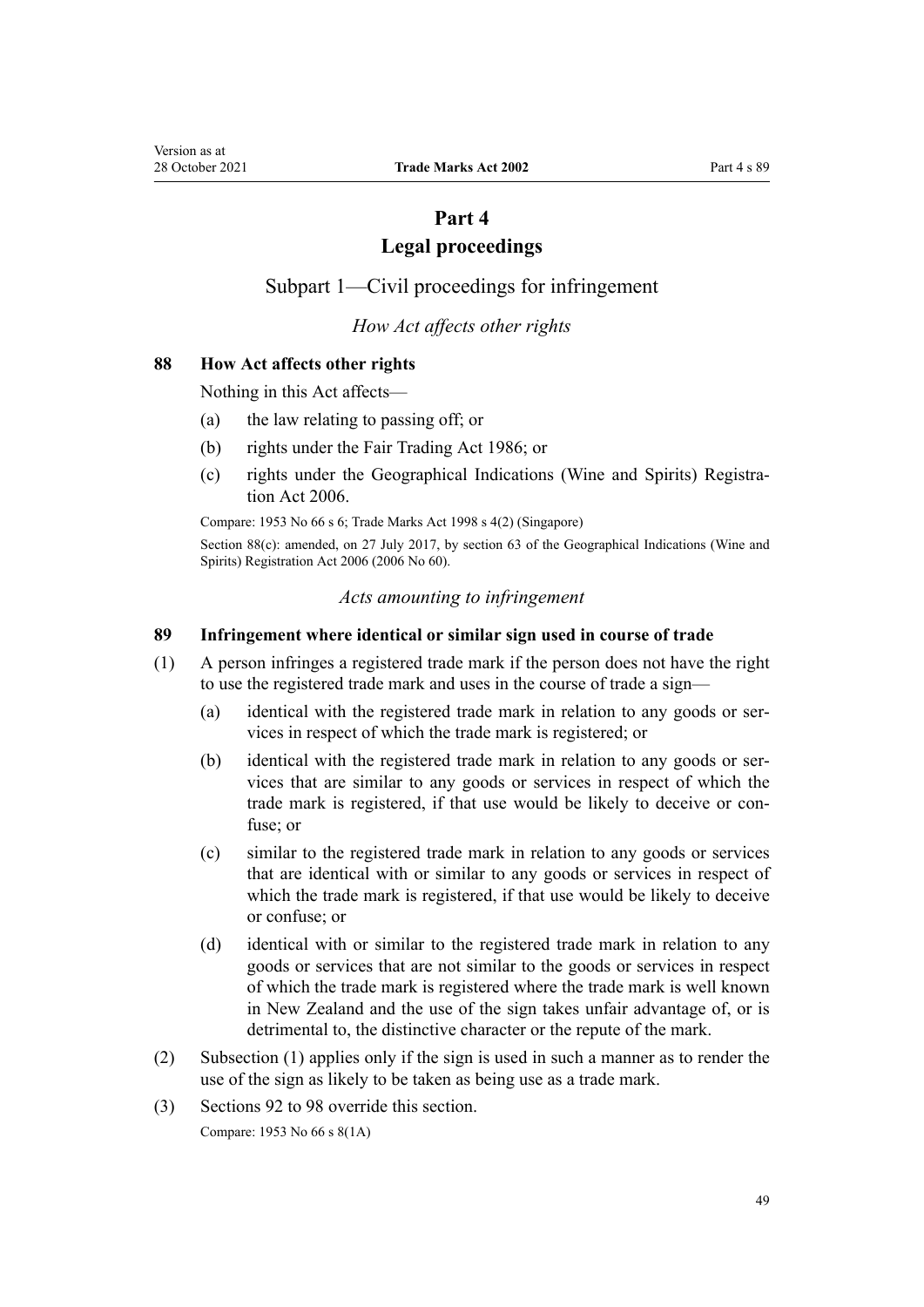Section 89(1)(c): amended, on 15 December 2005, by [section 13](http://legislation.govt.nz/pdflink.aspx?id=DLM362647) of the Trade Marks Amendment Act 2005 (2005 No 116).

# **90 Infringement where non-compliance with certain contractual requirements**

- (1) A registered trade mark is infringed if—
	- (a) a purchaser or owner of goods and the owner or licensee of the regis‐ tered trade mark have entered into a written contract that requires the purchaser or owner of the goods not to do, in relation to the goods, any of the acts listed in subsection (2); and
	- (b) the owner, for the time being, of the goods—
		- (i) has notice of the contractual requirement; and
		- (ii) does or authorises, in the course of trade, or with a view to dealing with the goods in the course of trade, any of those listed acts; and
		- (iii) did not purchase the goods for value and in good faith before receiving notice of the contractual requirement; and
		- (iv) is not a successor in title to an owner to whom subparagraph (iii) applies.
- (2) The acts referred to in subsection (1) are—
	- (a) the application of the trade mark on the goods after their condition, getup, or packaging has been altered in any manner specified in the contract:
	- (b) if the trade mark is on the goods,—
		- (i) the alteration, part removal, or part obliteration of the trade mark:
		- (ii) the application of any other trade mark to the goods:
		- (iii) the addition to the goods of any written material that is likely to damage the reputation of the trade mark:
	- (c) if the trade mark is on the goods, and there is something else on the goods that indicates a connection in the course of trade between the owner or licensee and the goods, the removal or obliteration, whether wholly or partly, of the trade mark.

Compare: 1953 No 66 s 10

#### **91 No defence that infringement arose from use of company name**

In an action for infringement of a trade mark, it is not a defence that the infringement arose from the use of the name under which a company has been registered.

Compare: 1953 No 66 s 13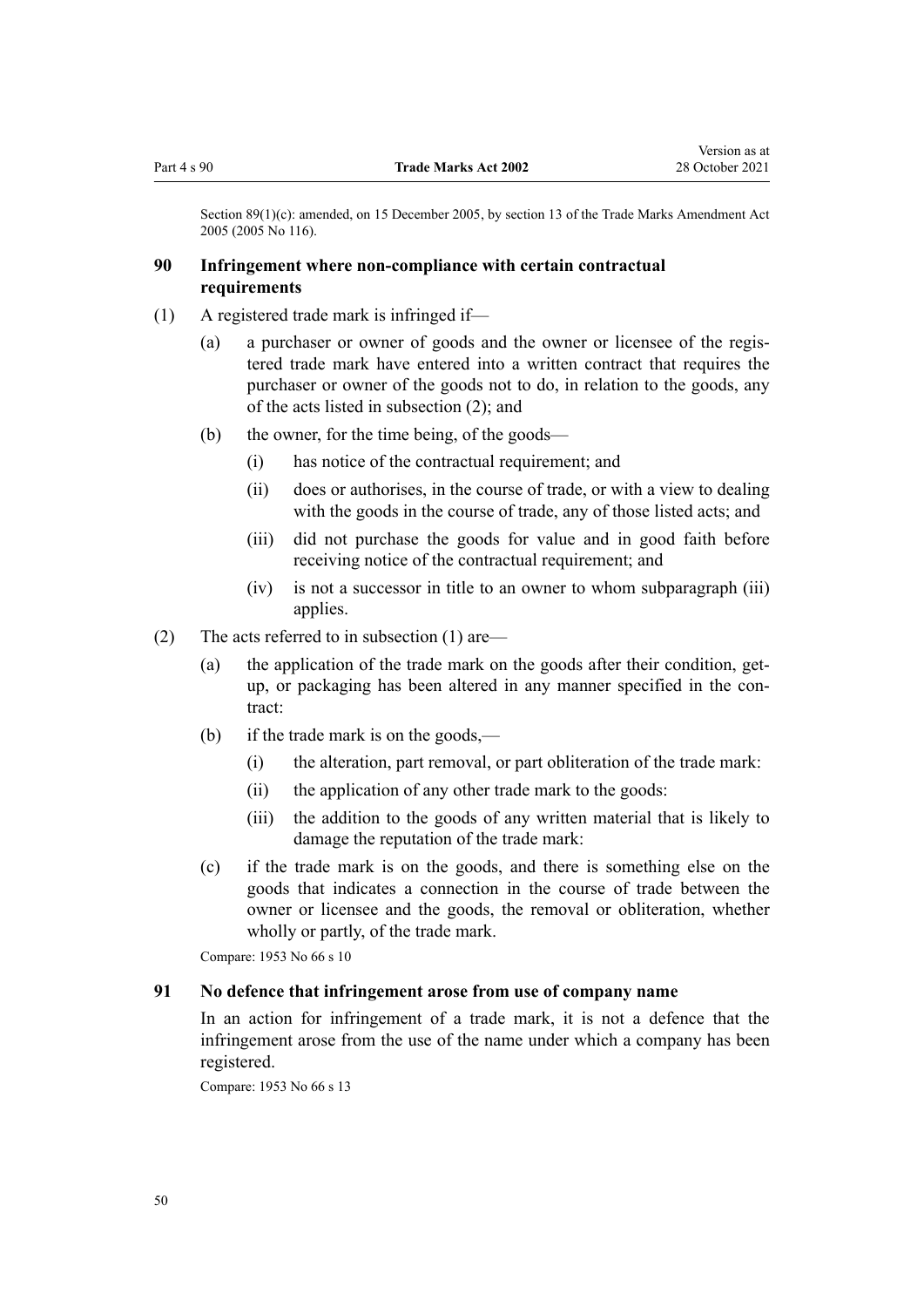# *Acts not amounting to infringement*

## <span id="page-50-0"></span>**92 No infringement where trade mark used in circumstances not covered by registration**

A registered trade mark is not infringed by the use of a trade mark in any way or in any circumstances to which, having regard to any conditions entered on the register in relation to the trade mark, the registration does not extend. Compare: 1953 No 66 s 8(2)

# **93 No infringement where more than 1 identical or similar registered trade marks used**

A registered trade mark is not infringed by the use of another registered trade mark in relation to any goods or services for which that other trade mark is registered.

Compare: 1953 No 66 s 8(4)

#### **94 No infringement for comparative advertising of registered trade mark**

A registered trade mark is not infringed by the use of the registered trade mark for the purposes of comparative advertising, but any such use otherwise than in accordance with honest practices in industrial or commercial matters must be treated as infringing the registered trade mark if the use, without due cause, takes unfair advantage of, or is detrimental to, the distinctive character or the repute of the trade mark.

## **95 No infringement for honest practices**

A person does not infringe a registered trade mark if, in accordance with honest practices in industrial or commercial matters, the person uses—

- (a) the person's name or the name of the person's place of business; or
- (b) the name of the person's predecessor in business or the name of the per‐ son's predecessor's place of business; or
- (c) a sign to indicate—
	- (i) the kind, quality, quantity, intended purpose, value, geographical origin, or other characteristic of goods or services; or
	- (ii) the time of production of goods or of the rendering of services; or
- (d) the trade mark where reasonably necessary to indicate the intended purpose of the goods (in particular as accessories or spare parts) or services.

Compare: 1953 No 66 s 12; Trade Marks Act 1998 s 28(1) (Singapore)

Section 95(c)(ii): amended, on 16 September 2011, by [section 13\(1\)](http://legislation.govt.nz/pdflink.aspx?id=DLM2290047) of the Trade Marks Amendment Act 2011 (2011 No 71).

Section 95(d): inserted, on 16 September 2011, by [section 13\(2\)](http://legislation.govt.nz/pdflink.aspx?id=DLM2290047) of the Trade Marks Amendment Act 2011 (2011 No 71).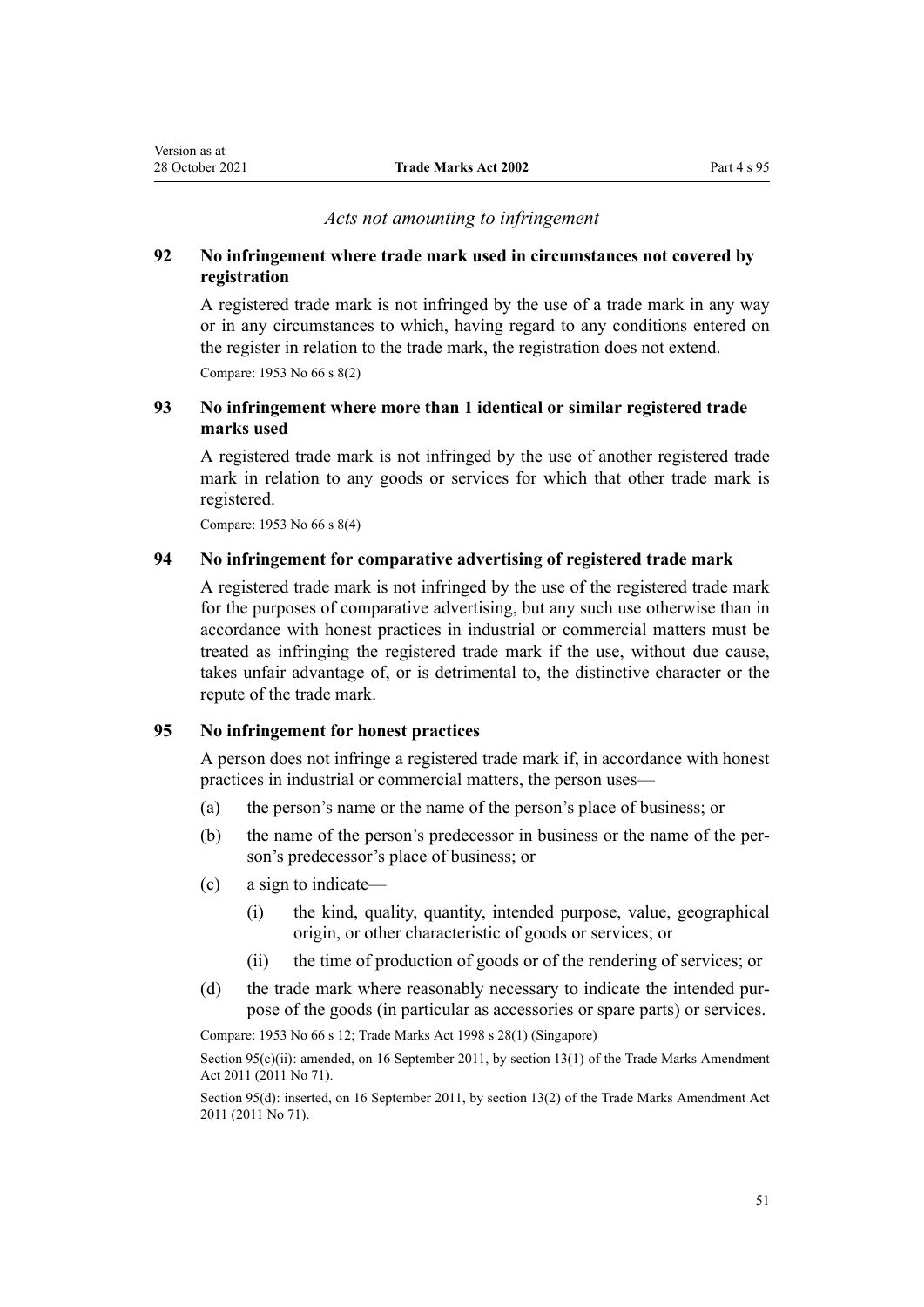#### <span id="page-51-0"></span>**96 No infringement for certain continuous use of unregistered trade mark**

- (1) A registered trade mark (**trade mark A**) is not infringed by the use of an unregistered trade mark (**trade mark B**) if—
	- (a) trade mark B is identical with or similar to trade mark A and is used in relation to any goods or services that are identical with or similar to any goods or services in respect of which trade mark A is registered; and
	- (b) trade mark B was used in relation to those goods or services in the course of trade by the owner or a predecessor in title of the owner before whichever is the earlier of the following dates:
		- (i) the date of application in New Zealand for the registration of trade mark A; or
		- (ii) the date that the owner, or a predecessor in title, first used trade mark A; and
	- (c) trade mark B has been used continuously in relation to those goods and services in the course of trade by the owner's predecessors in title (if any) and the owner since that date.
- (2) Nothing in this Act entitles the owner of a registered trade mark to—
	- (a) interfere with or restrain the use by any person of a trade mark identical or similar to it in relation to goods or services in relation to which that person or the owner's predecessor in title had continuously used that trade mark from a date prior to the commencement of the Trade Marks Amendment Act 1994 if, before that date, the use of that trade mark by that person did not infringe the right to the use of the first-mentioned trade mark given by the registration; or
	- (b) object (if use is proved) to that person being put on the register for that identical or similar trade mark in respect of those goods or services or similar goods or services.

Compare: 1953 No 66 s 11; Trade Marks Act 1998 s 28(2) (Singapore)

Section 96(1)(b): replaced, on 16 September 2011, by [section 14](http://legislation.govt.nz/pdflink.aspx?id=DLM2353604) of the Trade Marks Amendment Act 2011 (2011 No 71).

Section 96(1)(c): inserted, on 16 September 2011, by [section 14](http://legislation.govt.nz/pdflink.aspx?id=DLM2353604) of the Trade Marks Amendment Act 2011 (2011 No 71).

#### **97 No infringement for use in relation to certain identical or similar goods**

A trade mark registered in respect of goods is not infringed by its use in rela‐ tion to identical or similar goods connected in the course of trade with the owner or licensee if, as to those goods or a bulk of which they form part,—

- (a) the owner or licensee has applied the trade mark and has not later removed or obliterated it; or
- (b) the owner or licensee has consented to the use of the trade mark.

Section 97: replaced, on 16 September 2011, by [section 15](http://legislation.govt.nz/pdflink.aspx?id=DLM2290048) of the Trade Marks Amendment Act 2011 (2011 No 71).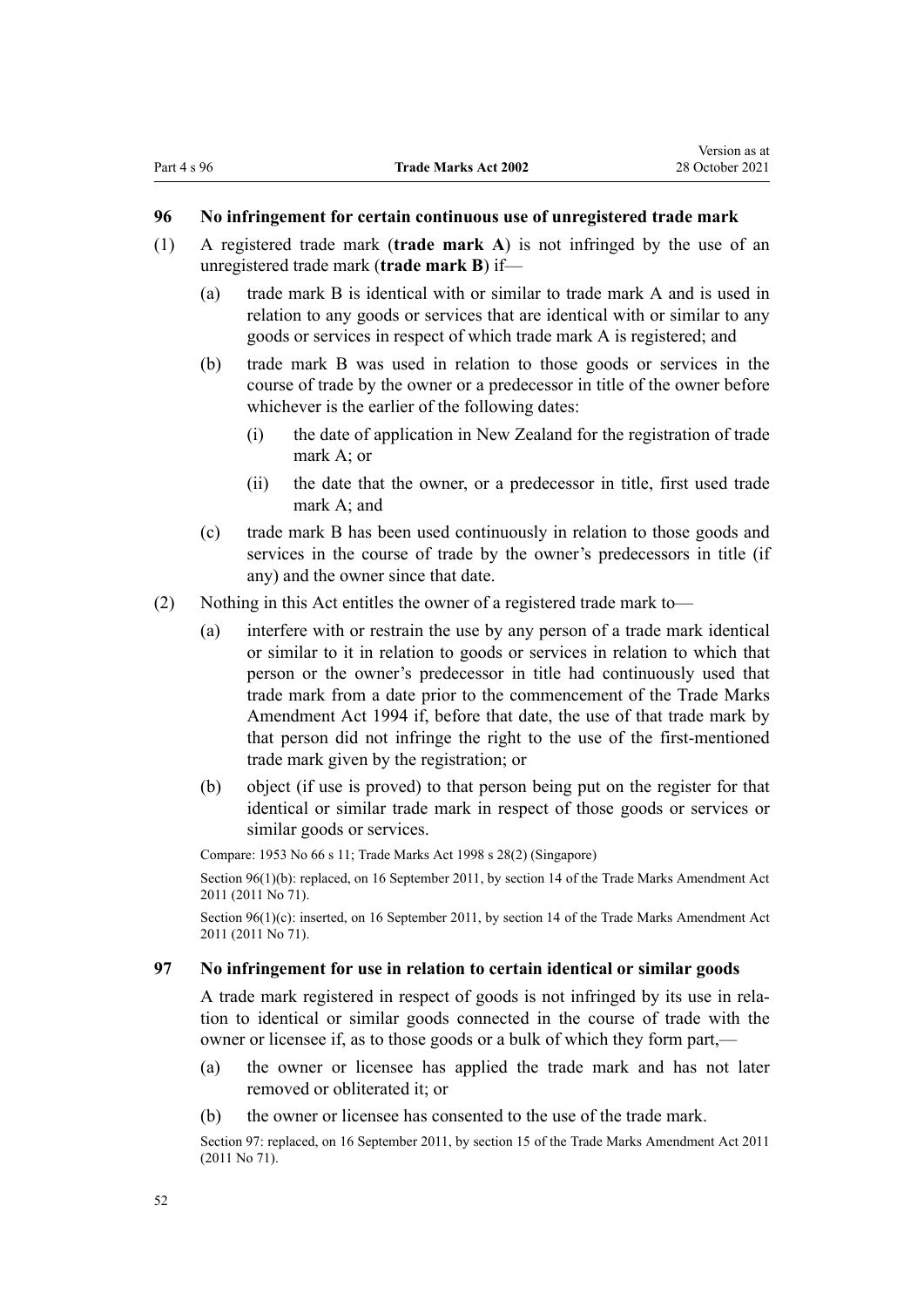## **97A Exhaustion of rights conferred by registered trade mark**

- (1) A registered trade mark is not infringed by the use of the trade mark (including use for the purpose of advertising) in relation to goods that have been put on the market anywhere in the world under that trade mark under any 1 or more of the following circumstances:
	- (a) by the owner:
	- (b) with the owner's express or implied consent:
	- (c) by an associated person of the owner.
- (2) For the purposes of subsection (1)(c), a person is **an associated person of the owner** if—
	- (a) they are in the same group of companies; or
	- (b) they are both bodies corporate and they consist of substantially the same members or are directly or indirectly under the control of the same persons; or
	- (c) either of them has effective control of the other's use of the trade mark; or
	- (d) a third person has effective control of the use of the trade mark by each of them.
- (3) For the purposes of subsection  $(2)$ ,—
	- (a) **group of companies** includes a holding company and its subsidiaries within the meaning of [section 5](http://legislation.govt.nz/pdflink.aspx?id=DLM319999) of the Companies Act 1993; and
	- (b) a person has **effective control** of the use of a trade mark if that person may authorise the use of the trade mark or has significant influence over how it is used, regardless of how that authorisation or influence arises (for example, whether directly or indirectly and whether by way of pro‐ prietary interest, contract, arrangement, understanding, a combination of those things, or otherwise).

Section 97A: replaced, on 16 September 2011, by [section 16](http://legislation.govt.nz/pdflink.aspx?id=DLM2290050) of the Trade Marks Amendment Act 2011 (2011 No 71).

#### **98 When owner or licensee consents to use of registered trade mark**

- (1) For the purposes of section  $97(a)$ , the owner or licensee is deemed to have consented to the use of a trade mark if a person with whom the owner or licensee has an arrangement that relates to the use of the trade mark by the owner or licensee has consented to its use (whether or not that consent is subject to any conditions).
- (2) Subsection (1) applies only to the use of a trade mark in relation to a medicine that is imported by the Crown under [section 32A](http://legislation.govt.nz/pdflink.aspx?id=DLM55435) of the Medicines Act 1981. Compare: 1953 No 66 s 8(3A)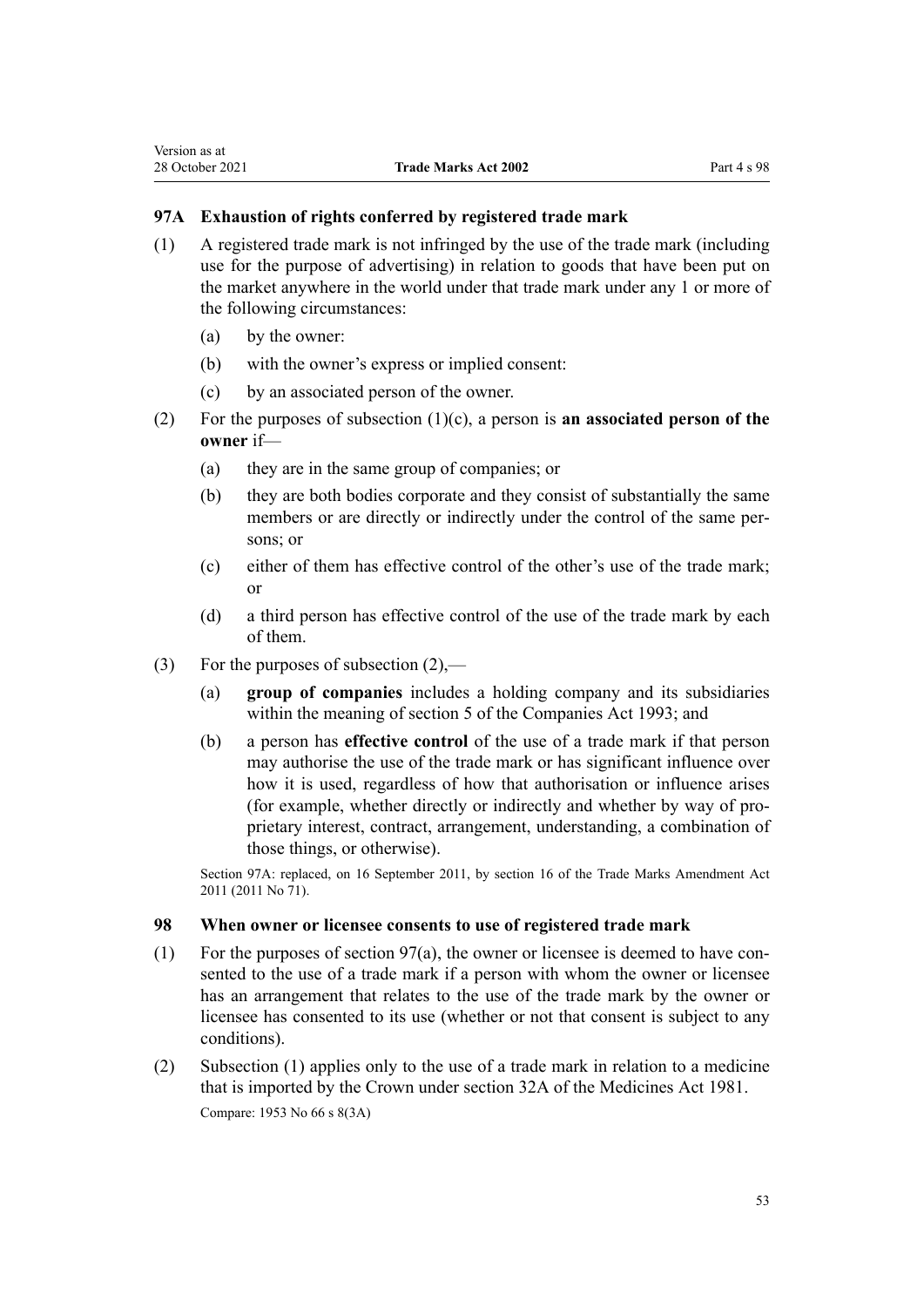## <span id="page-53-0"></span>**98A No infringement through use of registered geographical indication**

A registered trade mark is not infringed by the lawful use of a registered geo‐ graphical indication registered under the [Geographical Indications \(Wine and](http://legislation.govt.nz/pdflink.aspx?id=DLM390755) [Spirits\) Registration Act 2006.](http://legislation.govt.nz/pdflink.aspx?id=DLM390755)

Section 98A: inserted, on 27 July 2017, by [section 63](http://legislation.govt.nz/pdflink.aspx?id=DLM390893) of the Geographical Indications (Wine and Spirits) Registration Act 2006 (2006 No 60).

*When infringement proceedings may be brought*

#### **99 No proceedings for infringement of unregistered trade mark**

No person may bring proceedings to prevent, or to recover damages for, the infringement of an unregistered trade mark.

Compare: 1953 No 66 s 6; Trade Marks Act 1998 s 4(2) (Singapore)

## **100 Time for bringing proceedings for infringement of registered trade mark**

The owner of a registered trade mark may bring proceedings for infringement of the registered trade mark if,—

- (a) in the case of a registered trade mark the application for registration of which has priority under [section 36,](#page-32-0) the infringement occurred on or after the date of application in New Zealand for registration of the trade mark; or
- (b) in the case of every other registered trade mark, the infringement occurred on or after the deemed date of registration of the trade mark.

*Who may apply for relief for infringement of registered trade mark*

#### **101 Who may apply for relief for infringement of registered trade mark**

The owner of a registered trade mark, or, in the case of a collective trade mark, 1 or more members of a collective association acting on its behalf, may apply to the court for relief if the trade mark is infringed.

#### **102 Licensee may request owner of registered trade mark to bring proceedings**

Subject to agreement between the parties, a licensee of a registered trade mark may request the owner of the registered trade mark to take proceedings to prevent infringement of the registered trade mark.

Compare: 1953 No 66 s 37(3)

#### **103 Consequences of owner of registered trade mark not bringing proceedings**

If the owner of a registered trade mark refuses or neglects to bring proceedings within 2 months after the licensee requested the owner to bring the proceedings, the licensee may commence proceedings for infringement in the licensee's own name as if the licensee were the owner.

Compare: 1953 No 66 s 37(3)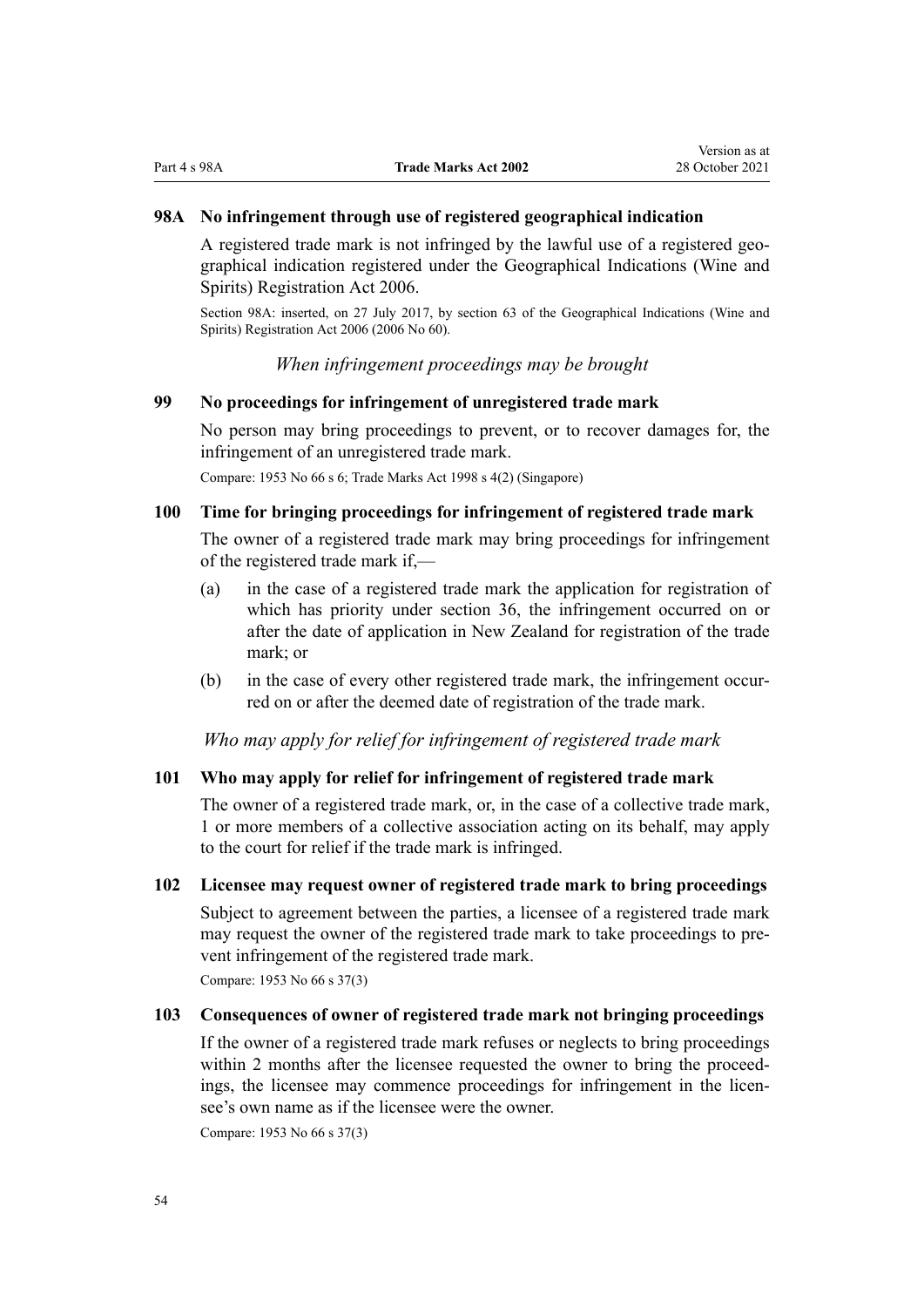## **104 Consequences of licensee commencing proceedings**

If the licensee commences proceedings under [section 103,](#page-53-0)—

- (a) the owner becomes a defendant in the proceedings; but
- (b) the owner is not liable for any costs unless the owner defends the proceedings.

Compare: 1953 No 66 s 37(3)

# *Unjustified proceedings*

#### **105 Unjustified proceedings**

- (1) If a person brings proceedings alleging an infringement of a registered trade mark, the court may, on the application of any person against whom the proceedings are brought,—
	- (a) make a declaration that the bringing of proceedings is unjustified:
	- (b) make an order for the payment of damages for any loss suffered by the person against whom the proceedings are brought.
- (2) The court must not grant relief under this section if the person who brings the proceedings proves that the acts in respect of which proceedings are brought constituted, or would have constituted if they had been done, an infringement of the trade mark concerned.
- (3) Nothing in this section makes a barrister or solicitor of the High Court of New Zealand liable to any proceedings under this section in respect of any act done in his or her professional capacity on behalf of a client.

Compare: 1994 No 143 [s 130](http://legislation.govt.nz/pdflink.aspx?id=DLM346600)

# *Types of relief available for infringement*

# **106 Types of relief available for infringement of registered trade mark**

- (1) If an application is made to the court for relief, the relief that the court may grant includes—
	- (a) an injunction on any terms that the court thinks fit:
	- (b) either damages or an account of profits.
- (2) If an application is made to the court for relief, the court may grant such addi‐ tional damages as the justice of the case requires, having regard to all the circumstances and, in particular, to—
	- (a) the flagrancy of the infringement; and
	- (b) any benefit accruing to the defendant by reason of the infringement.

Compare: Trade Marks Act 1998 s 31(2) (Singapore)

Section 106(2): inserted, on 30 December 2018, by [section 93](http://legislation.govt.nz/pdflink.aspx?id=DLM6838428) of the Comprehensive and Progressive Agreement for Trans-Pacific Partnership Amendment Act 2018 (2016 No 90).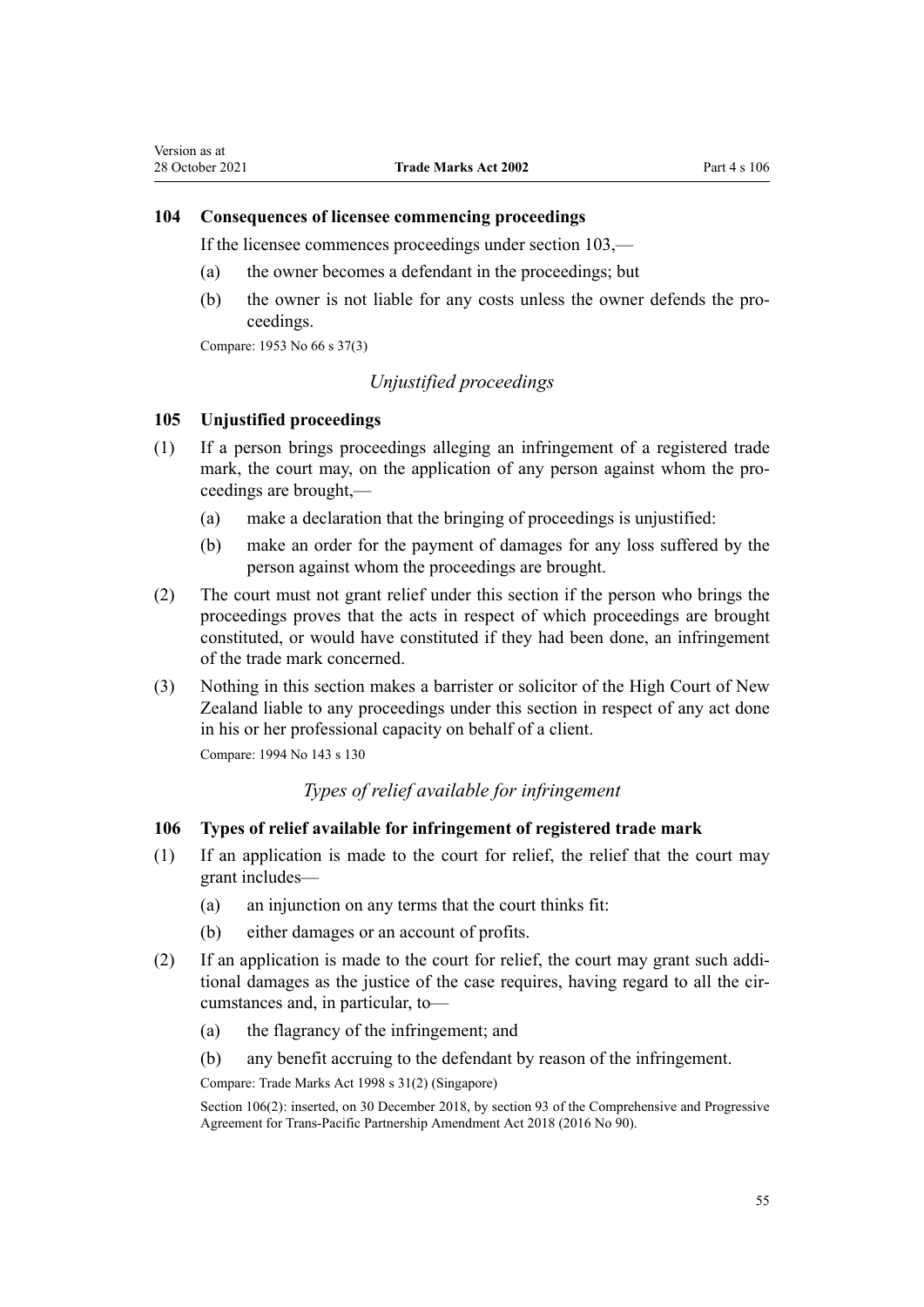## **107 Damages for infringement of collective trade mark**

In claiming damages for infringement of a collective trade mark, the collective association that owns the collective trade mark (or the member or members taking action on behalf of that collective association) may take into account any damage or loss of profits sustained or incurred by any members as a result of the infringement.

Compare: 1953 No 66 s 46H(2)

#### **108 Order for erasure, etc, of offending sign**

- (1) If a person has infringed the exclusive right to use a registered trade mark, the court may make an order that requires the person—
	- (a) to erase, remove, or obliterate the offending sign from any infringing goods, infringing material, or infringing object in the person's posses‐ sion, custody, or control; or
	- (b) if it is not reasonably practicable to erase, remove, or obliterate the offending sign, to destroy the infringing goods, infringing material, or infringing object.
- (2) If an order under subsection (1) is not complied with, or it appears to the court likely that the order would not be complied with, the court may order that the infringing goods, infringing material, or infringing object be delivered to any person whom the court may direct—
	- (a) to erase, remove, or obliterate the offending sign from the infringing goods, infringing material, or infringing object; or
	- (b) if it is not reasonably practicable to erase, remove, or obliterate, the offending sign, to destroy the infringing goods, infringing material, or infringing object.
- (3) Despite subsections (1) and (2), if any infringing goods are counterfeit goods (as defined in [section 135\)](#page-81-0), the court must, unless the court is satisfied that there are exceptional circumstances, make an order that requires the person who has infringed to—
	- (a) destroy the goods; or
	- (b) deliver the goods to any person the court may direct (being a person who will destroy the goods).

Compare: Trade Marks Act 1998 s 32 (Singapore)

Section 108(3): inserted, on 30 December 2018, by [section 94](http://legislation.govt.nz/pdflink.aspx?id=DLM6838429) of the Comprehensive and Progressive Agreement for Trans-Pacific Partnership Amendment Act 2018 (2016 No 90).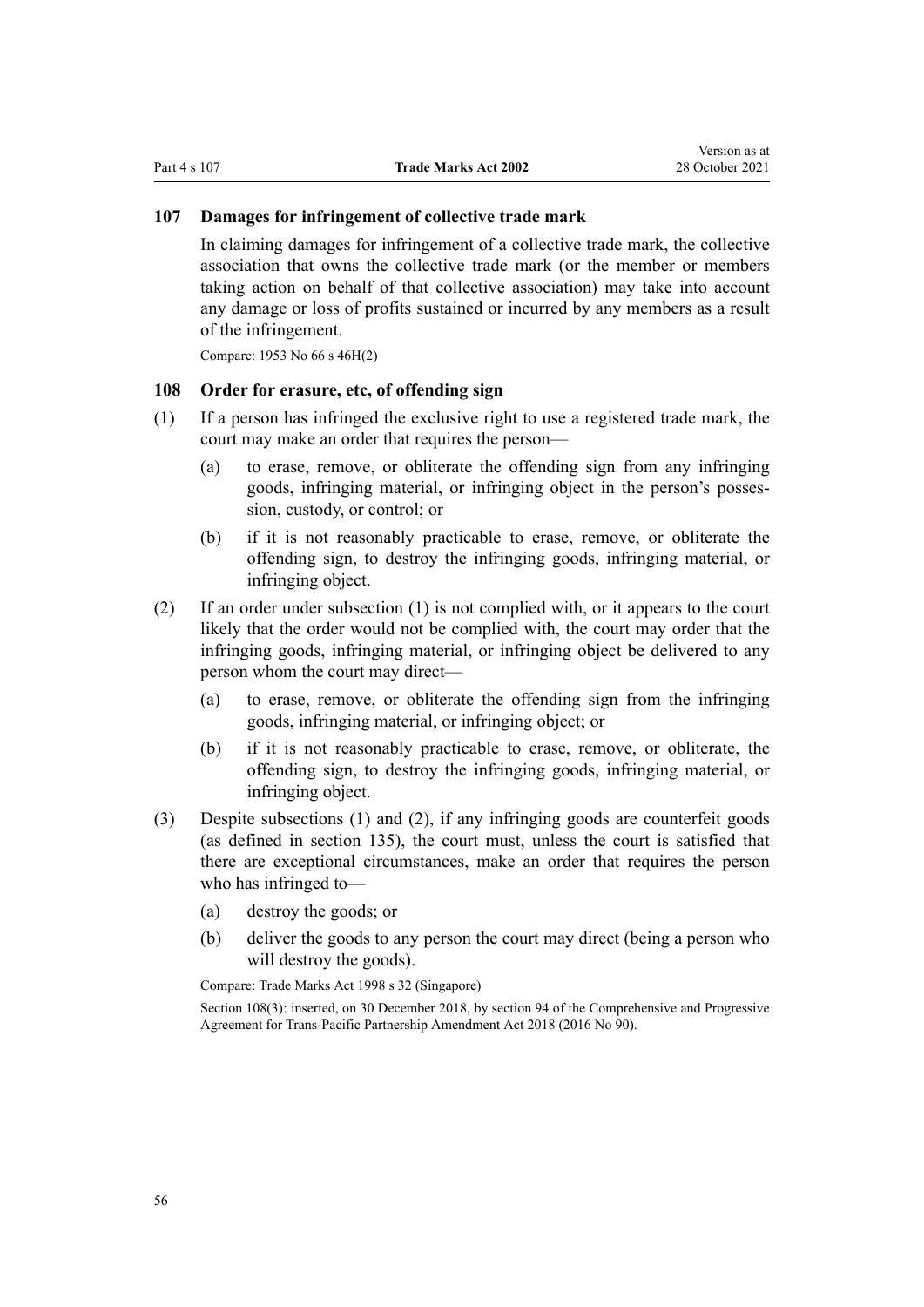# *Orders for delivery up in civil proceedings*

# <span id="page-56-0"></span>**109 Order for delivery up of infringing goods, infringing material, or infringing object**

- (1) The court may order any infringing goods, infringing material, or infringing object in the possession of any person or before the court to be delivered up to the owner of the registered trade mark or any other person that the court thinks fit.
- (2) No order may be made under this section unless—
	- (a) the court makes an order under section 110; or
	- (b) it appears to the court that there are grounds for making an order under that section.
- (3) A person to whom any infringing goods, infringing material, or infringing object is delivered up under an order made under this section must, if an order under section 110 is not made, retain them pending—
	- (a) the making of an order under that section; or
	- (b) the decision not to make an order under that section.
- (4) Nothing in this section affects any other power of the court. Compare: Trade Marks Act 1998 s 33 (Singapore)

# **110 Order for disposal of infringing goods, infringing material, or infringing object**

An application may be made to the court for an order that the infringing goods, infringing material, or infringing object delivered up under an order made under section 109 must be—

- (a) forfeited to the owner of the registered trade mark or any other person that the court thinks fit; or
- (b) destroyed or otherwise dealt with as the court thinks fit.

#### **111 Matters to be considered by court**

In considering what order, if any, should be made under section 110, the court must consider—

- (a) whether other remedies available for infringement of the exclusive right to use the registered trade mark would be adequate to compensate, or protect the interests of,—
	- (i) the owner of the registered trade mark:
	- (ii) the licensee (if any) of the registered trade mark; and
- (b) the need to ensure that no infringing goods, infringing material, or infringing object is disposed of in a manner that would adversely affect—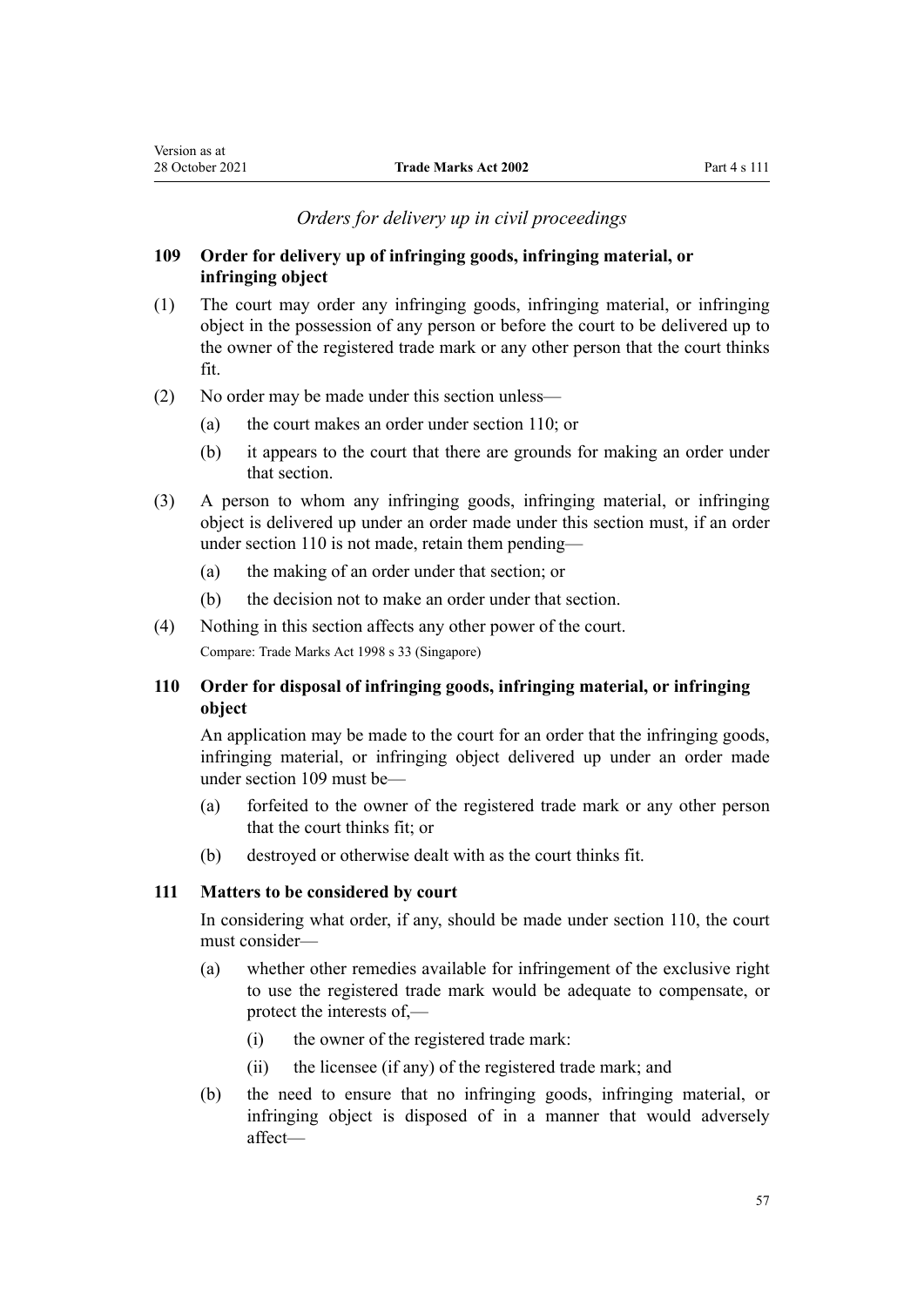- (i) the owner of the registered trade mark:
- (ii) the licensee (if any) of the registered trade mark.

#### **112 Directions for service**

The court must issue directions for the service of notice on every person who has an interest in the infringing goods, infringing material, or infringing object to which an application under [section 110](#page-56-0) relates.

# **113 Rights of persons with interest in infringing goods, infringing material, or infringing object**

Every person who has an interest in the infringing goods, infringing material, or infringing object to which an application under [section 110](#page-56-0) relates is entitled to—

- (a) appear in proceedings for an order under that section, whether or not the person is served with notice; and
- (b) appeal against any order made, whether or not the person appears in the proceedings.

#### **114 When order under section 110 takes effect**

An order made under [section 110](#page-56-0) takes effect either—

- (a) at the end of the period within which notice of an appeal may be given; or
- (b) on the final determination or abandonment of the proceedings on appeal.

# **115 Miscellaneous court order if more than 1 person interested in infringing goods, infringing material, or infringing object**

If more than 1 person is interested in the infringing goods, infringing material, or infringing object to which an application under [section 110](#page-56-0) relates, the court may—

- (a) direct that the infringing goods, infringing material, or infringing object be sold, or otherwise dealt with, and the proceeds divided; and
- (b) make any other order that it thinks fit.

#### **116 Position where no order made under section 110**

If the court decides that no order should be made under [section 110](#page-56-0), the person in whose possession, custody, or control the infringing goods, infringing material, or infringing objects were before being delivered up is entitled to their return.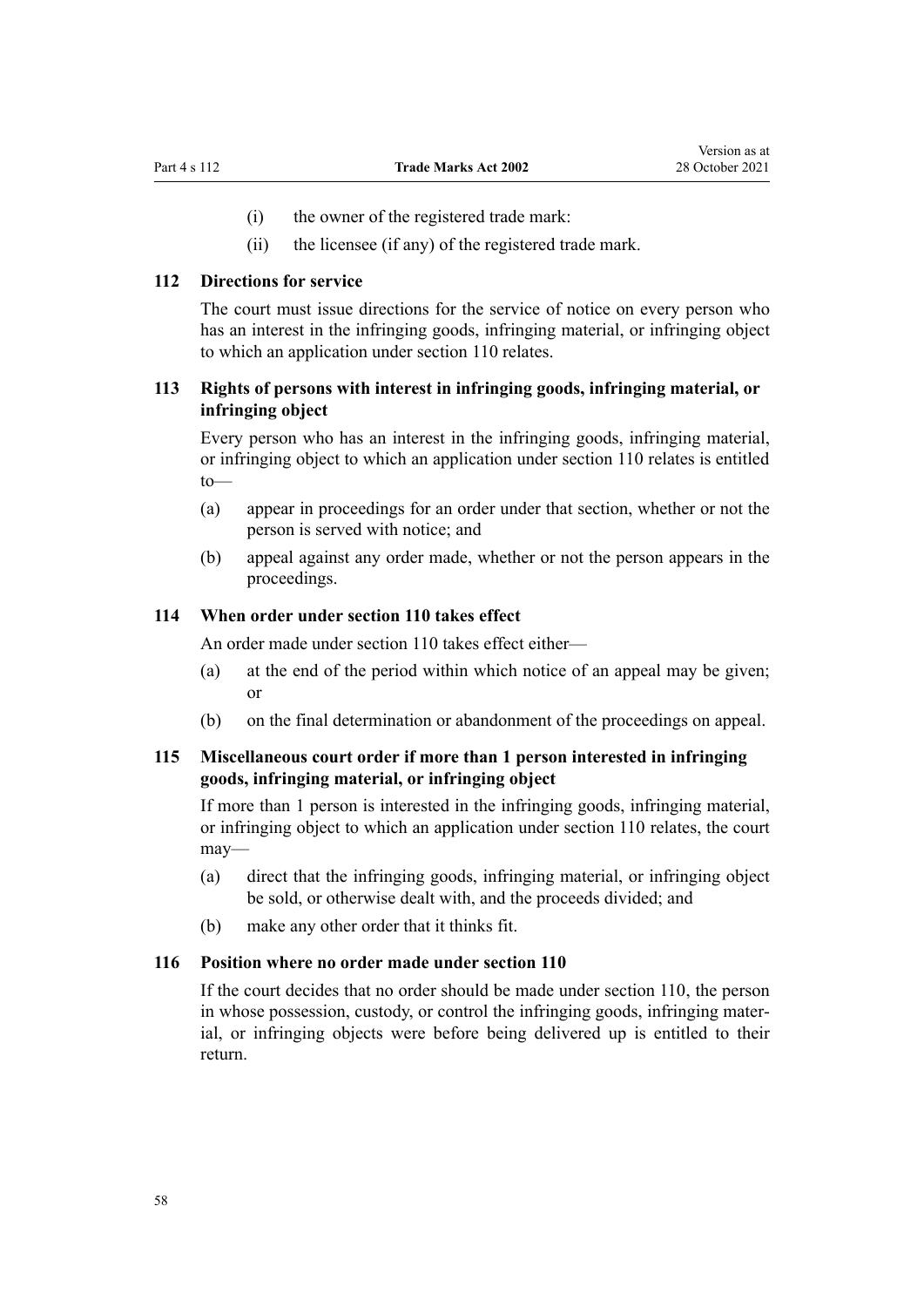# Subpart 2—Criminal proceedings

# *Preliminary*

#### <span id="page-58-0"></span>**117 When criminal proceedings may be commenced**

(1) No proceeding may be commenced for any offence against any of sections 120 to 124 that was committed before the actual date of registration of the trade mark concerned.

#### (2) *[Repealed]*

Section 117(2): repealed, on 1 July 2013, by [section 413](http://legislation.govt.nz/pdflink.aspx?id=DLM3360714) of the Criminal Procedure Act 2011 (2011 No 81).

# **118 Application of Sentencing Act 2002**

If a person is convicted of an offence against any of sections 120 to 124 in circumstances where that offence involves the making of profit or gain,—

- (a) that offence is deemed to have caused a loss of property for the purposes of [section 32\(1\)\(a\) and \(c\)](http://legislation.govt.nz/pdflink.aspx?id=DLM135596) of the Sentencing Act 2002; and
- (b) the provisions of that Act that relate to the imposition of the sentence of reparation apply accordingly.

Compare: 1994 No 143 [s 131\(6\)](http://legislation.govt.nz/pdflink.aspx?id=DLM346602)

Section 118 heading: amended, on 16 September 2011, by [section 17\(1\)](http://legislation.govt.nz/pdflink.aspx?id=DLM2290054) of the Trade Marks Amendment Act 2011 (2011 No 71).

Section 118(a): amended, on 16 September 2011, by [section 17\(2\)](http://legislation.govt.nz/pdflink.aspx?id=DLM2290054) of the Trade Marks Amendment Act 2011 (2011 No 71).

#### **119 Liability of officers of body corporate**

If a body corporate is convicted of an offence against any of sections 120 to 124, every director and every person concerned in the management of the body corporate is guilty of the offence if it is proved—

- (a) that the act that constituted the offence took place with his or her author‐ ity, permission, or consent; and
- (b) that he or she—
	- (i) knew, or could reasonably be expected to have known, that the offence was to be or was being committed; and
	- (ii) failed to take all reasonable steps to prevent or stop it.

Compare: 1994 No 143 [s 133](http://legislation.govt.nz/pdflink.aspx?id=DLM346611)

## *Offences and penalties*

# **120 Offence to counterfeit registered trade mark**

(1) Every person commits an offence who, with the intention of obtaining a gain for himself or herself or any other person or of causing loss to any person, counterfeits a registered trade mark.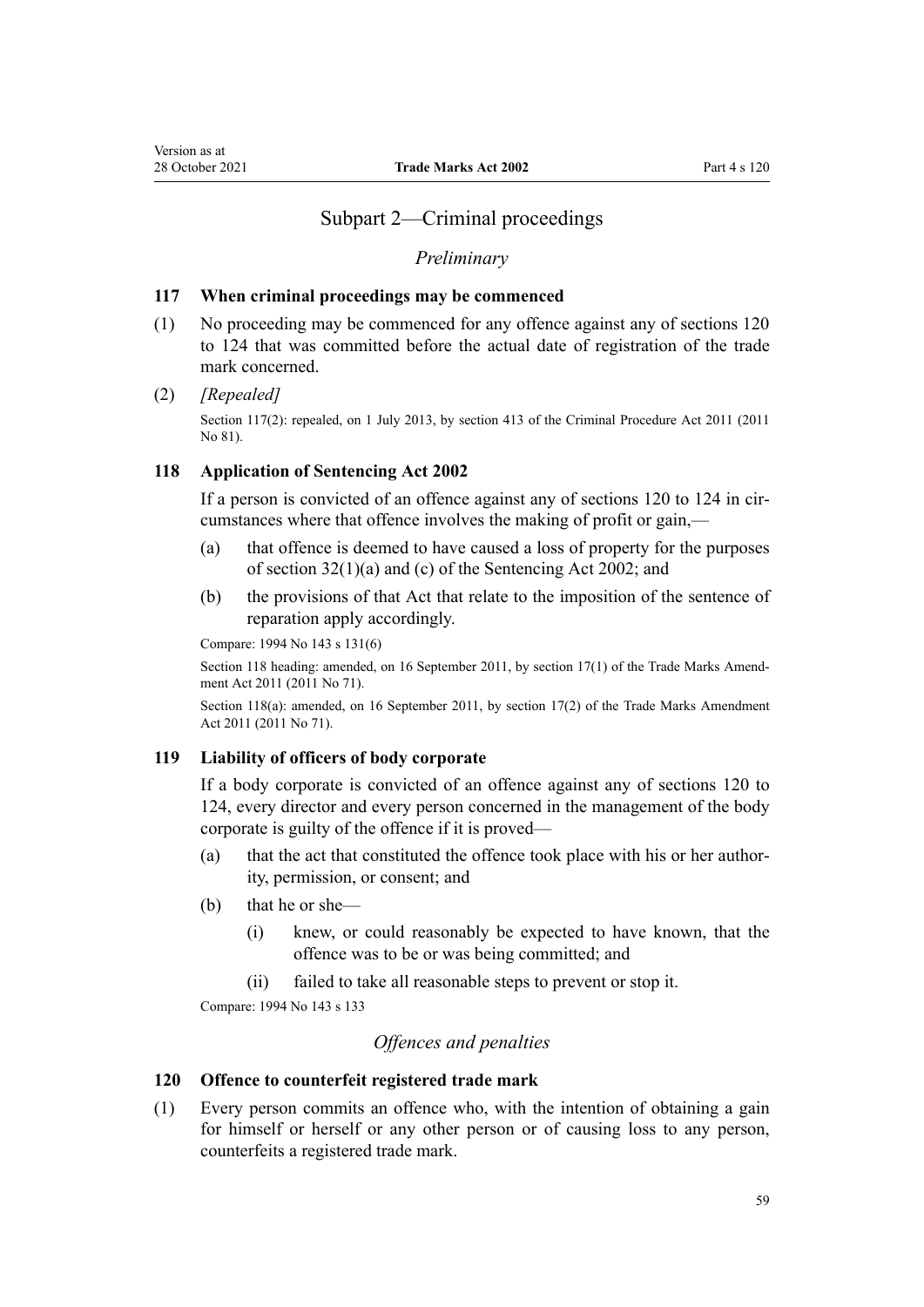<span id="page-59-0"></span>

| 28 October 2021<br>Part 4 s 121<br><b>Trade Marks Act 2002</b> |  |
|----------------------------------------------------------------|--|

Version as at

- (2) For the purposes of subsection (1), a person counterfeits a registered trade mark if, without the consent of the owner of the registered trade mark, the person knowingly—
	- (a) makes a sign that is identical to, or similar to, the registered trade mark so as to be likely to deceive; or
	- (b) falsifies a genuine registered trade mark, whether by alteration, addition, effacement, partial removal, or otherwise.

Compare: Trade Marks Act 1998 s 46 (Singapore)

## **121 Offence to falsely apply registered trade mark to goods or services**

- (1) Every person commits an offence who falsely applies a registered trade mark to goods or services.
- (2) For the purposes of this section and [section 124,](#page-60-0) a person falsely applies a registered trade mark to goods or services if,—
	- (a) without the consent of the owner of the registered trade mark, the person knowingly applies the trade mark or a sign that the person knows is likely to be mistaken for that trade mark to the goods or services; and
	- (b) in the case of an application to goods, the person knows the goods are not the genuine goods of the owner or licensee of the registered trade mark.
- (3) For the purposes of this section and [section 124,](#page-60-0) a trade mark is applied to goods or services if—
	- (a) the trade mark is used in a sign or an advertisement including a televised advertisement or an invoice, wine list, catalogue, business letter, business paper, price list, or other commercial document; and
	- (b) the goods are delivered, or services provided, as the case may be, to a person in accordance with a request or order made by reference to the trade mark as so used.
- (4) For the purposes of this section and [section 124](#page-60-0), a sign is applied to goods or services if the sign—
	- (a) is applied to the goods themselves; or
	- (b) is applied to a covering, label, reel, or thing in or with which the goods are sold or exposed or had in possession for a purpose of trade or manu‐ facture; or
	- (c) is used in a manner likely to lead a person to believe that it refers to, describes, or designates the goods or services.
- (5) For the purposes of subsection  $(4)(b)$ ,—

**covering** includes a stopper, glass, bottle, vessel, box, capsule, case, frame, or wrapper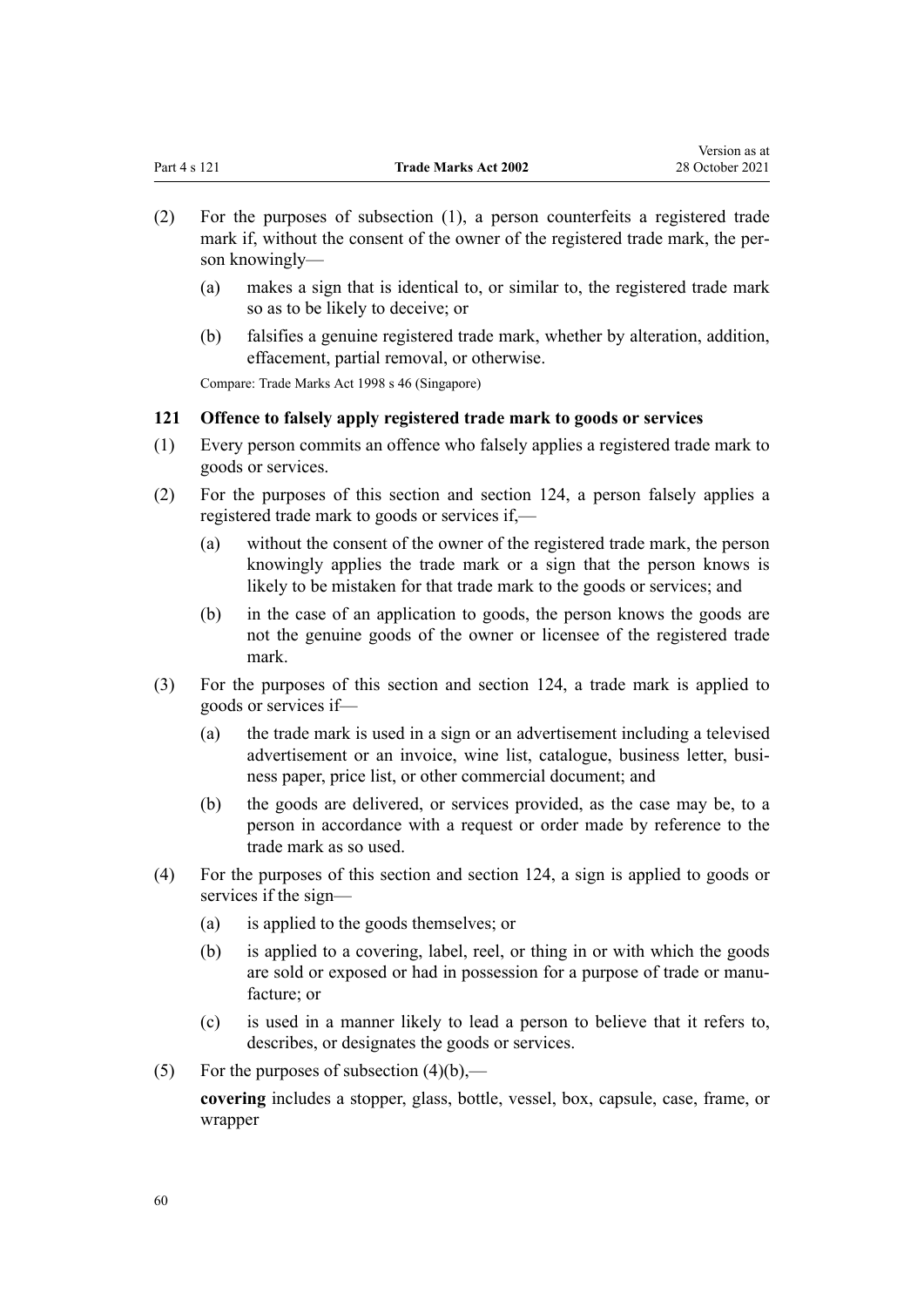<span id="page-60-0"></span>**label** includes a band or ticket.

Compare: Trade Marks Act 1998 s 47 (Singapore)

#### **122 Offence to make object for making copies of registered trade mark, etc**

Every person commits an offence who makes an object specifically designed or adapted for making copies of a registered trade mark or a sign that is likely to be mistaken for a trade mark with intent that the object be used for, or in the course of, committing an offence against [section 120](#page-58-0) or [section 121](#page-59-0).

#### **123 Offence to possess object for making copies of registered trade mark, etc**

Every person commits an offence who, without lawful authority or excuse,—

- (a) has in the person's possession, custody, or control, an object specifically designed or adapted for making copies of a registered trade mark or a sign that is likely to be mistaken for that trade mark; and
- (b) intends the object to be used for, or in the course of, committing an offence against [section 120](#page-58-0) or [section 121.](#page-59-0)

## **124 Offence to import or sell, etc, goods with falsely applied registered trade mark**

Every person commits an offence who—

- (a) imports into New Zealand for the purpose of trade or manufacture any goods to which that person knows a registered trade mark is falsely applied; or
- (b) sells or exposes for sale any goods to which that person knows a regis‐ tered trade mark is falsely applied; or
- (c) has in the person's possession for the purpose of trade or manufacture any goods to which that person knows a registered trade mark is falsely applied.

Compare: Trade Marks Act 1998 s 49 (Singapore)

#### **125 Penalties for offences**

Every person who is convicted of an offence against—

- (a) [section 120](#page-58-0) or [section 121](#page-59-0) or section 122 or section 123 is liable on con‐ viction to—
	- (i) a fine not exceeding \$10,000 for each of the goods or services to which the offence relates, but not exceeding \$150,000 in respect of the same transaction; or
	- (ii) imprisonment for a term not exceeding 5 years; or
- (b) section 124 is liable on conviction to—
	- (i) a fine not exceeding \$150,000; or
	- (ii) imprisonment for a term not exceeding 5 years.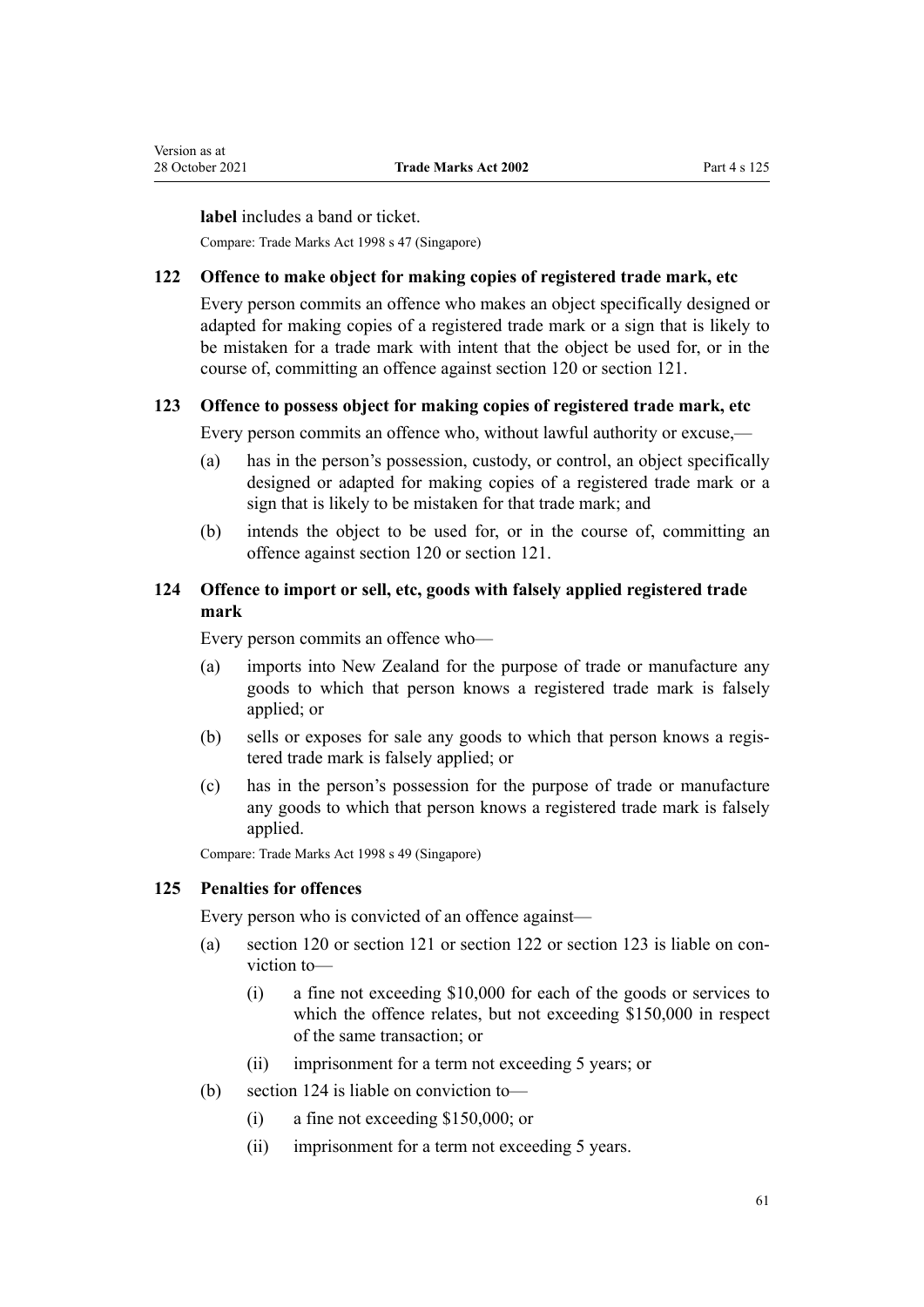#### *Orders for delivery up in criminal proceedings*

#### <span id="page-61-0"></span>**126 Order for delivery up in criminal proceedings**

The court before which proceedings are brought against a person for an offence against any of [sections 122 to 124](#page-60-0) may order that goods or an object be delivered up to the owner of the registered trade mark or to any other person that the court may direct if it is satisfied that, at the time of the defendant's arrest or charge,—

- (a) the defendant had in the defendant's possession, custody, or control in the course of trade, goods to which—
	- (i) the registered trade mark that has been counterfeited has been applied; or
	- (ii) a trade mark or sign that is similar to the registered trade mark so as to be likely to deceive or confuse has been falsely applied; or
- (b) the defendant had in the defendant's possession, custody, or control an object specifically designed or adapted for counterfeiting a particular trade mark, knowing that the object had been or was to be used to counterfeit trade marks for use in the course of trade.

Compare: 1994 No 143 [s 132\(1\)](http://legislation.govt.nz/pdflink.aspx?id=DLM346610)

#### **127 When order for delivery up may be made**

- (1) An order may—
	- (a) be made under section 126 by the court of its own motion or on the application of the prosecution; and
	- (b) be made whether or not the person is convicted of the offence; but
	- (c) not be made if it appears to the court unlikely that an order will be made under section 128.
- (2) A person to whom goods or an object is delivered up under an order made under section 126 must retain the goods or object pending the making of an order or the decision not to make an order under section 128.

Compare: 1994 No 143 [s 132\(2\), \(4\)](http://legislation.govt.nz/pdflink.aspx?id=DLM346610)

#### **128 Order for disposal of goods or other object ordered to be delivered up**

An application may be made to the court for an order that the goods or object delivered up under an order made under section 126 must be—

- (a) forfeited to the owner of the registered trade mark; or
- (b) destroyed or otherwise dealt with as the court thinks fit.

Compare: 1994 No 143 [s 134\(1\)](http://legislation.govt.nz/pdflink.aspx?id=DLM346615)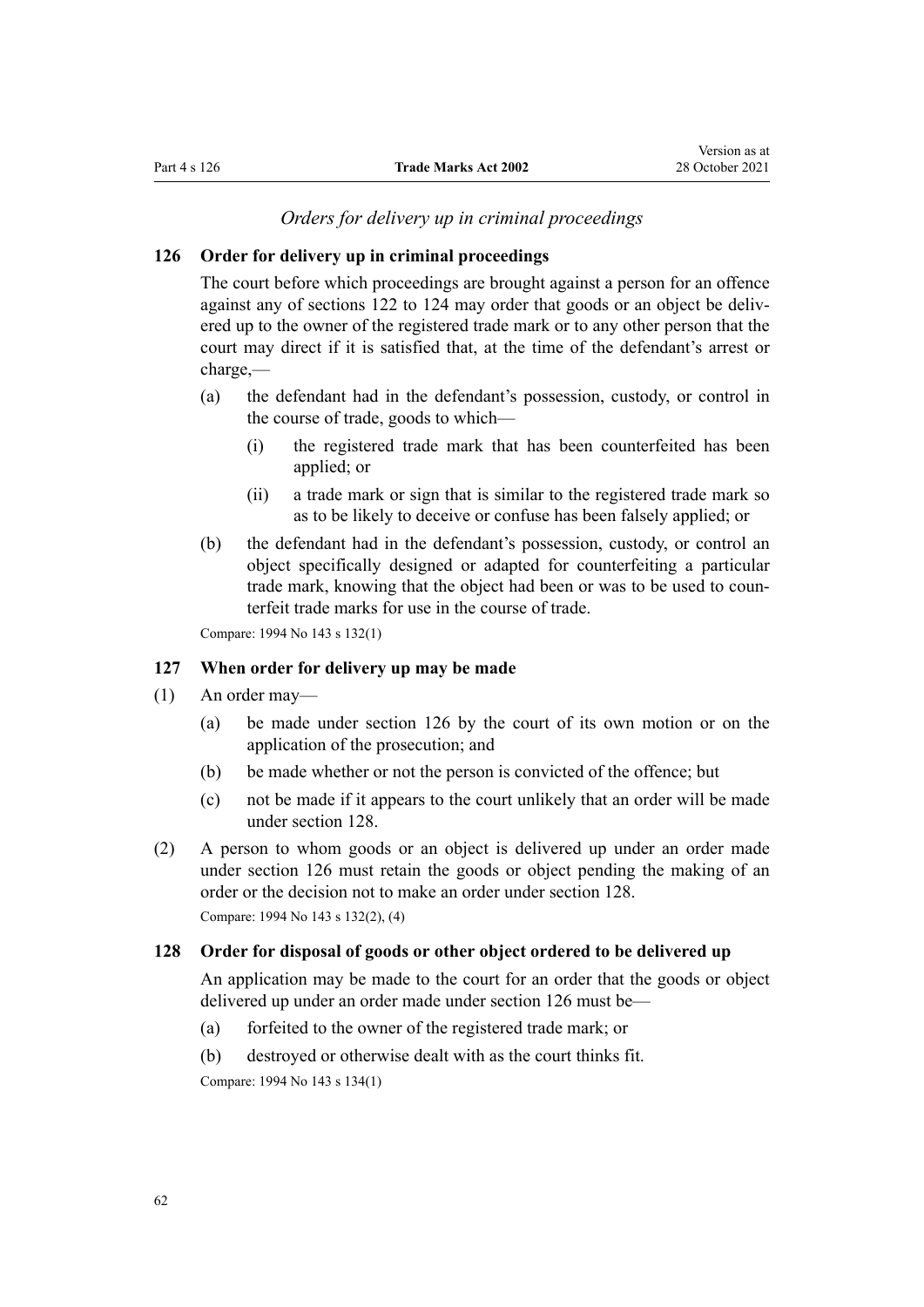Version as at

#### **129 Matters to be considered by court**

In considering what order, if any, should be made under [section 128](#page-61-0), the court must consider—

- (a) whether other remedies available in proceedings for counterfeiting or falsely using a registered trade mark would be adequate to compensate, or protect the interests of, the owner of the registered trade mark; and
- (b) the need to ensure that no infringing goods are disposed of in a manner that would adversely affect the owner of the registered trade mark.

Compare: 1994 No 143 [s 134\(2\)](http://legislation.govt.nz/pdflink.aspx?id=DLM346615)

#### **130 Directions for service**

The court must issue directions for the service of notice on every person who has an interest in the goods or other object to which an application under sec[tion 128](#page-61-0) relates.

Compare: 1994 No 143 [s 134\(3\)](http://legislation.govt.nz/pdflink.aspx?id=DLM346615)

#### **131 Rights of persons with interest in goods or other object**

Every person who has an interest in the goods or other object to which an application under [section 128](#page-61-0) relates is entitled to—

- (a) appear in proceedings for an order under that section, whether or not that person is served with notice; and
- (b) appeal against any order made, whether or not that person appears in the proceedings.

Compare: 1994 No 143 [s 134\(4\)](http://legislation.govt.nz/pdflink.aspx?id=DLM346615)

## **132 When order under section 128 takes effect**

An order made under [section 128](#page-61-0) takes effect either—

- (a) at the end of the period within which notice of an appeal may be given; or
- (b) on the final determination or abandonment of the proceedings on appeal (if notice of the appeal is given before the end of that period).

# **133 Miscellaneous court orders if more than 1 person interested in goods or other object**

If more than 1 person is interested in the goods or other object to which an application under [section 128](#page-61-0) relates, the court may—

- (a) direct that the goods or object be sold, or otherwise dealt with, and the proceeds divided; and
- (b) make any other order as it thinks fit.

Compare: 1994 No 143 [s 134\(5\)](http://legislation.govt.nz/pdflink.aspx?id=DLM346615)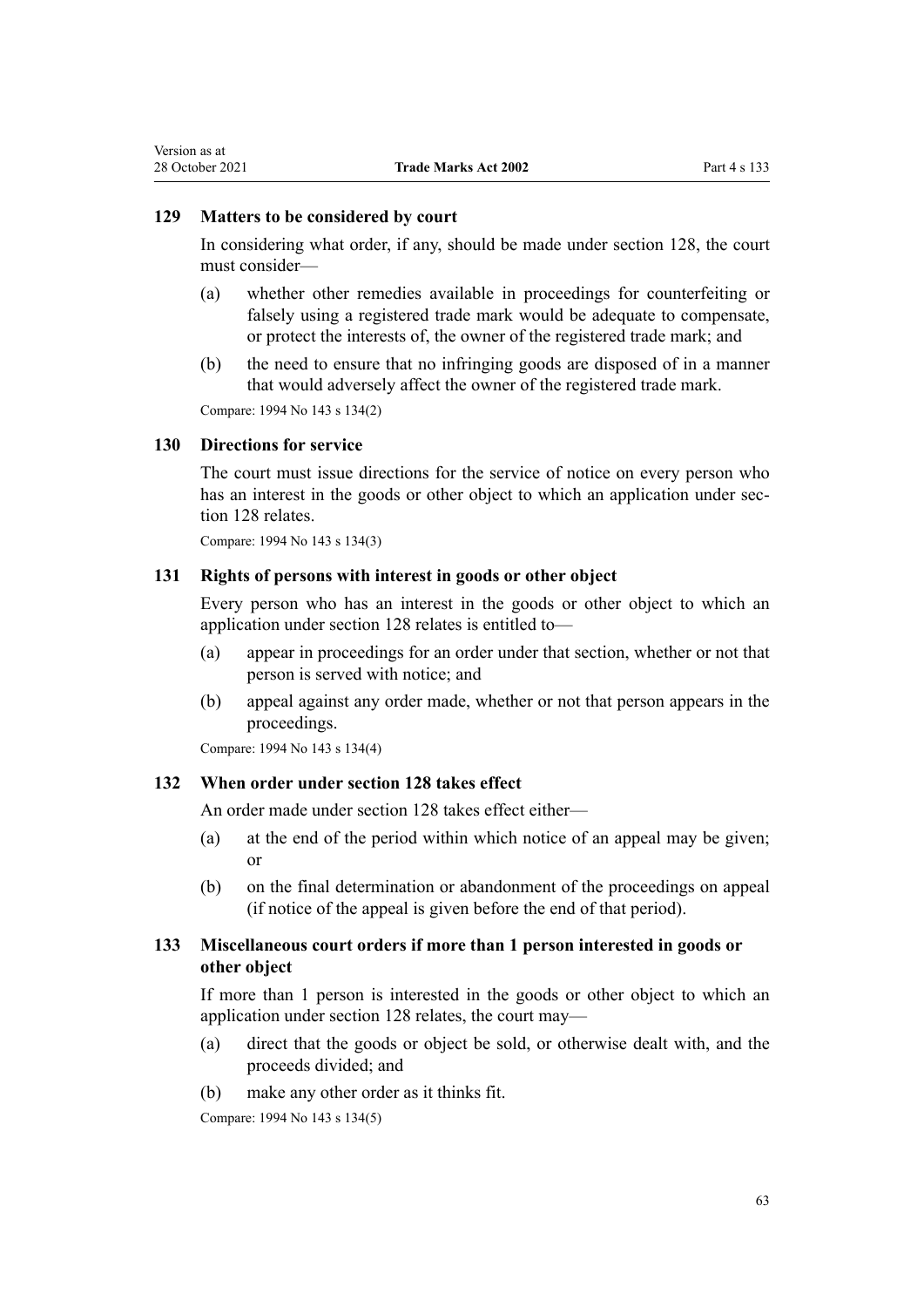## **134 Position where no order made under section 128**

If the court decides that no order should be made under [section 128](#page-61-0), the person in whose possession, custody, or control the goods or other object was before being delivered up is entitled to its return.

Compare: 1994 No 143 [s 134\(6\)](http://legislation.govt.nz/pdflink.aspx?id=DLM346615)

#### Subpart 2A—Enforcement officers

Subpart 2A: inserted, on 7 October 2011, by [section 18](http://legislation.govt.nz/pdflink.aspx?id=DLM2290055) of the Trade Marks Amendment Act 2011 (2011 No 71).

#### *Appointment and functions of enforcement officers*

Heading: inserted, on 7 October 2011, by [section 18](http://legislation.govt.nz/pdflink.aspx?id=DLM2290055) of the Trade Marks Amendment Act 2011 (2011 No 71).

#### **134A Chief executive may appoint enforcement officers**

The chief executive may appoint enforcement officers, on a permanent or temporary basis, to perform the functions set out in [section 134C](#page-64-0) and exercise the powers conferred on an enforcement officer by this Act.

Section 134A: inserted, on 7 October 2011, by [section 18](http://legislation.govt.nz/pdflink.aspx?id=DLM2290055) of the Trade Marks Amendment Act 2011 (2011 No 71).

#### **134B Authority to act as enforcement officer**

- (1) The chief executive must issue a warrant of appointment to every person appointed as an enforcement officer.
- (2) A warrant of appointment must—
	- (a) be in the prescribed form; and
	- (b) bear the photograph and signature of the holder; and
	- (c) contain a statement of the power conferred by [section 134D](#page-64-0); and
	- (d) contain any other prescribed particulars.
- (3) A warrant of appointment is, in the absence of evidence to the contrary, sufficient proof that the holder of the warrant may exercise the powers conferred on an enforcement officer.
- (4) A person who ceases to be an enforcement officer must return the person's warrant of appointment.
- (5) A person who fails to comply with subsection (4) commits an offence and is liable on conviction to a fine not exceeding \$1,000.

Section 134B: inserted, on 7 October 2011, by [section 18](http://legislation.govt.nz/pdflink.aspx?id=DLM2290055) of the Trade Marks Amendment Act 2011 (2011 No 71).

Section 134B(5): amended, on 4 October 2013, by [regulation 3\(1\)](http://legislation.govt.nz/pdflink.aspx?id=DLM5642106) of the Criminal Procedure (Consequential Amendments) Regulations 2013 (SR 2013/409).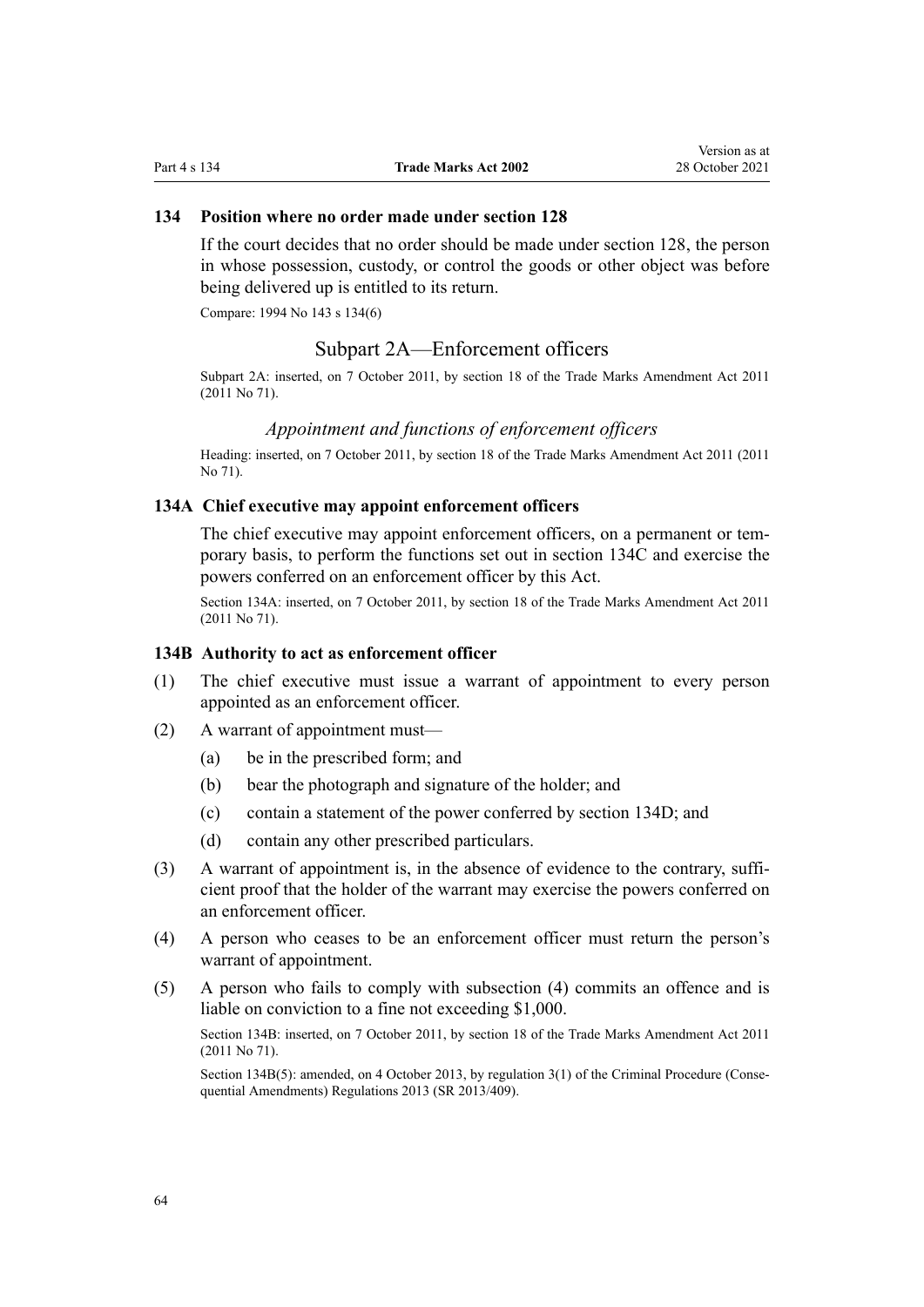# <span id="page-64-0"></span>**134C Functions of enforcement officer**

An enforcement officer must, to the extent that is reasonably practicable, promote compliance with this Act by carrying out the following functions:

- (a) gathering information relating to offences under this Act:
- (b) investigating offences under this Act:
- (c) reporting to the chief executive on any matters relating to the enforce‐ ment officer's functions.

Section 134C: inserted, on 7 October 2011, by [section 18](http://legislation.govt.nz/pdflink.aspx?id=DLM2290055) of the Trade Marks Amendment Act 2011 (2011 No 71).

*Enforcement officer's power of entry and examination without warrant*

Heading: inserted, on 7 October 2011, by [section 18](http://legislation.govt.nz/pdflink.aspx?id=DLM2290055) of the Trade Marks Amendment Act 2011 (2011 No 71).

## **134D Enforcement officer's power of entry and examination without warrant**

- (1) For the purpose of carrying out his or her functions, an enforcement officer may enter and examine any place (**place A**) where goods are being offered for sale, exposed for sale, or publicly displayed if—
	- (a) place A is in a public place and the entry is made when place A is open to the public; or
	- (b) place A is a place of business and the entry is made—
		- (i) when it is open for carrying on business; and
		- (ii) only to those parts of it that are open to the public; or
	- (c) the occupier of place A consents to the entry and examination after the enforcement officer has informed the occupier—
		- (i) of the purpose of the entry and examination; and
		- (ii) that the occupier may refuse to give consent to the entry and examination; and
		- (iii) that the occupier may revoke his or her consent at any time; and
		- (iv) that any thing seized during the examination may be used in evidence in proceedings.
- (2) In subsection  $(1)$ ,—

# **place A**—

- (a) includes (without limitation)—
	- (i) a structure or tent, whether fully or partly erected; and
	- (ii) a stand or stall; and
	- (iii) a vehicle; and
	- (iv) a caravan, trailer, or other conveyance; but
- (b) does not include a private dwellinghouse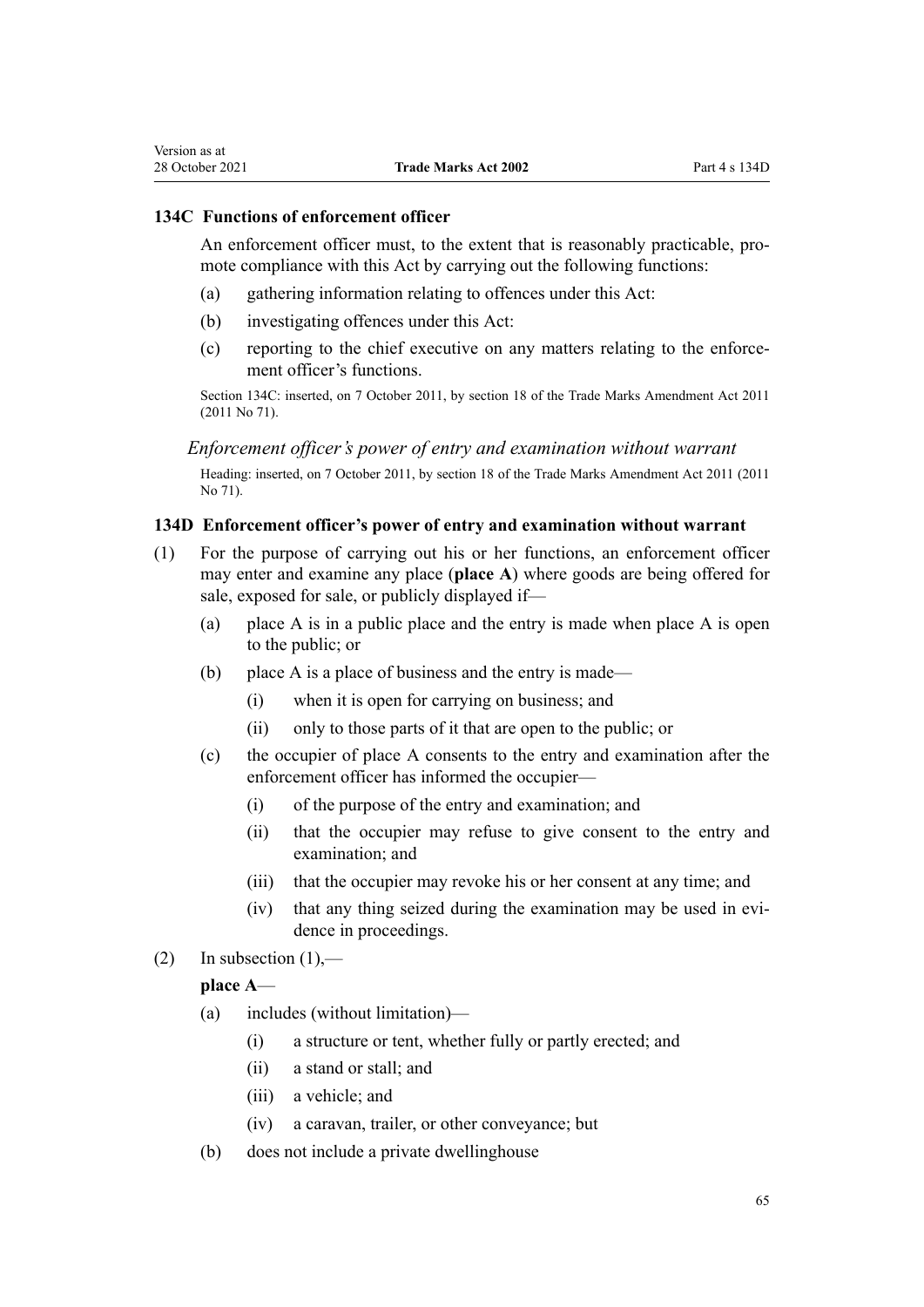**public place** means any place that is open to or being used by the public, with or without payment by the public of a charge.

(3) For the purposes of this section, any person who appears to be under 14 years of age may not be treated as the occupier.

Section 134D: inserted, on 7 October 2011, by [section 18](http://legislation.govt.nz/pdflink.aspx?id=DLM2290055) of the Trade Marks Amendment Act 2011 (2011 No 71).

# **134E What enforcement officer and person assisting may do when exercising power of entry and examination without warrant**

- (1) The power of entry and examination conferred by [section 134D](#page-64-0) authorises an enforcement officer to do any of the following:
	- (a) examine the place and all things, including any document:
	- (b) seize any thing that he or she has reasonable grounds to believe is evidence of, or of significant relevance to the investigation of, an offence under this Act:
	- (c) bring and use in or on the place equipment for the purposes of carrying out the examination:
	- (d) take photographs or sound or video recordings of the place, and of any thing found in that place, if the enforcement officer has reasonable grounds to believe that the photographs or sound or video recordings may be relevant in any proceedings (including future proceedings) rela‐ ted to the entry and examination:
	- (e) take any person to the place to assist him or her with the examination.
- (2) A person who assists an enforcement officer exercising the power of entry and examination may, under the direction of the enforcement officer,—
	- (a) exercise any of the powers described in subsection  $(1)(a)$ ,  $(c)$ , and  $(d)$ ; and
	- (b) seize any thing that the enforcement officer determines may lawfully be seized.
- (3) If an enforcement officer enters and examines a place under section  $134D(1)(c)$ and the occupier revokes his or her consent, the officer and any person assisting the enforcement officer must immediately stop the examination and leave the place.
- (4) Subsection (3) is subject to subsection (5).
- (5) The enforcement officer may, before leaving the place, seize any thing already identified by him or her before the revocation of consent as a thing that he or she has reasonable grounds to believe is evidence of, or of significant relevance to the investigation of, an offence under this Act.
- (6) If a constable assists an enforcement officer, nothing in this section prevents that constable from exercising any power ordinarily exercisable by him or her.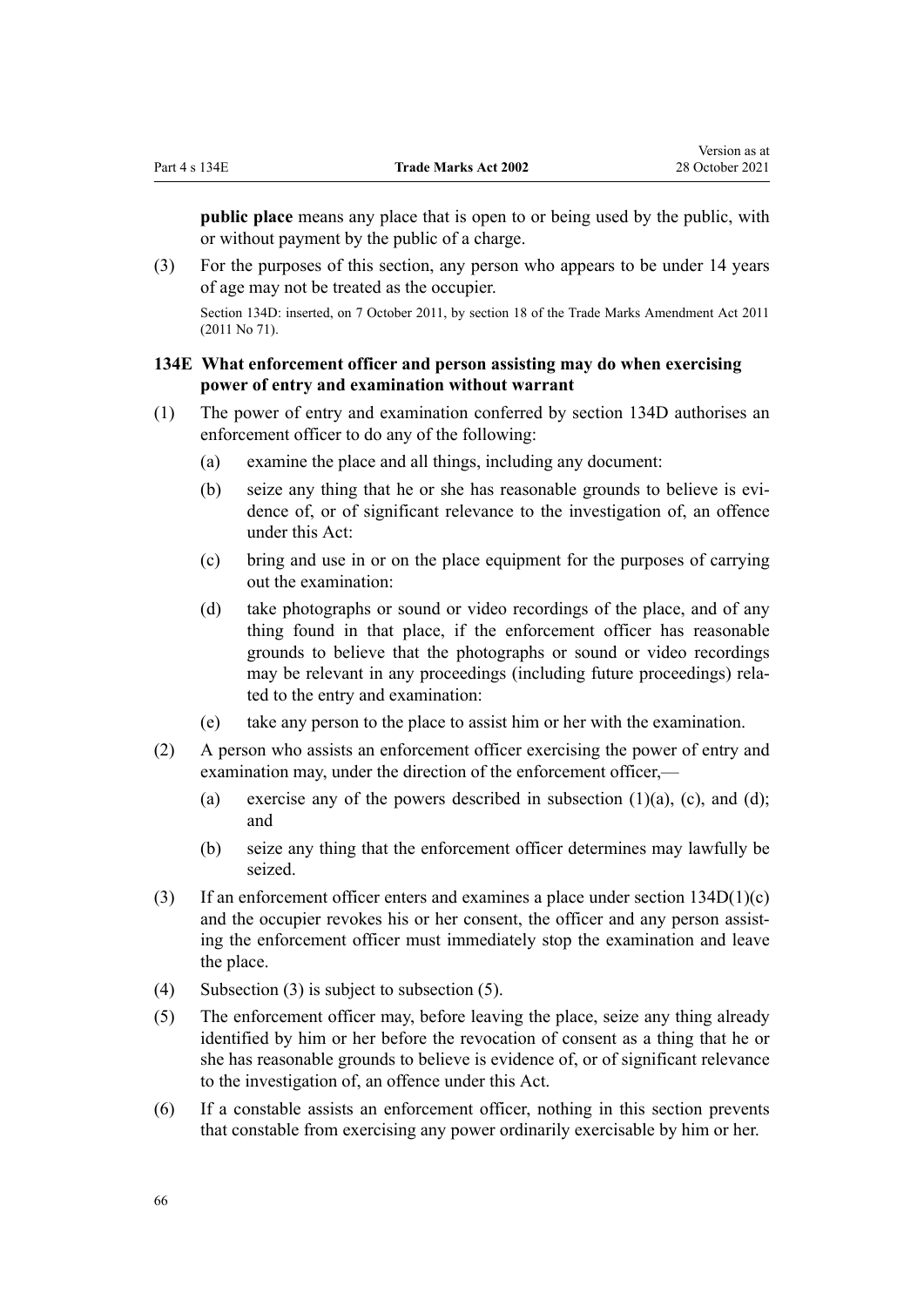<span id="page-66-0"></span>Version as at

(7) [Sections 134P to 134S](#page-72-0) contain further provisions that apply to an enforcement officer's power of entry and examination.

Section 134E: inserted, on 7 October 2011, by [section 18](http://legislation.govt.nz/pdflink.aspx?id=DLM2290055) of the Trade Marks Amendment Act 2011 (2011 No 71).

#### *Entry and search under search warrant*

Heading: inserted, on 7 October 2011, by [section 18](http://legislation.govt.nz/pdflink.aspx?id=DLM2290055) of the Trade Marks Amendment Act 2011 (2011 No 71).

## **134F Enforcement officer or constable may apply for search warrant**

- (1) An enforcement officer or a constable may apply for a search warrant to search a place or thing.
- (2) Any District Court Judge, Justice of the Peace, Community Magistrate, or any Registrar of the District Court (not being a constable) (the **issuing officer**) may, on an application by an enforcement officer or a constable, issue a search warrant to search a place or thing if the issuing officer is satisfied that there are reasonable grounds for believing that—
	- (a) an offence under this Act has been, or is being, committed at the place or involving the thing; or
	- (b) there is at, in, on, over, or under the place or thing, any thing that is—
		- (i) evidence of an offence under this Act; or
		- (ii) intended to be used for the purpose of committing an offence under this Act.
- (3) Sections 134G to 134S apply in respect of every search warrant applied for and issued under this section.

Section 134F: inserted, on 7 October 2011, by [section 18](http://legislation.govt.nz/pdflink.aspx?id=DLM2290055) of the Trade Marks Amendment Act 2011 (2011 No 71).

Section 134F(2): amended, on 1 March 2017, by [section 261](http://legislation.govt.nz/pdflink.aspx?id=DLM6942680) of the District Court Act 2016 (2016 No 49).

#### **134G Application for search warrant**

- (1) An application for a search warrant must contain, in reasonable detail, the fol‐ lowing particulars:
	- (a) the name of the applicant:
	- (b) the provision of this Act authorising the making of the application:
	- (c) the grounds on which the application is made:
	- (d) the address or other description of the place or thing proposed to be searched:
	- (e) a description of the item or items believed to be at, in, on, over, or under the place or thing that are sought by the applicant:
	- (f) the period for which the warrant is sought: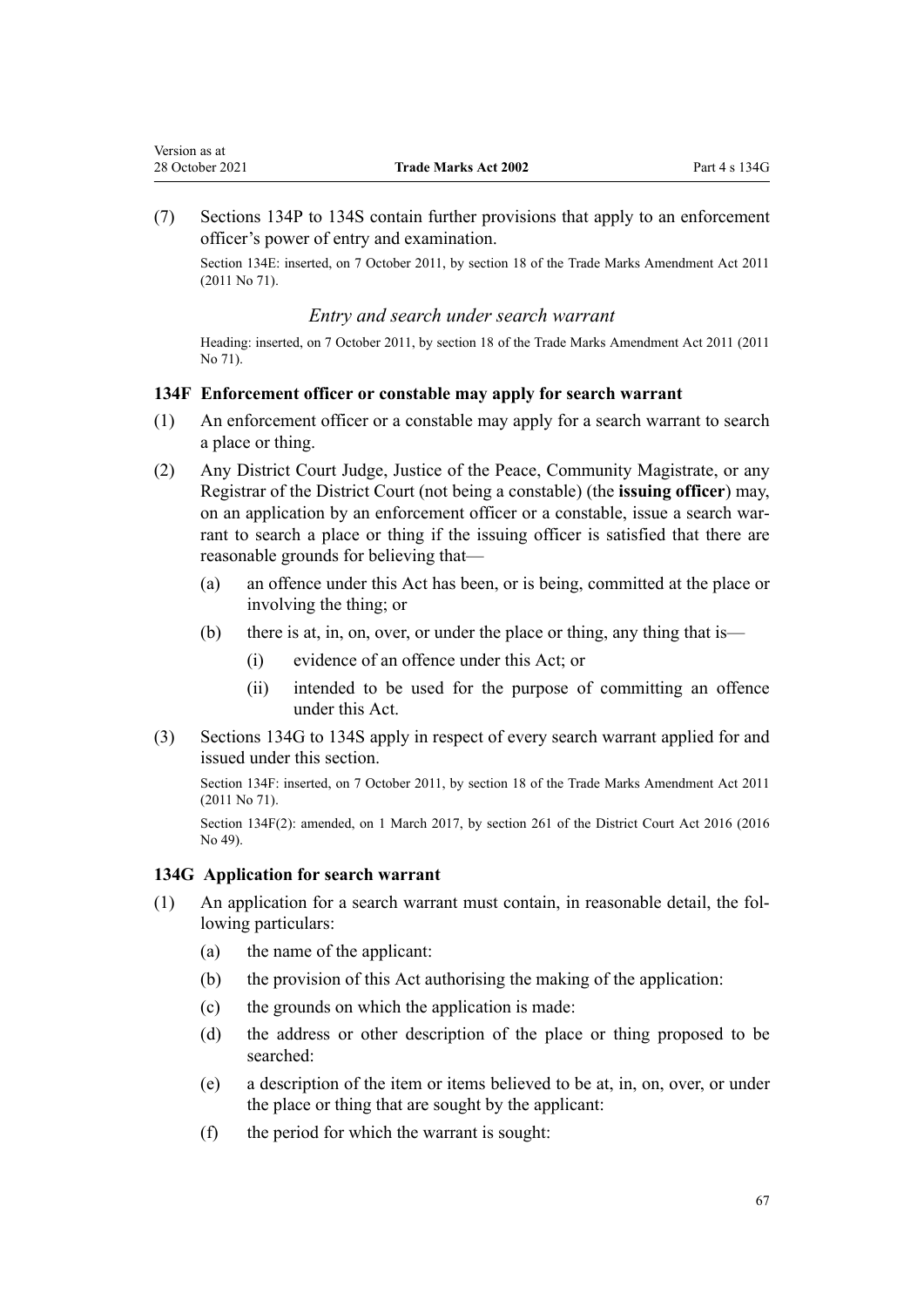- (g) if the applicant wants to be able to execute the warrant on more than 1 occasion, the grounds on which execution on more than 1 occasion is believed to be necessary.
- (2) The issuing officer may require the applicant to supply further information con‐ cerning the grounds on which the search warrant is sought.
- (3) The applicant must disclose in the application—
	- (a) details of any other application for a search warrant that the applicant knows to have been made within the previous 3 months in respect of the place or thing proposed to be searched:
	- (b) the result of that application or those applications.
- (4) The applicant must, before making an application for a search warrant, make reasonable inquiries within the agency in which the applicant is employed or engaged for the purpose of complying with subsection (3).
- (5) The issuing officer may authorise the search warrant to be executed on more than 1 occasion during the period in which the warrant is in force if he or she is satisfied that this is required for the purposes for which the warrant is being issued.

Section 134G: inserted, on 7 October 2011, by [section 18](http://legislation.govt.nz/pdflink.aspx?id=DLM2290055) of the Trade Marks Amendment Act 2011 (2011 No 71).

## **134H Mode of application for search warrant**

- (1) Unless subsection (3) applies, an application for a search warrant—
	- (a) must be in writing; and
	- (b) must be in the prescribed form (if any); and
	- (c) may be transmitted to the issuing officer electronically.
- (2) The applicant must appear in person before the issuing officer, unless subsec‐ tion (3) applies.
- (3) An issuing officer may allow an application for a search warrant to be made verbally (for example, by telephone call) and excuse the applicant from making a personal appearance if the issuing officer is satisfied that—
	- (a) the delay that would be caused by requiring an applicant to appear in person would compromise the effectiveness of the search; and
	- (b) the question of whether the warrant should be issued can properly be determined on the basis of a verbal communication (including the infor‐ mation described in paragraph (c)); and
	- (c) the information required by section  $134G(1)$  to (3) has been supplied to the issuing officer.
- (4) An issuing officer who allows an application for a search warrant to be made verbally must record the grounds for the application as soon as practicable.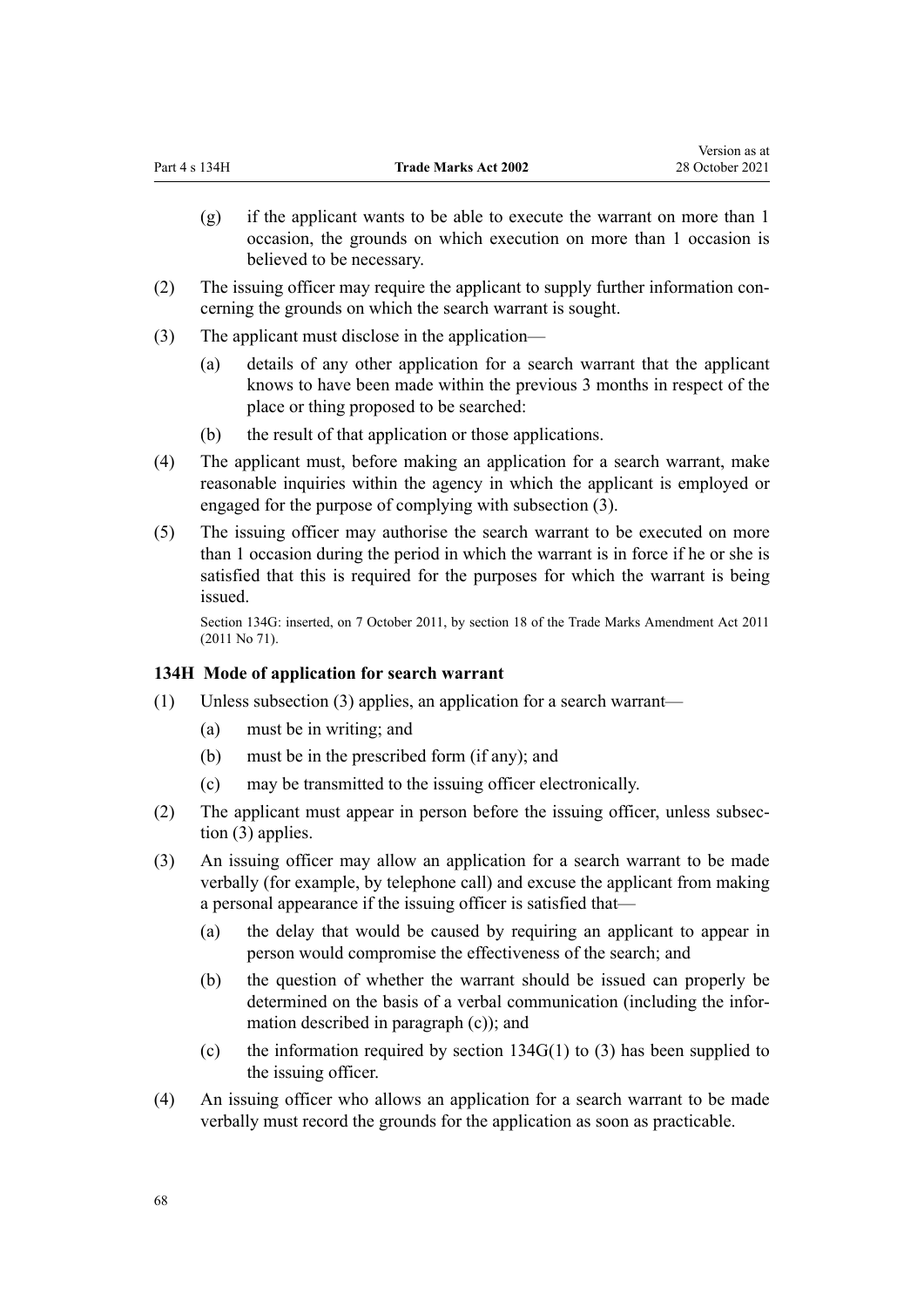<span id="page-68-0"></span>Section 134H: inserted, on 7 October 2011, by [section 18](http://legislation.govt.nz/pdflink.aspx?id=DLM2290055) of the Trade Marks Amendment Act 2011 (2011 No 71).

## **134I Form and content of search warrant**

- (1) Every search warrant issued must be in the prescribed form.
- (2) Every search warrant issued must be directed generally to every enforcement officer and every constable.
- (3) A search warrant—
	- (a) may be executed by any of the persons to whom it is directed:
	- (b) may be subject to any conditions specified in the warrant that the issuing officer considers reasonable:
	- (c) may be executed only once, unless execution on more than 1 occasion is authorised.
- (4) Every search warrant must contain, in reasonable detail, the following particu‐ lars:
	- (a) the name of the issuing officer and the date of issue:
	- (b) the provision of this Act authorising the issue of the warrant:
	- (c) that the person executing the warrant may use any assistance that is reasonable in the circumstances:
	- (d) that the person executing the warrant may use any force that is reasonable in the circumstances to enter or break open or access any place being searched, or any area within that place, or any thing being searched or thing found:
	- (e) the address or description of the place or thing that may be searched:
	- (f) a description of what may be seized:
	- (g) the period during which the warrant may be executed, being—
		- (i) a period specified by the issuing officer not exceeding 14 days from the date of issue; or
		- (ii) if the issuing officer is satisfied that a period of longer than 14 days is necessary for execution, a period specified by the issuing officer not exceeding 30 days from the date of issue:
	- (h) any conditions specified by the issuing officer under subsection  $(3)(b)$ :
	- (i) if the warrant may be executed on more than 1 occasion, the number of times that the warrant may be executed.

Section 134I: inserted, on 7 October 2011, by [section 18](http://legislation.govt.nz/pdflink.aspx?id=DLM2290055) of the Trade Marks Amendment Act 2011 (2011 No 71).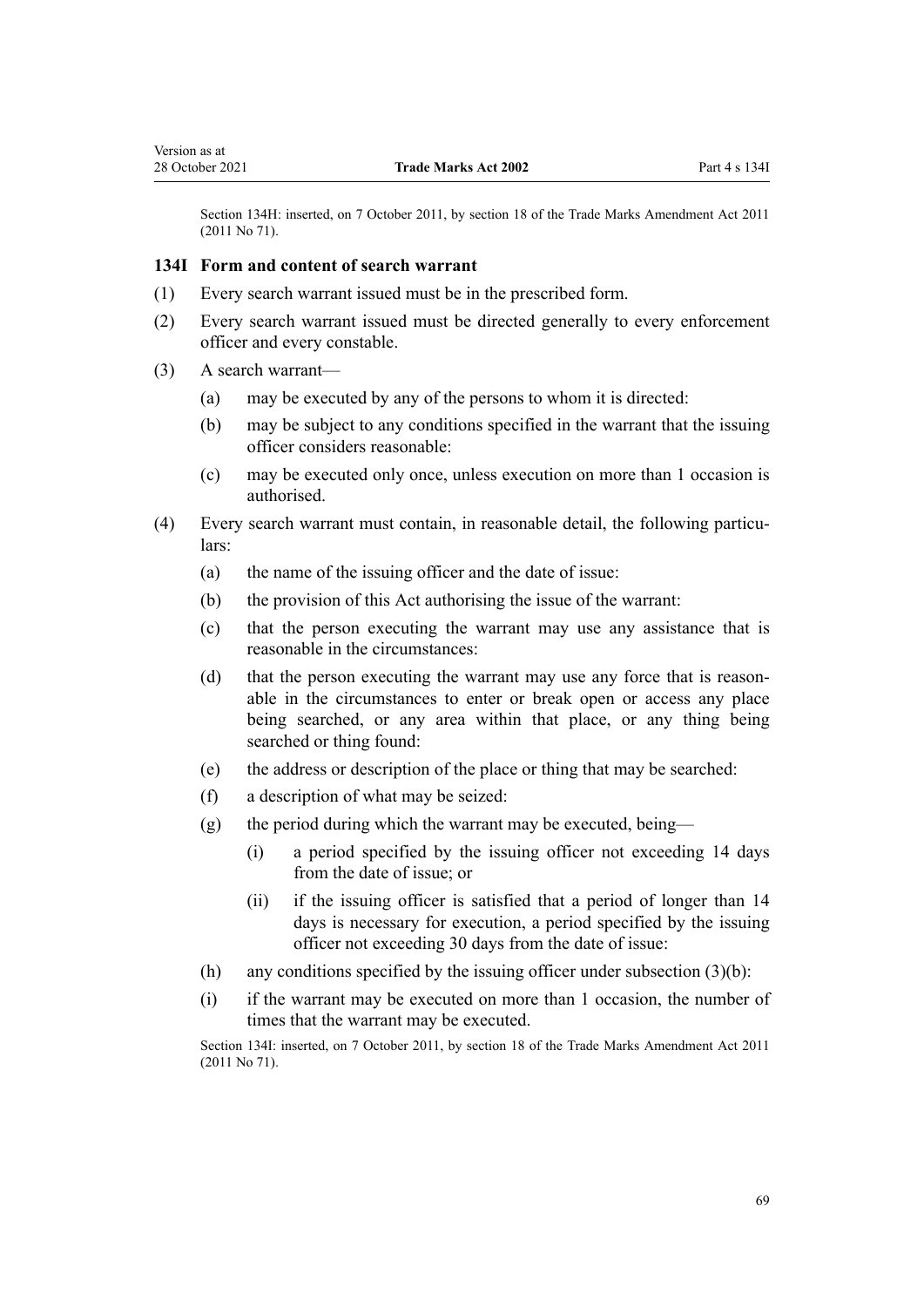#### **134J Transmission of search warrant**

If it is not possible for the person charged with executing the warrant to have it in his or her possession at the time of execution, 1 of the following documents (which is deemed for all purposes to constitute the warrant) may be executed:

- (a) a fax or other electronic copy of a warrant issued by the issuing officer:
- (b) a copy of the text of a warrant, made at the direction of the issuing offi‐ cer, and endorsed to that effect by the person who made the copy.

Section 134J: inserted, on 7 October 2011, by [section 18](http://legislation.govt.nz/pdflink.aspx?id=DLM2290055) of the Trade Marks Amendment Act 2011 (2011 No 71).

#### **134K Retention of documents**

- $(1)$  A copy of every written application for a search warrant or, in the case of a verbal application, the written record of the application made by the issuing officer must be retained at the office of the District Court at which, or the office of the District Court that is closest to the place at which, the application was made, until,—
	- (a) in a case where a search warrant is issued, the completion of any pro‐ ceedings in respect of which the search warrant may be in issue; and
	- (b) in any other case, the expiry of 2 years after the documents were first retained by that office of the District Court.
- (2) An applicant to whom a search warrant is issued must retain the warrant, a copy of the application (if made in written form), and all documents tendered by the applicant in support of the application until,—
	- (a) in the case of a warrant that is executed, the completion of any proceed‐ ings in respect of which the validity of the warrant may be in issue; and
	- (b) in any other case, the destruction or transfer of the warrant and other documents is required by the [Public Records Act 2005](http://legislation.govt.nz/pdflink.aspx?id=DLM345528) or any other enactment or rule of law.

Section 134K: inserted, on 7 October 2011, by [section 18](http://legislation.govt.nz/pdflink.aspx?id=DLM2290055) of the Trade Marks Amendment Act 2011 (2011 No 71).

Section 134K(1): amended, on 1 March 2017, by [section 261](http://legislation.govt.nz/pdflink.aspx?id=DLM6942680) of the District Court Act 2016 (2016 No 49).

Section 134K(1)(b): amended, on 1 March 2017, by [section 261](http://legislation.govt.nz/pdflink.aspx?id=DLM6942680) of the District Court Act 2016 (2016 No 49).

#### **134L When search warrant is executed**

A search warrant is executed when the person executing the warrant—

- (a) has seized all the items specified in the warrant; or
- (b) leaves the place or thing being searched and does not return within 4 hours.

Section 134L: inserted, on 7 October 2011, by [section 18](http://legislation.govt.nz/pdflink.aspx?id=DLM2290055) of the Trade Marks Amendment Act 2011 (2011 No 71).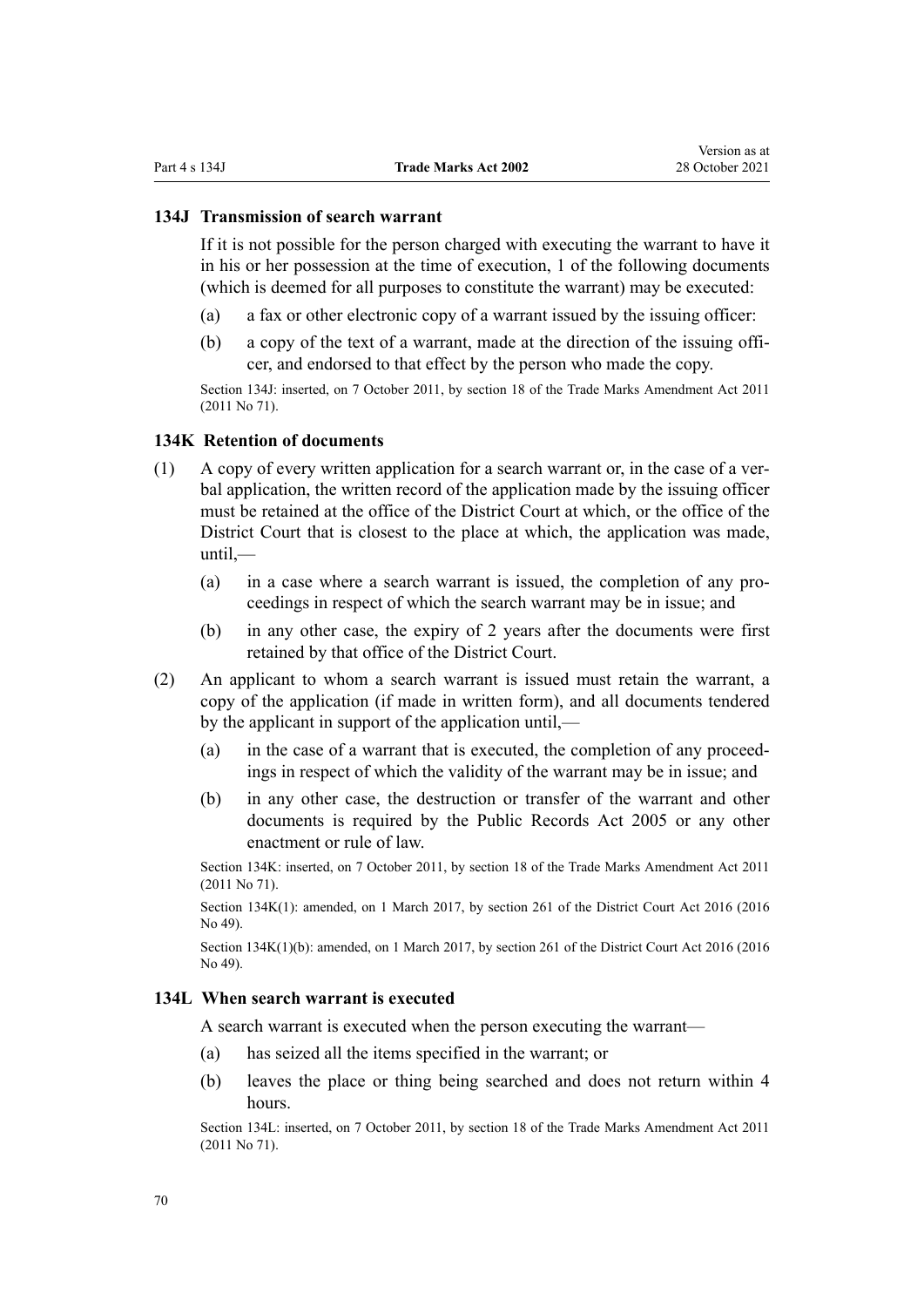## **134M Powers of entry and search under warrant**

- (1) Every search warrant authorises the person executing it to do any of the follow‐ ing:
	- (a) to enter and search the place or thing that the person is authorised to enter and search, and any item or items found in that place, at any time that is reasonable in the circumstances:
	- (b) to request any person to assist with the entry and search (including, with‐ out limitation, a member of a hapū or an iwi if the place to be entered is of cultural or spiritual significance to that hapū or iwi):
	- (c) to use any force that is reasonable for the purposes of the entry and search:
	- (d) to seize any thing authorised to be seized:
	- (e) to bring and use in or on the place or thing searched any equipment, to use any equipment found on the place or thing, and to extract any electricity from the place or thing to operate the equipment that it is reasonable to use in the circumstances, for the purposes of carrying out the entry and search:
	- (f) to copy any document, or part of a document, that may lawfully be seized:
	- (g) to take photographs or sound or video recordings of the place or thing searched, and of any thing found in that place, if the person exercising the power has reasonable grounds to believe that the photographs or sound or video recordings may be relevant in any proceedings related to the entry and search.
- (2) The person executing the warrant may, in a manner and for the duration that is reasonable for the purposes of carrying out the search,—
	- (a) secure the place or thing searched, any area within that place or thing, or any thing found within that place or thing; and
	- (b) exclude any person from the place or thing searched, or from any area within the place or thing, or give any other reasonable direction to such a person, if the person carrying out the search has reasonable grounds to believe that the person will obstruct or hinder the exercise of the power.
- (3) The powers conferred by this section are subject to any conditions imposed under [section 134I\(3\)\(b\).](#page-68-0)
- (4) [Section 198B](http://legislation.govt.nz/pdflink.aspx?id=DLM314016) of the Summary Proceedings Act 1957 applies with all necessary modifications as if for each reference to a constable there were substituted a reference to the person authorised to execute the search warrant.

Section 134M: inserted, on 7 October 2011, by [section 18](http://legislation.govt.nz/pdflink.aspx?id=DLM2290055) of the Trade Marks Amendment Act 2011 (2011 No 71).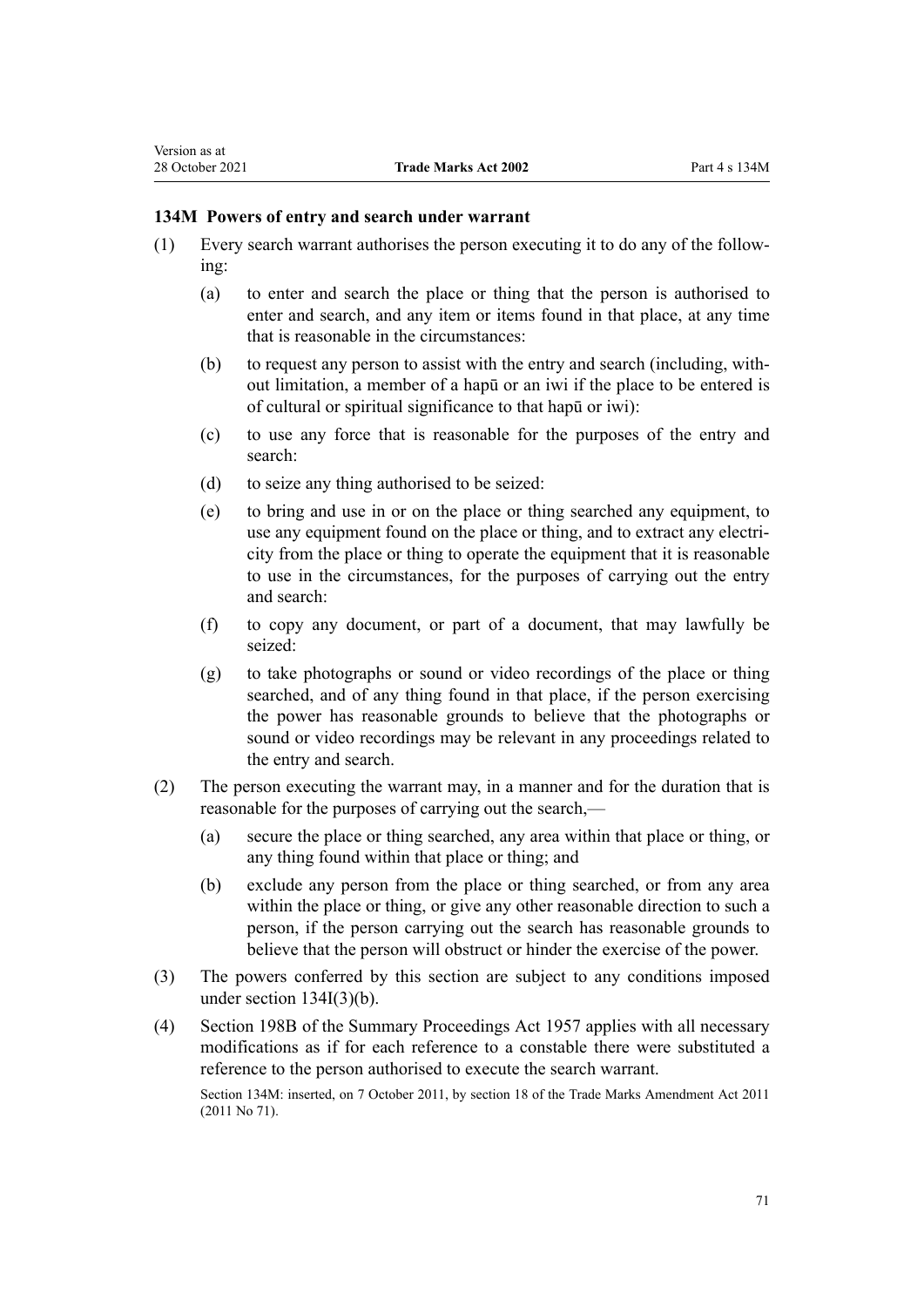#### **134N Powers of persons called to assist**

- (1) Every person called on to assist a person executing a warrant is subject to the control of the person executing the warrant.
- (2) Every person called on to assist a person executing a warrant may do any of the following:
	- (a) enter the place or thing to be searched:
	- (b) while in the company and under the direction of the person executing the warrant, use reasonable force in respect of any property for the purposes of carrying out the entry and search:
	- (c) search areas within the place or thing that the person executing the war‐ rant determines may lawfully be searched:
	- (d) seize any thing that the person executing the warrant determines may lawfully be seized:
	- (e) take photographs and sound and video recordings of the place or thing and things found in the place or thing if the person executing the warrant determines that those things may lawfully be done:
	- (f) bring in or on to the place or thing and use any equipment, make use of any equipment found on the place or thing, or extract electricity from the place or thing for the purposes of operating the equipment that the per‐ son executing the warrant determines may lawfully be used:
	- (g) copy any document, or part of a document, that the person executing the warrant determines may lawfully be copied.
- (3) If a constable is assisting another person executing the warrant, that constable may exercise any power ordinarily exercisable by him or her.
- (4) The person executing the warrant must—
	- (a) accompany any assistant on the first occasion when the assistant enters the place or thing to be searched; and
	- (b) provide such other supervision of any assistant as is reasonable in the circumstances.

Section 134N: inserted, on 7 October 2011, by [section 18](http://legislation.govt.nz/pdflink.aspx?id=DLM2290055) of the Trade Marks Amendment Act 2011 (2011 No 71).

# *General provisions that apply to powers of entry and search, and entry and examination*

Heading: inserted, on 7 October 2011, by [section 18](http://legislation.govt.nz/pdflink.aspx?id=DLM2290055) of the Trade Marks Amendment Act 2011 (2011 No 71).

#### **134O Application of sections 134P to 134S**

(1) [Sections 134P to 134S](#page-72-0) apply in respect of every search warrant issued under this Act.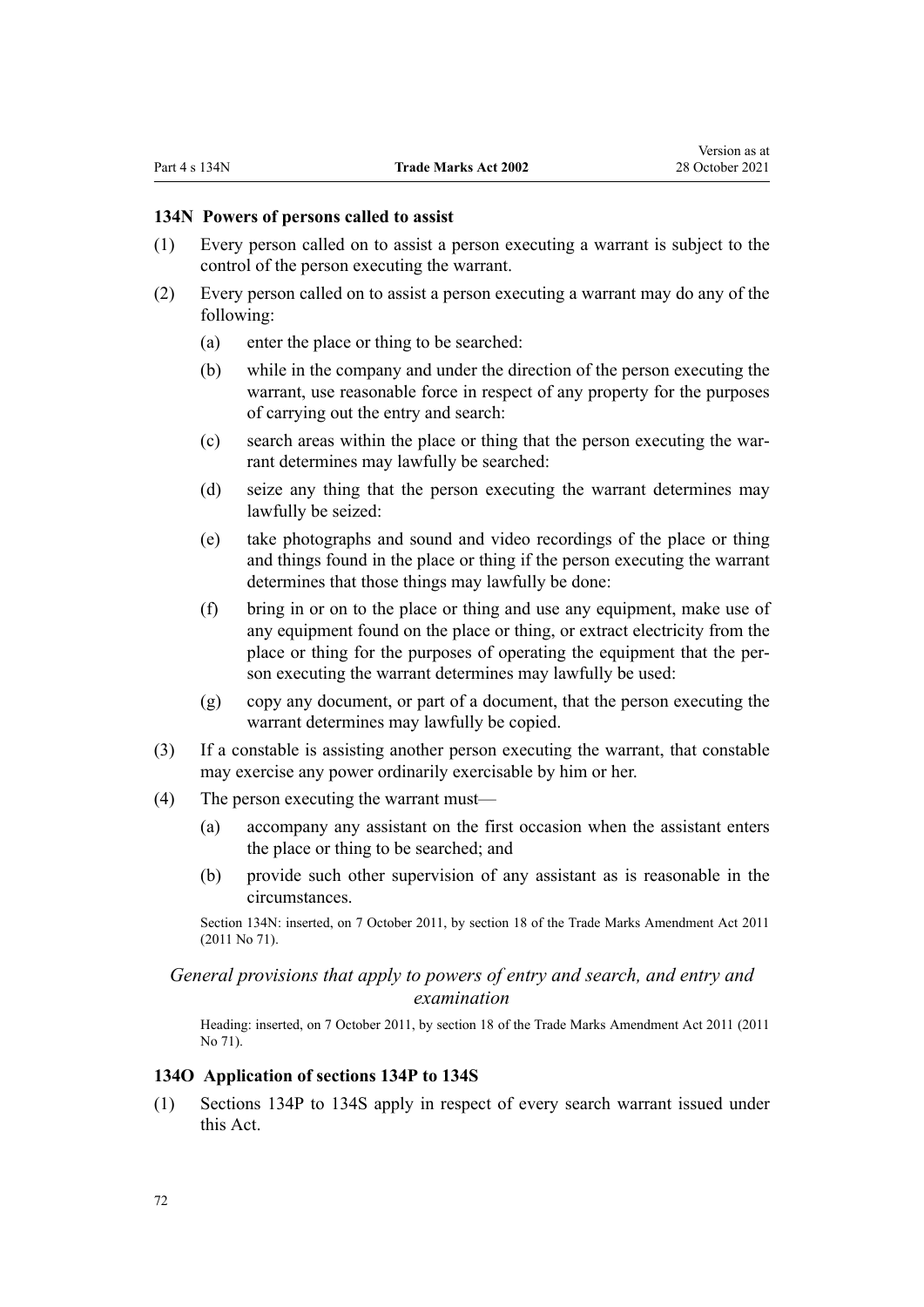$(3)$  In sections 134P to 134S,—

<span id="page-72-0"></span>Version as at

- (a) **power of entry and search** means the power of entry and search under a search warrant issued under this Act; and
- (b) **power of entry and examination** means the power of entry and exam‐ ination under [section 134D](#page-64-0).

Section 134O: inserted, on 7 October 2011, by [section 18](http://legislation.govt.nz/pdflink.aspx?id=DLM2290055) of the Trade Marks Amendment Act 2011 (2011 No 71).

# **134P Powers and duties of person exercising power of entry and search or power of entry and examination**

- (1) A person exercising a power of entry and search or a power of entry and exam‐ ination must,—
	- (a) before initial entry into or onto the place or thing to be searched or examined,—
		- (i) announce his or her intention to enter and search or to enter and examine the place or thing under a statutory power; and
		- (ii) identify himself or herself; and
	- (b) before or on initial entry into or onto the place or thing to be searched or examined,—
		- (i) give the occupier of the place or thing a copy of the search warrant or, in the case of an examination, a copy of [section 134D](#page-64-0) (the **authority**) that authorises him or her to conduct the entry and search or entry and examination; and
		- (ii) produce to the occupier of the place or thing evidence of his or her identity (which may include details of a unique identifier instead of a name).
- (2) The person exercising a power of entry and search is not required to comply with subsection (1) if he or she believes on reasonable grounds that—
	- (a) no person is lawfully present in or on the place or thing to be searched; or
	- (b) compliance with subsection (1) would—
		- (i) endanger the safety of any person; or
		- (ii) prejudice the successful exercise of the power of entry and search; or
		- (iii) prejudice ongoing investigations under this Act.
- (3) The person exercising a power of entry and search may use reasonable force in order to effect entry into or onto the place or thing if—
	- (a) subsection (2) applies; or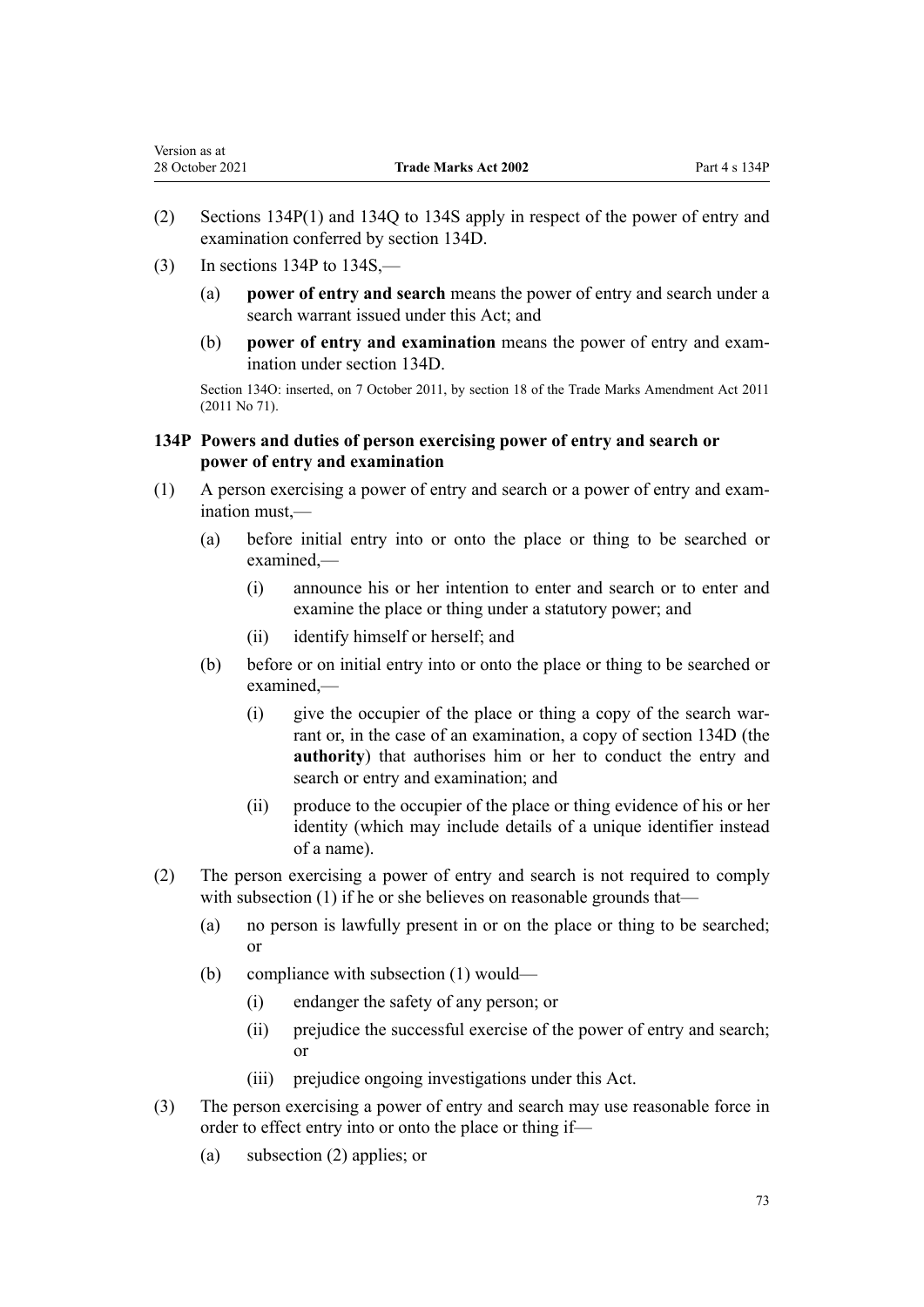- <span id="page-73-0"></span>(b) following a request, the person present refuses entry or does not allow entry within a reasonable time.
- (4) If the occupier is not present at any time during the exercise of a power of entry and search, the person carrying out the search must,—
	- (a) on completion of the search, leave a copy of the authority referred to in subsection  $(1)(b)(i)$  and the notice referred to in subsection  $(5)$  in a prominent position at the place or on the thing; or
	- (b) if this is not reasonably practicable, provide the copy of the authority referred to in subsection  $(1)(b)(i)$  and the notice referred to in subsection (5) to the occupier no later than 7 days after the execution of the warrant.
- (5) The notice required by subsection (4) is a written notice containing the follow‐ ing particulars:
	- (a) the date and time of the commencement and completion of the search:
	- (b) the name or unique identifier of the person who had overall responsibil‐ ity for that search:
	- (c) the address of the office to which inquiries should be made:
	- (d) if nothing is seized, the fact that nothing was seized:
	- (e) if any thing was seized, the fact that seizure occurred and, if an inven‐ tory is not provided at the same time under section 134Q, that an inventory of the things seized will be provided to the occupier or person in charge of the place or thing no later than 7 days after the seizure.
- (6) For the purposes of this section and section 134Q, any person who appears to be under 14 years of age may not be treated as the occupier.
- (7) Subsections (4) and (5) are subject to [sections 134R](#page-74-0) and [134S](#page-75-0).

Section 134P: inserted, on 7 October 2011, by [section 18](http://legislation.govt.nz/pdflink.aspx?id=DLM2290055) of the Trade Marks Amendment Act 2011 (2011 No 71).

#### **134Q Inventory of things seized**

- (1) A person who exercises a power of entry and search or a power of entry and examination must, at the time he or she seizes any thing, or as soon as practicable after the seizure of any thing, and in any case not later than 7 days after that seizure, provide to the occupier, and to every other person whom the per‐ son who carried out the search or examination has reason to believe is the owner of the thing that was seized,—
	- (a) written notice specifying what was seized; and
	- (b) a copy of the authority referred to in section  $134P(1)(b)(i)$ .
- (2) A written notice referred to in subsection  $(1)(a)$ 
	- (a) must contain information about the extent to which a person from whom a thing was seized or the owner of the thing has a right—
		- (i) to have access to the thing; and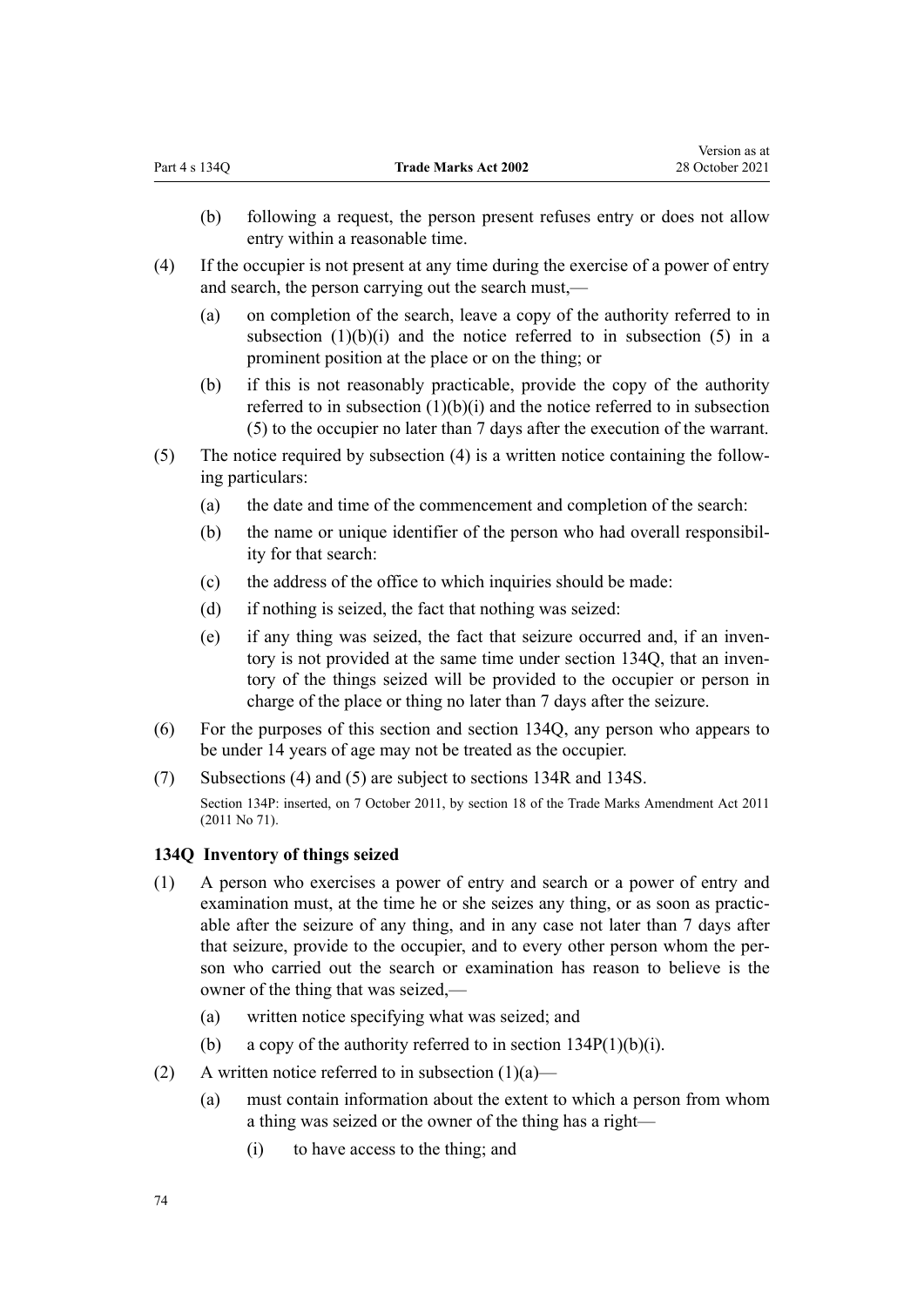- (ii) to have access to any document relating to the application for a search warrant or the exercise of the power of entry and examination that led to the seizure; and
- (b) must contain information about the right to bring a claim that any privil‐ eged or confidential information has been seized; but
- (c) need not be provided to the occupier if the person who carries out the search or examination is satisfied that none of the things seized are owned by the occupier.
- (3) If the occupier is not present at the time of seizure, the written notice referred to in sub[section](#page-72-0)  $(1)(a)$  and a copy of the authority referred to in section  $134P(1)(b)(i)$  may be provided to the occupier by leaving the notice in a prominent position at the place or on the thing.
- (4) A person who exercises a power of entry and search or a power of entry and examination must make reasonable inquiries for the purposes of complying with subsections (1) and (2).
- (5) Subsection (1) is subject to subsections (2) and (3).

<span id="page-74-0"></span>Version as at

(6) This section is subject to sections 134R and [134S.](#page-75-0)

Section 134Q: inserted, on 7 October 2011, by [section 18](http://legislation.govt.nz/pdflink.aspx?id=DLM2290055) of the Trade Marks Amendment Act 2011 (2011 No 71).

# **134R Compliance with certain provisions may be deferred in certain circumstances**

- (1) A person exercising a power of entry and search or a power of entry and exam‐ ination may apply to a District Court Judge for an order postponing the obligation to comply with [section 134P\(4\) or \(5\)](#page-72-0) (in the case of a power of entry and search) or [134Q](#page-73-0) on the grounds that compliance would—
	- (a) endanger the safety of any person; or
	- (b) prejudice ongoing investigations under this Act or exercises of the power of entry and search or the power of entry and examination on subsequent occasions.
- (2) An application may be made under subsection  $(1)$ ,—
	- (a) in the case of a search warrant, at the time of the initial application or until the expiry of 7 days after the warrant is finally executed; and
	- (b) in the case of the power of entry and examination, until the expiry of 7 days after the power of entry and examination is exercised.
- (3) On an application under subsection (1), the District Court Judge may make an order postponing for a specified period not exceeding 12 months the obligation to comply with [section 134P\(4\) or \(5\)](#page-72-0) or [134Q](#page-73-0), if the Judge is satisfied on either ground set out in subsection (1).

Section 134R: inserted, on 7 October 2011, by [section 18](http://legislation.govt.nz/pdflink.aspx?id=DLM2290055) of the Trade Marks Amendment Act 2011 (2011 No 71).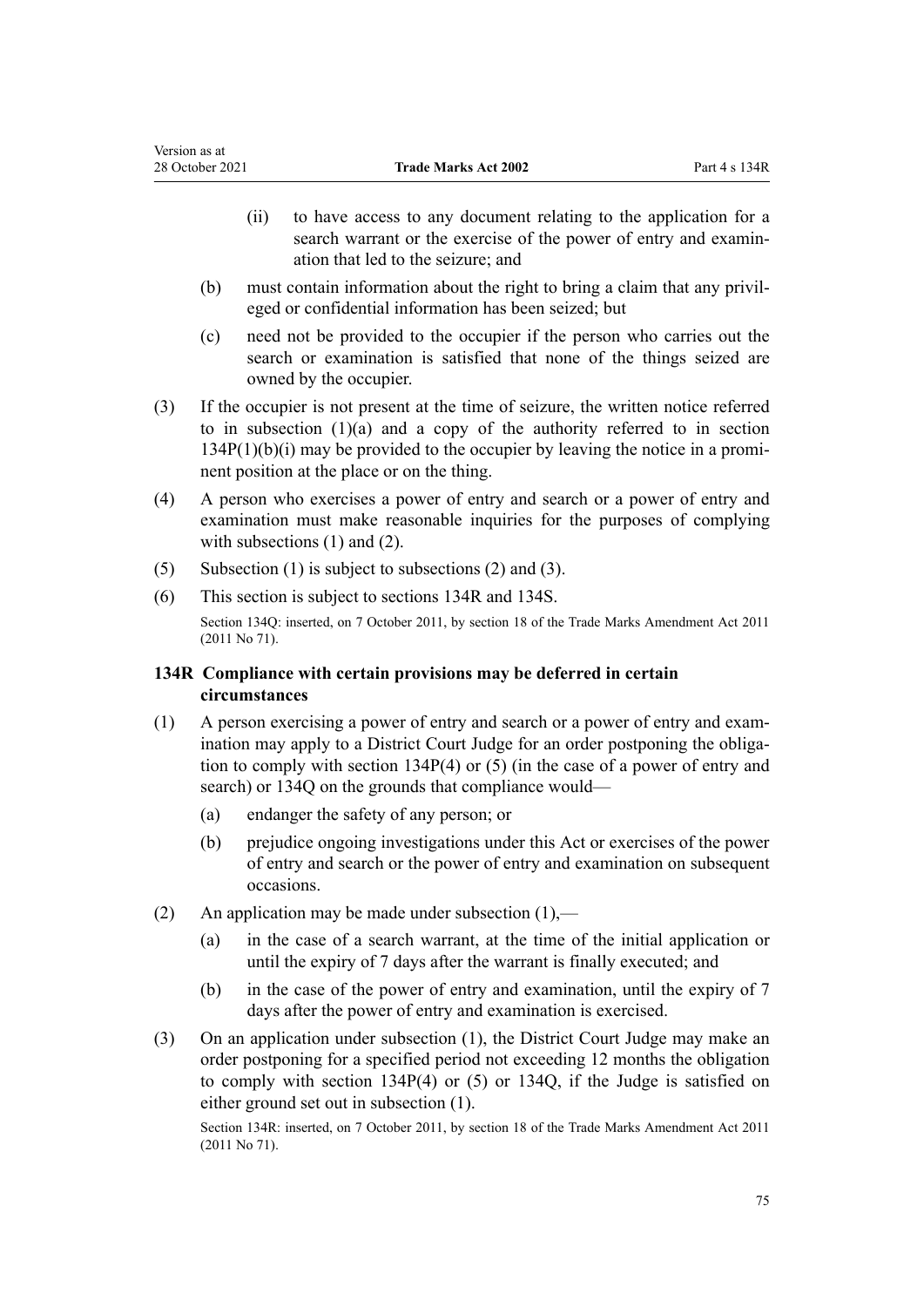# <span id="page-75-0"></span>**134S Further extension to, or dispensation from, obligation to comply with certain provisions**

- (1) A person who has obtained an order under [section 134R\(3\)](#page-74-0) may, before the expiry of that order, apply to a District Court Judge for a further order for postponement of, or dispensation from, the obligation to comply with [section](#page-72-0) [134P\(4\) or \(5\)](#page-72-0) or [134Q](#page-73-0) on the grounds set out i[n section 134R\(1\).](#page-74-0)
- (2) An application for a further postponement may only be made on 1 occasion.
- (3) On an application under subsection (1), the District Court Judge may postpone for a further specified period not exceeding 12 months, or order a permanent dispensation from, the obligation to comply with [section 134P\(4\) or \(5\)](#page-72-0) or [134Q,](#page-73-0) if the Judge is satisfied on either ground set out in [section 134R\(1\)](#page-74-0).
- (4) A District Court Judge may not grant, under subsection (3), any postponement of, or dispensation from, an obligation in respect of any thing that has been seized, unless the thing seized is a copy of any information taken or made.

Section 134S: inserted, on 7 October 2011, by [section 18](http://legislation.govt.nz/pdflink.aspx?id=DLM2290055) of the Trade Marks Amendment Act 2011 (2011 No 71).

#### *Provisions relating to things seized*

Heading: inserted, on 7 October 2011, by [section 18](http://legislation.govt.nz/pdflink.aspx?id=DLM2290055) of the Trade Marks Amendment Act 2011 (2011 No 71).

#### **134T Period things seized may be retained**

- (1) A thing seized under this Act may be retained by the Commissioner of Police or by the chief executive while it is required for the purposes of investigating or prosecuting an offence under this Act.
- (2) Subsection (1) is subject to—
	- (a) any order of the court under [section 134U;](#page-76-0) and
	- (b) [section 134W.](#page-77-0)
- (3) If a thing seized is no longer required for the purposes of investigating or pros‐ ecuting an offence under this Act, the Commissioner of Police or the chief executive must return it to the person he or she believes is entitled to it.
- (4) The Commissioner of Police or chief executive may apply to the court for an order for directions as to the disposal of the thing if—
	- (a) the person who is entitled to it cannot be found; or
	- (b) the Commissioner of Police or chief executive is in doubt about who is entitled to it.
- (5) On an application under subsection (4), the court may make such order con‐ cerning the disposal of the thing that it thinks appropriate in the circumstances. Section 134T: inserted, on 7 October 2011, by [section 18](http://legislation.govt.nz/pdflink.aspx?id=DLM2290055) of the Trade Marks Amendment Act 2011 (2011 No 71).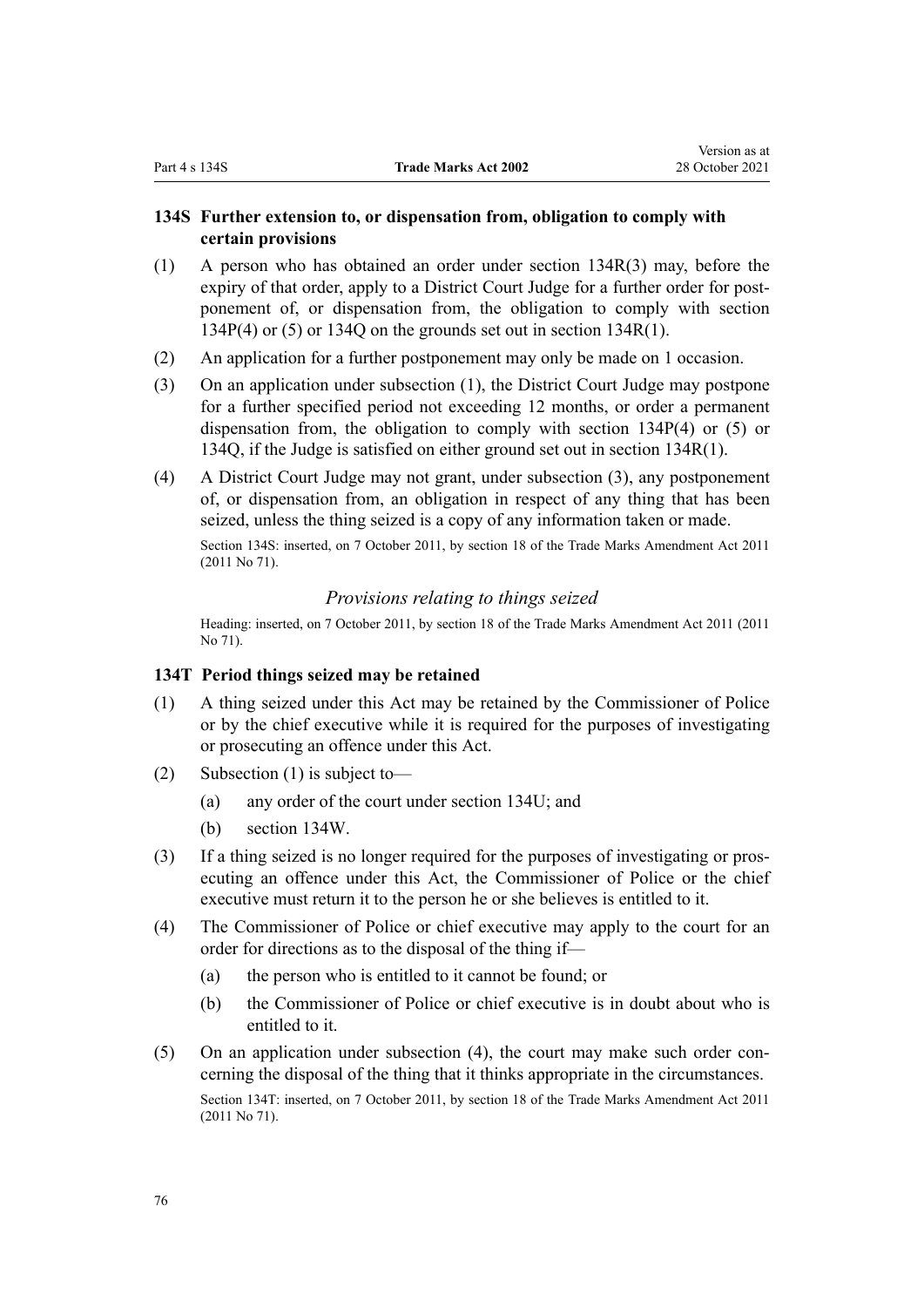# <span id="page-76-0"></span>**134U Application for order to return things seized**

- (1) A person who claims to be entitled to a thing seized may apply to the court for an order that the thing be delivered to him or her.
- (2) On an application under subsection (1), the court may make an order for deliv‐ ery of the thing to the applicant if it is satisfied—
	- (a) that the applicant is the person entitled to it; and
	- (b) that it would be contrary to the interests of justice for the thing to be retained, having regard to—
		- (i) the gravity of the alleged offence in respect of which the thing is being retained; and
		- (ii) any loss or damage to the applicant caused, or likely to be caused, by retention of the thing; and
		- (iii) the likely evidential value of the thing, having regard to any other evidence held by the Commissioner of Police or the chief executive, as the case may be; and
		- (iv) whether the evidential value of the thing can be adequately preserved by means other than its retention.

Section 134U: inserted, on 7 October 2011, by [section 18](http://legislation.govt.nz/pdflink.aspx?id=DLM2290055) of the Trade Marks Amendment Act 2011 (2011 No 71).

#### **134V Disposal of things seized**

- (1) In any proceedings for an offence relating to a thing seized, the court may, either at the trial or on an application, order—
	- (a) that the thing be delivered to the person who appears to the court to be entitled to it; or
	- (b) that the thing be destroyed or otherwise disposed of in the manner that the court thinks appropriate; or
	- (c) if a person is convicted of an offence to which the thing relates,—
		- (i) that the thing be forfeited to the trade mark owner; or
		- (ii) that the thing be destroyed or otherwise disposed of as the court directs at the expense of the convicted person.
- (2) In considering what order, if any, should be made under subsection  $(1)(c)(ii)$ , the court must consider the need to ensure that no infringing goods are dis‐ posed of in a manner that would adversely affect the owner of the registered trade mark.
- (3) If the court makes an order under subsection  $(1)(c)$ , it may order that the convicted person pay any reasonable costs incurred by the Commissioner of Police or chief executive in retaining the thing for the purpose of the proceedings.
- (4) If no order for delivery, forfeiture, destruction, or other disposal is made in respect of a thing seized and retained for the purpose of proceedings, it must,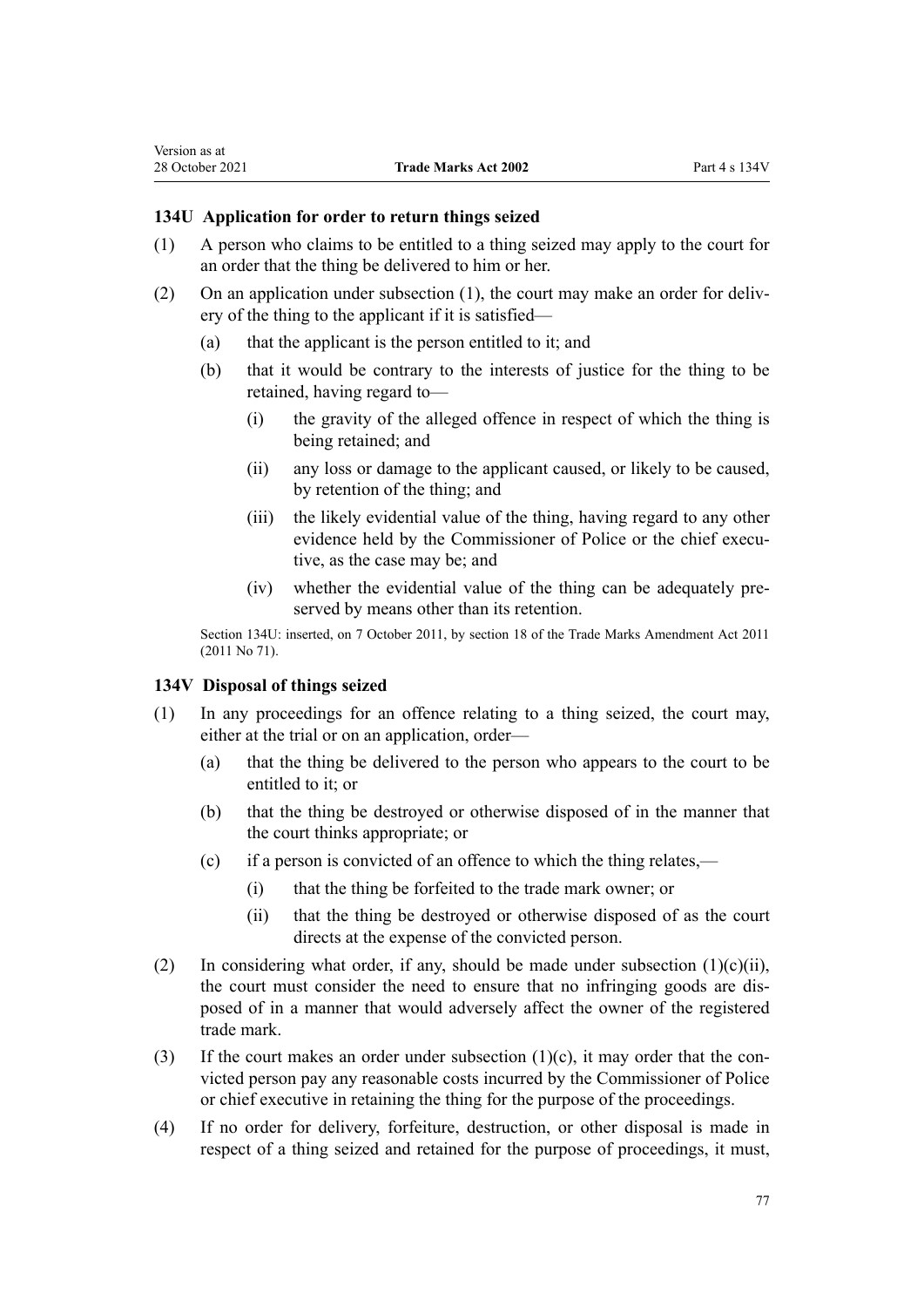<span id="page-77-0"></span>on completion of the proceedings, be returned by the Commissioner of Police or the chief executive to the person entitled to it.

- (5) The Commissioner of Police or chief executive may apply to the court for an order for directions as to the disposal of the thing if—
	- (a) the person who is entitled to it cannot be found; or
	- (b) the Commissioner of Police or chief executive is in doubt about who is entitled to it.
- (6) On an application under subsection  $(5)$ , the court may make any order concerning the disposal of the thing that it thinks appropriate in the circumstances.

Section 134V: inserted, on 7 October 2011, by [section 18](http://legislation.govt.nz/pdflink.aspx?id=DLM2290055) of the Trade Marks Amendment Act 2011 (2011 No 71).

# **134W Disposal of perishable things**

If, in the opinion of the Commissioner of Police or chief executive, a thing seized may rot, spoil, deteriorate, or otherwise perish, he or she may dispose of it in the way and at the price (if any) or the cost he or she may determine.

Section 134W: inserted, on 7 October 2011, by [section 18](http://legislation.govt.nz/pdflink.aspx?id=DLM2290055) of the Trade Marks Amendment Act 2011 (2011 No 71).

# *Other powers of enforcement officers*

Heading: inserted, on 7 October 2011, by [section 18](http://legislation.govt.nz/pdflink.aspx?id=DLM2290055) of the Trade Marks Amendment Act 2011 (2011 No 71).

### **134X Enforcement officer may apply for production order**

- (1) If an enforcement officer believes on reasonable grounds that a person has in his or her possession, custody, or control, 1 or more documents that are evidence of, or may be of significant relevance to the investigation of, an offence against any of [sections 120 to 124](#page-58-0), the enforcement officer may apply to a Dis‐ trict Court Judge for an order requiring the person to produce the documents for inspection by an enforcement officer.
- (2) An application by an enforcement officer for an order under subsection (1) must—
	- (a) be in writing; and
	- (b) be in the prescribed form (if any); and
	- (c) be made on oath; and
	- (d) set out, in reasonable detail, the grounds for the application; and
	- (e) provide details of the documents in respect of which the order is sought.

Section 134X: inserted, on 7 October 2011, by [section 18](http://legislation.govt.nz/pdflink.aspx?id=DLM2290055) of the Trade Marks Amendment Act 2011 (2011 No 71).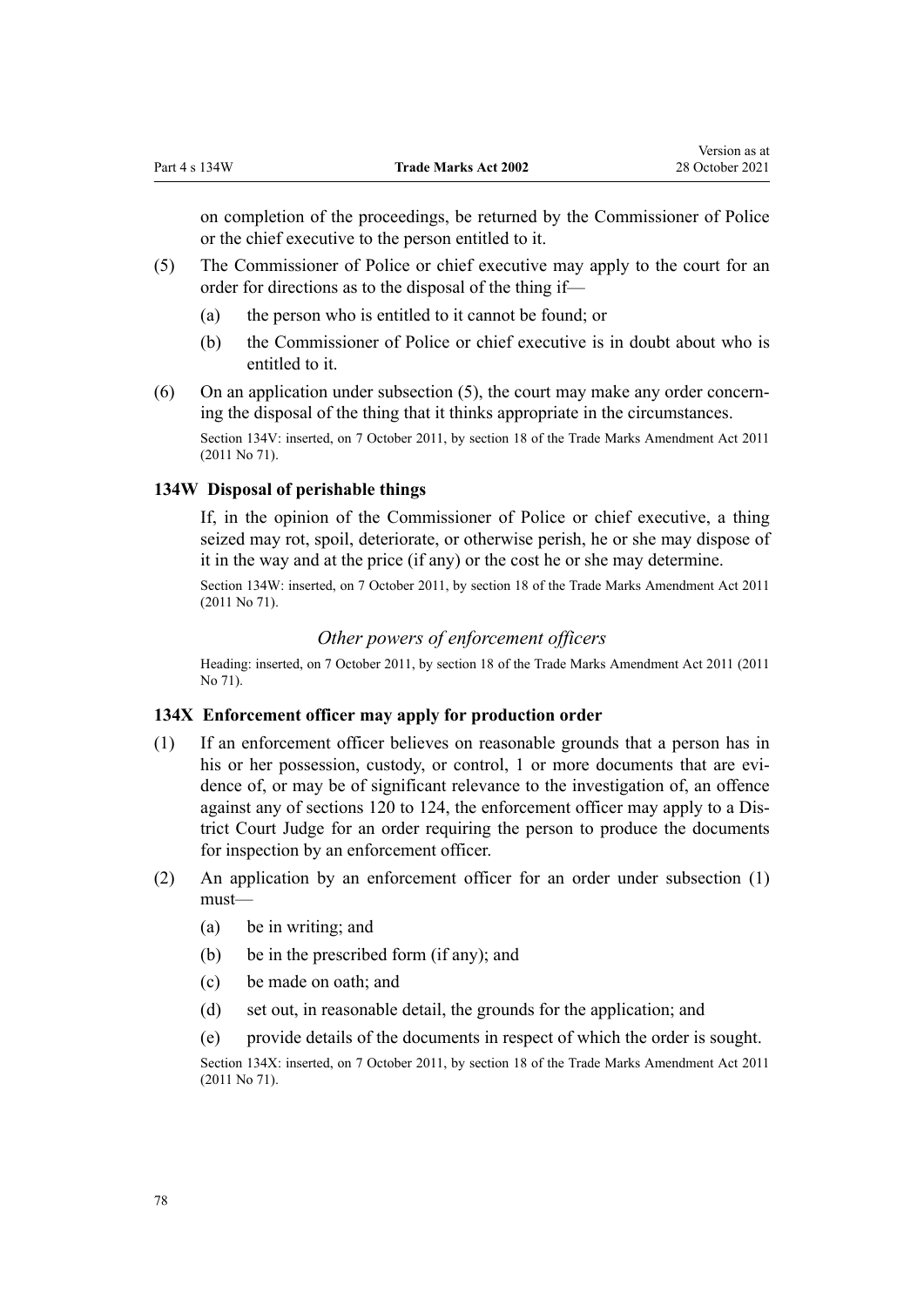## <span id="page-78-0"></span>**134Y Judge may order documents to be produced**

- (1) If an application is made under [section 134X](#page-77-0) and the District Court Judge is satisfied that there are reasonable grounds to believe that the person in respect of whom the order is sought has in that person's possession, custody, or con‐ trol, 1 or more documents that are evidence of, or may be of significant rele‐ vance to the investigation of, an offence against any of [sections 120 to 124](#page-58-0), the District Court Judge may order the person to produce those documents for inspection by an enforcement officer.
- (2) An order under subsection (1)—
	- (a) must be in the prescribed form (if any); and
	- (b) must specify—
		- (i) when the documents are to be produced for inspection; and
		- (ii) the place where the documents are to be produced for inspection; and
		- (iii) the enforcement officer to whom the documents are to be produced for inspection; and
	- (c) may be subject to any further terms and conditions the District Court Judge thinks fit.

Section 134Y: inserted, on 7 October 2011, by [section 18](http://legislation.govt.nz/pdflink.aspx?id=DLM2290055) of the Trade Marks Amendment Act 2011 (2011 No 71).

### **134Z Powers of enforcement officer to whom documents produced**

An enforcement officer to whom any document is produced for inspection under an order under section 134Y may do 1 or more of the following:

- (a) inspect the document:
- (b) take extracts from the document:
- (c) make copies of the document.

Section 134Z: inserted, on 7 October 2011, by [section 18](http://legislation.govt.nz/pdflink.aspx?id=DLM2290055) of the Trade Marks Amendment Act 2011 (2011 No 71).

## **134ZA Offence of failing to comply with order to produce documents**

- (1) No person may, without reasonable excuse, fail to comply with an order under section 134Y.
- (2) Every person who breaches subsection (1) commits an offence and is liable on conviction,—
	- (a) in the case of an individual, to imprisonment for a term not exceeding 6 months or a fine not exceeding \$10,000; and
	- (b) in the case of a body corporate, to a fine not exceeding \$50,000.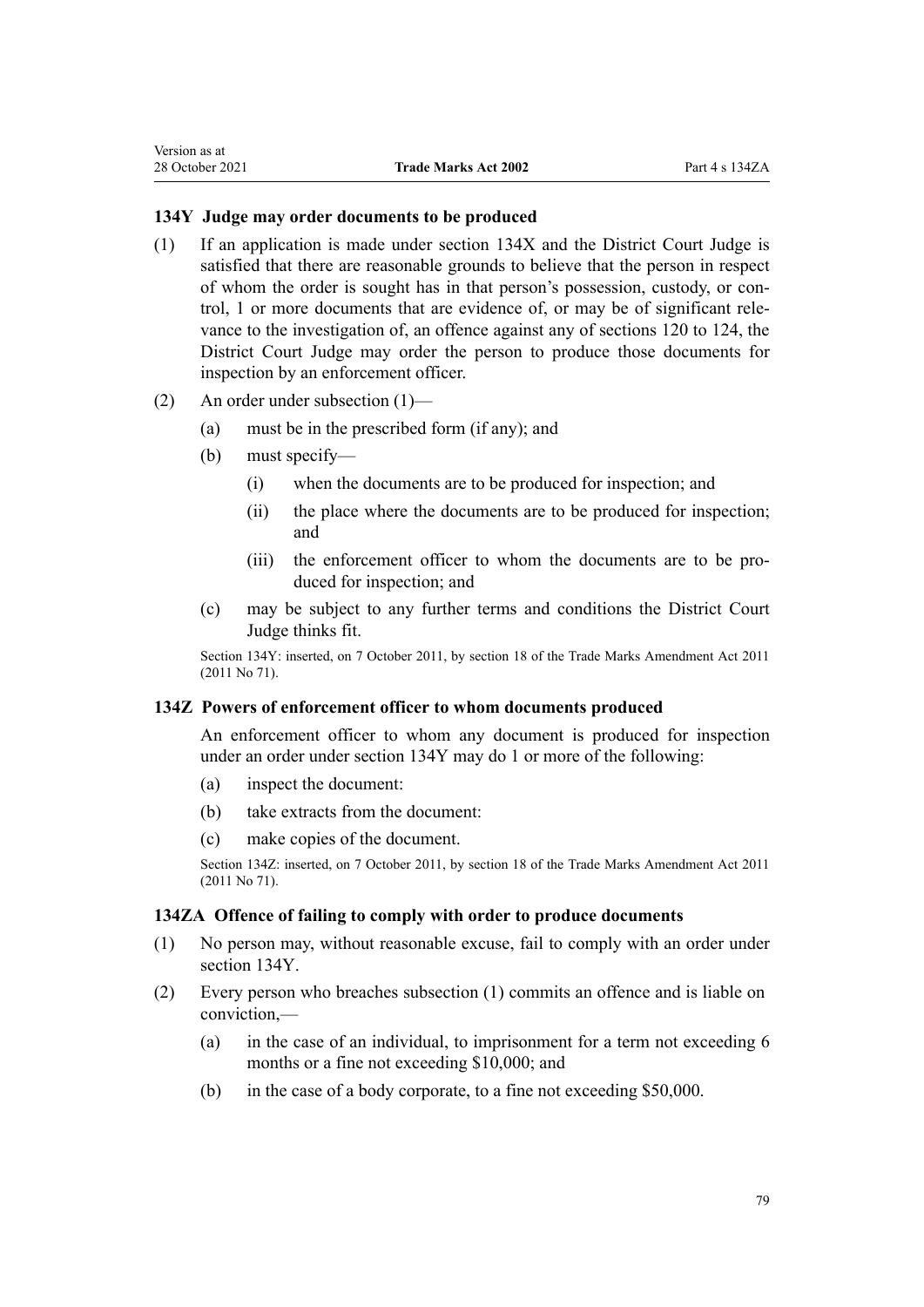Section 134ZA: inserted, on 7 October 2011, by [section 18](http://legislation.govt.nz/pdflink.aspx?id=DLM2290055) of the Trade Marks Amendment Act 2011 (2011 No 71).

Section 134ZA(2): amended, on 4 October 2013, by [regulation 3\(1\)](http://legislation.govt.nz/pdflink.aspx?id=DLM5642106) of the Criminal Procedure (Consequential Amendments) Regulations 2013 (SR 2013/409).

#### *Powers of Police*

Heading: inserted, on 7 October 2011, by [section 18](http://legislation.govt.nz/pdflink.aspx?id=DLM2290055) of the Trade Marks Amendment Act 2011 (2011 No 71).

#### **134ZB Powers of Police**

Every constable has all, and may exercise any, of the powers of an enforcement officer under this subpart.

Section 134ZB: inserted, on 7 October 2011, by [section 18](http://legislation.govt.nz/pdflink.aspx?id=DLM2290055) of the Trade Marks Amendment Act 2011 (2011 No 71).

#### *Miscellaneous*

Heading: inserted, on 7 October 2011, by [section 18](http://legislation.govt.nz/pdflink.aspx?id=DLM2290055) of the Trade Marks Amendment Act 2011 (2011 No 71).

## **134ZC Privilege against self-incrimination**

- (1) An order under [section 134Y](#page-78-0) does not affect the privilege against self-incrimin‐ ation that an individual may have under [section 60](http://legislation.govt.nz/pdflink.aspx?id=DLM393672) of the Evidence Act 2006.
- (2) Any assertion of a privilege against self-incrimination must be based on [section](http://legislation.govt.nz/pdflink.aspx?id=DLM393672) [60](http://legislation.govt.nz/pdflink.aspx?id=DLM393672) of the Evidence Act 2006.
- (3) If any individual refuses to produce a document on the ground that it is a privil‐ eged communication under [section 60](http://legislation.govt.nz/pdflink.aspx?id=DLM393672) of the Evidence Act 2006, an enforcement officer or a constable may apply to a District Court Judge for an order determining whether the claim of privilege is valid; and, in respect of any such application, the individual must offer sufficient evidence to enable the District Court Judge to assess whether self-incrimination would be reasonably likely if the individual produced the document.
- (4) To avoid doubt, nothing in this section affects the application of [section 65](http://legislation.govt.nz/pdflink.aspx?id=DLM393677) of the Evidence Act 2006 (which relates to waiver of privilege) in respect of the privilege against self-incrimination that a person may have under [section 60](http://legislation.govt.nz/pdflink.aspx?id=DLM393672) of that Act.
- (5) [Section 63](http://legislation.govt.nz/pdflink.aspx?id=DLM393675) of the Evidence Act 2006 does not apply to an order made under [section 134Y](#page-78-0).

Section 134ZC: inserted, on 7 October 2011, by [section 18](http://legislation.govt.nz/pdflink.aspx?id=DLM2290055) of the Trade Marks Amendment Act 2011 (2011 No 71).

## **134ZD Other privileges**

(1) If, in a criminal proceeding, a person could assert a privilege under [section 54](http://legislation.govt.nz/pdflink.aspx?id=DLM393659) or [56](http://legislation.govt.nz/pdflink.aspx?id=DLM393663) of the Evidence Act 2006 in respect of a communication or information, that person has the same privilege for the purposes of an examination under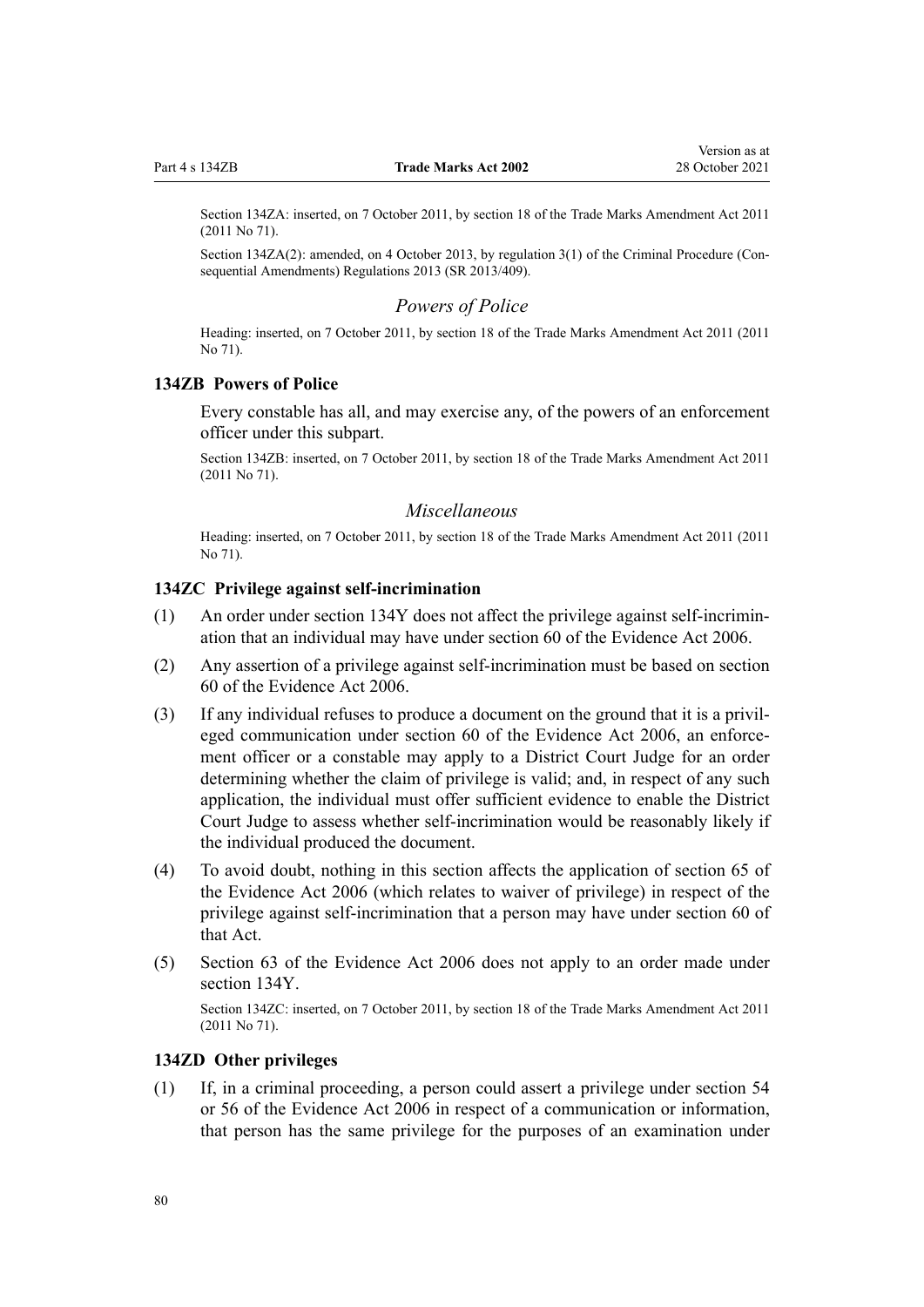[section 134D](#page-64-0), a search warrant issued under [section 134F](#page-66-0), and an order made under [section 134Y](#page-78-0).

- (2) Subsection (3) applies to documents that are books of account or accounting records referred to in [section 55\(1\)](http://legislation.govt.nz/pdflink.aspx?id=DLM393662) of the Evidence Act 2006.
- (3) The application, by subsection (1), of [section 54](http://legislation.govt.nz/pdflink.aspx?id=DLM393659) of the Evidence Act 2006 (which relates to the privilege for communications with legal advisers) does not prevent, limit, or affect—
	- (a) the issue or execution of a search warrant under [section 134F;](#page-66-0) or
	- (b) the making of an order under [section 134Y;](#page-78-0) or
	- (c) the admissibility, in a criminal proceeding under this Act, of any evidence that relates to the contents of a document to which this subsection applies obtained as a result of a search warrant issued under [section](#page-66-0) [134F](#page-66-0) or an order made under [section 134Y.](#page-78-0)
- (4) A person who has a privilege under this section has the right—
	- (a) to prevent the examination under [section 134D,](#page-64-0) or the search under a warrant issued under [section 134F](#page-66-0), or to refuse production under an order made under [section 134Y,](#page-78-0) of any communication or information to which the privilege would apply if it were sought to be disclosed in a criminal proceeding; and
	- (b) to require the return of any such communication or information if it is seized by a person exercising the power of examination under [section](#page-64-0) [134D](#page-64-0) or search under a warrant issued under [section 134F](#page-66-0) pending determination of the claim to privilege.
- $(5)$  If a person asserts a claim to privilege under this section in respect of any communication or information, an enforcement officer or a constable may apply to a District Court Judge for an order determining whether or not the claim to privilege is valid; and, for the purpose of determining any such application, the District Court Judge may require the communication or information to be pro‐ duced to him or her.
- (6) A District Court Judge may, on the application of an enforcement officer or a constable, disallow a privilege claimed under this section if the Judge is satisfied that the claim to privilege would, under [section 67\(1\)](http://legislation.govt.nz/pdflink.aspx?id=DLM393679) of the Evidence Act 2006, be disallowed in a proceeding.
- (7) [Section 65](http://legislation.govt.nz/pdflink.aspx?id=DLM393677) of the Evidence Act 2006 (which relates to waiver of privilege) applies in respect of any privilege under this section. Section 134ZD: inserted, on 7 October 2011, by [section 18](http://legislation.govt.nz/pdflink.aspx?id=DLM2290055) of the Trade Marks Amendment Act 2011 (2011 No 71).

#### **134ZE Disclosure of information**

(1) The chief executive (or any employee of the Ministry authorised in that behalf), the chief executive of the New Zealand Customs Service (or any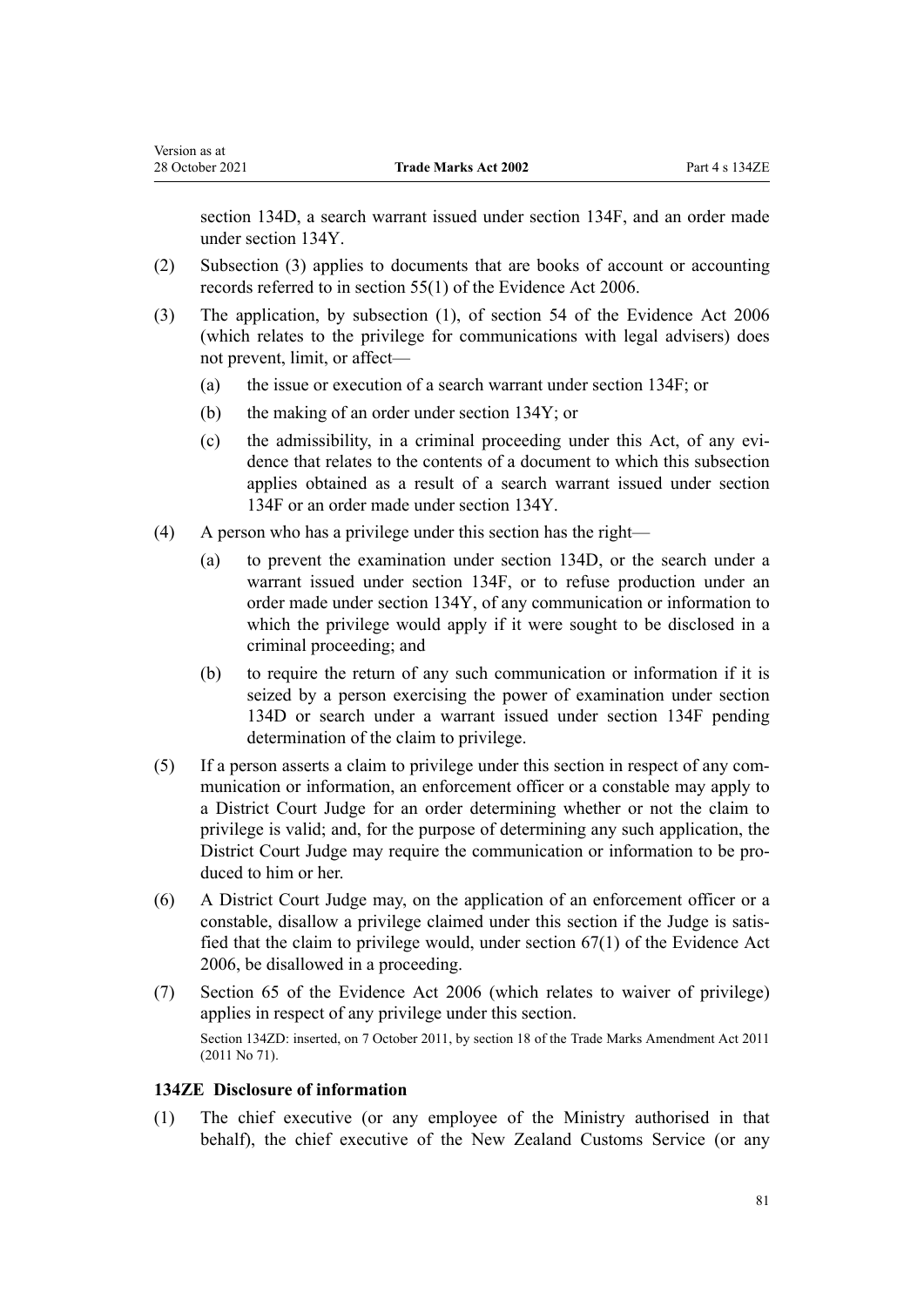employee of the New Zealand Customs Service authorised in that behalf), and the Commissioner of Police (or any constable authorised in that behalf) may disclose information to each other, on request, for the purpose of investigating and prosecuting offences under this Act.

- (2) Information obtained under subsection (1) must not be disclosed except—
	- (a) to the persons authorised under that subsection; or
	- (b) for the purpose of any proceedings that have been commenced or that are reasonably in contemplation and that are connected with a matter in relation to which those persons perform their duties.
- (3) No obligation as to secrecy or other restriction on the disclosure of information imposed by any enactment or otherwise prevents a disclosure under this section.

Section 134ZE: inserted, on 7 October 2011, by [section 18](http://legislation.govt.nz/pdflink.aspx?id=DLM2290055) of the Trade Marks Amendment Act 2011 (2011 No 71).

### **134ZF No liability if functions performed or powers exercised in good faith**

- (1) This section applies to—
	- (a) an enforcement officer:
	- (b) a person who assists an enforcement officer or a constable under this subpart:
	- (c) a constable who exercises any power of an enforcement officer under this subpart.
- (2) No person to whom this section applies is liable for any act done or omitted to be done by the person in the performance or intended performance of his or her functions or the exercise or intended exercise of his or her powers under this Act if the person acted—
	- (a) in good faith; and
	- (b) in a reasonable manner; and
	- (c) in the reasonably held belief that the prerequisites for the performance of any function or the exercise of any power had been satisfied.

Section 134ZF: inserted, on 7 October 2011, by [section 18](http://legislation.govt.nz/pdflink.aspx?id=DLM2290055) of the Trade Marks Amendment Act 2011 (2011 No 71).

# Subpart 3—Border protection measures

#### *Interpretation*

## **135 Interpretation**

In this subpart and [section 204](#page-118-0), unless the context otherwise requires,—

**accepted notice** means a notice given under [section 137](#page-84-0) that has been accepted by the chief executive under [section 139](#page-85-0)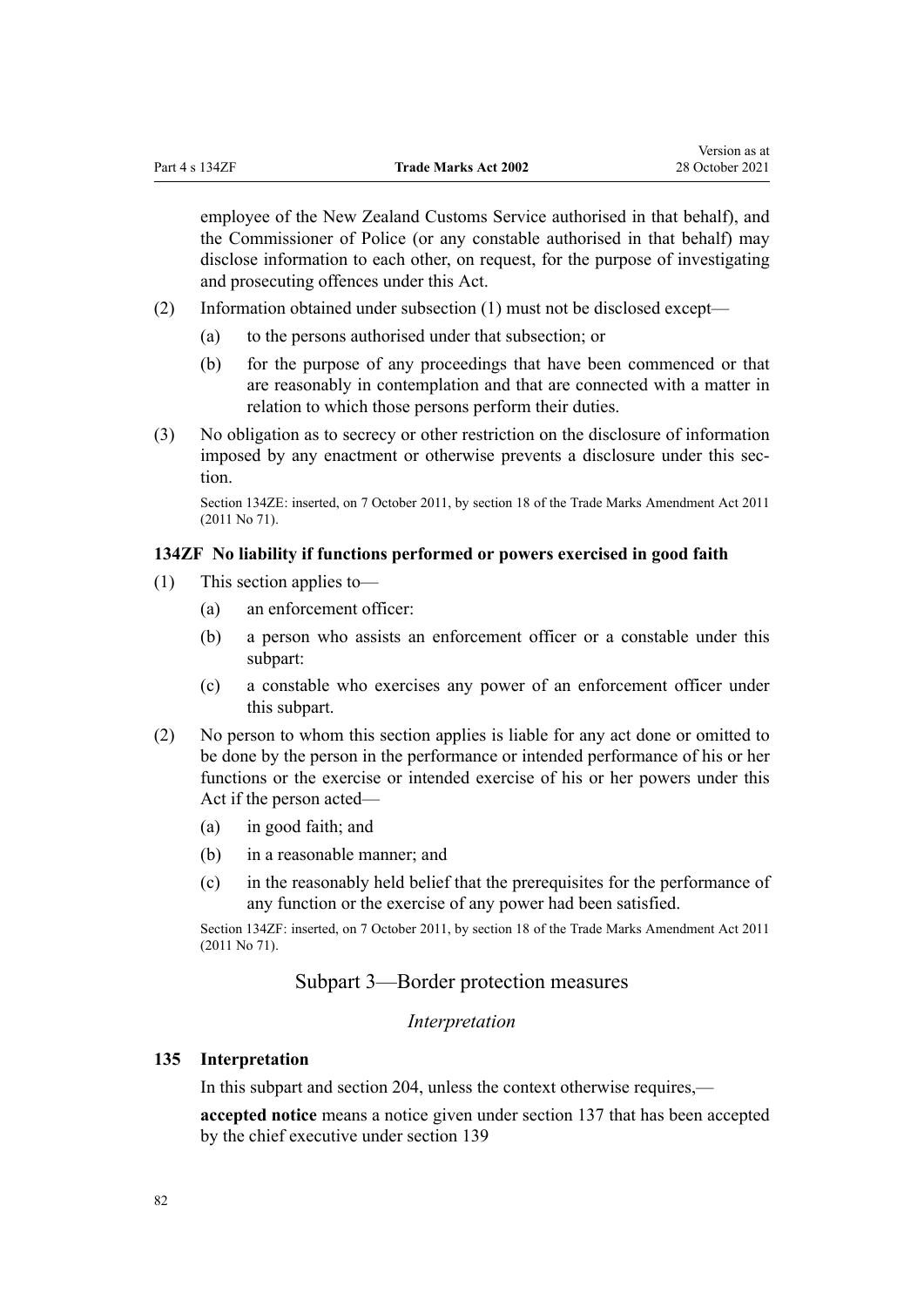**chief executive** has the same meaning as in [section 5\(1\)](http://legislation.govt.nz/pdflink.aspx?id=DLM7038971) of the Customs and Excise Act 2018

**claimant** means a person who gives a notice under [section 137](#page-84-0)

**control of the Customs** is to be read in accordance with the definition of sub‐ ject to the control of Customs in [section 6](http://legislation.govt.nz/pdflink.aspx?id=DLM7039191) of the Customs and Excise Act 2018

**counterfeit goods** means, in relation to a registered trade mark, infringing goods that bear a sign—

- (a) that is identical with the registered trade mark and that is used in relation to any goods in respect of which the trade mark is registered; or
- (b) that is similar to the registered trade mark and that is used in relation to any goods in respect of which the trade mark is registered, if use of the sign would be likely to deceive

**Customs** means the New Zealand Customs Service

**Customs officer** has the same meaning as in [section 5\(1\)](http://legislation.govt.nz/pdflink.aspx?id=DLM7038971) of the Customs and Excise Act 2018

**exporter** has the same meaning as in [section 2\(1\)](http://legislation.govt.nz/pdflink.aspx?id=DLM377342) of the Customs and Excise Act 1996

**importer** has the same meaning as in [section 2\(1\)](http://legislation.govt.nz/pdflink.aspx?id=DLM377342) of the Customs and Excise Act 1996

**infringing sign** means a sign that is—

- (a) identical with a trade mark in respect of which a notice has been given under [section 137](#page-84-0) and is used on or in physical relation to goods that are identical with goods in respect of which the trade mark is registered; or
- (b) identical with such a trade mark and is used on or in physical relation to goods that are similar to goods in respect of which the trade mark is registered, if that use would be likely to deceive or confuse; or
- (c) similar to such a trade mark and is used on or in physical relation to goods that are identical with or similar to goods in respect of which the trade mark is registered, if such use would be likely to deceive or con‐ fuse

specified goods means goods imported, or to be exported, other than for private and domestic use.

Section 135 **accepted notice**: inserted, on 16 September 2011, by [section 19](http://legislation.govt.nz/pdflink.aspx?id=DLM2290099) of the Trade Marks Amendment Act 2011 (2011 No 71).

Section 135 **chief executive**: amended, on 1 October 2018, by [section 443\(3\)](http://legislation.govt.nz/pdflink.aspx?id=DLM7039957) of the Customs and Excise Act 2018 (2018 No 4).

Section 135 **control of the Customs**: amended, on 1 October 2018, by [section 443\(3\)](http://legislation.govt.nz/pdflink.aspx?id=DLM7039957) of the Customs and Excise Act 2018 (2018 No 4).

Section 135 **counterfeit goods**: inserted, on 30 December 2018, by [section 95](http://legislation.govt.nz/pdflink.aspx?id=DLM6838430) of the Comprehensive and Progressive Agreement for Trans-Pacific Partnership Amendment Act 2018 (2016 No 90).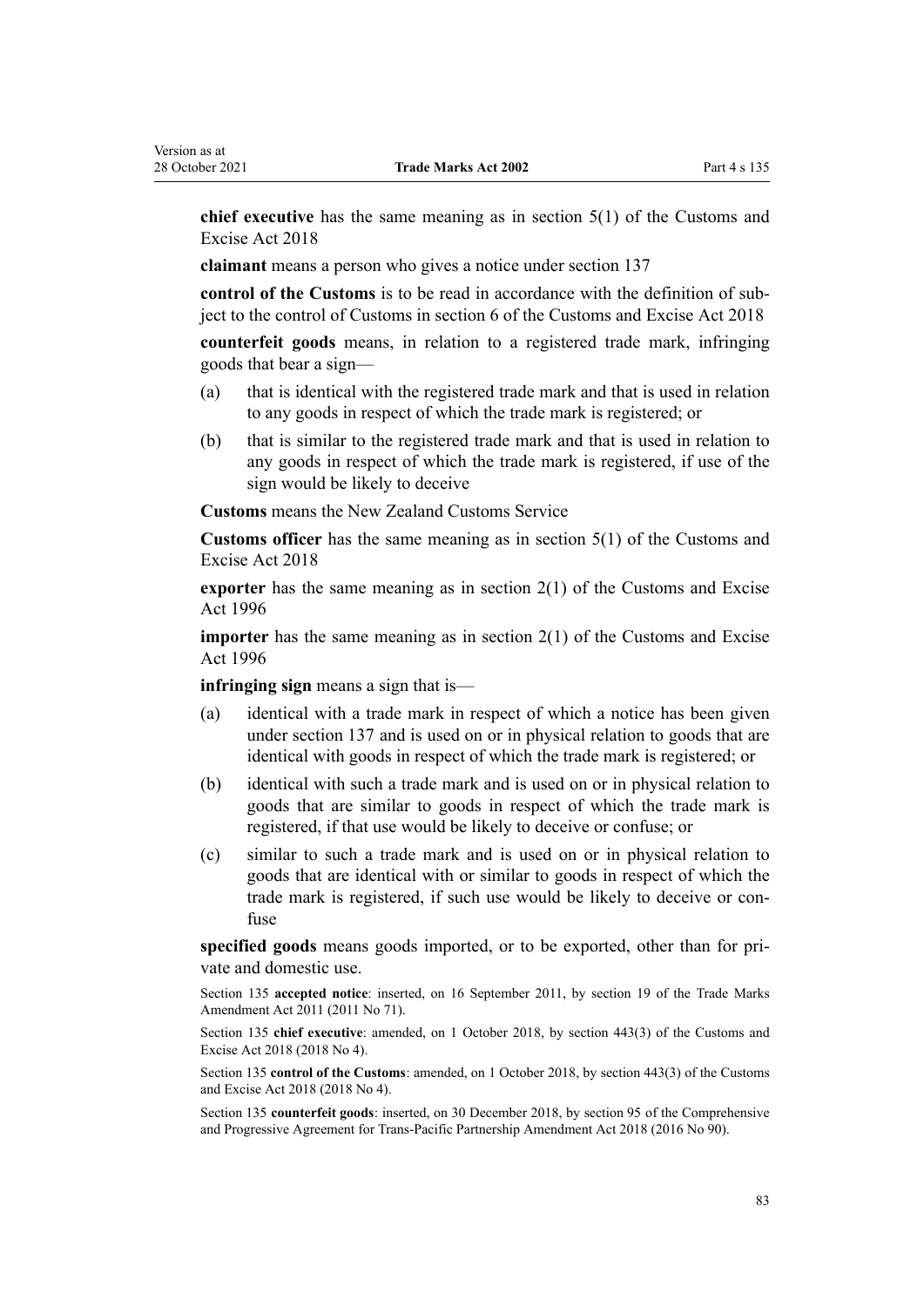<span id="page-83-0"></span>Section 135 **Customs**: inserted, on 16 September 2011, by [section 19](http://legislation.govt.nz/pdflink.aspx?id=DLM2290099) of the Trade Marks Amendment Act 2011 (2011 No 71).

Section 135 **Customs officer**: amended, on 1 October 2018, by [section 443\(3\)](http://legislation.govt.nz/pdflink.aspx?id=DLM7039957) of the Customs and Excise Act 2018 (2018 No 4).

Section 135 **exporter**: inserted, on 30 December 2018, by [section 95](http://legislation.govt.nz/pdflink.aspx?id=DLM6838430) of the Comprehensive and Progressive Agreement for Trans-Pacific Partnership Amendment Act 2018 (2016 No 90).

Section 135 **importer**: inserted, on 30 December 2018, by [section 95](http://legislation.govt.nz/pdflink.aspx?id=DLM6838430) of the Comprehensive and Progressive Agreement for Trans-Pacific Partnership Amendment Act 2018 (2016 No 90).

Section 135 **specified goods**: inserted, on 30 December 2018, by [section 95](http://legislation.govt.nz/pdflink.aspx?id=DLM6838430) of the Comprehensive and Progressive Agreement for Trans-Pacific Partnership Amendment Act 2018 (2016 No 90).

## *Detention of goods suspected of bearing infringing sign*

Heading: inserted, on 30 December 2018, by [section 96](http://legislation.govt.nz/pdflink.aspx?id=DLM6838439) of the Comprehensive and Progressive Agreement for Trans-Pacific Partnership Amendment Act 2018 (2016 No 90).

## **135A Detention of goods suspected of bearing infringing sign**

- (1) Any goods in the control of the Customs may be detained in the custody of the chief executive or a Customs officer if a Customs officer has reasonable cause to suspect that the goods are goods on or in physical relation to which an infringing sign is used.
- (2) The chief executive must, as soon as is reasonably practicable after the goods are detained, take reasonable steps to notify the detention to—
	- (a) the owner of the trade mark (to enable that person to consider whether to give a notice under [section 137\)](#page-84-0); and
	- (b) the importer or exporter from whom the goods have been detained, if that person is identified but was not present when the detention took place.
- (3) The detention of any goods under subsection (1) is not rendered illegal by a failure to serve notice under subsection (2)(a) or (b).

Section 135A: inserted, on 30 December 2018, by [section 96](http://legislation.govt.nz/pdflink.aspx?id=DLM6838439) of the Comprehensive and Progressive Agreement for Trans-Pacific Partnership Amendment Act 2018 (2016 No 90).

#### **135B Release of goods**

- (1) The goods are no longer detained under section  $135A(1)$  if—
	- (a) no notice under [section 137](#page-84-0) is given in respect of the goods within 3 working days after the date on which notice was given under section  $135A(2)(a)$ ; or
	- (b) a notice under [section 137](#page-84-0) is given in respect of the goods within 3 working days after the date on which notice was given under section  $135A(2)(a)$  and—
		- (i) the notice given under [section 137](#page-84-0) is subsequently accepted under [section 139](#page-85-0) and the goods are subsequently detained under [section](#page-89-0) [149](#page-89-0); or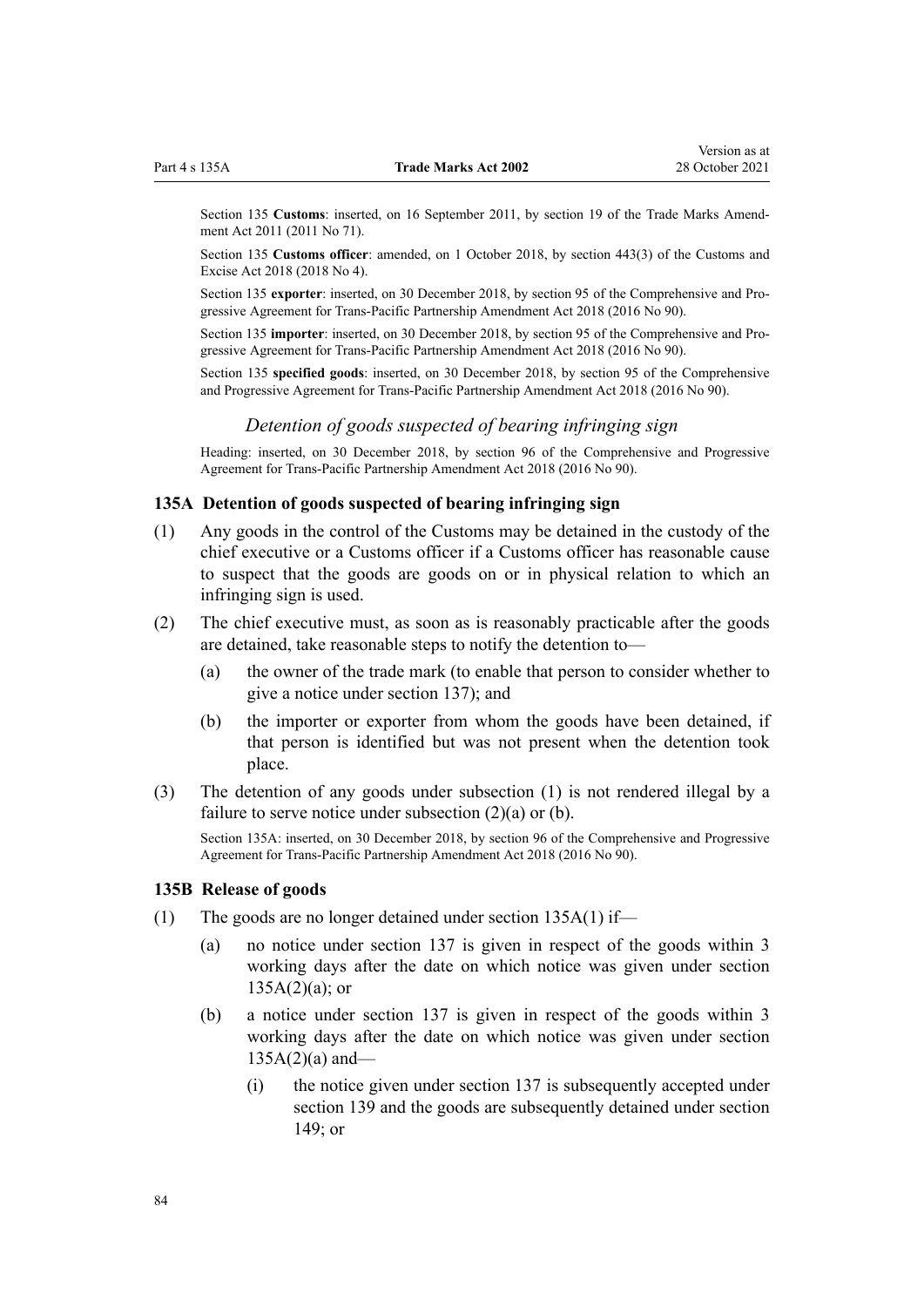- <span id="page-84-0"></span>(ii) the notice given under section 137 is subsequently declined under [section 139;](#page-85-0) or
- (c) the chief executive considers that it is not reasonably practicable for notice to be given under [section 135A\(2\)\(a\)](#page-83-0); or
- (d) the chief executive considers that there is no longer a reason to detain the goods.
- (2) The chief executive must release any goods no longer detained under [section](#page-83-0) [135A\(1\)](#page-83-0) to the person entitled to them.
- (3) However, the chief executive may release goods under subsection (2) only if the goods are not detained under [section 149](#page-89-0) and if—
	- (a) every legal requirement as to the importation or exportation of the goods is satisfied; and
	- (b) every requirement made under any regulations that require the deposit of a security is satisfied; and
	- (c) the release of the goods is not contrary to law.

Section 135B: inserted, on 30 December 2018, by [section 96](http://legislation.govt.nz/pdflink.aspx?id=DLM6838439) of the Comprehensive and Progressive Agreement for Trans-Pacific Partnership Amendment Act 2018 (2016 No 90).

# *Notice of infringing sign*

# **136 Application of sections 137 to 141**

Nothing in sections 137 to 141 applies in relation to any infringing sign that has been applied to goods that are put on the market anywhere in the world under any 1 or more of the circumstances referred to in section  $97A(1)(a)$  to [\(c\).](#page-52-0)

Section 136: replaced, on 16 September 2011, by [section 20](http://legislation.govt.nz/pdflink.aspx?id=DLM2353611) of the Trade Marks Amendment Act 2011 (2011 No 71).

#### **137 Notice may be given to chief executive**

A person who is the owner of a registered trade mark may give a notice in writ‐ ing to the chief executive that—

- (a) claims that he or she is the owner of a trade mark that is registered in respect of the goods specified in the notice; and
- (b) requests the chief executive to detain any goods, on or in physical rela‐ tion to which an infringing sign is used, that are, or at any time come into, the control of the Customs.

Compare: 1953 No 66 s 54B(1)

#### **138 Contents of notice**

- (1) A notice under section 137 must—
	- (a) contain particulars in support of the request as may be prescribed; and
	- (b) specify the period for which the notice is to be in force.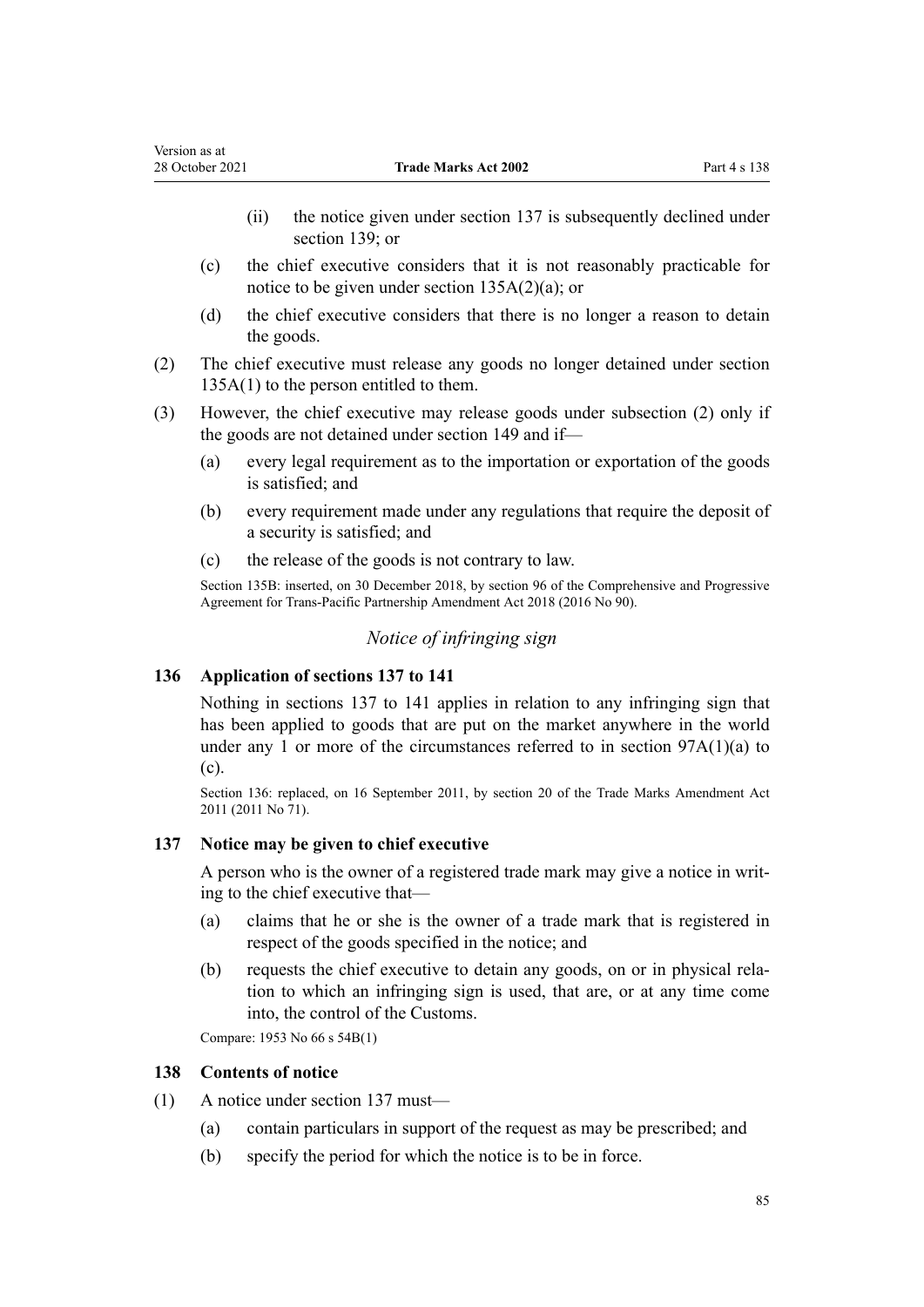- <span id="page-85-0"></span>(2) The period referred to in subsection  $(1)(b)$  must be—
	- (a) not longer than 5 years from the date of the notice; or
	- (b) if the registration of the trade mark to which the notice relates will expire within the period of 5 years from the date of the notice, not longer than the period for which the current registration will last.

Compare: 1953 No 66 s 54B(2)

#### **139 Chief executive must accept or decline notice**

The chief executive must, in relation to any notice given under [section 137](#page-84-0),—

- (a) either—
	- (i) accept the notice if the claimant and the notice given by the claim‐ ant comply with the requirements of this section and any regulations; or
	- (ii) decline the notice if the claimant or the notice given by the claim‐ ant does not comply with the requirements of this section and any regulations; and
- (b) within a reasonable period of receiving the notice, advise the claimant whether the notice has been accepted or declined.

Compare: 1953 No 66 s 54B(3)

#### **139A Chief executive may suspend accepted notice**

- (1) The chief executive may suspend an accepted notice if the chief executive is satisfied that—
	- (a) the information held in respect of the accepted notice is not correct or is no longer current; or
	- (b) there has been a failure to comply with a requirement concerning the giving of security or indemnity or both; or
	- (c) there has been a failure to comply with an obligation under an indemnity given for an amount in respect of the accepted notice.
- (2) Before suspending an accepted notice, the chief executive must—
	- (a) give written advice of the chief executive's intention to suspend the accepted notice to—
		- (i) the person who gave the notice under [section 137;](#page-84-0) or
		- (ii) if the chief executive has received notification of an assignment or transmission of the trade mark to which the notice relates, the per‐ son notified as the current owner of the trade mark; and
	- (b) include in or with the advice a statement of the chief executive's reasons; and
	- (c) give the person to whom the advice is given not less than 20 working days to respond; and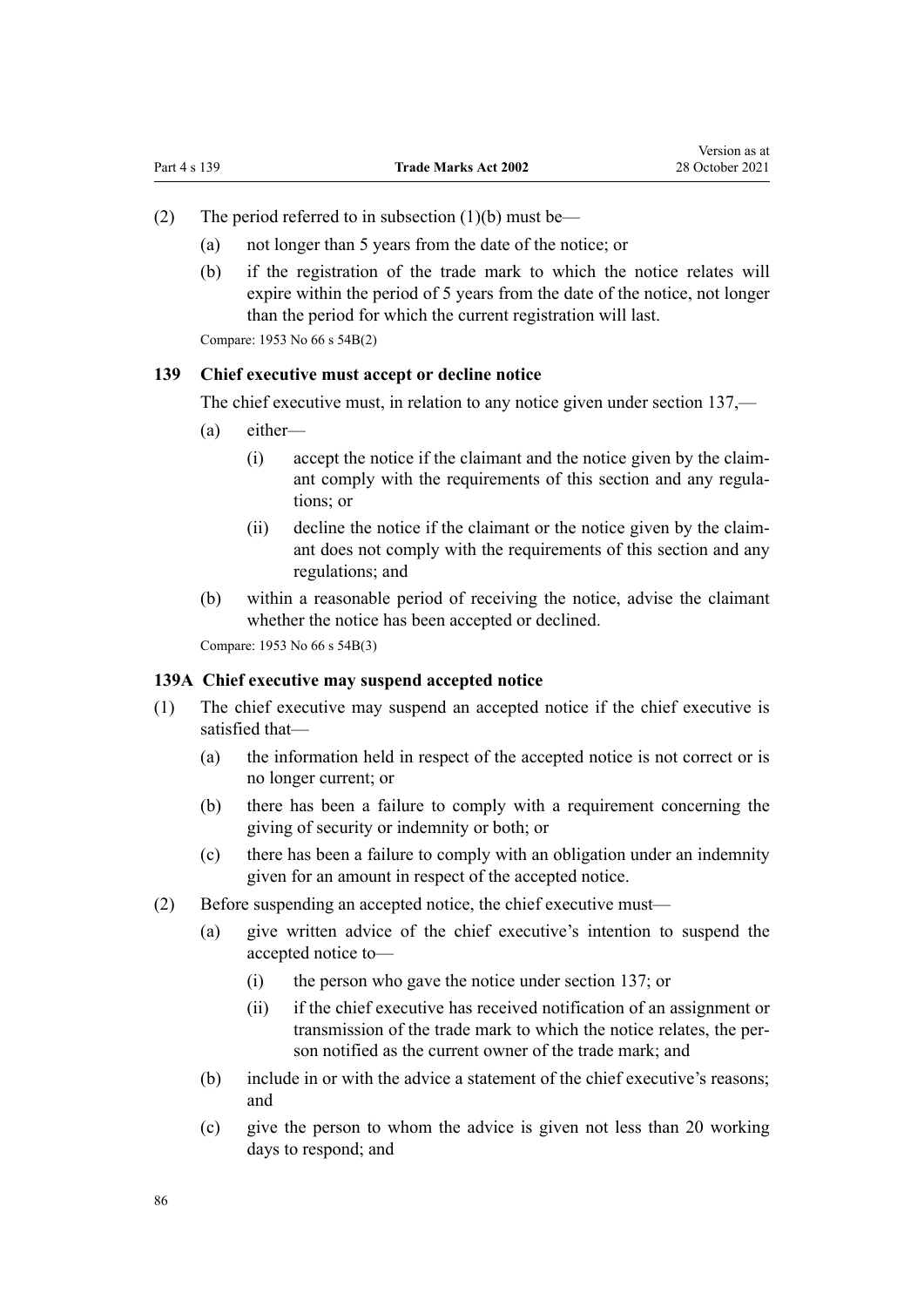- (d) consider any response made by that person to the chief executive within the time allowed.
- (3) The written advice under subsection (2) may be given—
	- (a) by delivering it to that person; or
	- (b) by posting it to the most recent address for that person that has been notified to the chief executive; or
	- (c) by emailing it to the person at an email address that is used by the per‐ son.
- (4) In the absence of proof to the contrary, written advice that is emailed to a per‐ son must be treated as received by the person on the second working day after the date on which it is emailed, and, in proving that the advice was emailed, it is sufficient to prove that the advice was properly addressed and sent to the email address.

Section 139A: inserted, on 16 September 2011, by [section 21](http://legislation.govt.nz/pdflink.aspx?id=DLM2290104) of the Trade Marks Amendment Act 2011 (2011 No 71).

Section 139A(3)(b): amended, on 16 December 2017, by [section 77\(1\)](http://legislation.govt.nz/pdflink.aspx?id=DLM6962240) of the Electronic Interactions Reform Act 2017 (2017 No 50).

Section 139A(3)(c): inserted, on 16 December 2017, by [section 77\(2\)](http://legislation.govt.nz/pdflink.aspx?id=DLM6962240) of the Electronic Interactions Reform Act 2017 (2017 No 50).

Section 139A(4): inserted, on 16 December 2017, by [section 77\(3\)](http://legislation.govt.nz/pdflink.aspx?id=DLM6962240) of the Electronic Interactions Reform Act 2017 (2017 No 50).

#### **139B Notice of suspension**

- $(1)$  If the chief executive decides to suspend an accepted notice, the chief executive must give written notice of the suspension to the person referred to in sec[tion 139A\(2\)\(a\).](#page-85-0)
- (2) The notice of suspension may be given—
	- (a) by delivering it to that person; or
	- (b) by posting it to the most recent address for that person that has been notified to the chief executive; or
	- (c) by emailing it to the person at an email address that is used by the per‐ son.
- (3) In the absence of proof to the contrary, a notice of suspension that is emailed to a person must be treated as received by the person on the second working day after the date on which it is emailed, and, in proving that the notice was emailed, it is sufficient to prove that the notice was properly addressed and sent to the email address.

Section 139B: inserted, on 16 September 2011, by [section 21](http://legislation.govt.nz/pdflink.aspx?id=DLM2290104) of the Trade Marks Amendment Act 2011 (2011 No 71).

Section 139B(2)(b): amended, on 16 December 2017, by [section 78\(1\)](http://legislation.govt.nz/pdflink.aspx?id=DLM6962241) of the Electronic Interactions Reform Act 2017 (2017 No 50).

Section 139B(2)(c): inserted, on 16 December 2017, by [section 78\(2\)](http://legislation.govt.nz/pdflink.aspx?id=DLM6962241) of the Electronic Interactions Reform Act 2017 (2017 No 50).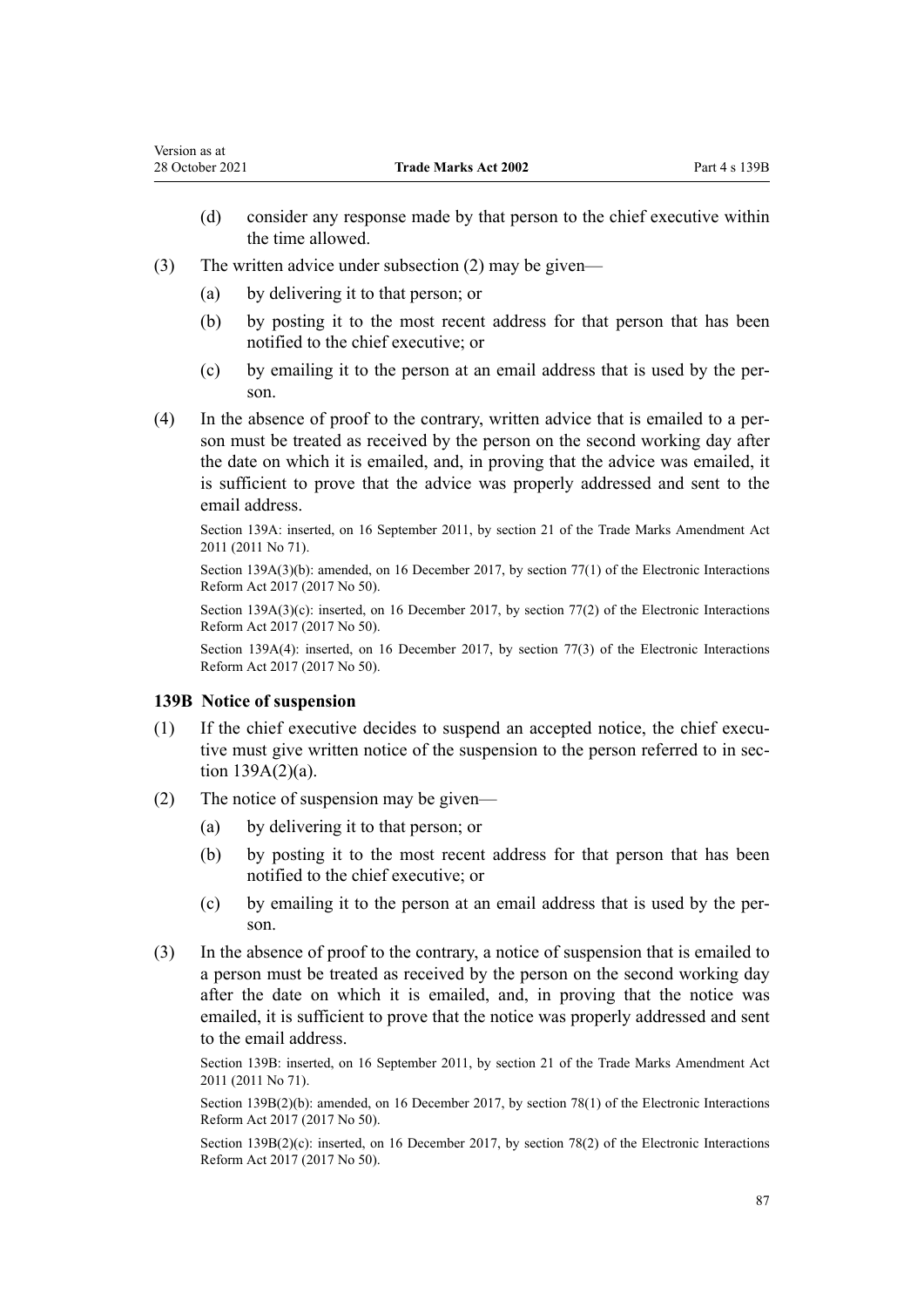<span id="page-87-0"></span>Section 139B(3): inserted, on 16 December 2017, by [section 78\(3\)](http://legislation.govt.nz/pdflink.aspx?id=DLM6962241) of the Electronic Interactions Reform Act 2017 (2017 No 50).

#### **139C Chief executive may reinstate accepted notice**

The chief executive may reinstate an accepted notice suspended under [section](#page-85-0) [139A](#page-85-0) if the chief executive is satisfied that the grounds for the suspension no longer apply.

Section 139C: inserted, on 16 September 2011, by [section 21](http://legislation.govt.nz/pdflink.aspx?id=DLM2290104) of the Trade Marks Amendment Act 2011 (2011 No 71).

#### **140 Duration of accepted notice**

- (1) An accepted notice remains in force for the period specified in the notice unless—
	- (a) it is revoked by the claimant by notice in writing; or
	- (b) the court orders, in proceedings under [section 153](#page-90-0), that the notice be dis‐ charged; or
	- (c) registration of the trade mark to which the notice relates has been cancel‐ led, revoked, declared invalid, or has expired.
- (2) However, an accepted notice is not in force during the period of any suspension under [section 139A](#page-85-0).

Section 140: replaced, on 16 September 2011, by [section 22](http://legislation.govt.nz/pdflink.aspx?id=DLM2290108) of the Trade Marks Amendment Act 2011 (2011 No 71).

#### **141 Licensee may require notice**

- (1) Subject to agreement between a licensee of a registered trade mark and the owner of the trade mark, a licensee is entitled to require the owner to give notice under [section 137](#page-84-0) in relation to the trade mark.
- (2) If the owner refuses or neglects to do so within 2 months of being so required, the licensee may give notice under that subsection as if he or she were the owner.

Compare: 1953 No 66 s 54B(6)

## *Investigation where notice of infringing sign*

### **142 Application of sections 143 to 146**

Sections 143 to 146 apply only to specified goods.

Compare: 1953 No 66 s 54C(4)

Section 142: replaced, on 30 December 2018, by [section 97](http://legislation.govt.nz/pdflink.aspx?id=DLM6838443) of the Comprehensive and Progressive Agreement for Trans-Pacific Partnership Amendment Act 2018 (2016 No 90).

#### **143 Determination to conduct investigation**

The chief executive may conduct an investigation in order to establish whether or not the goods appear to be goods to which the notice relates if—

(a) a notice that has been accepted under [section 139](#page-85-0) is in force; and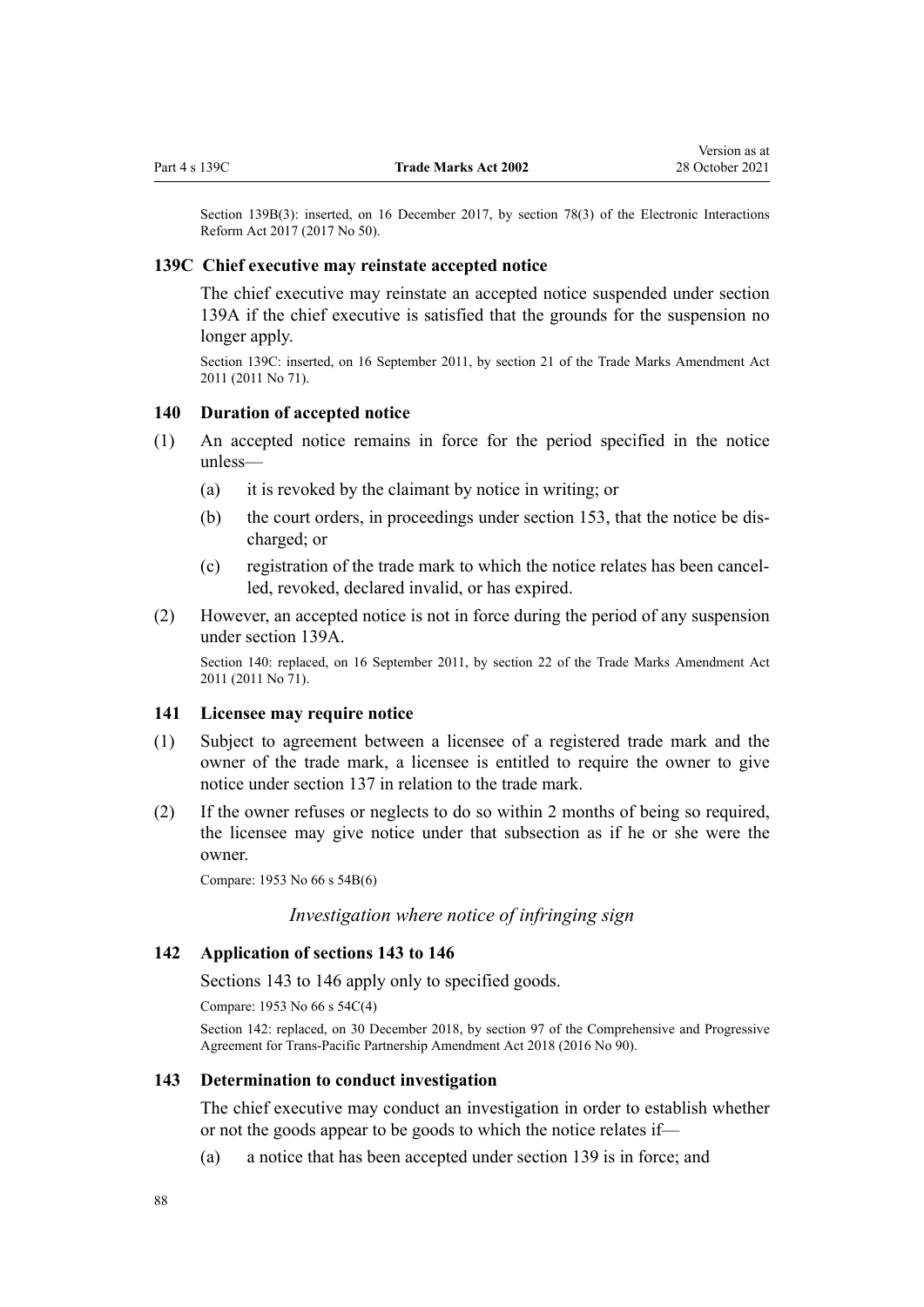<span id="page-88-0"></span>(b) the chief executive considers that any goods that are in the control of Customs may be goods to which the notice relates.

Compare: 1953 No 66 s 54C(1)

Section 143(b): amended, on 30 December 2018, by [section 98](http://legislation.govt.nz/pdflink.aspx?id=DLM6838445) of the Comprehensive and Progressive Agreement for Trans-Pacific Partnership Amendment Act 2018 (2016 No 90).

# **144 Claimant to provide information for investigation**

For the purpose of an investigation under [section 143,](#page-87-0) the chief executive may require the claimant or any other person appearing to the chief executive to have an interest in the goods to provide, within 10 working days of being required to do so, any information required by the chief executive. Compare: 1953 No 66 s 54C(2)

# **145 Limitations on requirement to supply information**

- (1) The chief executive must not require any person to provide any information under section 144 unless the chief executive considers that the information is reasonably necessary for the purpose of an investigation under [section 143](#page-87-0).
- (2) Every person who is required to provide information under section 144 has the same privileges in relation to the giving of the information as witnesses have in any court.
- (3) If a person refuses or fails to provide information required by the chief executive under section 144, the chief executive may, subject to subsection (2), take that refusal or failure into account in forming any opinion under [section 143](#page-87-0) or in making any determination under section 146.

Compare: 1953 No 66 s 54D

# *Chief executive's determination*

### **146 Chief executive's determination**

Whether or not the chief executive conducts an investigation, he or she must, within a reasonable period of forming an opinion under [section 143](#page-87-0), make a determination whether or not the goods appear to be goods to which the notice relates.

Compare: 1953 No 66 s 54C(3)

### **147 Notice of determination**

If the chief executive makes a determination under section 146, the chief executive must, within any period that may be reasonably necessary to effect service, cause written notice of the determination to be served on—

- (a) the claimant; and
- (b) any other person appearing to the chief executive to have an interest in the goods.

Compare: 1953 No 66 s 54E(1)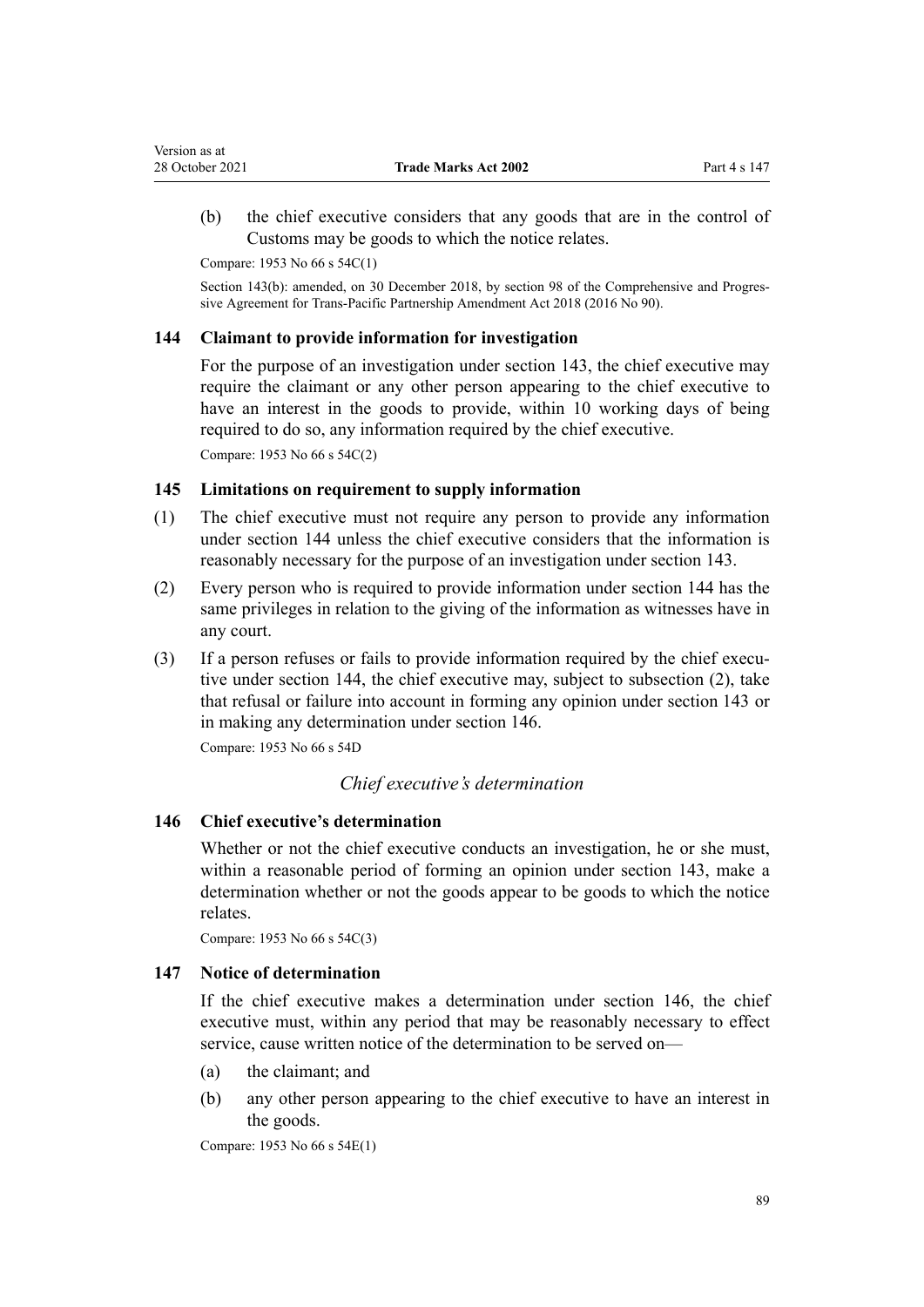# <span id="page-89-0"></span>**148 Consequences of failure to serve notice**

The detention of any goods under section 149 is not rendered illegal by a failure to serve notice under [section 147](#page-88-0).

Compare: 1953 No 66 s 54E(3)

## *Detention of goods bearing infringing sign*

## **149 Detention of goods bearing infringing sign**

- (1) If the chief executive considers that any goods that are in the control of the Customs may be goods to which a notice accepted under [section 139](#page-85-0) relates, those goods must be detained in the custody of the chief executive or any Customs officer until—
	- (a) the chief executive is served with an order made in proceedings under [section 152](#page-90-0) that the notice be discharged; or
	- (b) the chief executive is served with an order made in proceedings under [section 152](#page-90-0) that the goods be released; or
	- (c) any proceedings under [section 153](#page-90-0) in respect of those goods (including any appeal) are determined by a decision that the goods are not specified goods on or in physical relation to which an infringing sign is used; or
	- (d) any proceedings under [section 153](#page-90-0) in respect of those goods, including any appeal, are abandoned; or
	- (e) 10 working days have elapsed since notice was served under [section 147](#page-88-0) and the chief executive has not been served with notice of proceedings brought under [section 153](#page-90-0) by a person other than the importer or exporter.
- (2) Subject to section 150, on the occurrence of any of the matters specified in sub‐ section  $(1)(a)$  to  $(e)$ , the goods must be released to the person entitled to them.
- (3) The chief executive may, in any particular case, extend the period referred to in subsection (1)(e) to 20 working days if he or she considers it appropriate to do so in all the circumstances.

Compare: 1953 No 66 s 54F(1), (2)

Section 149(1): amended, on 30 December 2018, by [section 99\(1\)](http://legislation.govt.nz/pdflink.aspx?id=DLM6838446) of the Comprehensive and Progressive Agreement for Trans-Pacific Partnership Amendment Act 2018 (2016 No 90).

Section 149(1)(c): replaced, on 30 December 2018, by [section 99\(2\)](http://legislation.govt.nz/pdflink.aspx?id=DLM6838446) of the Comprehensive and Progressive Agreement for Trans-Pacific Partnership Amendment Act 2018 (2016 No 90).

Section 149(1)(e): amended, on 30 December 2018, by [section 99\(3\)](http://legislation.govt.nz/pdflink.aspx?id=DLM6838446) of the Comprehensive and Progressive Agreement for Trans-Pacific Partnership Amendment Act 2018 (2016 No 90).

#### **150 When detained goods may be released**

The chief executive or any Customs officer must release any goods under section 149 if—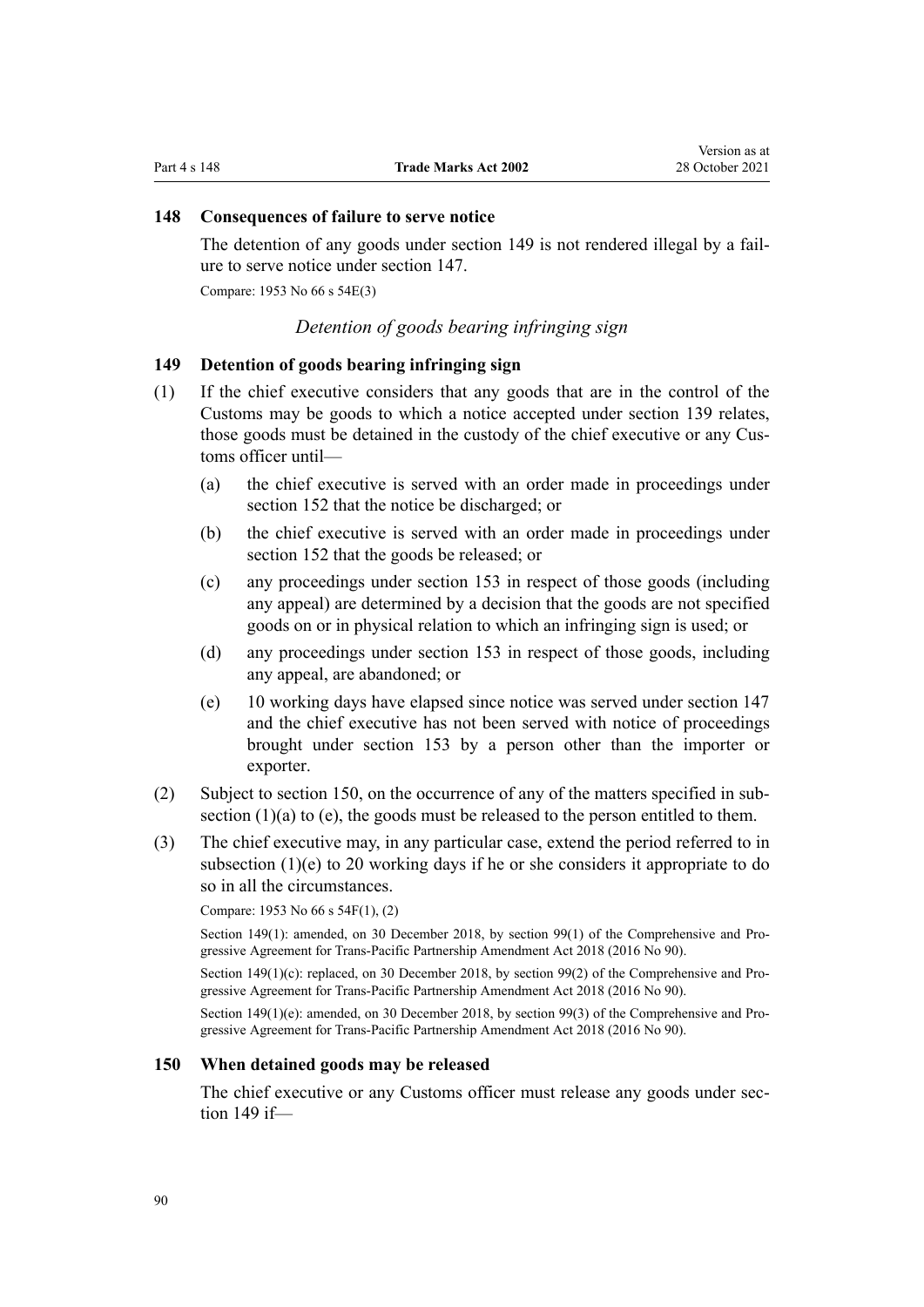- <span id="page-90-0"></span>(a) every legal requirement as to importation or exportation of the goods is satisfied; and
- (b) every requirement made under any regulations that require the deposit of a security to be satisfied; and
- (c) the release of the goods is not contrary to law.

Compare: 1953 No 66 s 54F(3)

Section 150(a): amended, on 30 December 2018, by [section 100](http://legislation.govt.nz/pdflink.aspx?id=DLM6838447) of the Comprehensive and Progressive Agreement for Trans-Pacific Partnership Amendment Act 2018 (2016 No 90).

# **151 Forfeiture of goods by consent**

- (1) If goods have been detained in the custody of the chief executive or a Customs officer, the importer or exporter of the goods may, by notice in writing to the chief executive, consent to the goods being forfeited to the Crown.
- (2) On the giving of a notice under subsection (1), the goods are forfeited to the Crown.

Compare: 1953 No 66 s 54H

Section 151(1): amended, on 30 December 2018, by [section 101](http://legislation.govt.nz/pdflink.aspx?id=DLM6838448) of the Comprehensive and Progressive Agreement for Trans-Pacific Partnership Amendment Act 2018 (2016 No 90).

*Proceedings relating to goods bearing infringing sign*

# **152 Application for various orders relating to goods bearing infringing sign**

The court may, on an application by any person, make an order that—

- (a) a notice accepted under [section 139](#page-85-0) be discharged; or
- (b) goods detained under [section 149](#page-89-0) be released.

Compare: 1953 No 66 s 54G(1), (2)

## **153 Proceedings to determine whether goods bear infringing sign**

- (1) The court may, on an application by any person, decide whether goods to which a determination under [section 146](#page-88-0) relates are specified goods on or in physical relation to which an infringing sign is used.
- (2) Notice of proceedings under subsection  $(1)$  must be served on the chief executive.
- (3) In proceedings under subsection (1),—
	- (a) the court must issue directions as to the service of notice on every person who has an interest in goods to which the proceedings relate; and
	- (b) a person who is served a notice is entitled to—
		- (i) appear in those proceedings, whether or not the person was served with notice under [section 147](#page-88-0); and
		- (ii) appeal against any order made in those proceedings, whether or not the person appeared in the proceedings.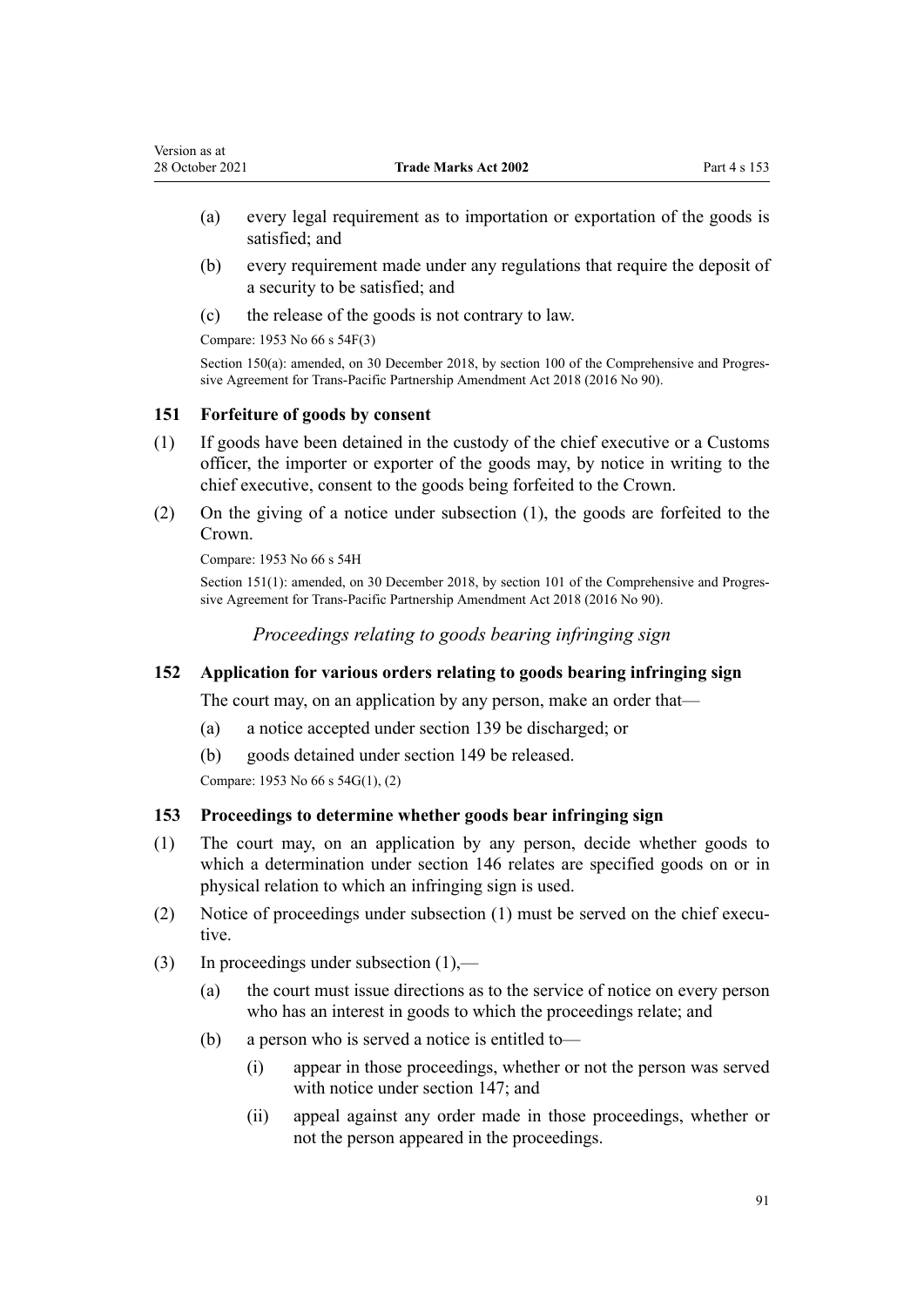- (4) An order made in proceedings under subsection (1) takes effect—
	- (a) at the end of the period within which notice of an appeal may be given; or
	- (b) on the final determination or abandonment of the proceeding on appeal (if notice of the appeal is given before the end of that period notice).

Compare: 1953 No 66 s 54G(3)–(6)

Section 153(1): replaced, on 30 December 2018, by [section 102](http://legislation.govt.nz/pdflink.aspx?id=DLM6838449) of the Comprehensive and Progressive Agreement for Trans-Pacific Partnership Amendment Act 2018 (2016 No 90).

#### **154 Powers of court**

- (1) If, in proceedings under [section 153,](#page-90-0) the court decides that any goods that are the subject of a determination made under [section 146](#page-88-0) are specified goods on or in physical relation to which an infringing sign is used, the court must make an order that the goods be—
	- (a) forfeited to the Crown; or
	- (b) destroyed; or
	- (c) otherwise dealt with as the court thinks fit.
- (2) In considering what order should be made under subsection (1), the court must consider—
	- (a) whether other remedies available in proceedings for infringement of a registered trade mark would be adequate to compensate, and to protect the interests of, the claimant; and
	- (b) the need to ensure that no goods on or in physical relation to which an infringing sign is used are disposed of in a manner that would adversely affect the claimant.
- (3) If more than 1 person is interested in goods, the court may—
	- (a) direct that the goods be sold or otherwise dealt with, and the proceeds divided; and
	- (b) make any other order it thinks fit.
- (3A) Despite subsections (1) to (3), if the goods are counterfeit goods, the court must, unless the court is satisfied that there are exceptional circumstances, make an order that the goods be—
	- (a) destroyed; or
	- (b) delivered to any person the court may direct (being a person who will destroy the goods).
- (4) If, in proceedings under [section 153,](#page-90-0) the court decides that goods to which a determination under [section 146](#page-88-0) relates are specified goods but that no infringing sign is used on or in physical relation to the goods, the court may make an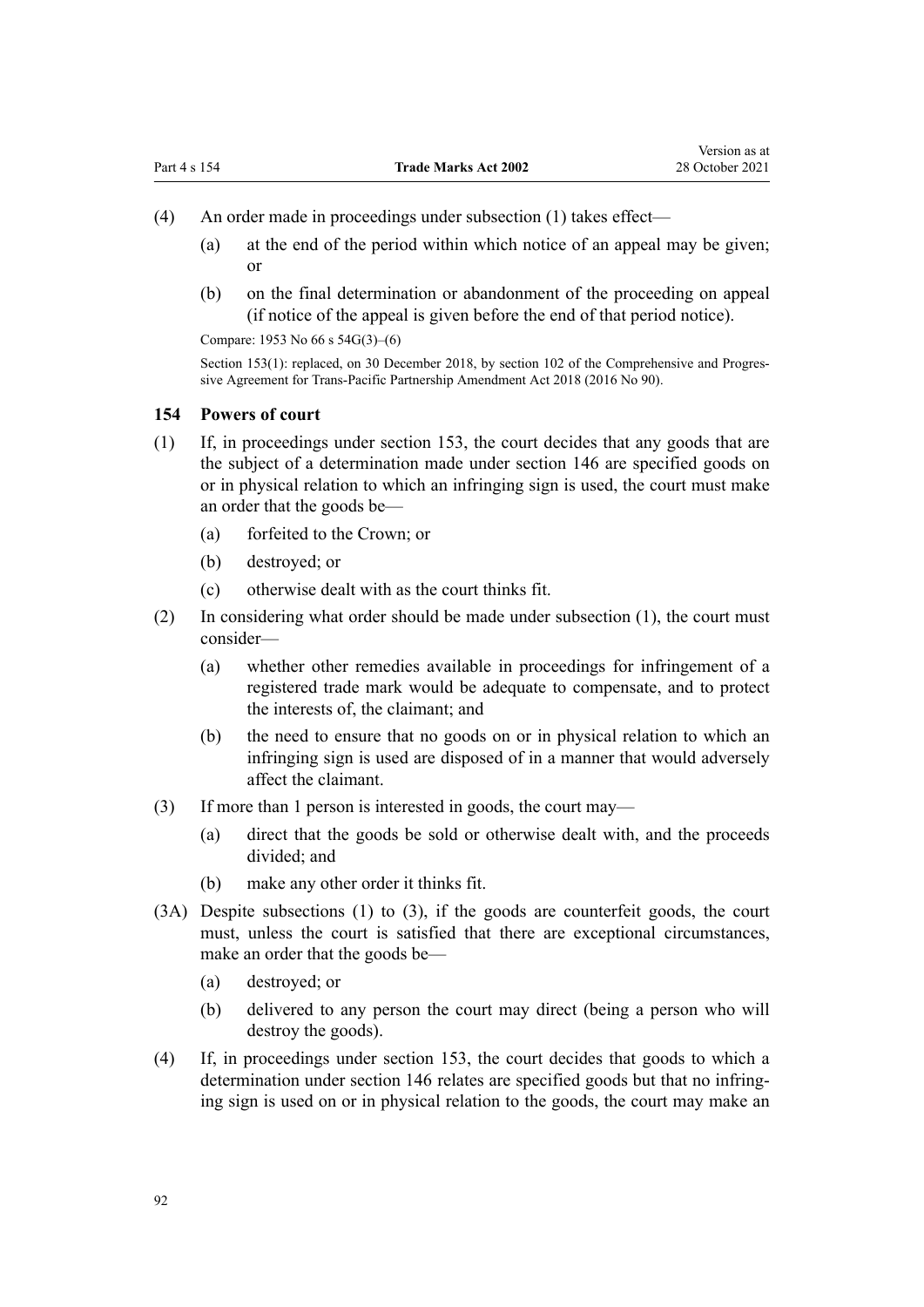<span id="page-92-0"></span>order that a person who is a party to the proceedings pay compensation in such amount as the court thinks fit to the importer, exporter, or owner of the goods.

Compare: 1953 No 66 s 54I

Section 154(1): amended, on 30 December 2018, by [section 103\(1\)](http://legislation.govt.nz/pdflink.aspx?id=DLM6838450) of the Comprehensive and Progressive Agreement for Trans-Pacific Partnership Amendment Act 2018 (2016 No 90).

Section 154(3A): inserted, on 30 December 2018, by [section 103\(2\)](http://legislation.govt.nz/pdflink.aspx?id=DLM6838450) of the Comprehensive and Progressive Agreement for Trans-Pacific Partnership Amendment Act 2018 (2016 No 90).

Section 154(4): replaced, on 30 December 2018, by [section 103\(3\)](http://legislation.govt.nz/pdflink.aspx?id=DLM6838450) of the Comprehensive and Progressive Agreement for Trans-Pacific Partnership Amendment Act 2018 (2016 No 90).

*Inspection of goods that bear infringing sign*

# **155 Inspection of goods**

- (1) The chief executive or a Customs officer must permit a person who claims to have an interest in goods or proceedings to which [section 143](#page-87-0) or [section 153](#page-90-0) applies to inspect the goods if the chief executive or Customs officer has, in his or her possession, goods to which any of the following apply:
	- (a) a notice given under [section 137](#page-84-0):
	- (b) an investigation under [section 143:](#page-87-0)
	- (c) proceedings under [section 153](#page-90-0).
- (2) A person who claims to have an interest in goods may—
	- (a) inspect the goods during normal office hours; or
	- (b) with the approval of the chief executive or Customs officer, remove the goods or a sample of the goods to a place, for a specified period, and on any conditions specified by the chief executive or Customs officer for the purpose of inspecting them.
- (3) Any person who wishes to inspect any goods under this section must give the chief executive or Customs officer not less than 72 hours notice of his or her intention to inspect those goods, or any lesser notice period specified by the chief executive or Customs officer for that purpose.

Compare: 1953 No 66 s 54J

## *Enforcement powers of Customs officers*

Heading: inserted, on 7 October 2011, by [section 23](http://legislation.govt.nz/pdflink.aspx?id=DLM2290110) of the Trade Marks Amendment Act 2011 (2011 No 71).

## **155A Customs officer may seize goods in control of Customs**

- (1) A Customs officer may seize any imported goods that are in the control of the Customs if the officer has reasonable cause to believe that they are evidence of, or of significant relevance to the investigation of, an offence under [section](#page-60-0) [124\(a\)](#page-60-0).
- (2) The provisions of [sections 134T to 134W](#page-75-0) apply with all necessary modifications in respect of any imported goods seized under this section, and in apply‐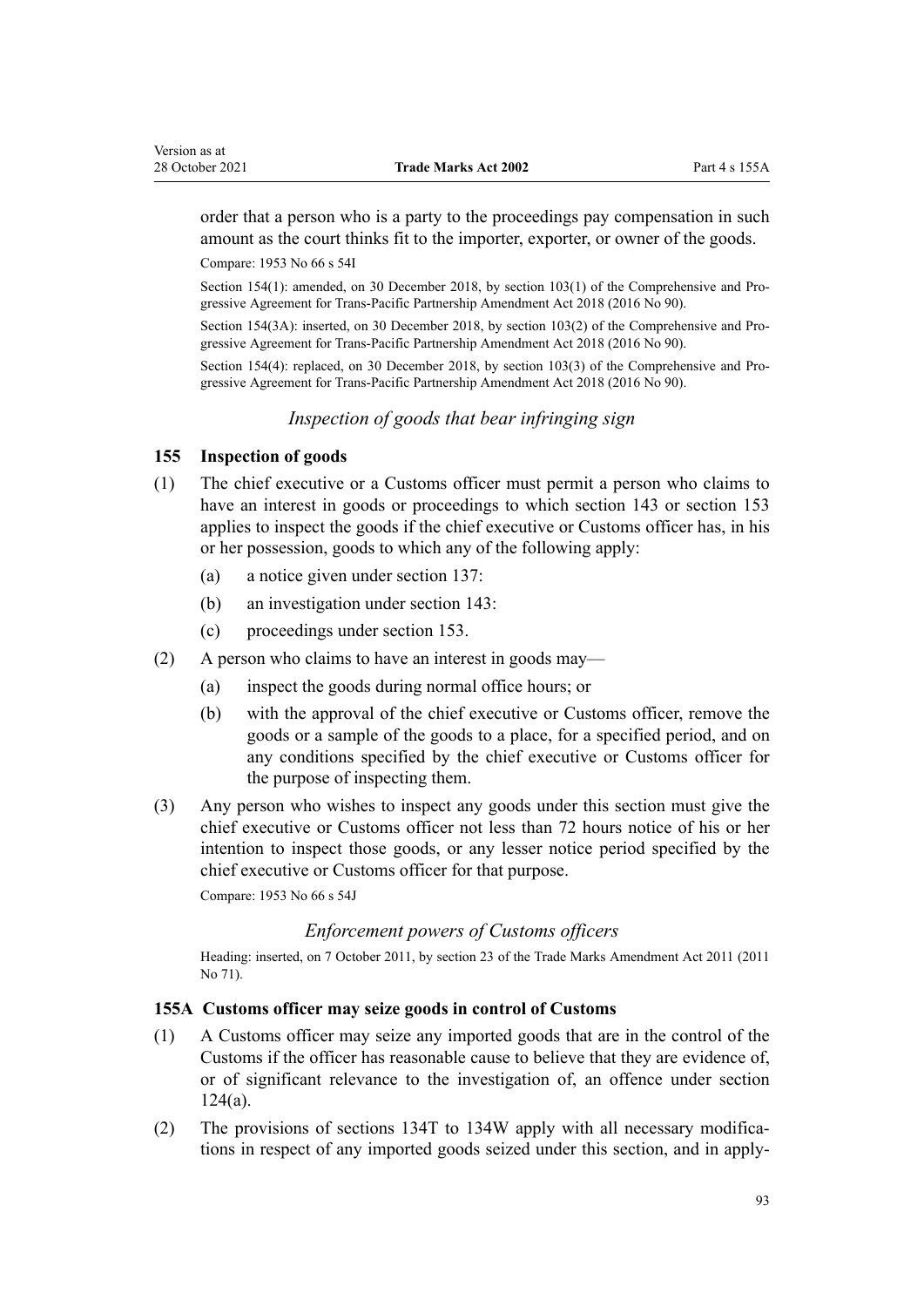<span id="page-93-0"></span>ing those provisions every reference to the chief executive must be read as a reference to the chief executive of the New Zealand Customs Service.

Section 155A: inserted, on 7 October 2011, by [section 23](http://legislation.govt.nz/pdflink.aspx?id=DLM2290110) of the Trade Marks Amendment Act 2011 (2011 No 71).

# **155B Chief executive may require person to produce documents concerning goods in control of Customs**

- (1) If a Customs officer believes on reasonable grounds that goods in the control of the Customs have been imported in breach of this Act, the chief executive may, by notice in writing, require any person whom the Customs officer believes to have imported the goods, or any person whom the Customs officer believes to have acted as agent of that person, to produce to a Customs officer for inspection any specified document or class of documents in the person's possession or control that the Customs officer considers relevant to determining whether the goods should be seized under [section 155A](#page-92-0) or released.
- (2) A notice under this section requiring a person to produce any document must—
	- (a) be in the prescribed form; and
	- (b) specify the Customs officer to whom the person must produce the document; and
	- (c) specify a reasonable time and place at which the document must be pro‐ duced; and
	- (d) be served on the person—
		- (i) by delivering it to him or her in person; or
		- (ii) by posting it to the person's address or delivering it to a box at a document exchange that the person is using at the time; or
		- (iii) by sending it by fax machine to a telephone number used by the person for the transmission of documents by fax; or
		- (iv) if the person is a registered user of a registered user system (within the meaning of [section 322](http://legislation.govt.nz/pdflink.aspx?id=DLM7039763) of the Customs and Excise Act 2018), transmitting it by electronic means to the person in accord‐ ance with the normal procedure of operation of the registered user system in relation to that person.
		- (v) by emailing it to the person at an email address that is used by the person.
- (2A) In the absence of proof to the contrary, a notice that is emailed to a person must be treated as served on the person on the second working day after the date on which it is emailed, and, in proving that the notice was emailed, it is sufficient to prove that the notice was properly addressed and sent to the email address.
- (3) A Customs officer to whom a document is produced for inspection may do 1 or more of the following:
	- (a) inspect the document: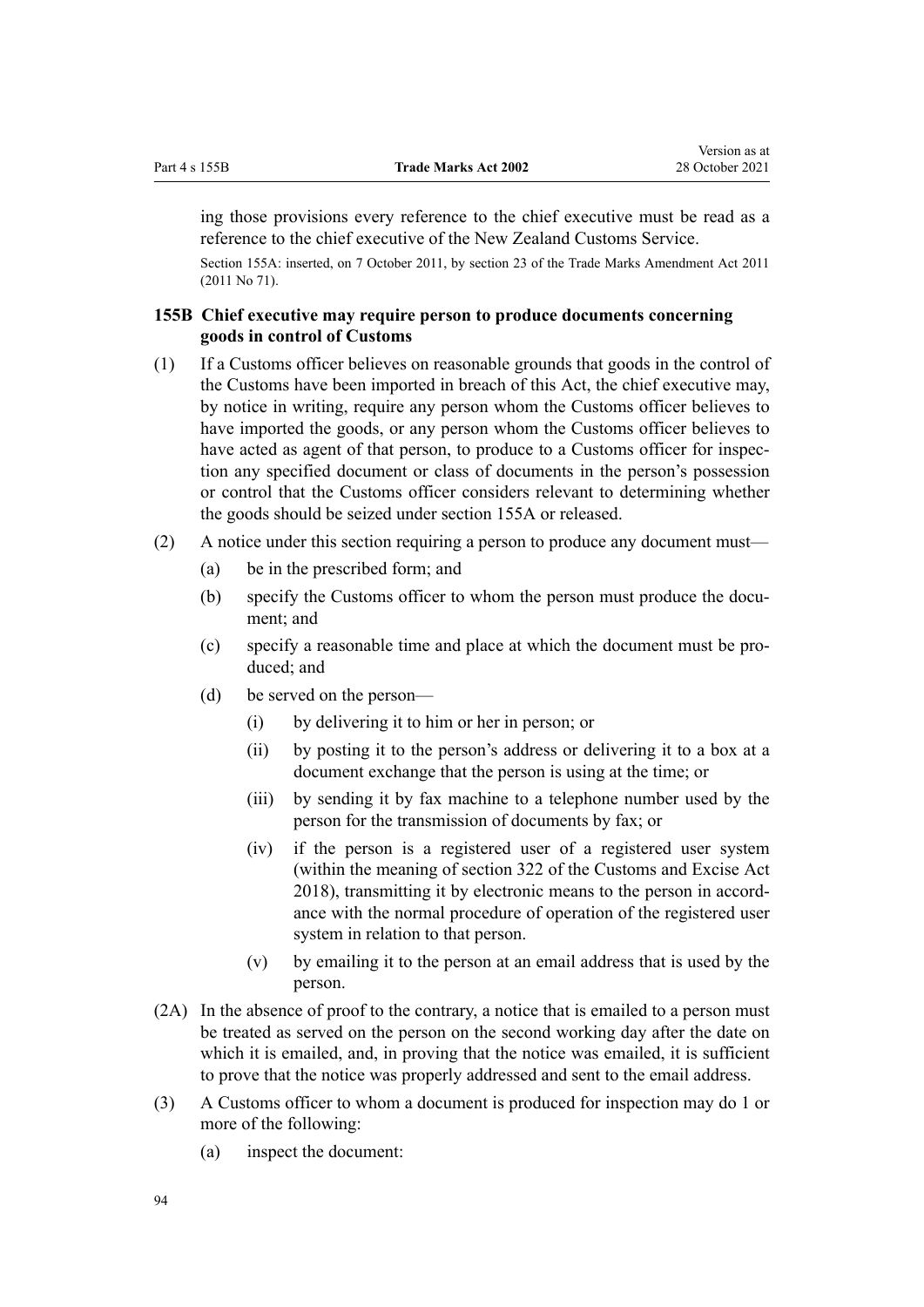- <span id="page-94-0"></span>(b) take extracts from the document:
- (c) make copies of the document.

Section 155B: inserted, on 7 October 2011, by [section 23](http://legislation.govt.nz/pdflink.aspx?id=DLM2290110) of the Trade Marks Amendment Act 2011 (2011 No 71).

Section 155B(2)(d)(iv): replaced, on 1 October 2018, by [section 443\(3\)](http://legislation.govt.nz/pdflink.aspx?id=DLM7039957) of the Customs and Excise Act 2018 (2018 No 4).

Section  $155B(2)(d)(v)$ : inserted, on 16 December 2017, by [section 79\(2\)](http://legislation.govt.nz/pdflink.aspx?id=DLM6962242) of the Electronic Interactions Reform Act 2017 (2017 No 50).

Section 155B(2A): inserted, on 16 December 2017, by [section 79\(3\)](http://legislation.govt.nz/pdflink.aspx?id=DLM6962242) of the Electronic Interactions Reform Act 2017 (2017 No 50).

## **155C Chief executive may require person to appear and answer questions concerning goods in control of Customs**

- (1) If a Customs officer believes on reasonable grounds that goods in the control of the Customs have been imported in breach of this Act, the chief executive may, by notice in writing, require any person whom the Customs officer believes to have imported the goods, or any person whom the Customs officer believes to have acted as agent of that person, to appear before a Customs officer and to answer questions that the Customs officer considers relevant to determining whether the goods should be seized under [section 155A](#page-92-0) or released.
- (2) A notice under this section requiring a person to appear before a Customs offi‐ cer and to answer questions must-
	- (a) be in the prescribed form; and
	- (b) specify the Customs officer before whom the person must appear; and
	- (c) specify a reasonable time and place at which the person must appear; and
	- (d) be served on the person—
		- (i) by delivering it to him or her in person; or
		- (ii) by posting it to the person's address or delivering it to a box at a document exchange that the person is using at the time; or
		- (iii) by sending it by fax machine to a telephone number used by the person for the transmission of documents by fax; or
		- (iv) if the person is a registered user of a registered user system (within the meaning of [section 322](http://legislation.govt.nz/pdflink.aspx?id=DLM7039763) of the Customs and Excise Act 2018), transmitting it by electronic means to the person in accord‐ ance with the normal procedure of operation of the registered user system in relation to that person.
		- (v) by emailing it to the person at an email address that is used by the person.
- (3) In the absence of proof to the contrary, a notice that is emailed to a person must be treated as served on the person on the second working day after the date on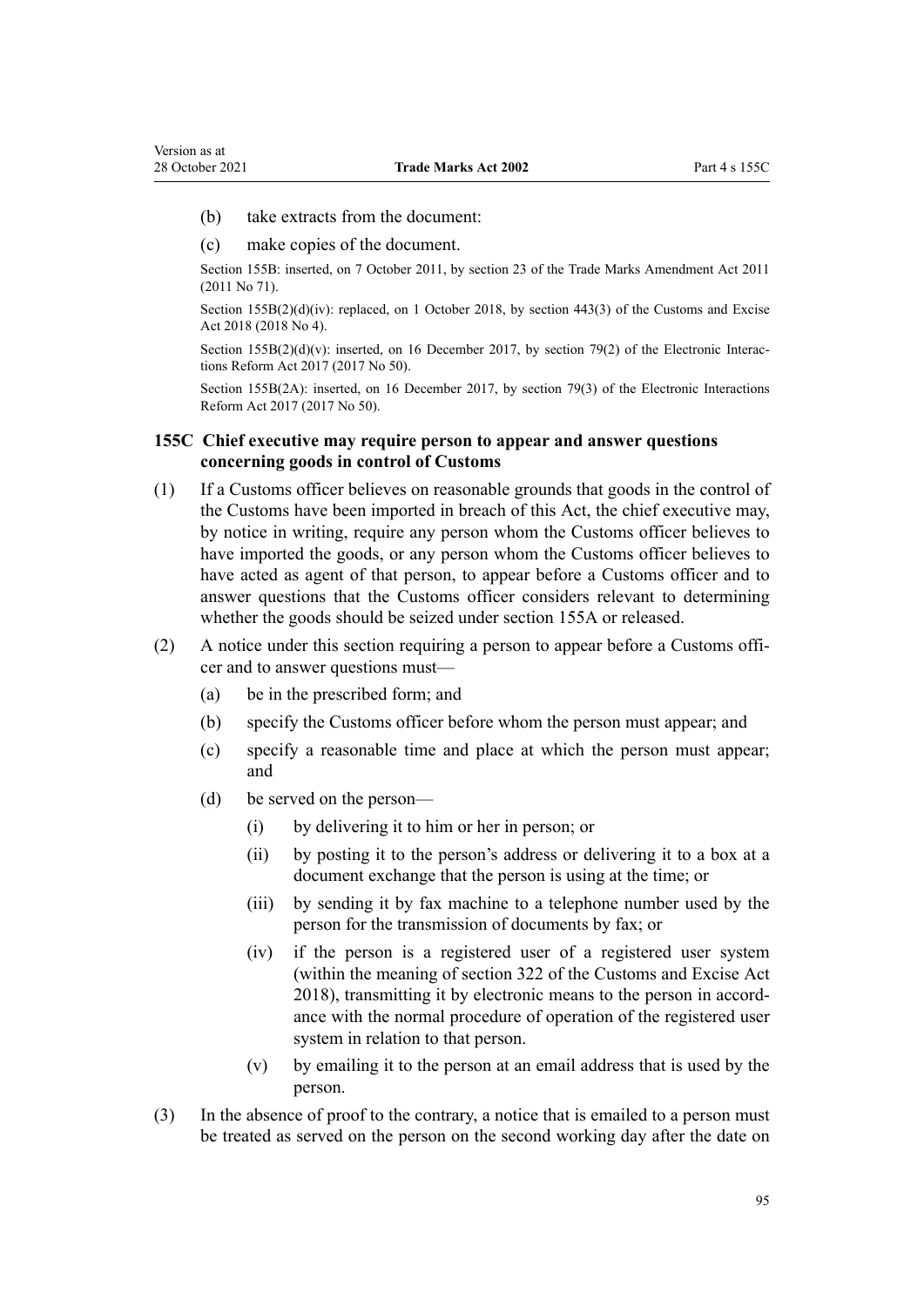<span id="page-95-0"></span>which it is emailed, and, in proving that the notice was emailed, it is sufficient to prove that the notice was properly addressed and sent to the email address.

Section 155C: inserted, on 7 October 2011, by [section 23](http://legislation.govt.nz/pdflink.aspx?id=DLM2290110) of the Trade Marks Amendment Act 2011 (2011 No 71).

Section 155C(2)(d)(iv): replaced, on 1 October 2018, by [section 443\(3\)](http://legislation.govt.nz/pdflink.aspx?id=DLM7039957) of the Customs and Excise Act 2018 (2018 No 4).

Section 155C(3): inserted, on 16 December 2017, by [section 80\(3\)](http://legislation.govt.nz/pdflink.aspx?id=DLM6962243) of the Electronic Interactions Reform Act 2017 (2017 No 50).

#### **155D Customs officer may apply for production order**

- (1) If a Customs officer believes on reasonable grounds that a person has in his or her possession, custody, or control, 1 or more documents that are evidence of, or may be of significant relevance to the investigation of, an offence against any of [sections 120 to 124](#page-58-0) in respect of imported goods, the Customs officer may apply to a District Court Judge for an order requiring the person to produce the documents for inspection by a Customs officer.
- (2) An application by a Customs officer for an order under subsection (1) must—
	- (a) be in writing; and
	- (b) be in the prescribed form (if any); and
	- (c) be made on oath; and
	- (d) set out, in reasonable detail, the grounds for the application; and
	- (e) provide details of the documents in respect of which the order is sought.

Section 155D: inserted, on 7 October 2011, by [section 23](http://legislation.govt.nz/pdflink.aspx?id=DLM2290110) of the Trade Marks Amendment Act 2011 (2011 No 71).

#### **155E Judge may order documents to be produced**

- (1) If an application is made under section 155D and the District Court Judge is satisfied that there are reasonable grounds to believe that the person in respect of whom the order is sought has in that person's possession, custody, or con‐ trol, 1 or more documents that are evidence of, or may be of significant rele‐ vance to the investigation of, an offence against any of [sections 120 to 124](#page-58-0) in respect of imported goods, the District Court Judge may order the person to produce those documents for inspection by a Customs officer.
- (2) An order under subsection (1)—
	- (a) must be in the prescribed form (if any); and
	- (b) must specify—
		- (i) when the documents are to be produced for inspection; and
		- (ii) the place where the documents are to be produced for inspection; and
		- (iii) the Customs officer to whom the documents are to be produced for inspection; and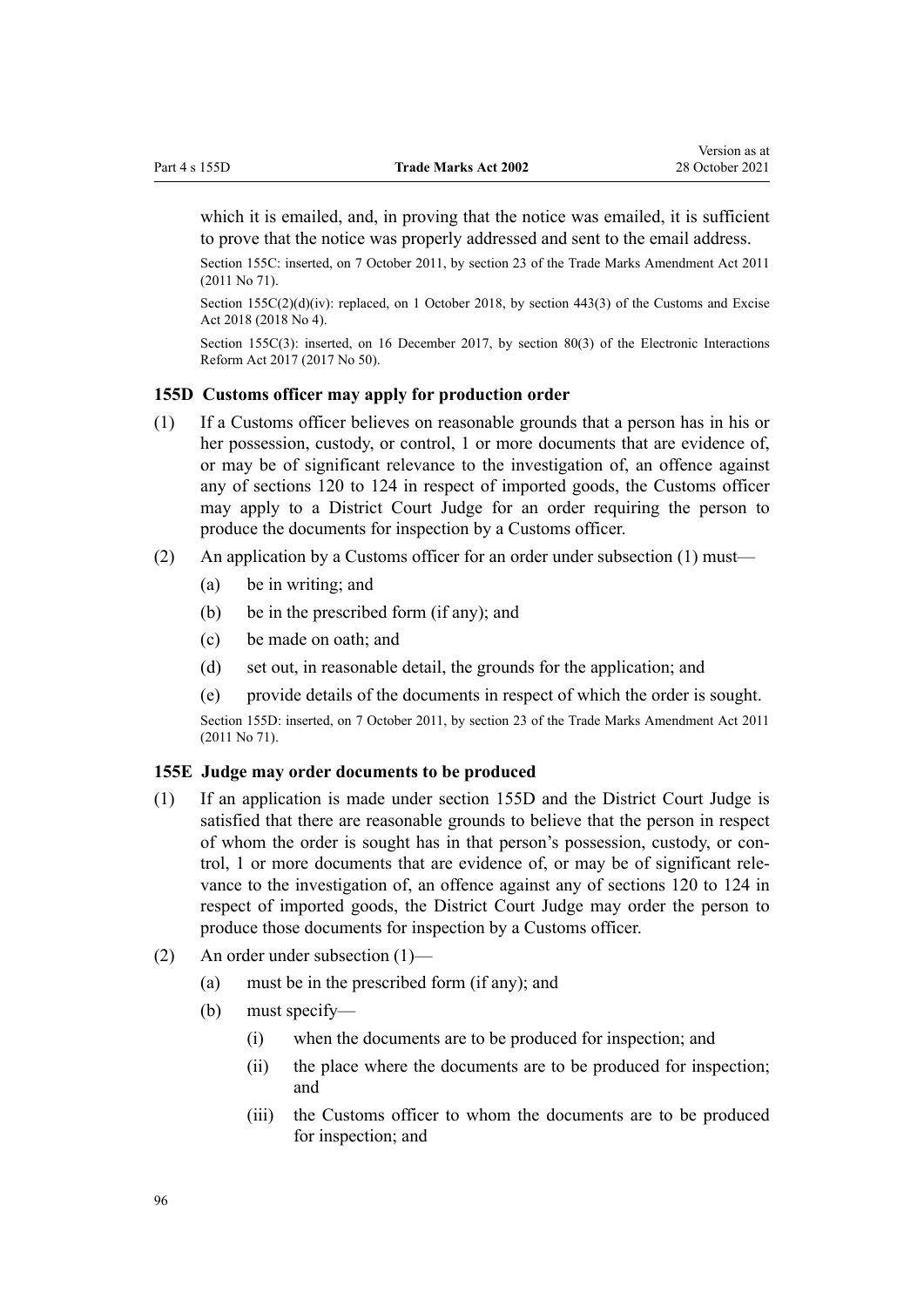<span id="page-96-0"></span>(c) may be subject to any further terms and conditions the District Court Judge thinks fit.

Section 155E: inserted, on 7 October 2011, by [section 23](http://legislation.govt.nz/pdflink.aspx?id=DLM2290110) of the Trade Marks Amendment Act 2011 (2011 No 71).

## **155F Powers of Customs officer to whom documents produced**

A Customs officer to whom any document is produced for inspection under an order under [section 155E](#page-95-0) may do 1 or more of the following:

- (a) inspect the document:
- (b) take extracts from the document:
- (c) make copies of the document.

Section 155F: inserted, on 7 October 2011, by [section 23](http://legislation.govt.nz/pdflink.aspx?id=DLM2290110) of the Trade Marks Amendment Act 2011 (2011 No 71).

#### **155G Issue of search warrants to Customs officers**

- (1) A Customs officer may apply for a search warrant to search a place or thing.
- (2) Any District Court Judge, Justice of the Peace, Community Magistrate, or Registrar of the District Court (the **issuing officer**) may, on an application by a Customs officer, issue a warrant if the issuing officer is satisfied that there are reasonable grounds for believing that there is in, on, over, or under the place or thing any thing that is evidence of, or of significant relevance to the investigation of, an offence against any of [sections 120 to 124](#page-58-0) in respect of imported goods.
- (3) [Sections 134G to 134S](#page-66-0) apply with all necessary modifications in respect of every search warrant applied for and issued under this section.
- (4) [Sections 134T to 134W](#page-75-0) apply with all necessary modifications in respect of any thing seized under a search warrant issued under this section, and in apply‐ ing those provisions every reference to the chief executive must be read as a reference to the chief executive of the New Zealand Customs Service.

Section 155G: inserted, on 7 October 2011, by [section 23](http://legislation.govt.nz/pdflink.aspx?id=DLM2290110) of the Trade Marks Amendment Act 2011 (2011 No 71).

Section 155G(2): amended, on 1 March 2017, by [section 261](http://legislation.govt.nz/pdflink.aspx?id=DLM6942680) of the District Court Act 2016 (2016 No 49).

# **155H Privilege against self-incrimination**

- (1) A notice under [section 155B](#page-93-0) or [155C](#page-94-0), or an order under [section 155E](#page-95-0), does not affect the privilege against self-incrimination that an individual may have under [section 60](http://legislation.govt.nz/pdflink.aspx?id=DLM393672) of the Evidence Act 2006.
- (2) Any assertion of a privilege against self-incrimination must be based on [section](http://legislation.govt.nz/pdflink.aspx?id=DLM393672) [60](http://legislation.govt.nz/pdflink.aspx?id=DLM393672) of the Evidence Act 2006.
- (3) If any individual refuses to produce any information or document or to answer any question on the ground that it is a privileged communication under [section](http://legislation.govt.nz/pdflink.aspx?id=DLM393672) [60](http://legislation.govt.nz/pdflink.aspx?id=DLM393672) of the Evidence Act 2006, a Customs officer or a constable may apply to a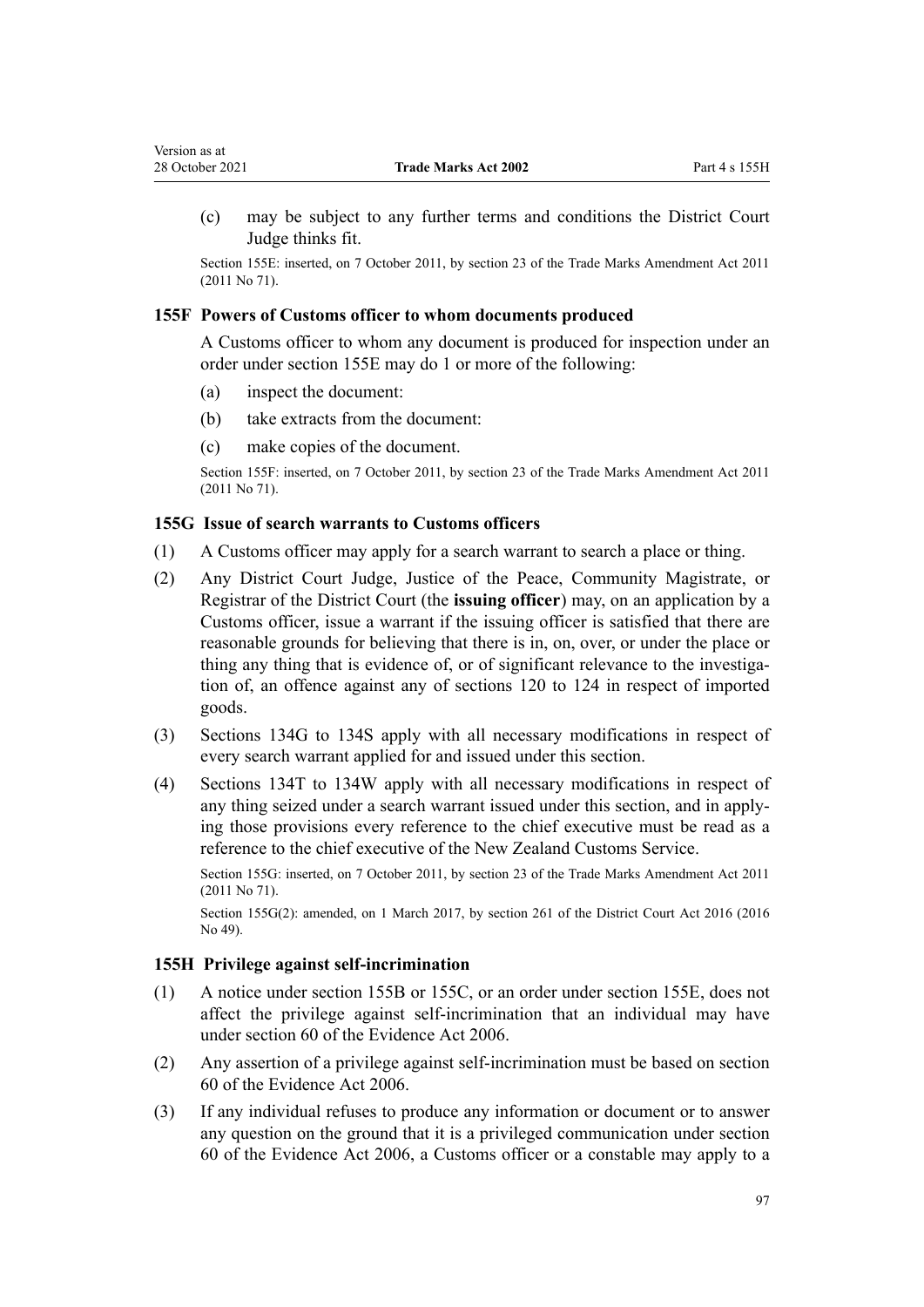District Court Judge for an order determining whether the claim of privilege is valid; and, in respect of any such application, the individual must offer sufficient evidence to enable the District Court Judge to assess whether self-incrim‐ ination would be reasonably likely if the individual produced the information or the document or answered the question.

- (4) To avoid doubt, nothing in this section affects the application of [section 65](http://legislation.govt.nz/pdflink.aspx?id=DLM393677) of the Evidence Act 2006 (which relates to waiver of privilege) in respect of the privilege against self-incrimination that a person may have under [section 60](http://legislation.govt.nz/pdflink.aspx?id=DLM393672) of that Act.
- (5) [Section 63](http://legislation.govt.nz/pdflink.aspx?id=DLM393675) of the Evidence Act 2006 does not apply to an order made under [section 155E.](#page-95-0)

Section 155H: inserted, on 7 October 2011, by [section 23](http://legislation.govt.nz/pdflink.aspx?id=DLM2290110) of the Trade Marks Amendment Act 2011 (2011 No 71).

## **155I Other privileges**

- (1) If, in a criminal proceeding, a person could assert a privilege under [section 54](http://legislation.govt.nz/pdflink.aspx?id=DLM393659) or [56](http://legislation.govt.nz/pdflink.aspx?id=DLM393663) of the Evidence Act 2006 in respect of a communication or information, that person has the same privilege for the purposes of a notice issued under [section 155B](#page-93-0) or [155C](#page-94-0), an order made under [section 155E,](#page-95-0) and a search warrant issued under [section 155G.](#page-96-0)
- (2) Subsection (3) applies to documents that are books of account or accounting records referred to in [section 55\(1\)](http://legislation.govt.nz/pdflink.aspx?id=DLM393662) of the Evidence Act 2006.
- (3) The application, by subsection (1), of section 54 of the Evidence Act 2006 (which relates to the privilege for communications with legal advisers) does not prevent, limit, or affect—
	- (a) the issue of a notice under [section 155B](#page-93-0) in respect of a document to which this subsection applies or the obligation to comply with such a notice; or
	- (b) the making of an order under [section 155E](#page-95-0) in respect of a document to which this subsection applies or the obligation to comply with such an order; or
	- (c) the issue of a search warrant under [section 155G](#page-96-0) in respect of a document to which this subsection applies; or
	- (d) the admissibility, in a criminal proceeding under this Act, of any evidence that relates to the contents of a document to which this subsection applies obtained under a notice issued under [section 155B](#page-93-0), an order made under [section 155E,](#page-95-0) or a search warrant issued under [section](#page-96-0) [155G.](#page-96-0)
- (4) A person who has a privilege under this section has the right—
	- (a) to refuse to disclose a communication or information to which the privil‐ ege would apply if it were sought to be disclosed in a criminal proceed‐ ing; and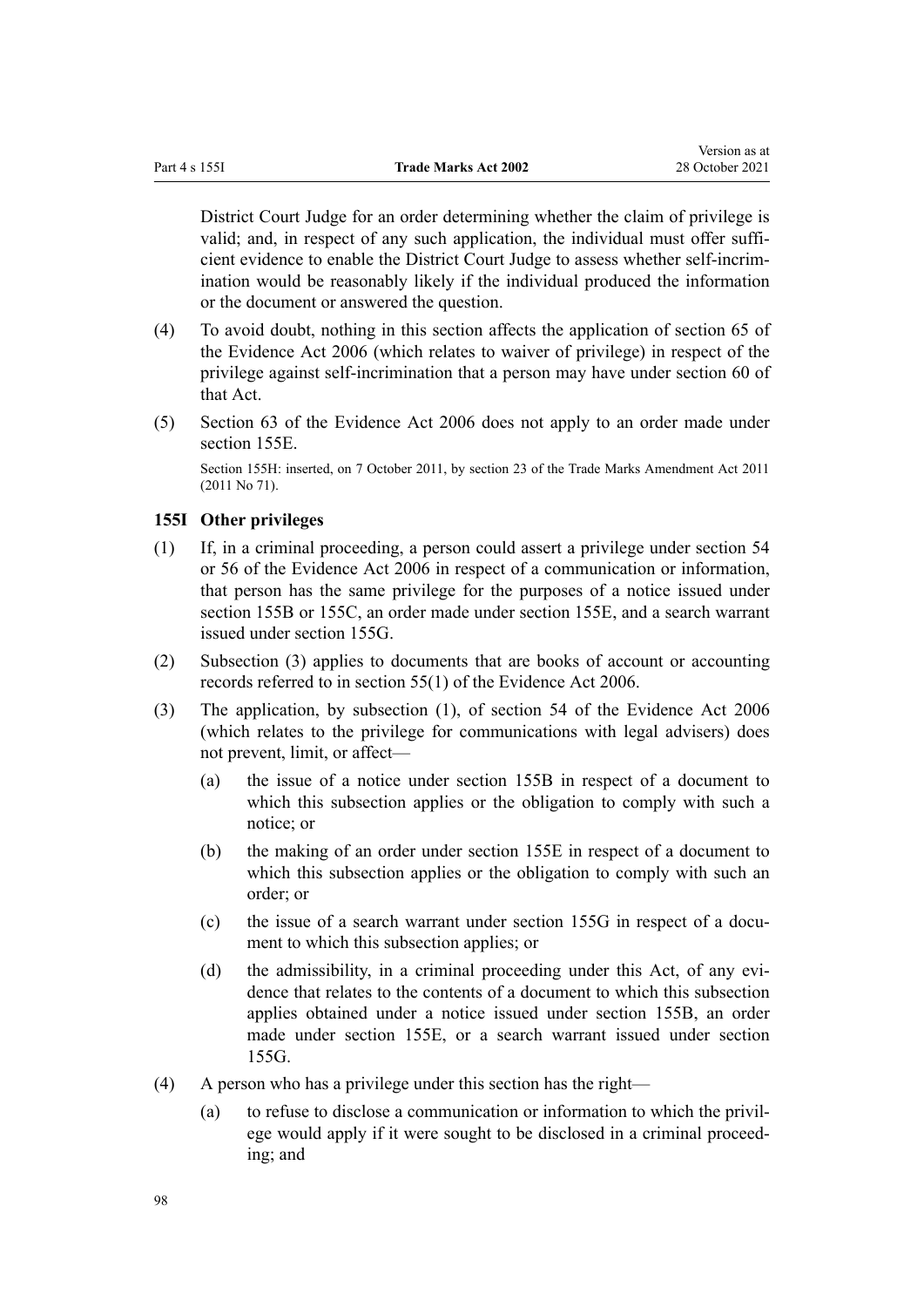- (b) to prevent the search of any such communication or information; and
- (c) to require the return of any such communication or information if it is seized by a person exercising a power of search pending determination of the claim to privilege.
- $(5)$  If a person asserts a claim to privilege under this section in respect of any communication or information, a Customs officer or a constable may apply to a District Court Judge for an order determining whether the claim to privilege is valid; and, for the purpose of determining any such application, the District Court Judge may require the communication or information to be produced to him or her.
- (6) A District Court Judge may, on the application of a Customs officer or a con‐ stable, disallow a privilege claimed under this section if the Judge is satisfied that the claim to privilege would, under [section 67\(1\)](http://legislation.govt.nz/pdflink.aspx?id=DLM393679) of the Evidence Act 2006, be disallowed in a proceeding.
- (7) [Section 65](http://legislation.govt.nz/pdflink.aspx?id=DLM393677) of the Evidence Act 2006 (which relates to waiver of privilege) applies in respect of any privilege under this section. Section 155I: inserted, on 7 October 2011, by [section 23](http://legislation.govt.nz/pdflink.aspx?id=DLM2290110) of the Trade Marks Amendment Act 2011 (2011 No 71).

# **155J Offences**

- (1) No person may, without reasonable excuse, refuse or fail to comply with a notice given under [section 155B](#page-93-0).
- (2) No person who is required by a notice given under [section 155C](#page-94-0) to appear before a Customs officer and to answer questions may, without reasonable excuse,—
	- (a) refuse or fail to appear before the Customs officer in accordance with the notice; or
	- (b) refuse to answer any question.
- (3) No person may, without reasonable excuse, refuse or fail to comply with an order made under [section 155E.](#page-95-0)
- (4) Every person who breaches any of subsections (1) to (3) commits an offence and is liable on conviction,—
	- (a) in the case of an individual, to imprisonment for a term not exceeding 6 months or to a fine not exceeding \$10,000; and
	- (b) in the case of a body corporate, to a fine not exceeding \$50,000.

Section 155J: inserted, on 7 October 2011, by [section 23](http://legislation.govt.nz/pdflink.aspx?id=DLM2290110) of the Trade Marks Amendment Act 2011 (2011 No 71).

Section 155J(4): amended, on 4 October 2013, by [regulation 3\(1\)](http://legislation.govt.nz/pdflink.aspx?id=DLM5642106) of the Criminal Procedure (Consequential Amendments) Regulations 2013 (SR 2013/409).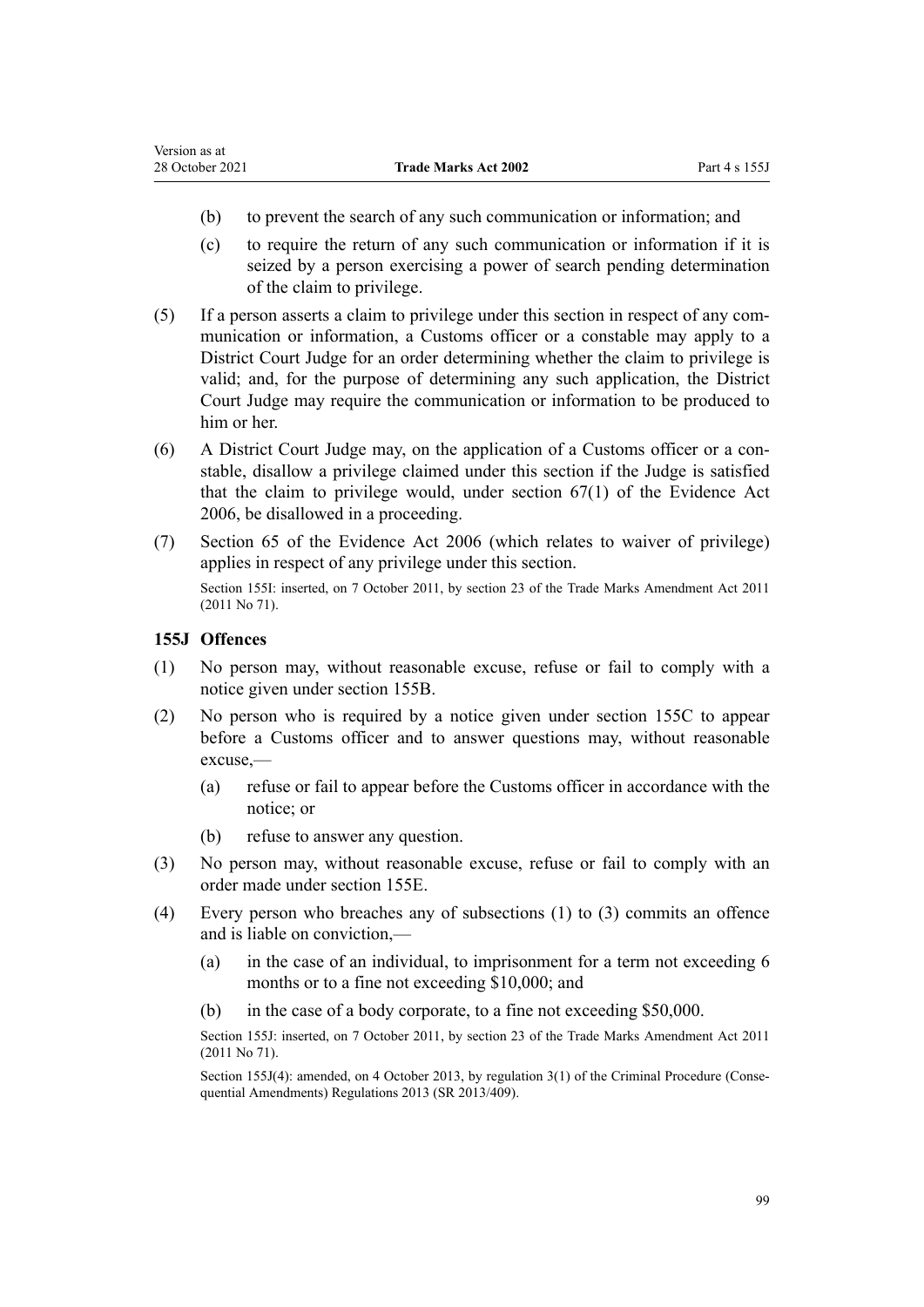#### *Immunity*

Heading: inserted, on 7 October 2011, by [section 23](http://legislation.govt.nz/pdflink.aspx?id=DLM2290110) of the Trade Marks Amendment Act 2011 (2011 No 71).

#### **155K No liability if powers exercised in good faith**

- (1) This section applies to—
	- (a) a Customs officer; and
	- (b) a person who assists a Customs officer under this subpart.
- (2) No person to whom this section applies is liable for any act done or omitted to be done by the person in the exercise or intended exercise of his or her powers under this Act if the person acted—
	- (a) in good faith; and
	- (b) in a reasonable manner; and
	- (c) in the reasonably held belief that the prerequisites for the exercise of any power had been satisfied.

Section 155K: inserted, on 7 October 2011, by [section 23](http://legislation.govt.nz/pdflink.aspx?id=DLM2290110) of the Trade Marks Amendment Act 2011 (2011 No 71).

*Delegation of chief executive's powers, duties, and functions*

#### **156 Delegation of chief executive's powers, duties, and functions**

- (1) With the written consent of the Minister of Customs, the chief executive may, from time to time, either generally or particularly, by writing under his or her hand, delegate to a Customs officer all or any of the powers, duties, and functions conferred or imposed on the chief executive by or under this Act.
- (2) No delegation under subsection (1) includes the power to delegate under that subsection.
- (3) Subject to any general or special directions given, or conditions imposed, from time to time by the Minister of Customs or the chief executive, as the case may be, the officer to whom any powers are delegated may exercise those powers in the same manner and with the same effect as if they had been conferred on him or her directly by this Act and not by delegation.
- (4) Every Customs officer who appears to act under a delegation under this section is, in the absence of proof to the contrary, presumed to be acting in accordance with the terms of the delegation.
- (5) A delegation under this section—
	- (a) may be made to a specified person or to the holder or holders for the time being of any specified office or class of offices; and
	- (b) is revocable at will, and the delegation does not prevent the exercise of any power by the chief executive; and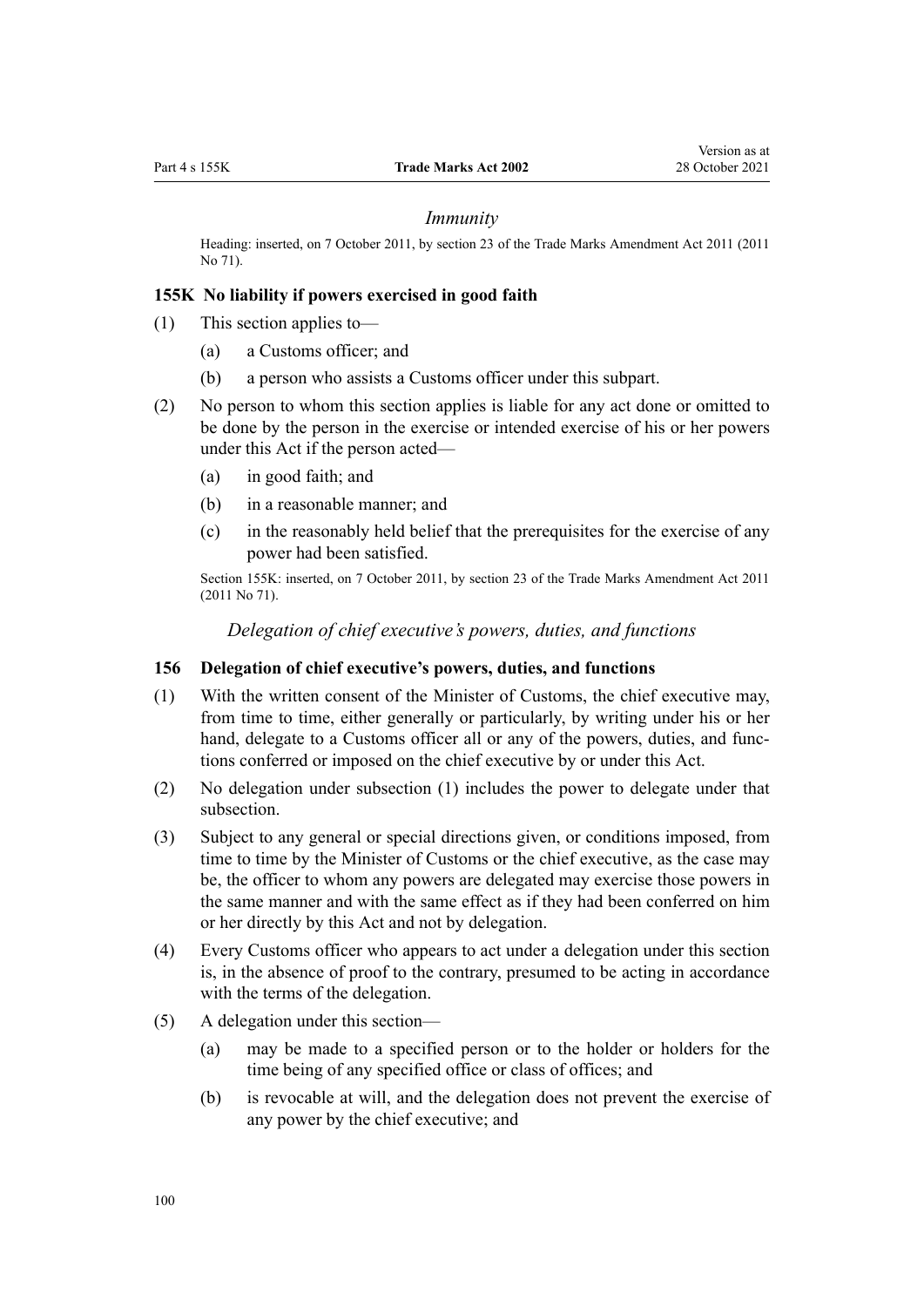(c) continues in force according to its tenor, until revoked, even if the chief executive by whom it was made has ceased to hold office, and continues to have effect as if made by the successor in office of the chief executive.

Compare: 1953 No 66 s 54K

### **157 Protection of persons acting under authority of Act**

- (1) The Crown, the chief executive, or any Customs officer is not under any crim‐ inal or civil liability in respect of anything done or omitted to be done for the purposes of any of [sections 135A](#page-83-0), [135B,](#page-83-0) and [146 to 156](#page-88-0) or any regulations made for the purposes of those sections.
- (2) Subsection (1) does not apply if the Crown, the chief executive, or the Customs officer has acted in bad faith.

Section 157(1): amended, on 30 December 2018, by [section 104](http://legislation.govt.nz/pdflink.aspx?id=DLM6838451) of the Comprehensive and Progressive Agreement for Trans-Pacific Partnership Amendment Act 2018 (2016 No 90).

# Subpart 4—Miscellaneous

*Application to Commissioner or court?*

#### **158 Application to Commissioner or court?**

A person who may apply either to the Commissioner or the court for a deter‐ mination under this Act—

- (a) must, if an action concerning the trade mark in question is pending, apply to the court:
- (b) may, in any other case, apply to the Commissioner who may,—
	- (i) after hearing the parties, determine the question between them; or
	- (ii) at any stage of the proceedings, refer the application to the court.

Compare: 1953 No 66 s 67

# *Appearance of Commissioner*

### **159 Commissioner's appearance in certain proceedings**

- $(1)$  In any legal proceedings in which the relief sought includes alteration or rectification of the register, or alteration, revocation, or invalidity of a registered trade mark, the Commissioner—
	- (a) has the right to appear and be heard; and
	- (b) must appear if directed by the court.
- (2) Instead of appearing in person, the Commissioner may, unless otherwise direc‐ ted by the court, give the court a written statement—
	- (a) of the following particulars that are within the Commissioner's know‐ ledge: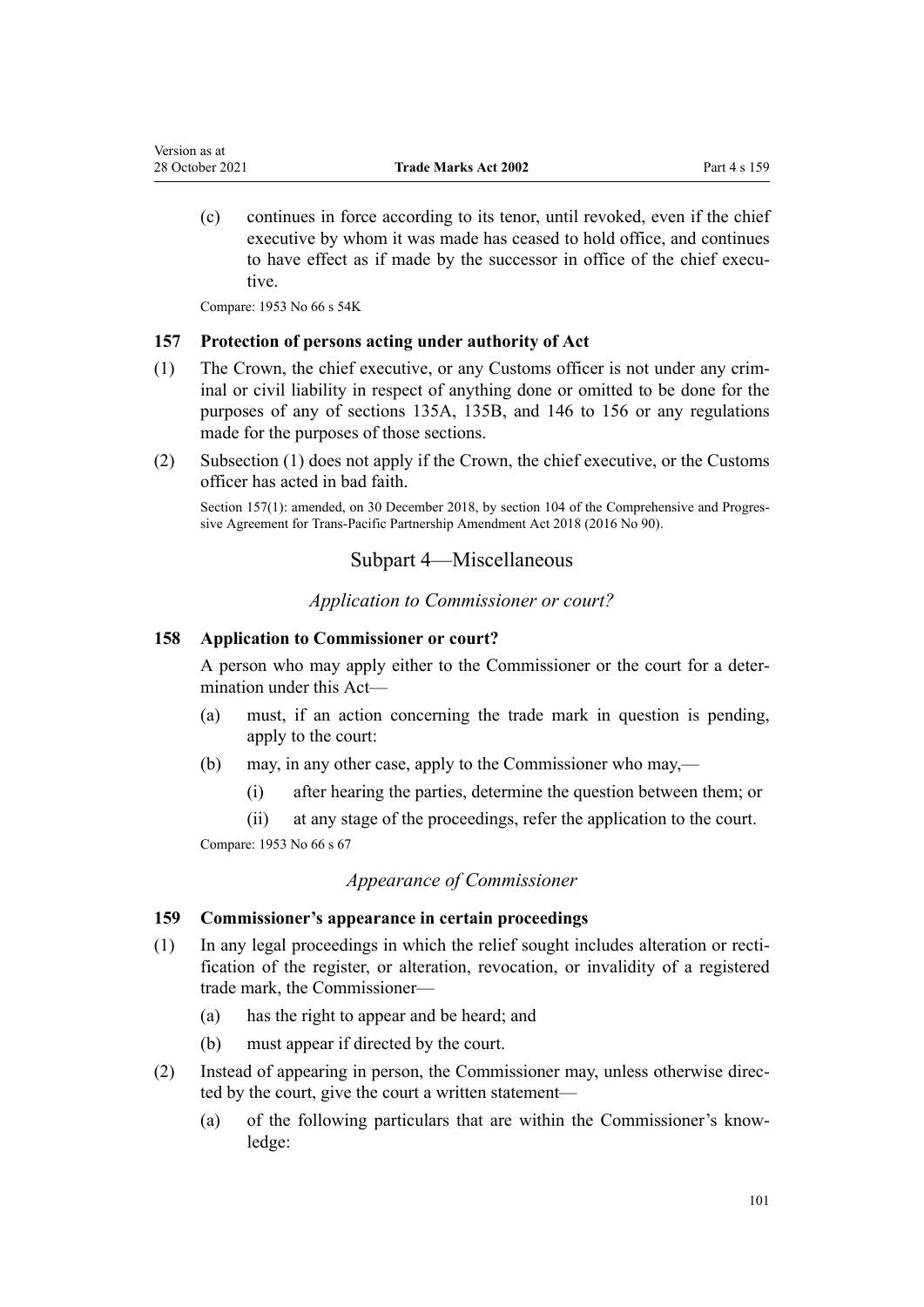- (i) the issues:
- (ii) the grounds of any decision given by him or her:
- (iii) the practice of the Intellectual Property Office of New Zealand in similar cases:
- (iv) any other matters that are relevant to the issues; and
- (b) that is signed by the Commissioner.
- (3) The Commissioner's written statement forms part of the evidence in the pro‐ ceeding.

Compare: 1953 No 66 s 64

Section 159(2)(a)(iii): amended, on 13 September 2014, by [section 249](http://legislation.govt.nz/pdflink.aspx?id=DLM1419624) of the Patents Act 2013 (2013 No 68).

# *Evidence*

#### **160 Mode of giving evidence in proceedings before Commissioner**

- (1) Subject to any regulations, in any proceeding under this Act before the Com‐ missioner, the evidence must be given by affidavit or statutory declaration in the absence of directions to the contrary.
- (2) However, despite subsection (1), the Commissioner may—
	- (a) take oral evidence instead of, or in addition to, evidence by affidavit or declaration; or
	- (b) permit a deponent or declarant to be cross-examined on his or her affida‐ vit or declaration.
- (3) Any such statutory declaration may, in the case of appeal, be used before the court instead of evidence by affidavit, and, if so used, has all the incidents and consequences of evidence by affidavit.
- (4) In any proceeding under this Act before the Commissioner, the Commissioner may administer oaths to any witness, and may in the prescribed manner require the attendance of any witness and discovery and production of documents.
- (5) Any evidence given on oath before the Commissioner is deemed to be given in a judicial proceeding for the purposes of [sections 108](http://legislation.govt.nz/pdflink.aspx?id=DLM328793) and [109](http://legislation.govt.nz/pdflink.aspx?id=DLM328796) of the Crimes Act 1961.
- (6) [Section 111](http://legislation.govt.nz/pdflink.aspx?id=DLM328799) of the Crimes Act 1961 applies to every affidavit and statutory declaration made for the purposes of this Act. Compare: 1953 No 66 s 68

#### **161 Evidence of entries, documents, etc**

(1) A certificate signed by the Commissioner that certifies that any entry that he or she is authorised by or under this Act to make has or has not been made, or that any other thing that he or she is so authorised to do has or has not been done, is prima facie evidence of the certified matters.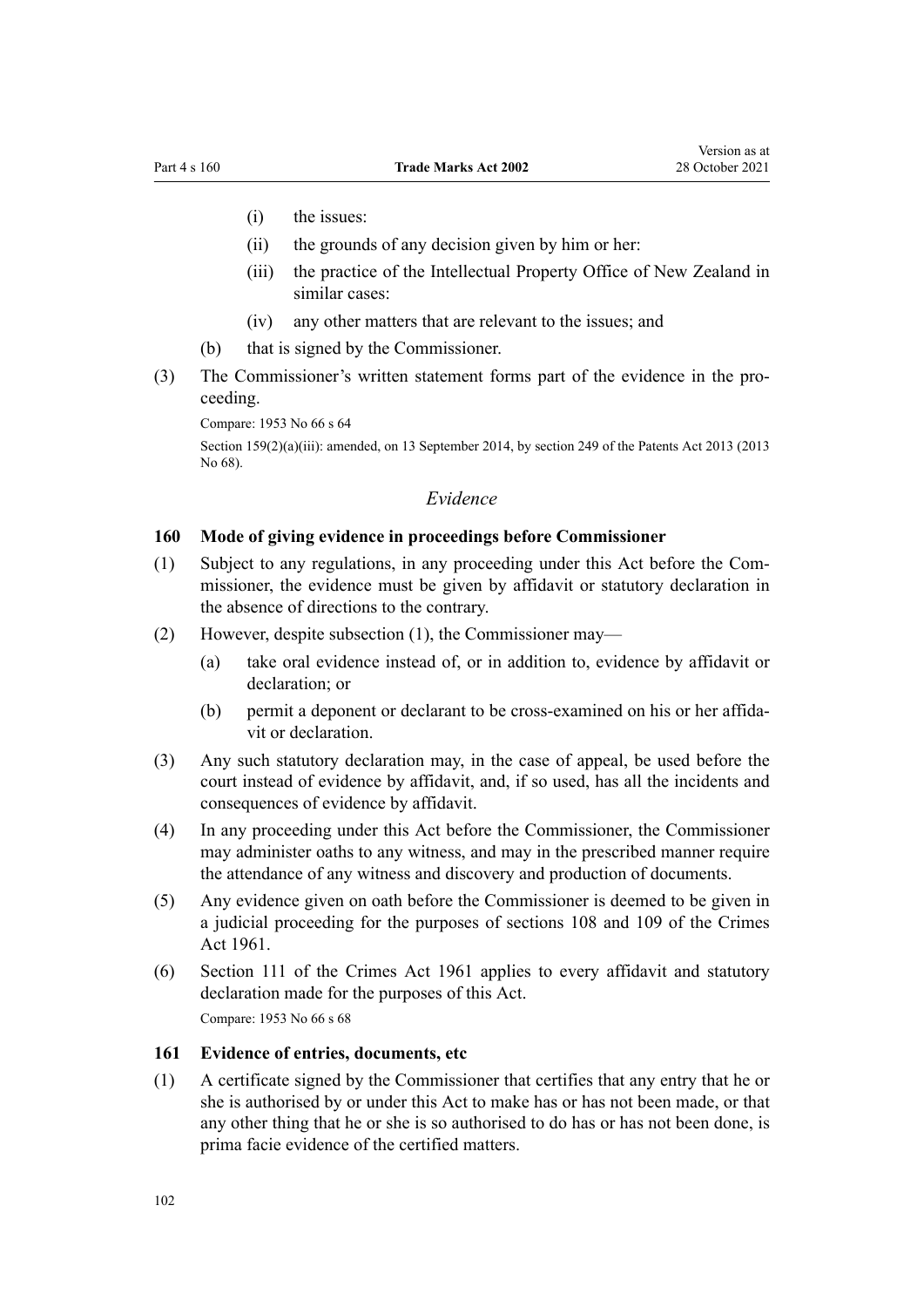- (2) A copy of, or extract from, a registered document particulars of which have been entered in any device or facility referred to in [section 181\(2\)](#page-107-0) certified to be a true copy or extract by the Commissioner is admissible in evidence in legal proceedings to the same extent as the original document.
- (3) A person may, on payment of any fees that are prescribed, require the Commis‐ sioner to give or certify a copy of any entry in the register.
- (4) The notification in the prescribed manner of the doing, exercise, or perform‐ ance of an act, power, function, or duty that the Commissioner is directed, authorised, or empowered to do under this Act or otherwise by law is prima facie evidence that it was lawfully done, exercised, or performed.

Compare: 1953 No 66 s 69

Section 161(2): amended, on 15 December 2005, by [section 14](http://legislation.govt.nz/pdflink.aspx?id=DLM362648) of the Trade Marks Amendment Act 2005 (2005 No 116).

# **162 Registration is prima facie evidence of validity**

In all legal proceedings that relate to a registered trade mark the fact that a person is registered as owner of the trade mark is prima facie evidence of the validity of the original registration of the trade mark and of all later assignments and transmissions.

Compare: 1953 No 66 s 59

# **163 Appeal against decision of Commissioner that relates to assignments and transmissions**

A document or instrument in respect of which no entry has been made in the register must not be admitted in evidence in a court as proof of the title to a trade mark—

- (a) except for the purposes of an application under [section 76](#page-44-0) or of an appeal under [section 170;](#page-104-0) or
- (b) unless the court otherwise directs.

Compare: 1953 No 66 s 34

### **164 Trade usage must be considered**

In an action or proceeding relating to a trade mark or trade name, the court or the Commissioner, as the case may be, must admit evidence of—

- (a) the usages of the trade concerned; and
- (b) any relevant trade mark or trade name or get-up legitimately used by other persons.

Compare: 1953 No 66 s 60

### **165 Certificate of validity**

(1) In a legal proceeding in which the validity of the registration of a registered trade mark comes into question, the court may certify a decision that is in favour of the owner of the trade mark.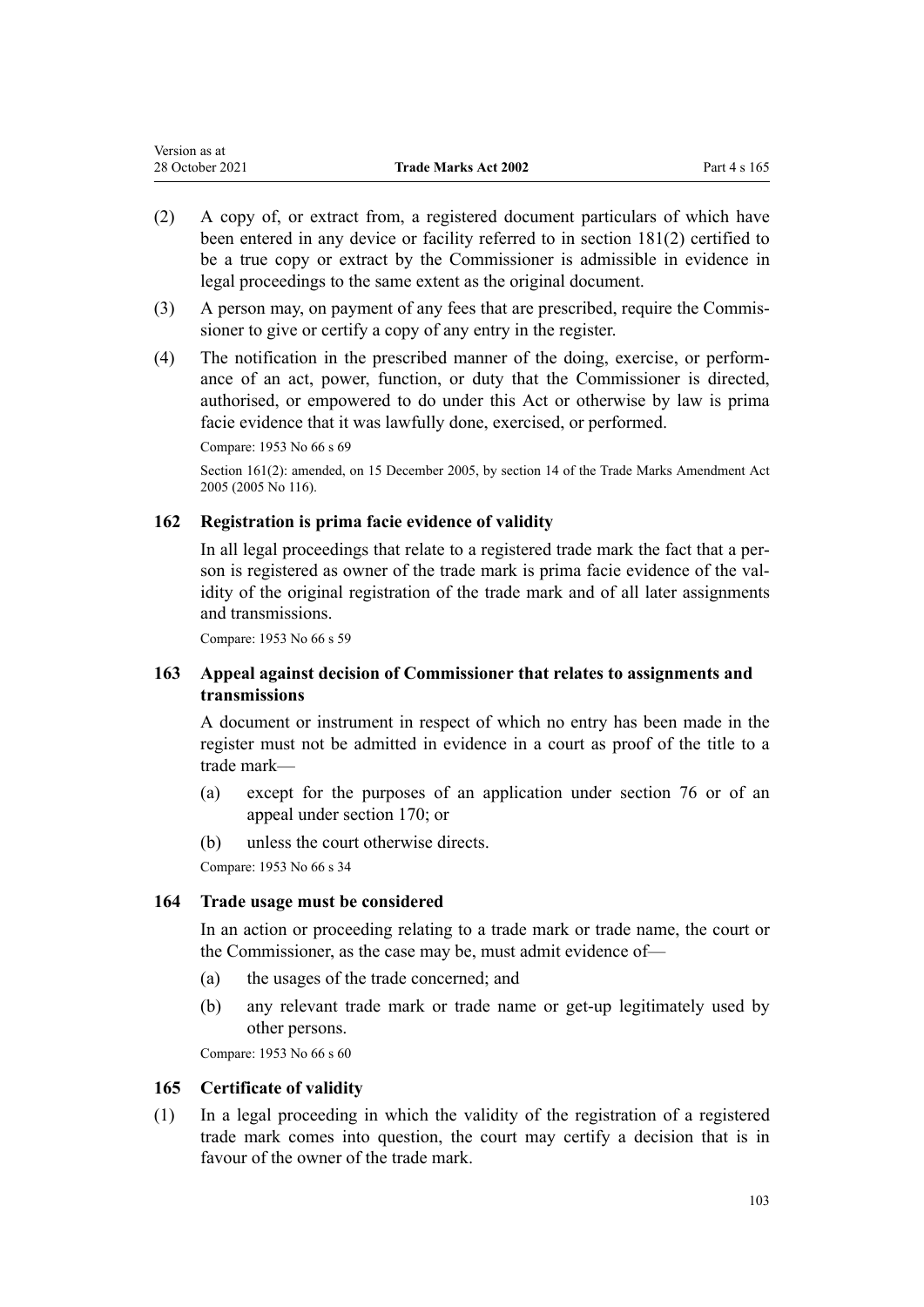Version as at

- (2) The owner of a registered trade mark who obtains a final order or judgment in his or her favour in a later legal proceeding in which the validity of the registration of the trade mark comes into question again is entitled to his or her full costs, charges, and expenses as between solicitor and client if—
	- (a) the court has already certified a decision in favour of the owner under subsection (1); and
	- (b) the court does not certify in the later proceeding that the owner is not entitled to those costs, charges, and expenses.

Compare: 1953 No 66 s 61

*Costs*

# **166 Costs**

- (1) In any proceedings before the Commissioner under this Act, the Commissioner may,—
	- (a) by order, award to any party costs that the Commissioner considers reasonable; and
	- (b) direct how and by what parties they are to be paid.
- (2) An order under subsection (1) may be—
	- (a) entered as a judgment of the court; and
	- (b) with the leave of the court, may be enforced accordingly.

Compare: 1953 No 66 s 62(1)

## **167 Commissioner or court may require security for costs**

- (1) The Commissioner or the court, as the case may be, may require a party to legal proceedings under this Act to give security for the costs of the proceed‐ ings if satisfied that—
	- (a) the party does not reside, and does not carry on business, in New Zealand; or
	- (b) there is reason to believe that the party will be unable to pay the costs of the other party if unsuccessful in the proceedings.
- (2) If the party does not give the security required, the Commissioner or the court may treat the proceedings as abandoned by the party and determine the matter accordingly.

Section 167: replaced, on 13 January 2020, by [section 132](http://legislation.govt.nz/pdflink.aspx?id=LMS85765) of the Regulatory Systems (Economic Development) Amendment Act 2019 (2019 No 62).

### **168 No costs on appeal against refusal to certify or to authorise use**

Despite section 167, the Commissioner does not have any jurisdiction to award costs to or against any party on an appeal to the Commissioner against a refusal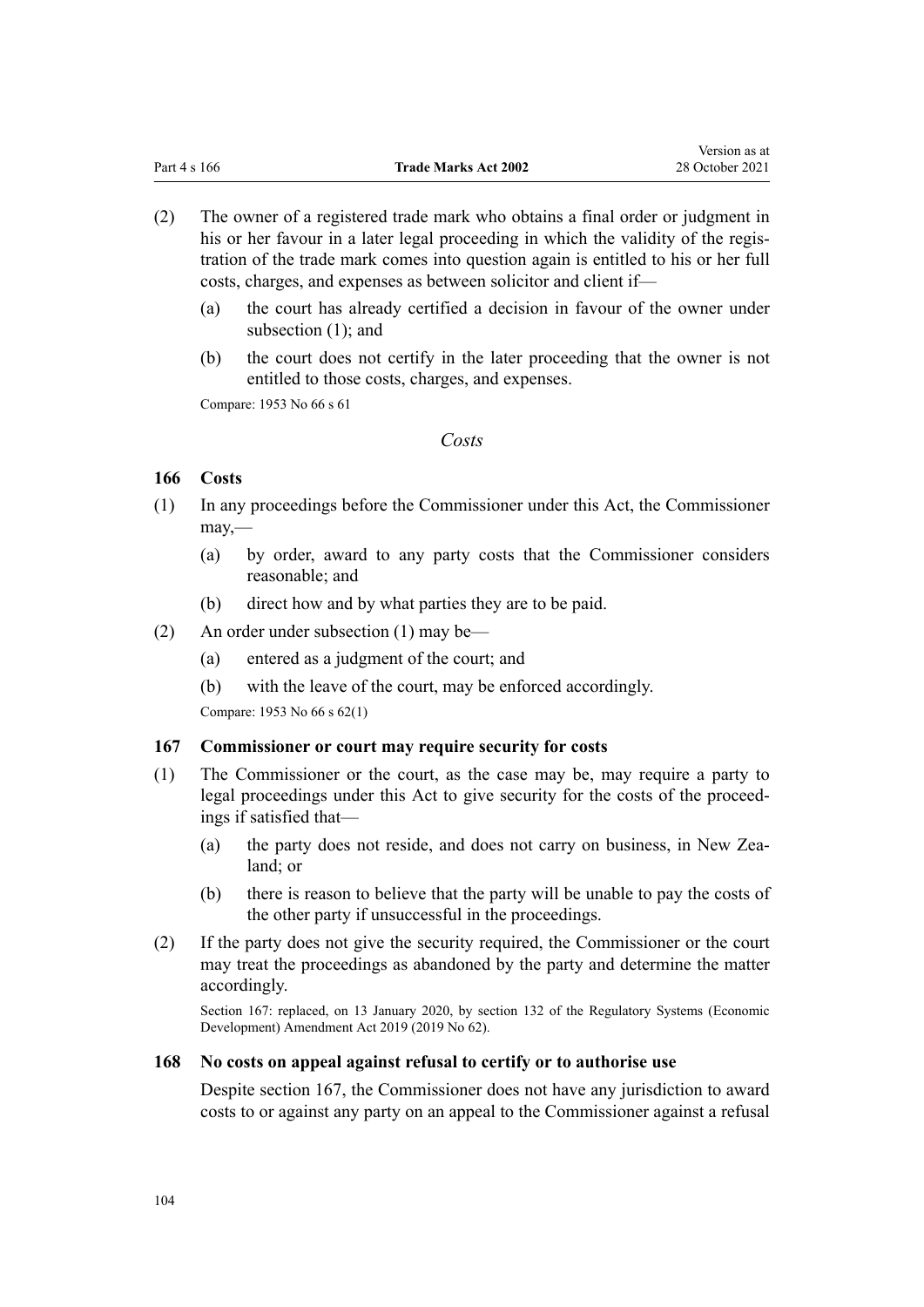<span id="page-104-0"></span>of the owner of a certification trade mark to certify goods or services or to authorise the use of the trade mark.

Compare: 1953 No 66 s 53

# **169 Costs of Commissioner in proceedings before court**

In all court proceedings under this Act, the Commissioner's costs are in the dis‐ cretion of the court.

Compare: 1953 No 66 s 63

# *Appeals*

# **170 Appeals in relation to Commissioner's decisions**

A person who is aggrieved by a decision of the Commissioner under this Act may appeal to the court.

# **171 Notice of appeal**

Notice of an appeal under section 170 must be filed in the court and served on the Commissioner within 20 working days after the day on which the decision appealed against was given.

Compare: 1953 No 66 s 66(2)

# **172 Hearing of appeal**

- (1) On an appeal, the court must hear the parties and the Commissioner.
- (2) Appeals must be heard only on the materials stated by the Commissioner unless a party, either in the manner prescribed or by special leave of the court, brings forward further material for the consideration of the court.
- (3) In the case of an appeal against the acceptance of an application or the registration of a trade mark,—
	- (a) no further grounds of objection are permitted by the opponent or the Commissioner, other than those stated by the opponent, except by leave of the court; and
	- (b) if further grounds of objection are permitted, the applicant's application may be withdrawn without payment of the costs of the opponent on giving notice as prescribed.

Compare: 1953 No 66 s 27(6)–(10)

### **173 Determination of appeals**

In determining an appeal, the court may do any of the following things:

- (a) confirm, modify, or reverse the Commissioner's decision or any part of it:
- (b) exercise any of the powers that could have been exercised by the Com‐ missioner in relation to the matter to which the appeal relates: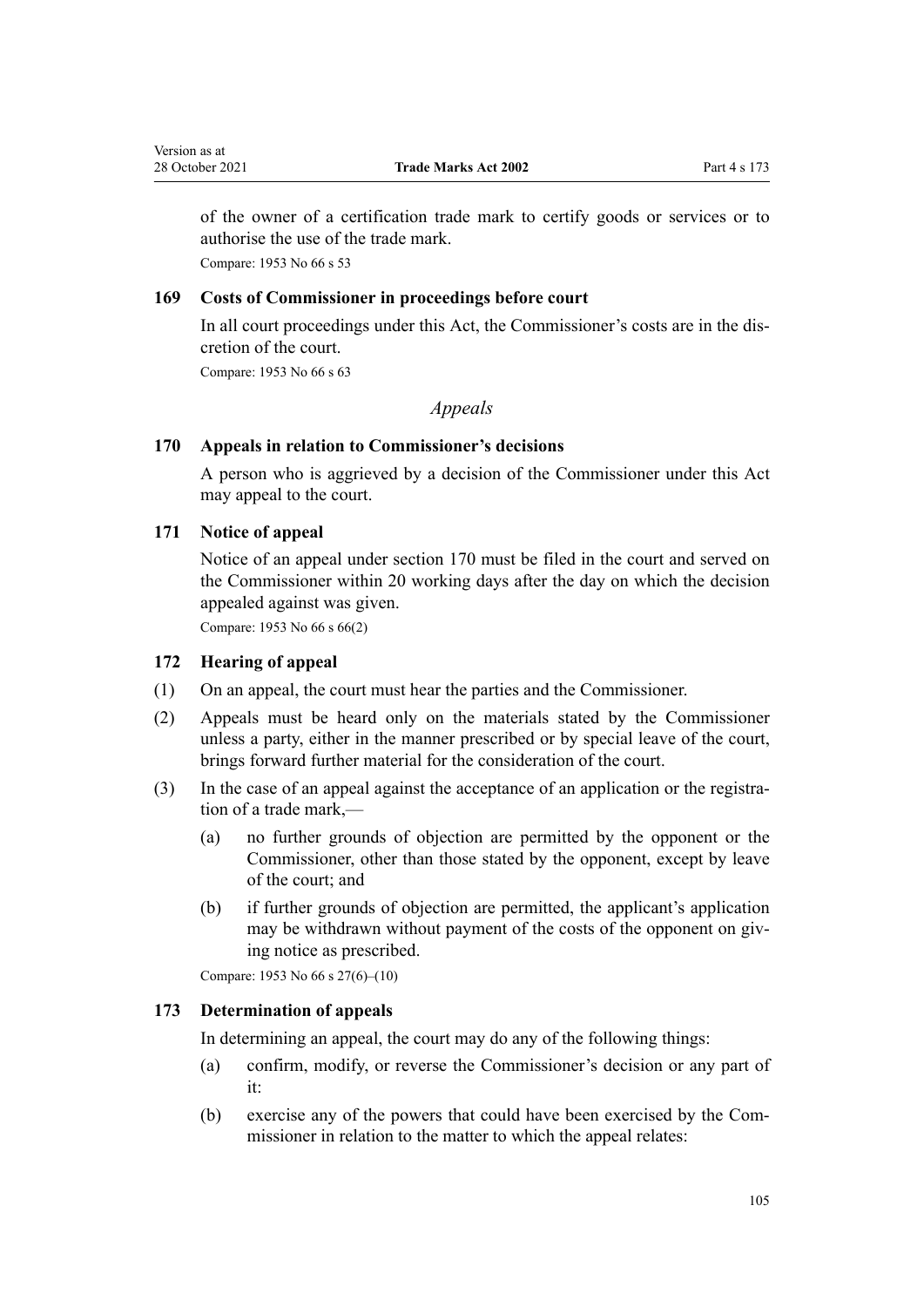(c) in the case of an appeal against the registration of a trade mark, permit the trade mark proposed to be registered to be modified in any manner that does not substantially affect its identity. However, in any such case, the trade mark as so modified must be advertised in the prescribed man‐ ner before being registered.

#### **174 Provisions pending determination of appeal**

The decision to which an appeal under this Act relates remains in full force pending the determination of the appeal unless the court otherwise orders.

# **Part 5**

# **Administrative provisions and miscellaneous**

Subpart 1—Commissioner and Assistant Commissioners of Trade Marks

#### **175 Commissioner and Assistant Commissioners of Trade Marks**

- (1) The chief executive of the Ministry must appoint, under the [Public Service Act](http://legislation.govt.nz/pdflink.aspx?id=LMS106157)  $2020 2020 -$ 
	- (a) the Commissioner of Trade Marks; and
	- (b) as many Assistant Commissioners of Trade Marks as may be necessary for the purposes of this Act.
- (2) Those persons are employees of the Ministry, and those appointments may be made separately or in conjunction with any other office in the Ministry.

Section 175: replaced, on 16 September 2011, by [section 24](http://legislation.govt.nz/pdflink.aspx?id=DLM2353613) of the Trade Marks Amendment Act 2011 (2011 No 71).

Section 175(1): amended, on 7 August 2020, by [section 135](http://legislation.govt.nz/pdflink.aspx?id=LMS176959) of the Public Service Act 2020 (2020 No 40).

# **175A Functions of Commissioner**

The functions of the Commissioner are, in accordance with this Act and the regulations, to—

- (a) examine applications for the registration of trade marks, consider appli‐ cations for the alteration, renewal, assignment, revocation, declaration of invalidity, and cancellation of registered trade marks and make other decisions relating to the examination and registration of trade marks; and
- (b) provide preliminary advice and search advice to persons who propose to apply for the registration of trade marks; and
- (c) appoint and alter the advisory committee under [section 177;](#page-107-0) and
- (d) provide administrative support to the advisory committee; and
- (e) maintain the register of trade marks and carry out other duties and responsibilities relating to the register of trade marks; and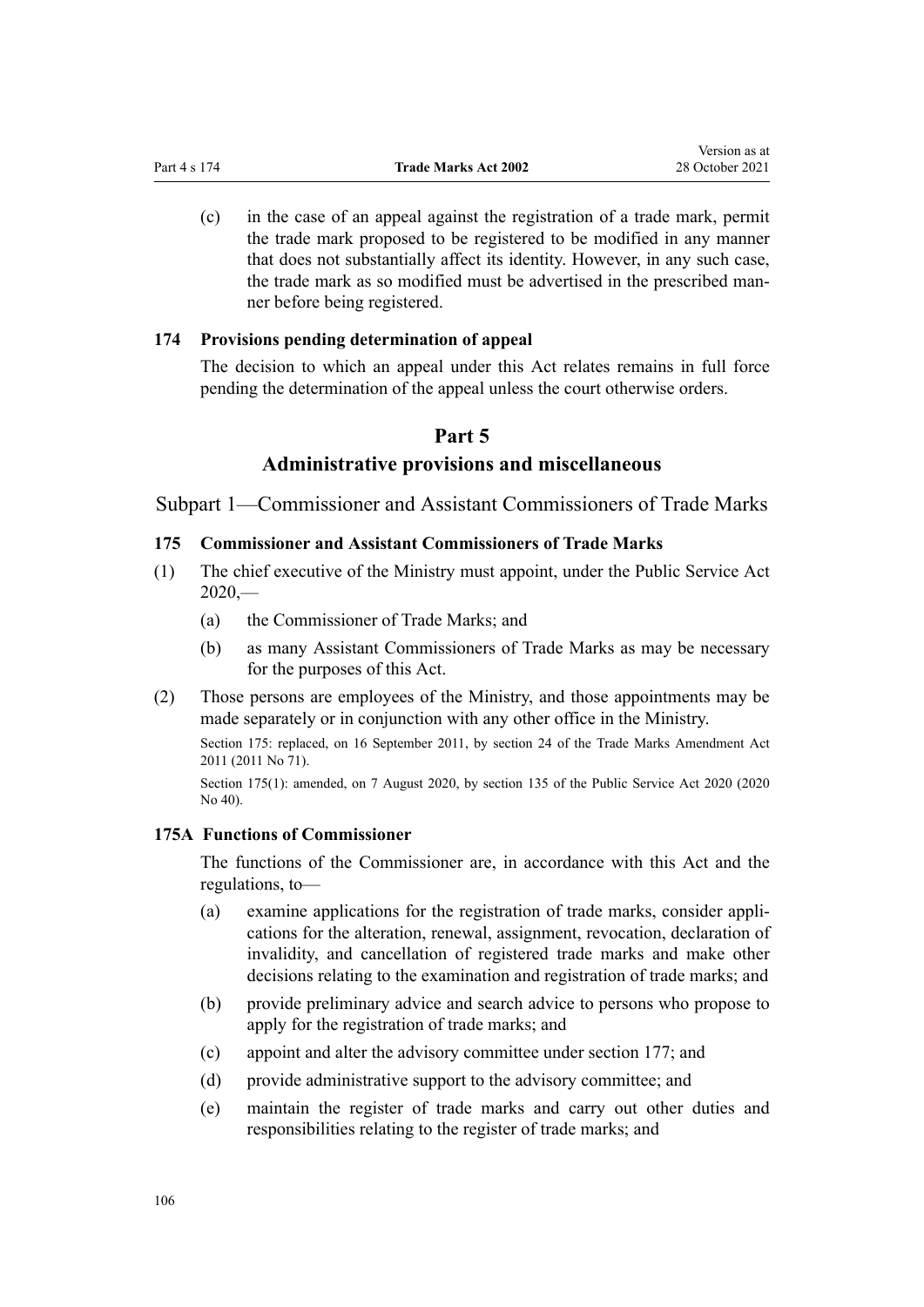(f) perform or exercise other functions, duties, and powers conferred on him or her by this Act and the regulations.

Section 175A: inserted, on 16 September 2011, by [section 24](http://legislation.govt.nz/pdflink.aspx?id=DLM2353613) of the Trade Marks Amendment Act 2011 (2011 No 71).

#### **175B Powers of Assistant Commissioners**

- (1) An Assistant Commissioner of Trade Marks has the functions, duties, and powers of the Commissioner under this Act, other than the power to delegate under section 175C, but is subject to the control of the Commissioner.
- (2) The fact that an Assistant Commissioner performs or exercises those functions, duties, and powers is conclusive evidence of the authority to do so.

Section 175B: inserted, on 16 September 2011, by [section 24](http://legislation.govt.nz/pdflink.aspx?id=DLM2353613) of the Trade Marks Amendment Act 2011 (2011 No 71).

#### **175C Power of Commissioner to delegate**

- (1) The Commissioner may delegate to any person, either generally or particularly, any of the Commissioner's functions, duties, and powers (except this power of delegation).
- (2) A delegation—
	- (a) must be in writing; and
	- (b) may be subject to any restrictions and conditions that the Commissioner thinks fit; and
	- (c) is revocable at any time, in writing; and
	- (d) does not prevent the performance or exercise of a function, duty, or power by the Commissioner.
- (3) A person to whom any of the functions, duties, and powers are delegated may perform and exercise them in the same manner and with the same effect as if they had been conferred directly by this Act and not by delegation.
- (4) A person who appears to act under a delegation is presumed to be acting in accordance with its terms in the absence of evidence to the contrary.
- (5) Any reference in this Act or the regulations to the Commissioner includes a reference to the delegate in respect of anything delegated to that person.

Section 175C: inserted, on 16 September 2011, by [section 24](http://legislation.govt.nz/pdflink.aspx?id=DLM2353613) of the Trade Marks Amendment Act 2011 (2011 No 71).

#### **175D Liability of Commissioner and others**

The Commissioner, an Assistant Commissioner, or any other person acting on behalf of the Commissioner is not personally liable for any act or omission done in good faith in the performance or intended performance of the Commis‐ sioner's functions, duties, or powers.

Section 175D: inserted, on 13 September 2014, by [section 249](http://legislation.govt.nz/pdflink.aspx?id=DLM1419624) of the Patents Act 2013 (2013 No 68).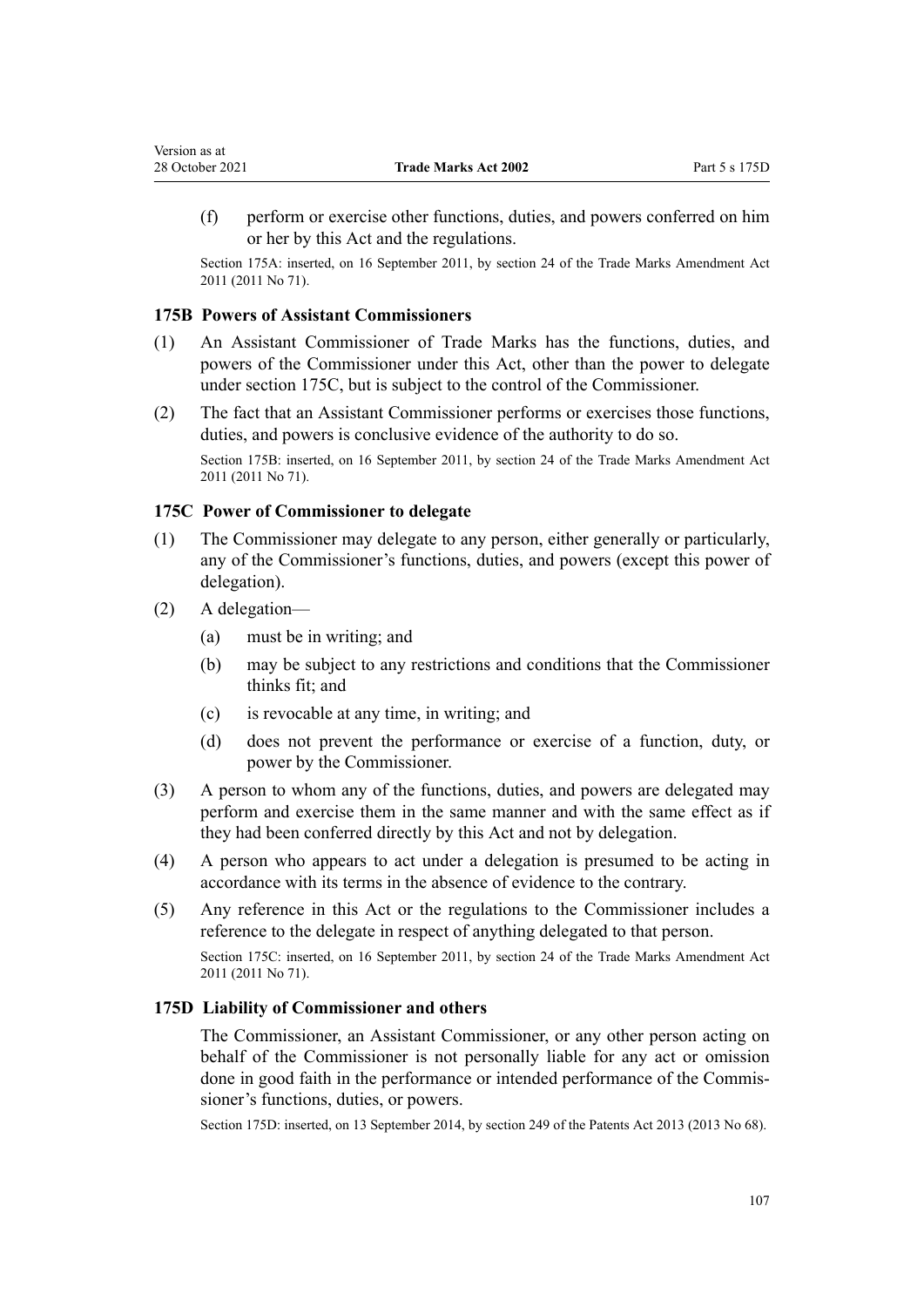### <span id="page-107-0"></span>**176 Hearing before exercise of Commissioner's discretion**

The Commissioner must not exercise any of the Commissioner's discretionary or other powers under this Act or any regulations made under this Act adversely to any person without (if required to do so within the prescribed time) giving the person an opportunity of being heard.

Compare: 1953 No 66 s 56

# Subpart 2—Advisory committee

#### **177 Advisory committee**

- (1) The Commissioner must appoint an advisory committee.
- (2) The Commissioner may alter the advisory committee.

## **178 Function of advisory committee**

The function of the advisory committee is to advise the Commissioner whether the proposed use or registration of a trade mark that is, or appears to be, derivative of a Māori sign, including text and imagery, is, or is likely to be, offensive to Māori.

#### **179 Membership of advisory committee**

- (1) The Commissioner may, at any time, appoint or discharge a member of the advisory committee and, if the Commissioner thinks fit, appoint another member in a discharged member's place.
- (2) A person must not be appointed as a member of the advisory committee unless, in the opinion of the Commissioner, the person is qualified for appointment, having regard to that person's knowledge of te ao Māori (Māori worldview) and tikanga Māori (Māori protocol and culture).
- (3) A member of the advisory committee may resign office by notice in writing to the Commissioner.

#### **180 Advisory committee may regulate own procedure**

Subject to any direction given by the Commissioner, the advisory committee may regulate its own procedure.

# Subpart 3—Register of trade marks

*General*

# **181 Register of trade marks**

- (1) The Commissioner must ensure that a register of trade marks registered in New Zealand is kept in New Zealand.
- (2) The register may be kept in any manner that the Commissioner thinks fit, including, either wholly or partly, by means of a device or facility—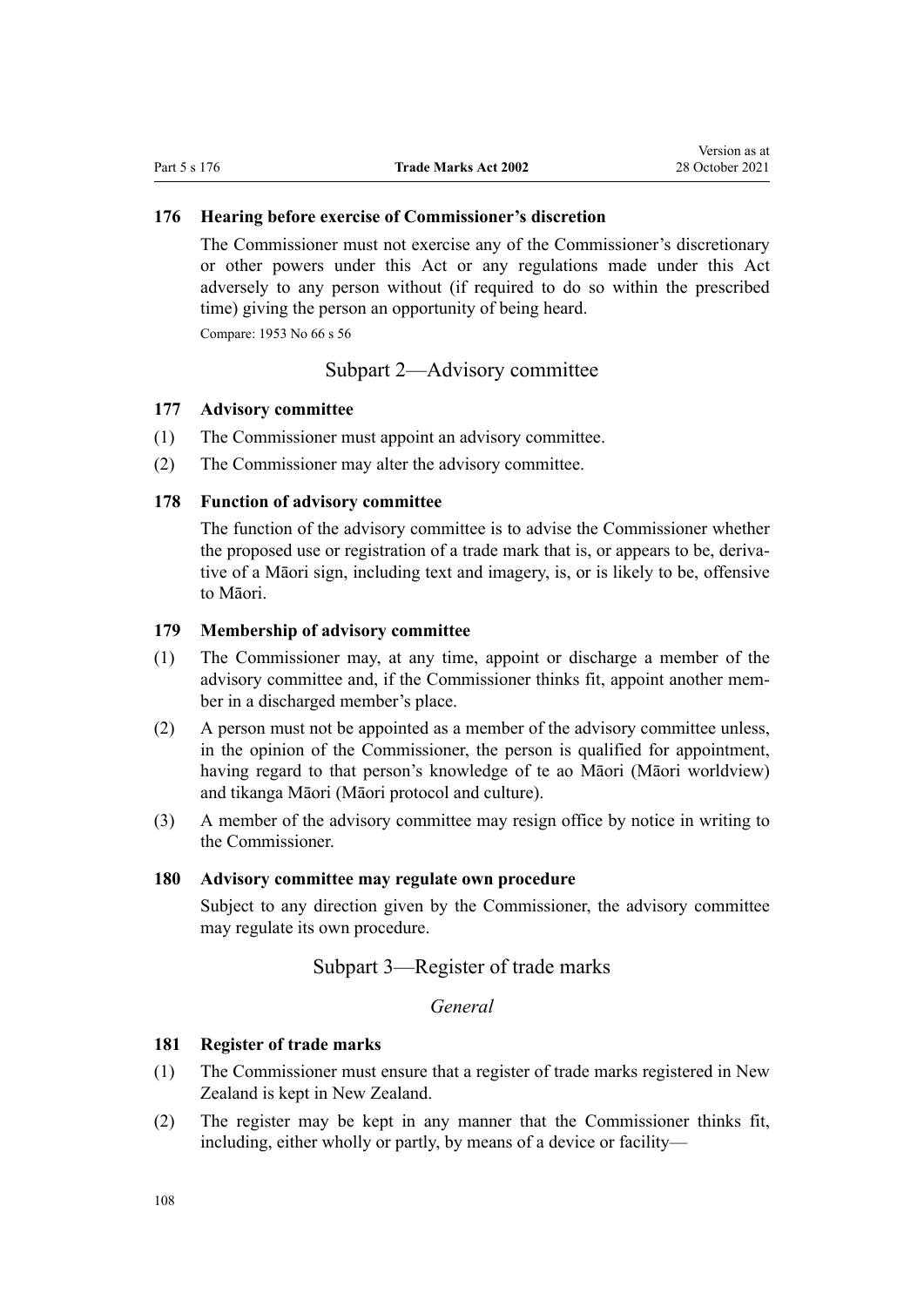- (a) that records or stores information electronically or by other means; and
- (b) that permits the information so recorded or stored to be readily inspected or reproduced in usable form.
- (3) The register is prima facie evidence of any matters required or authorised by or under this Act to be entered in it.

Compare: 1953 No 66 s 5

#### **182 Contents of register**

The register must contain the following:

- (a) all registered trade marks with the names and addresses of their owners:
- (b) the actual date of registration, the deemed date of registration, and the date of application in New Zealand:
- (ba) if the trade mark's status is registered-past expiry date (as defined in sec[tion 60](#page-39-0)), a statement to that effect:
- (c) assignments and transmissions:
- (d) memoranda referred to in [section 78\(c\):](#page-44-0)
- (e) disclaimers:
- (f) conditions:
- (g) any other prescribed matters relating to registered trade marks.

Compare: 1953 No 66 s 5(1)

Section 182(b): replaced, on 15 December 2005, by [section 15](http://legislation.govt.nz/pdflink.aspx?id=DLM362649) of the Trade Marks Amendment Act 2005 (2005 No 116).

Section 182(ba): inserted, on 13 January 2020, by [section 133](http://legislation.govt.nz/pdflink.aspx?id=LMS85766) of the Regulatory Systems (Economic Development) Amendment Act 2019 (2019 No 62).

Section 182(d): replaced, on 16 September 2011, by [section 25](http://legislation.govt.nz/pdflink.aspx?id=DLM2290126) of the Trade Marks Amendment Act 2011 (2011 No 71).

## **183 No notices of trusts may be entered in register**

No notice of any trust may be entered in the register, and the Commissioner is not affected by any such notice.

Compare: 1953 No 66 s 80(2)

## *Search of register*

#### **184 Search of register**

- (1) A person may, on payment of any prescribed fees, search the register—
	- (a) during the hours when the office of the Commissioner is open to the public for the transaction of business on a working day; and
	- (b) at any other time that the Commissioner allows.
- (2) A certified copy of an entry in the register must, on payment of any prescribed fee, be given to any person who requires the certified copy.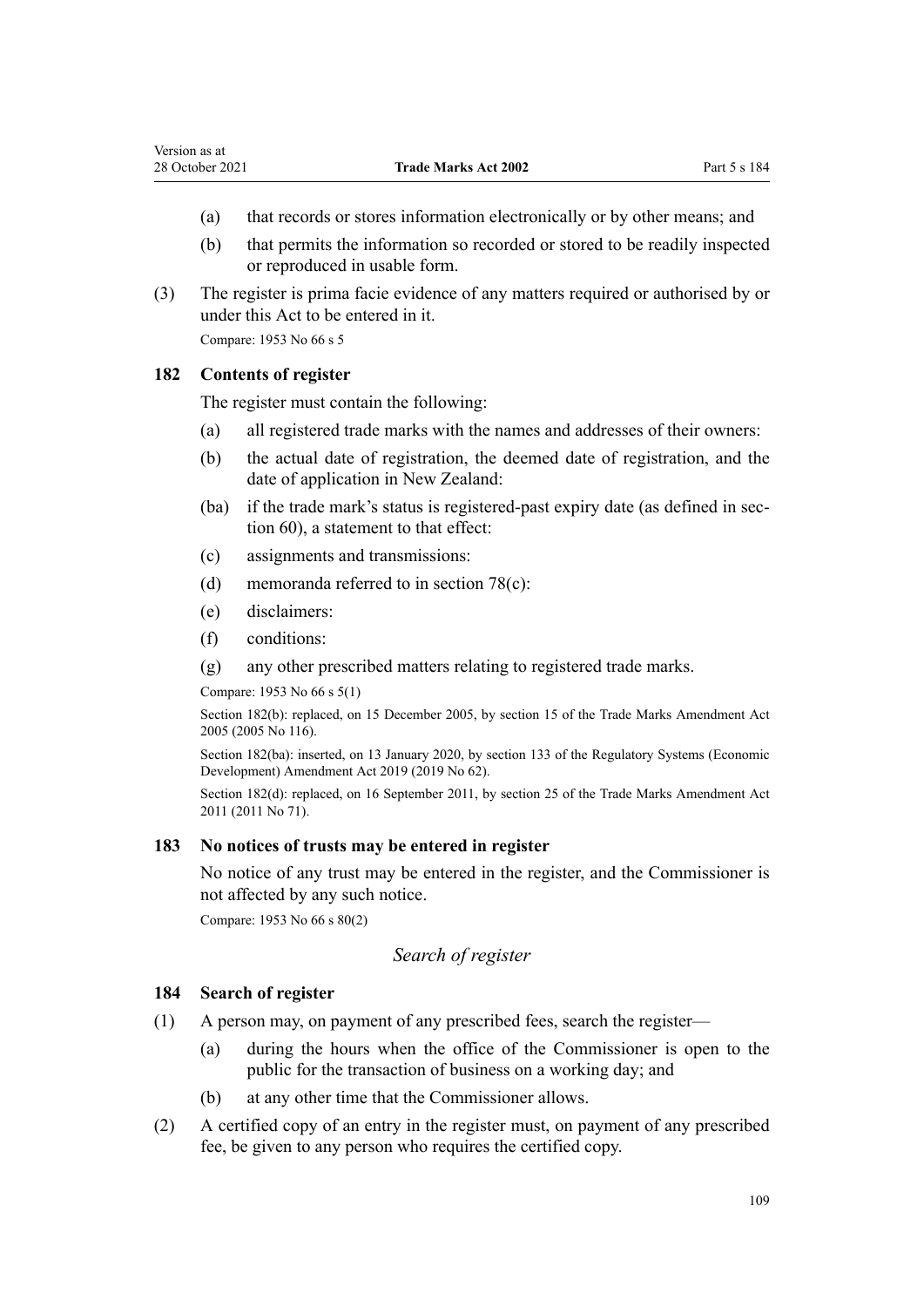Section 184(2): amended, on 13 September 2014, by [section 249](http://legislation.govt.nz/pdflink.aspx?id=DLM1419624) of the Patents Act 2013 (2013 No 68).

# *Offences relating to register*

#### **185 Offence to make false entry in register**

- (1) Every person commits an offence who—
	- (a) makes or causes to be made a false entry in the register or a writing falsely purporting to be a copy of an entry in the register knowing the entry or writing to be false; or
	- (b) produces or tenders or causes to be produced or tendered in evidence any such writing, knowing the entry or writing to be false.
- (2) Every person who is convicted of an offence against subsection (1) is liable on conviction to imprisonment for a term not exceeding 2 years. Compare: 1953 No 66 s 70

#### **186 Offences relating to false representation of trade mark**

- (1) Every person commits an offence who represents that—
	- (a) a sign, or the whole or a part of a trade mark, is a registered trade mark when it is not:
	- (b) a registered trade mark is registered in respect of any goods or services when it is not:
	- (c) the registration of a trade mark gives an exclusive right to its use when it does not.
- (2) Every person who is convicted of an offence against subsection (1) is liable on conviction to a fine not exceeding \$1,000.
- (3) For the purposes of this section, a reference to—
	- (a) registered is to be read as a reference to registered under this Act:
	- (b) registration is to be read as a reference to registration in the register.
- (4) Subsection (3) does not apply if the relevant reference relates to the registration of a trade mark under the law in force in a country outside New Zealand. Compare: 1953 No 66 s 71

# Subpart 4—Miscellaneous

## *No compensation*

### **187 No compensation for diminution in rights attaching to trade mark**

No person is entitled to compensation from the Crown in respect of any dimin‐ ution in the rights that attach to a trade mark that may arise by virtue of the enactment of this Act (for example, the removal of the trade mark from the register).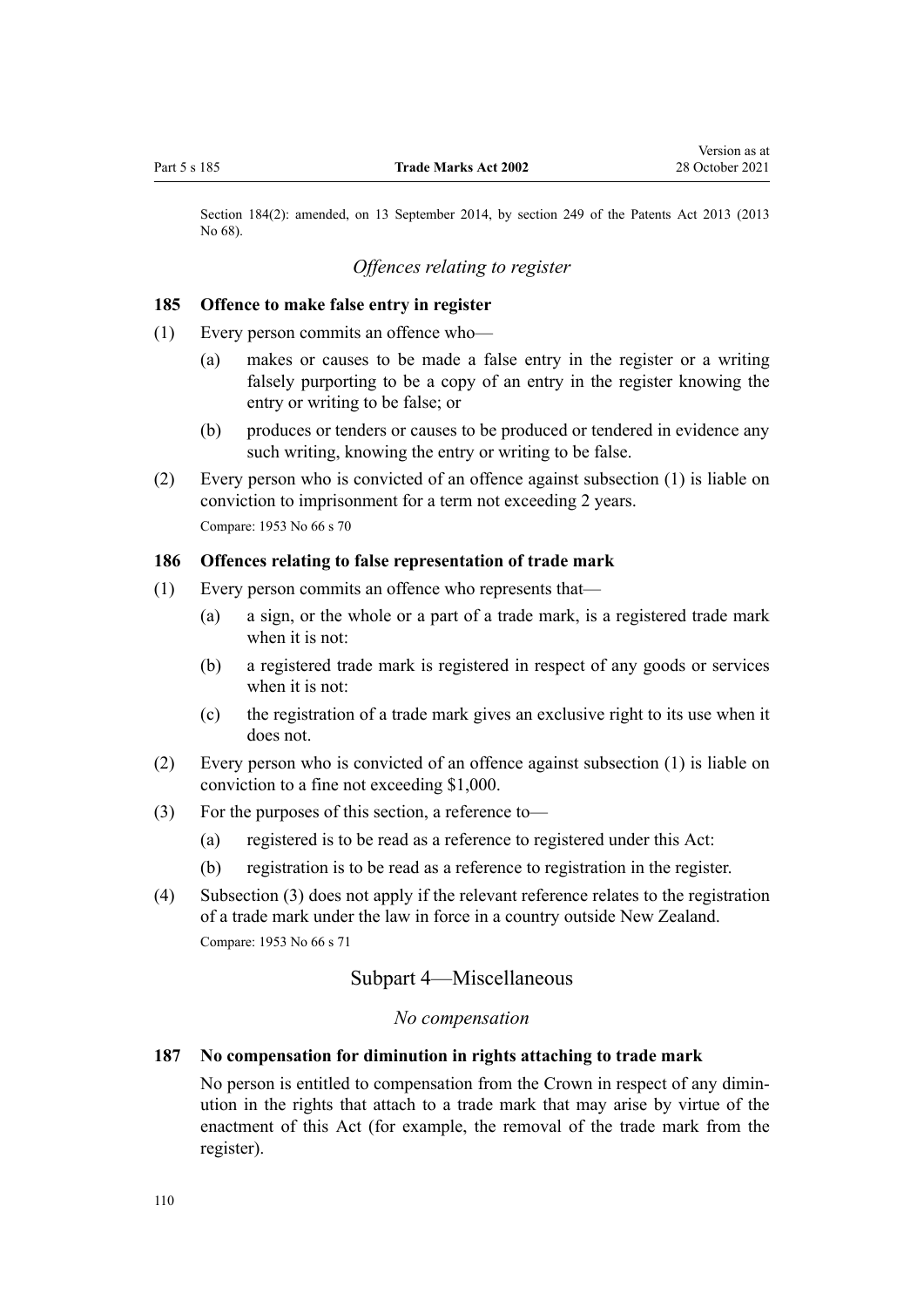## *Intellectual Property Office of New Zealand*

Heading: replaced, on 13 September 2014, by [section 249](http://legislation.govt.nz/pdflink.aspx?id=DLM1419624) of the Patents Act 2013 (2013 No 68).

## **188 Opening hours of Intellectual Property Office of New Zealand**

- (1) The Commissioner may—
	- (a) fix the opening hours for the Intellectual Property Office of New Zealand; and
	- (b) declare the Intellectual Property Office of New Zealand closed on any day.
- (2) The Commissioner must publicly notify those opening hours, and (before clos‐ ing the Intellectual Property Office of New Zealand) any closure, in accordance with [section 5\(3\)](http://legislation.govt.nz/pdflink.aspx?id=DLM1419053) of the Patents Act 2013.
- (3) A thing that must or may be done on a particular day or within a limited period of time may, if that day or the last day of that period is not an opening day of the Intellectual Property Office of New Zealand, be done on the next opening day (and is then still in time).

Section 188: replaced, on 13 September 2014, by [section 249](http://legislation.govt.nz/pdflink.aspx?id=DLM1419624) of the Patents Act 2013 (2013 No 68).

### **189 Closing of Intellectual Property Office of New Zealand at short notice**

- (1) The Commissioner may declare the Intellectual Property Office of New Zealand closed without giving publication of the closure under section 188 if—
	- (a) he or she thinks it necessary or desirable because of an emergency or other temporary circumstances; and
	- (b) it is not practicable to make that prior publication.
- (2) The Commissioner must, as soon as practicable after closing the Intellectual Property Office of New Zealand, publicly notify the closure in accordance with [section 5\(3\)](http://legislation.govt.nz/pdflink.aspx?id=DLM1419053) of the Patents Act 2013.

Section 189: replaced, on 13 September 2014, by [section 249](http://legislation.govt.nz/pdflink.aspx?id=DLM1419624) of the Patents Act 2013 (2013 No 68).

## *Personal representatives*

#### **190 Recognition of agents**

- (1) Anything that must be done by or to a person under this Act, in relation to a trade mark, may be done by or to the person's expressly authorised agent.
- (2) Subsection (1) applies only if the agent is not a prescribed class of person. Compare: 1953 No 66 s 81

#### **191 Declarations, etc, on behalf of certain persons**

#### *[Repealed]*

Section 191: repealed, on 13 January 2020, by [section 134](http://legislation.govt.nz/pdflink.aspx?id=LMS85767) of the Regulatory Systems (Economic Development) Amendment Act 2019 (2019 No 62).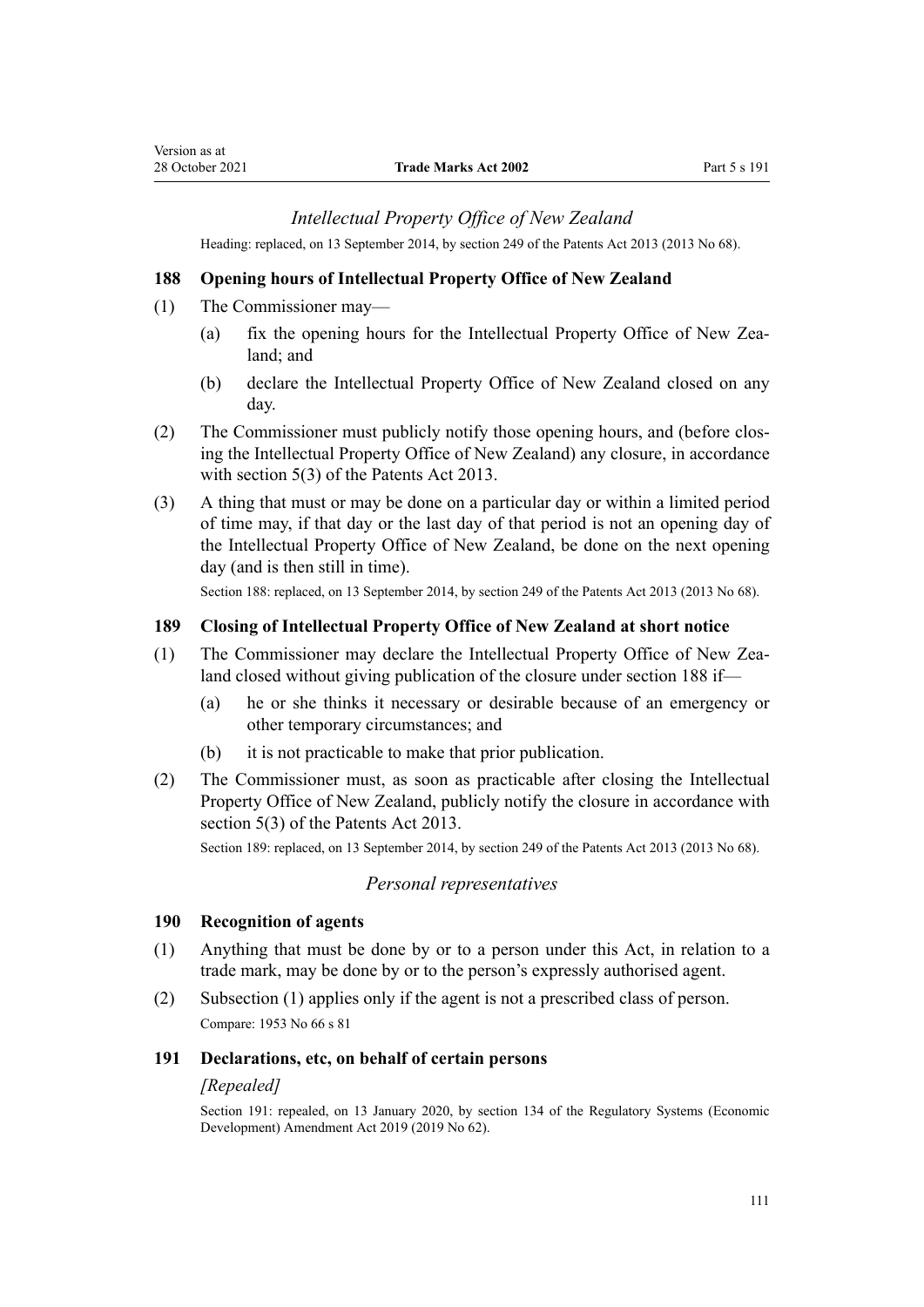#### *Substitution*

## **192 Substitution of person other than applicant generally**

- (1) This section applies to the following applications:
	- (a) application for cancellation or alteration under [section 62:](#page-39-0)
	- (b) application for revocation under [section 65:](#page-40-0)
	- (c) application for a declaration of invalidity under [section 73:](#page-43-0)
	- (d) application for rectification of register under [section 76.](#page-44-0)
- (2) An application referred to in subsection (1) may proceed in the name of any person other than the applicant if,—
	- (a) after the applicant has filed the application, the right or interest on which the applicant relied to file the application becomes vested in another per‐ son; and
	- (b) the other person—
		- (i) notifies the Commissioner in writing that the right or interest is vested in him or her; and
		- (ii) does not withdraw the application.

### **193 Substitution of person other than opponent on notice of opposition**

A notice of opposition to an application under [section 47](#page-34-0) may proceed in the name of any other person if,—

- (a) after the person has given notice, the right or interest on which that per‐ son relied to give notice becomes vested in another person; and
- (b) that other person—
	- (i) notifies the Commissioner, in writing, that the right or interest is vested in him or her; and
	- (ii) does not withdraw the opposition.

Section 193 heading: amended, on 15 December 2005, by [section 16](http://legislation.govt.nz/pdflink.aspx?id=DLM362650) of the Trade Marks Amendment Act 2005 (2005 No 116).

#### *Amendment of other documents*

#### **194 Amendment of documents other than application**

The Commissioner may, at the written request of the person who has made an application (other than an application for the registration of a trade mark), or filed a notice or other document for the purposes of this Act, or, at the written request of the person's agent, amend the application, notice or document,—

- (a) to correct a clerical error or an obvious mistake; or
- (b) if the Commissioner is of the opinion that it is fair and reasonable in all the circumstances of the case to do so.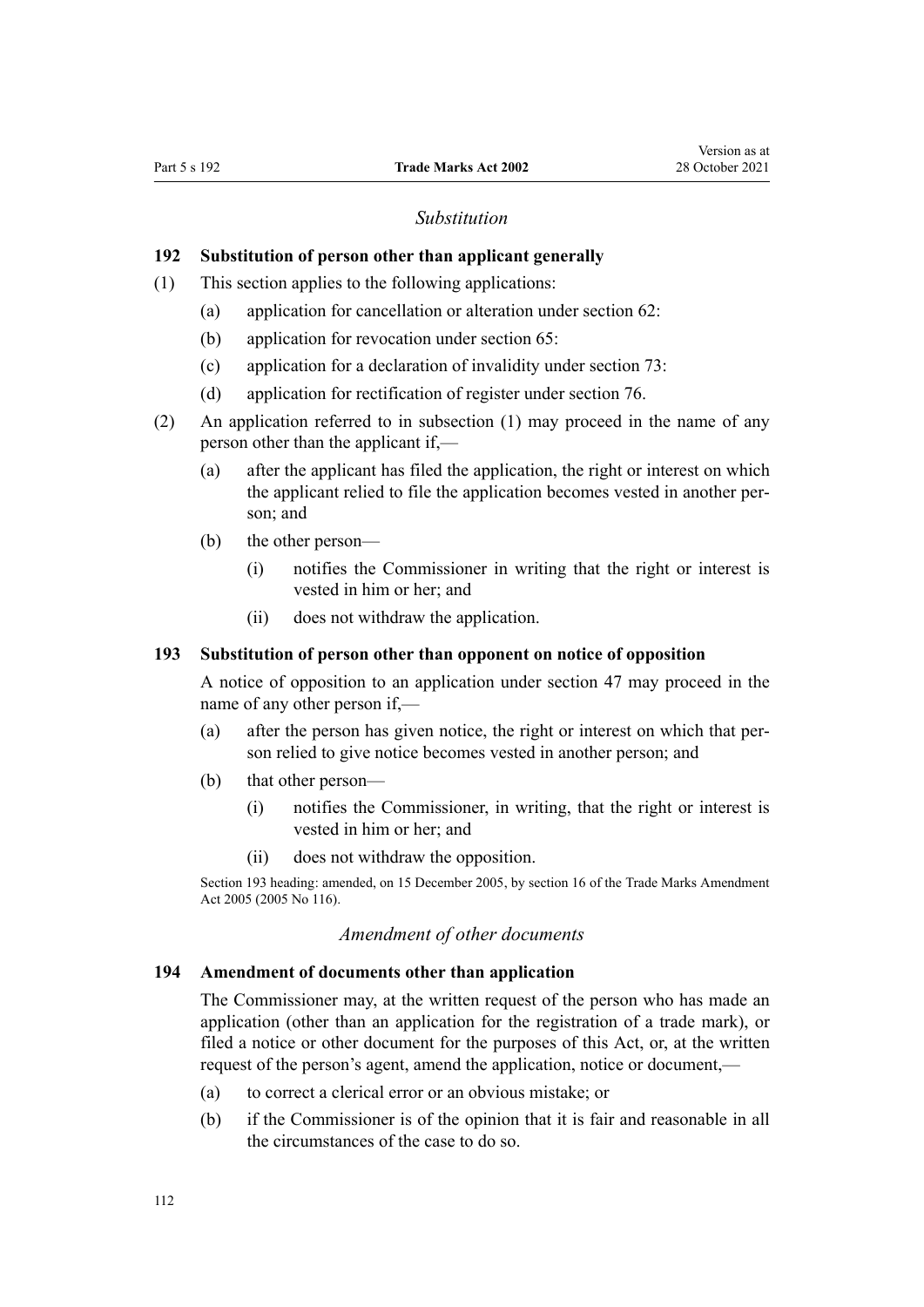### *Fees*

## **195 Fees**

- (1) Any sum paid to the Commissioner by mistake, or any sum the payment of which is not required by this Act, may be refunded by the Commissioner.
- (2) All money that is so refunded must be paid out of public money without further appropriation than this Act.

Compare: 1953 No 66 s 82(2)

## *Service of notices*

#### **196 Application of section 197**

Section 197 does not apply to—

- (a) notices or other documents served or given in any proceedings in a court:
- (b) notices or other documents served or given in accordance with another procedure specified in this Act.

## **197 Method of service of notices**

- (1) A notice or any other document that is required or authorised by this Act to be served on or given to a person may be served or given by—
	- (a) delivering it to the person or the person's agent; or
	- (b) leaving it at the person's or the person's agent's usual or last known residence or business; or
	- (c) posting it in a letter addressed to the person or the person's agent by name at that residence or business address; or
	- (d) emailing it to the person or the person's agent at an email address that is used by the person or the person's agent.
- (2) If the person is deceased, a notice or other document may be served on or given to the person's personal representative.
- (3) A notice or any other document that is sent to a person by post must be treated as received by the person when it would have been delivered in the ordinary course of post, and, in proving the delivery, it is sufficient to prove that the letter was properly addressed and posted.
- (4) In the absence of proof to the contrary, a notice or any other document that is emailed to a person must be treated as received by the person on the second working day after the date on which it is emailed, and, in proving that the document was emailed, it is sufficient to prove that the document was properly addressed and sent to the email address.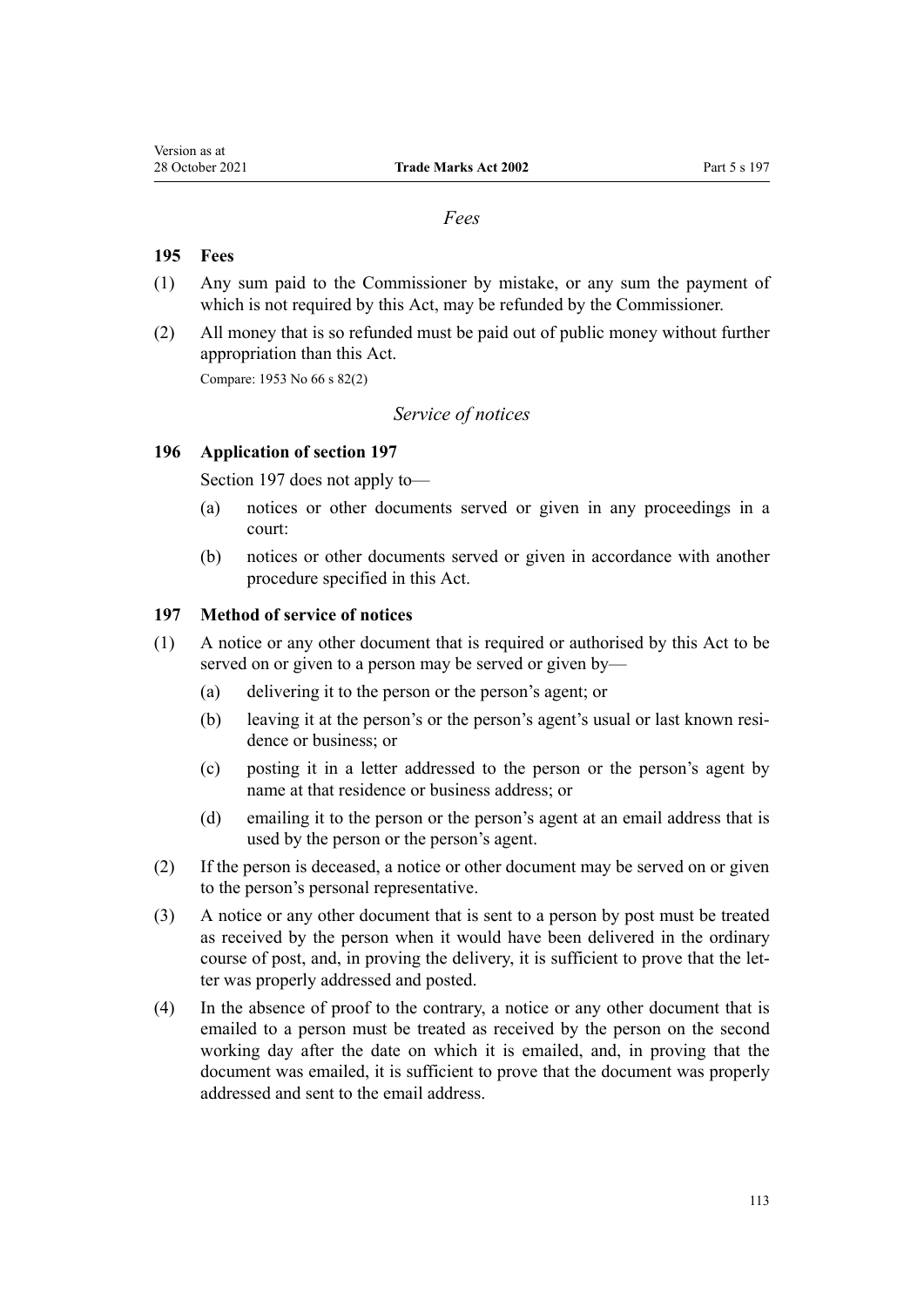Section 197(1)(c): amended, on 16 December 2017, by [section 81\(1\)](http://legislation.govt.nz/pdflink.aspx?id=DLM6962244) of the Electronic Interactions Reform Act 2017 (2017 No 50).

Section 197(1)(d): inserted, on 16 December 2017, by [section 81\(2\)](http://legislation.govt.nz/pdflink.aspx?id=DLM6962244) of the Electronic Interactions Reform Act 2017 (2017 No 50).

Section 197(3): amended, on 16 December 2017, by [section 81\(3\)](http://legislation.govt.nz/pdflink.aspx?id=DLM6962244) of the Electronic Interactions Reform Act 2017 (2017 No 50).

Section 197(4): inserted, on 16 December 2017, by [section 81\(4\)](http://legislation.govt.nz/pdflink.aspx?id=DLM6962244) of the Electronic Interactions Reform Act 2017 (2017 No 50).

#### *Annual report*

## *[Repealed]*

Heading: repealed, on 13 September 2014, pursuant to [section 249](http://legislation.govt.nz/pdflink.aspx?id=DLM1419624) of the Patents Act 2013 (2013 No 68).

#### **198 Annual report by Commissioner of Patents**

#### *[Repealed]*

Section 198: repealed, on 13 September 2014, by [section 249](http://legislation.govt.nz/pdflink.aspx?id=DLM1419624) of the Patents Act 2013 (2013 No 68).

#### *Regulation-making powers*

#### **199 Regulations**

(1) The Governor-General may, by Order in Council, make regulations for all or any of the following purposes:

*Classification of goods or services*

(a) prescribing procedures, requirements, and other matters, not inconsistent with this Act, in respect of the amended or substituted classification of goods or services for the purposes of the registration of trade marks under this Act:

*Registration of trade marks*

- (b) prescribing procedures, requirements, and other matters, not inconsistent with this Act, in respect of the registration, or renewal or alteration or cancellation, of trade marks under this Act, including—
	- (i) providing for the division of an application for the registration of a trade mark into several applications:
	- (ia) providing for the division of a registration of a trade mark into several registrations:
	- (ii) providing for the merging of separate applications or registrations:
	- (iii) providing for the registration of a series of trade marks:

*Licensees*

#### *[Repealed]*

(c) *[Repealed]*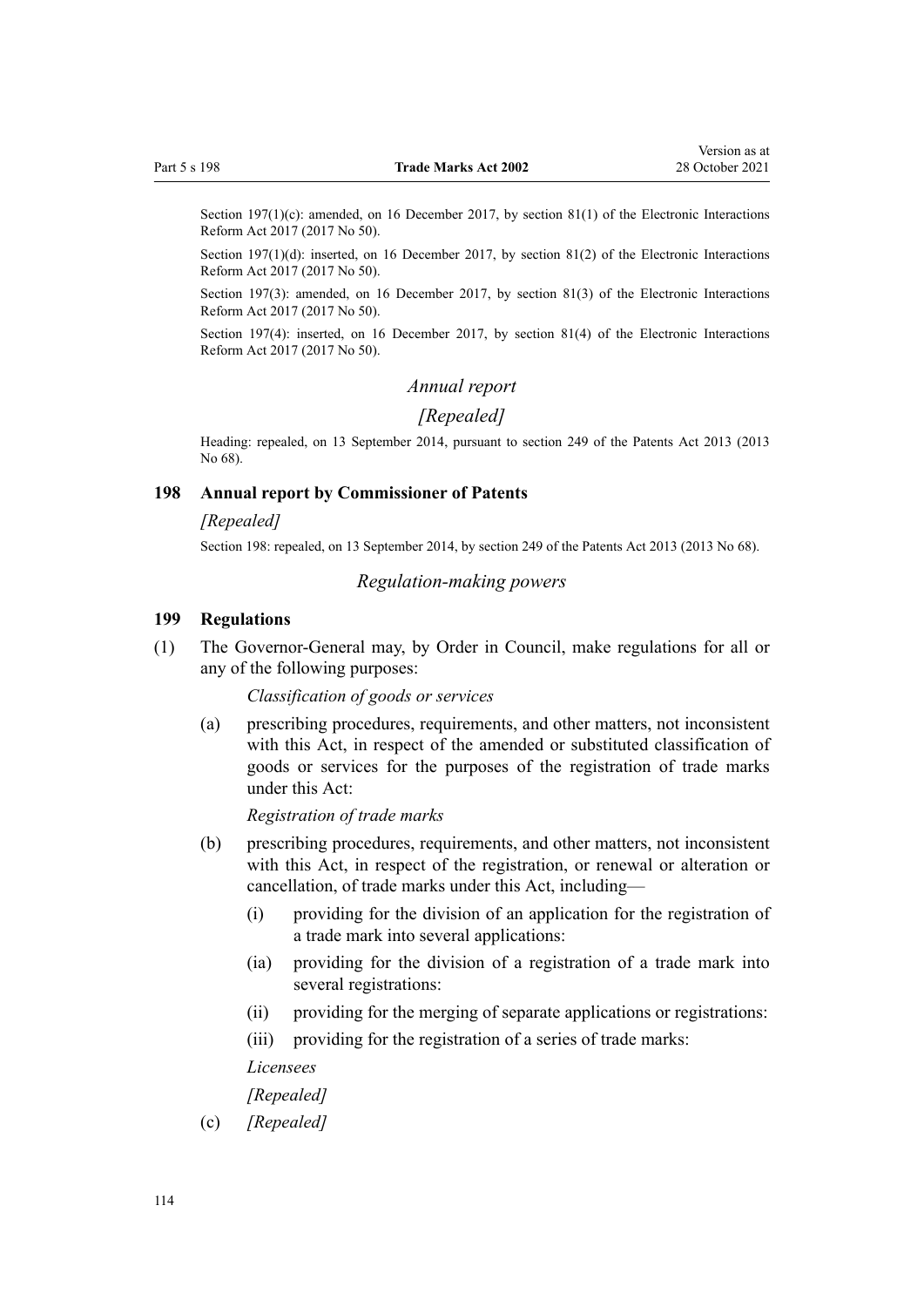#### *Agents*

(d) prescribing classes of persons whom the Commissioner may refuse to recognise as agents in respect of proceedings:

*Importation of infringing goods*

- (e) prescribing procedures, requirements, and other matters, not inconsistent with this Act, in respect of the importation of infringing goods under this Act, including—
	- (i) requiring a person to give security or an indemnity or both, sub‐ ject to any conditions determined by the chief executive of the New Zealand Customs Service, for any costs incurred by the New Zealand Customs Service in relation to any 1 or more of the detention of goods, the disposal of goods, or the recovery of sums owed:
	- (ii) providing for exceptions to any requirement to give security or an indemnity imposed by any regulations made under subparagraph (i):
	- (iii) providing for the disposition of any security given under any regulations made under subparagraph (i):
	- (iv) prescribing how goods that are forfeited to the Crown under sec[tion 151](#page-90-0) or [section 154](#page-91-0) are to be disposed of:

#### *Proceedings*

- (f) prescribing procedures, requirements, and other matters, not inconsistent with this Act, in respect of proceedings under this Act, including—
	- (i) providing for the payment of witnesses' expenses:
	- (ii) imposing fines not exceeding \$1,000 for the failure or refusal of a person to attend and give evidence:

#### *Register*

- (g) prescribing procedures, requirements, and other matters, not inconsistent with this Act, in respect of the register and its operation, including matters relating to—
	- (i) access to the register:
	- (ii) the location of and hours of access to the register:
- (ga) prescribing the manner in which the Commissioner may alter the register under [section 78A,](#page-45-0) including prescribing procedures, requirements, and other matters in respect of an alteration:

*Fees*

(h) prescribing matters in respect of which fees are payable under this Act and the amounts of those fees: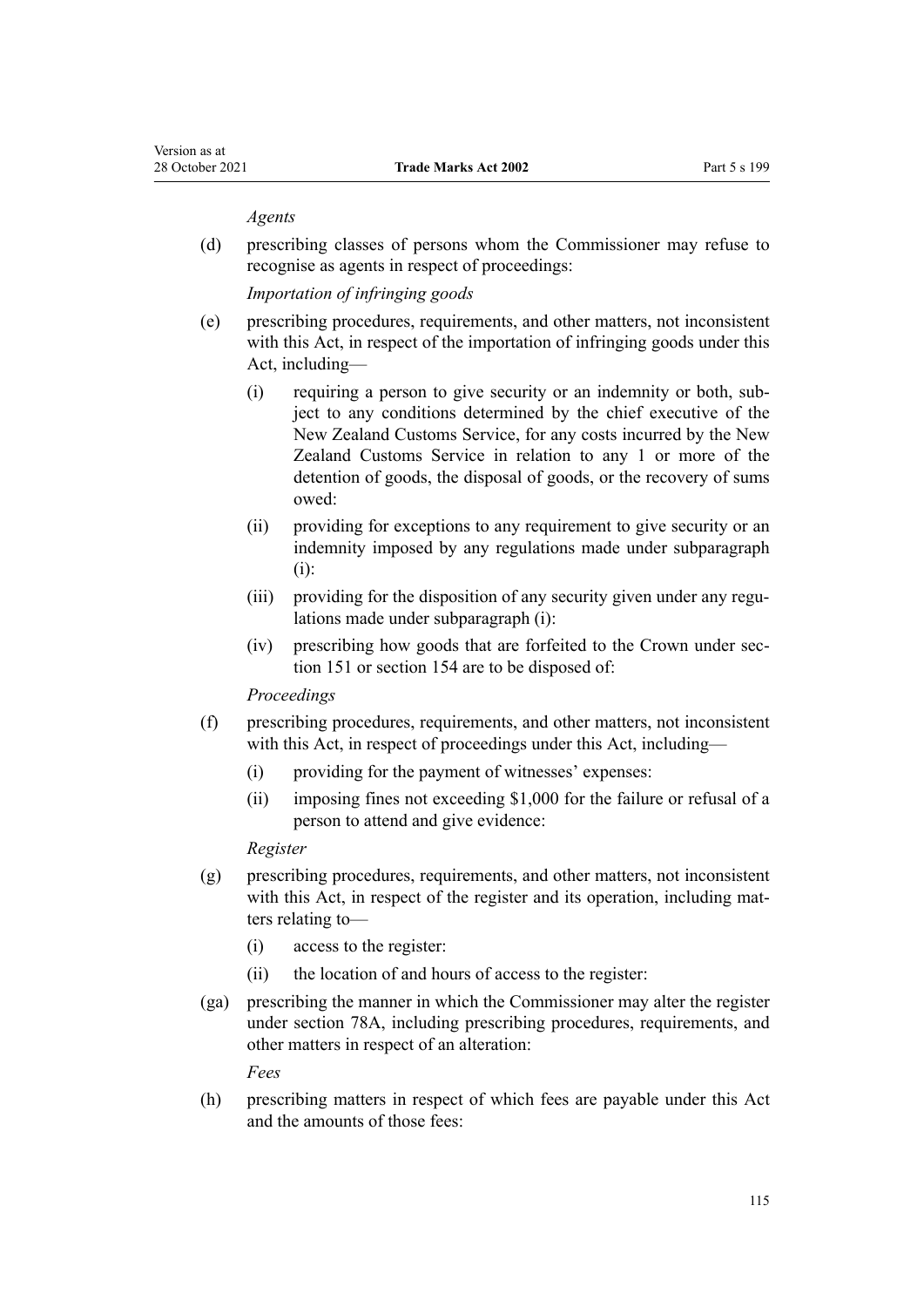*Extensions of time*

(i) prescribing time and extensions of time in respect of any matters under this Act:

*Forms*

- (j) prescribing forms for the purposes of this Act; and those regulations may require—
	- (i) the inclusion in, or attachment to, forms of specified information or documents:
	- (ii) forms to be signed by specified persons:

*Notices*

(k) prescribing procedures, requirements, and other matters, not inconsistent with this Act, in respect of notices under this Act, including prescribing the matters in respect of which notices are required under this Act:

*Intellectual Property Office of New Zealand*

(l) regulating, in a manner not inconsistent with this Act, the business of the Intellectual Property Office of New Zealand in relation to trade marks and all things that are under the direction or control of the Commissioner:

*General*

- (m) providing for any other matters contemplated by this Act, necessary for its administration, or necessary for giving it full effect.
- (2) The structure of the fee system under this Act prescribed by regulations under subsection (1) may be such that any renewal fees—
	- (a) recover a share of the costs incurred by the Commissioner in performing his or her functions under this Act; and
	- (b) recover those costs at a level that provides an appropriate incentive for persons to let registrations of trade marks lapse if they do not receive sufficient benefit from having the registration.
- (3) Regulations under this section are secondary legislation (*see* [Part 3](http://legislation.govt.nz/pdflink.aspx?id=DLM7298343) of the Legislation Act 2019 for publication requirements).

| Legislation Act 2019 requirements for secondary legislation made under this section |                                                                                                  |                                    |  |  |
|-------------------------------------------------------------------------------------|--------------------------------------------------------------------------------------------------|------------------------------------|--|--|
| <b>Publication</b>                                                                  | PCO must publish it on the legislation website and notify LA19 s $69(1)(c)$<br>it in the Gazette |                                    |  |  |
| <b>Presentation</b>                                                                 | The Minister must present it to the House of<br>Representatives                                  | LA19 s 114, Sch 1<br>cl $32(1)(a)$ |  |  |
| <b>Disallowance</b>                                                                 | It may be disallowed by the House of Representatives                                             | LA19 ss 115, 116                   |  |  |
| This note is not part of the Act.                                                   |                                                                                                  |                                    |  |  |

Section 199(1)(b)(ia): inserted, on 16 September 2011, by [section 26\(1\)](http://legislation.govt.nz/pdflink.aspx?id=DLM2290127) of the Trade Marks Amendment Act 2011 (2011 No 71).

Section 199(1)(c) heading: repealed, on 16 September 2011, by [section 26\(2\)](http://legislation.govt.nz/pdflink.aspx?id=DLM2290127) of the Trade Marks Amendment Act 2011 (2011 No 71).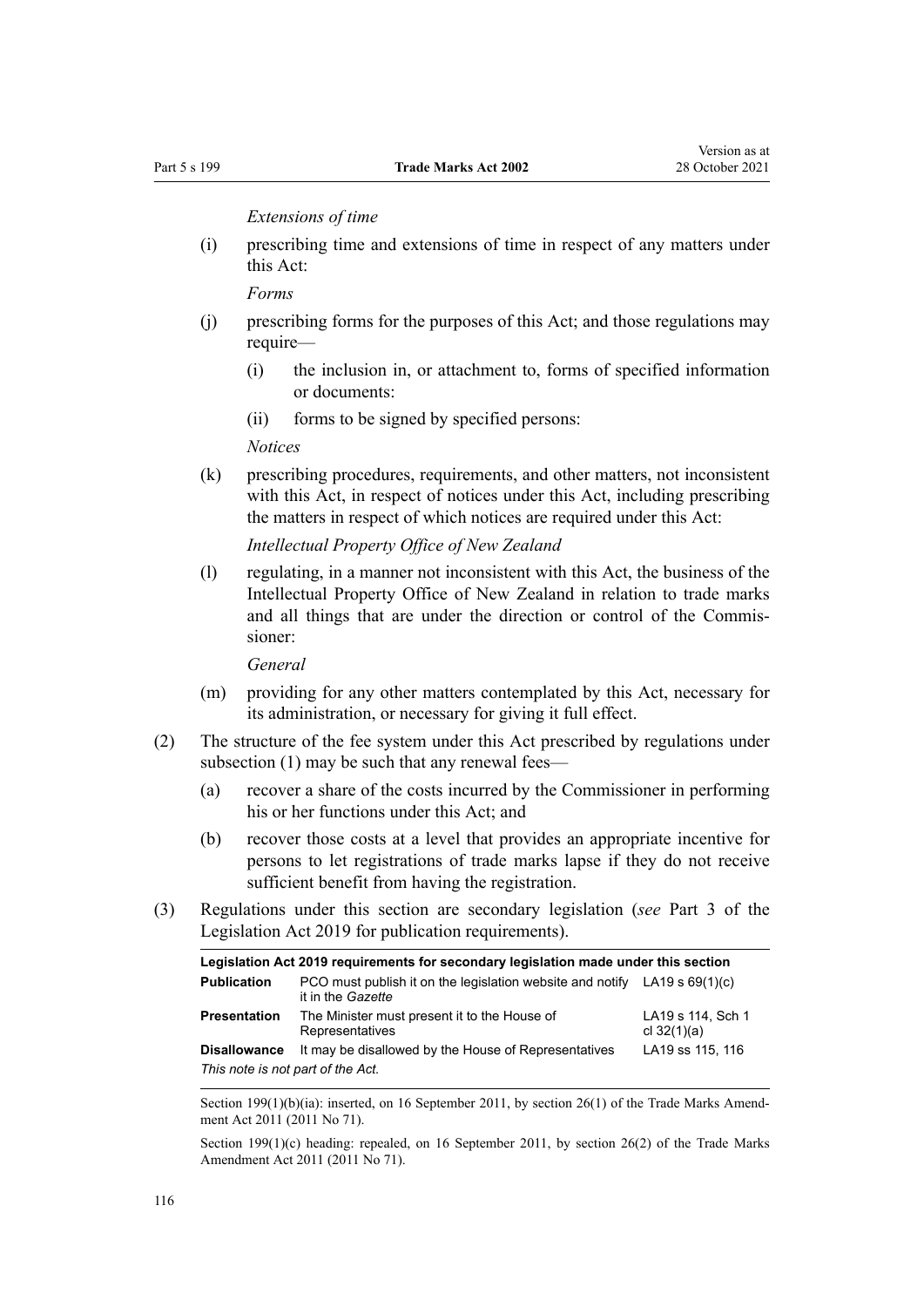Section 199(1)(c): repealed, on 16 September 2011, by [section 26\(2\)](http://legislation.govt.nz/pdflink.aspx?id=DLM2290127) of the Trade Marks Amendment Act 2011 (2011 No 71).

Section 199(1)(e)(i): replaced, on 16 September 2011, by [section 26\(3\)](http://legislation.govt.nz/pdflink.aspx?id=DLM2290127) of the Trade Marks Amendment Act 2011 (2011 No 71).

Section 199(1)(ga): inserted, on 13 May 2016, by [section 41](http://legislation.govt.nz/pdflink.aspx?id=DLM6431601) of the New Zealand Business Number Act 2016 (2016 No 16).

Section 199(1)(j): replaced, on 16 September 2011, by [section 26\(4\)](http://legislation.govt.nz/pdflink.aspx?id=DLM2290127) of the Trade Marks Amendment Act 2011 (2011 No 71).

Section 199(1)(l) heading: replaced, on 13 September 2014, by [section 249](http://legislation.govt.nz/pdflink.aspx?id=DLM1419624) of the Patents Act 2013 (2013 No 68).

Section 199(1)(l): amended, on 13 September 2014, by [section 249](http://legislation.govt.nz/pdflink.aspx?id=DLM1419624) of the Patents Act 2013 (2013 No 68).

Section 199(2): inserted, on 13 September 2014, by [section 249](http://legislation.govt.nz/pdflink.aspx?id=DLM1419624) of the Patents Act 2013 (2013 No 68).

Section 199(3): inserted, on 28 October 2021, by [section 3](http://legislation.govt.nz/pdflink.aspx?id=LMS268932) of the Secondary Legislation Act 2021 (2021 No 7).

#### **199A Regulations: Madrid Protocol**

- (1) The Governor-General may, by Order in Council, make regulations for the pur‐ pose of giving effect in New Zealand to the Madrid Protocol, including provid‐ ing for any of the following:
	- (a) making applications for international registration by way of the Intellec‐ tual Property Office of New Zealand as office of origin:
	- (b) procedures to be followed where the basic New Zealand application for registration ceases to be in force:
	- (c) procedures to be followed where the Intellectual Property Office of New Zealand receives from the International Bureau, or any body specified in the regulations, a request for extension of protection to New Zealand:
	- (d) the effects of a successful request for extension of protection to New Zealand:
	- (e) transforming an application for an international registration, or an inter‐ national registration, into a national application for registration:
	- (f) communicating information to the International Bureau:
	- (g) requiring fees to be paid in respect of applications for international regis‐ trations, extensions of protection, and renewals, and prescribing the amounts of those fees:
	- (h) the application of the following provisions to a protected international trade mark (New Zealand):
		- (i) [section 105](#page-54-0) (unjustified proceedings):
		- (ii) [subpart 2](#page-58-0) of Part 4 (criminal proceedings):
		- (iii) [subpart 3](#page-81-0) of Part 4 (border protection measures).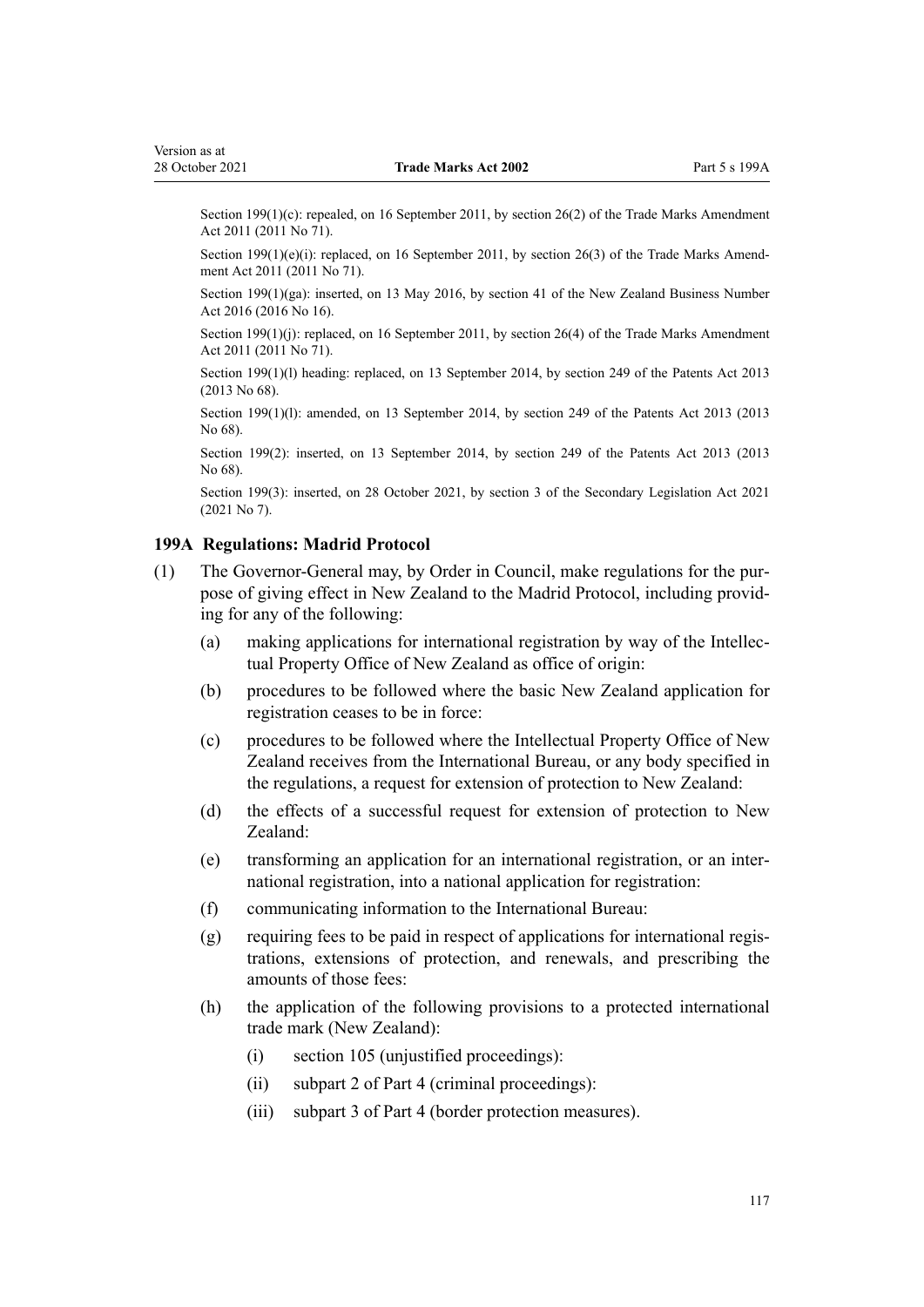<span id="page-117-0"></span>(2) Regulations under this section are secondary legislation (*see* [Part 3](http://legislation.govt.nz/pdflink.aspx?id=DLM7298343) of the Legislation Act 2019 for publication requirements).

| Legislation Act 2019 requirements for secondary legislation made under this section |                                                                                                  |                                    |  |  |
|-------------------------------------------------------------------------------------|--------------------------------------------------------------------------------------------------|------------------------------------|--|--|
| <b>Publication</b>                                                                  | PCO must publish it on the legislation website and notify LA19 s $69(1)(c)$<br>it in the Gazette |                                    |  |  |
| <b>Presentation</b>                                                                 | The Minister must present it to the House of<br>Representatives                                  | LA19 s 114, Sch 1<br>cl $32(1)(a)$ |  |  |
| <b>Disallowance</b>                                                                 | It may be disallowed by the House of Representatives                                             | LA19 ss 115, 116                   |  |  |
| This note is not part of the Act.                                                   |                                                                                                  |                                    |  |  |

Section 199A: inserted, on 16 September 2011, by [section 27](http://legislation.govt.nz/pdflink.aspx?id=DLM2290128) of the Trade Marks Amendment Act 2011 (2011 No 71).

Section 199A(1)(a): amended, on 13 September 2014, by [section 249](http://legislation.govt.nz/pdflink.aspx?id=DLM1419624) of the Patents Act 2013 (2013 No 68).

Section 199A(1)(c): amended, on 13 September 2014, by [section 249](http://legislation.govt.nz/pdflink.aspx?id=DLM1419624) of the Patents Act 2013 (2013) No 68).

Section 199A(2): inserted, on 28 October 2021, by [section 3](http://legislation.govt.nz/pdflink.aspx?id=LMS268932) of the Secondary Legislation Act 2021 (2021 No 7).

#### **200 Orders in Council relating to convention countries**

- (1) For the purpose of giving effect to an international agreement or arrangement to which New Zealand is a party or that applies to New Zealand, the Governor-General may, by Order in Council, declare that an entity specified in the order that is a party to the agreement or arrangement or to which the agreement or arrangement applies is, for the purposes of all or any of the provisions of this Act, a convention country.
- (2) An order under this section is secondary legislation (*see* [Part 3](http://legislation.govt.nz/pdflink.aspx?id=DLM7298343) of the Legis‐ lation Act 2019 for publication requirements).

Compare: 1953 No 66 s 72

| Legislation Act 2019 requirements for secondary legislation made under this section |                                                                                                  |                                    |  |  |
|-------------------------------------------------------------------------------------|--------------------------------------------------------------------------------------------------|------------------------------------|--|--|
| <b>Publication</b>                                                                  | PCO must publish it on the legislation website and notify LA19 s $69(1)(c)$<br>it in the Gazette |                                    |  |  |
| <b>Presentation</b>                                                                 | The Minister must present it to the House of<br>Representatives                                  | LA19 s 114, Sch 1<br>cl $32(1)(a)$ |  |  |
| <b>Disallowance</b>                                                                 | It may be disallowed by the House of Representatives                                             | LA19 ss 115, 116                   |  |  |
| This note is not part of the Act.                                                   |                                                                                                  |                                    |  |  |

Section 200(2): inserted, on 28 October 2021, by [section 3](http://legislation.govt.nz/pdflink.aspx?id=LMS268932) of the Secondary Legislation Act 2021 (2021 No 7).

*Amendments*

## **201 Acts amended**

The Acts specified in [Schedule 1](#page-122-0) are amended in the manner indicated in that schedule.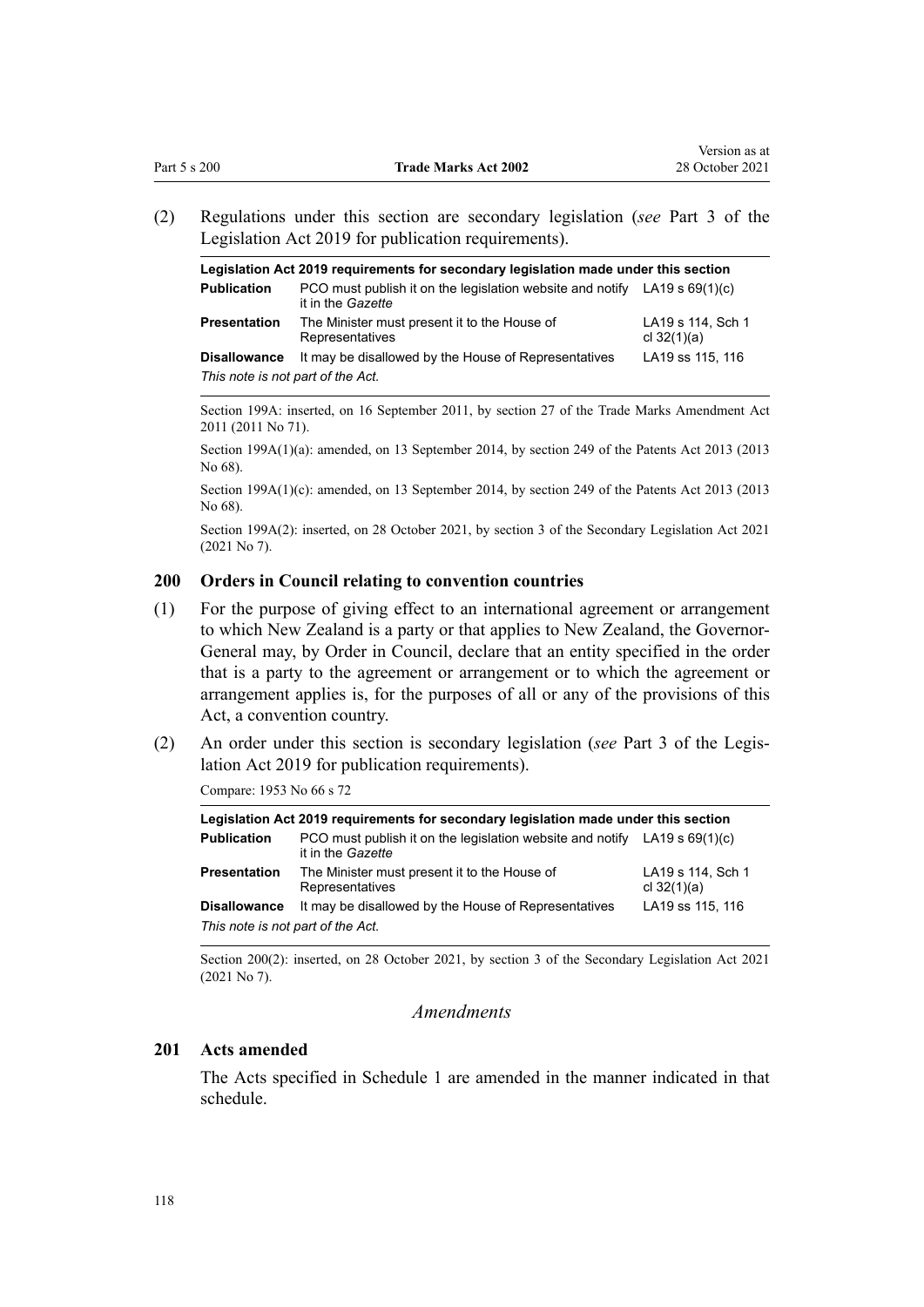## *Transitional and savings provisions*

## **202 Repeal of Trade Marks Act 1953**

- (1) The Trade Marks Act 1953 (1953 No 66) is repealed.
- (2) Despite the repeal of the Trade Marks Act 1953 by subsection (1), the [Prohibi‐](http://legislation.govt.nz/pdflink.aspx?id=DLM15734) [ted Marks Order 1961](http://legislation.govt.nz/pdflink.aspx?id=DLM15734) (SR 1961/120) and the [Prohibited Marks Order 1982](http://legislation.govt.nz/pdflink.aspx?id=DLM82309) (SR 1982/127)—
	- (a) continue in force as if that Act had not been repealed; and
	- (b) may be amended or revoked in the same manner in which they could have been amended or revoked under that Act.

## **203 Transitional provision for certain applications and proceedings**

- (1) Despite its repeal, the Trade Marks Act 1953 continues in force and applies in respect of—
	- (a) an application for the registration of a trade mark that was received by the Commissioner before the commencement of this Act until the trade mark is registered and any proceedings related to that application, whether or not the proceedings were commenced before the commencement of this Act:
	- (b) an application for the alteration, renewal, assignment, expunction, or cancellation of a registered trade mark that was received by the Commis‐ sioner before the commencement of this Act:
	- (c) any proceedings that were commenced under that Act before the com‐ mencement of this Act.
- (2) This section does not apply to applications in respect of defensive trade marks.
- (3) Subsection (1)(a) does not apply in respect of an assignment or transmission of an application for the registration of a trade mark under [section 12](#page-22-0).

# **204 Transitional provision for notices given under section 54B of Trade Marks Act 1953**

If, before the commencement of this Act, an owner of a registered trade mark gave a notice to the chief executive under section 54B of the Trade Marks Act 1953,—

- (a) that notice is to be treated as if it were a notice given under [section 137](#page-84-0) of this Act; and
- (b) subpart 3 of [Part 4](#page-48-0) of this Act applies accordingly in respect of that notice.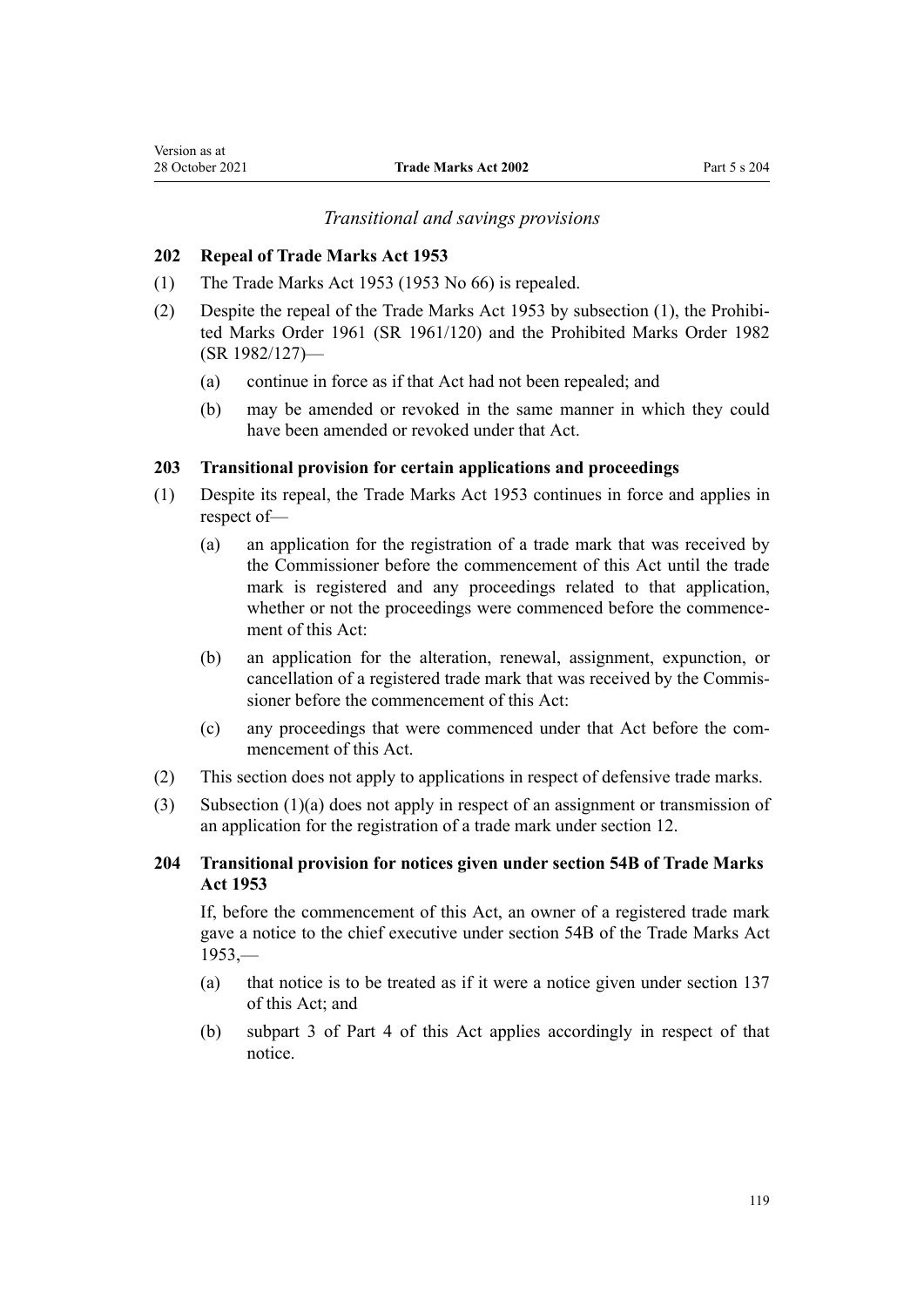### **205 Transitional provision for fees for defensive trade marks**

The Commissioner must refund any fee paid in respect of a pending application for a defensive trade mark that was received by the Commissioner before the commencement of this Act.

#### **206 Certificate of validity of contested registration**

A certificate of validity of registration given under section 61 of the Trade Marks Act 1953 has effect as if given under [section 165\(1\)](#page-102-0) of this Act.

Section 206: amended, on 15 December 2005, by [section 17](http://legislation.govt.nz/pdflink.aspx?id=DLM362651) of the Trade Marks Amendment Act 2005 (2005 No 116).

# **207 Orders in Council relating to convention countries under Trade Marks Act 1953**

An Order in Council made under section 72 of the Trade Marks Act 1953 has effect as if it had been made under [section 200](#page-117-0) of this Act.

## **208 Status of trade marks registered before commencement of Act**

- (1) Except as provided in subsection (2), nothing in this Act invalidates the ori‐ ginal registration of a trade mark that, immediately before the commencement of this Act, was valid.
- (2) However, subsection (1) does not apply to the extent that a registered trade mark referred to in that subsection is declared to be invalid under [section 73.](#page-43-0)
- (3) A trade mark that was registered under the Trade Marks Act 1953, including a defensive trade mark, and that, immediately before the commencement of this Act, was valid—
	- (a) is deemed to be registered under this Act as a trade mark, whether regis‐ tered in Part A or Part B of the register; and
	- (b) retains its original date of registration; and
	- (c) retains its existing registration period, under the Trade Marks Act 1953, of 7 or 14 years, as the case may be, but, at the expiration of that regis‐ tration period, [section 58](#page-38-0) applies.
- (4) A trade mark that was registered under the Trade Marks Act 1953, other than a defensive trade mark, within the period of 5 years before the coming into force of this Act, cannot be revoked under section  $66(1)(a)$  until 5 years after its actual date of registration.
- (5) For the purposes of section  $66(1)(b)$ , the uninterrupted period of suspension of use is 5 years (not 3) if all the following apply:
	- (a) the trade mark was registered under the Trade Marks Act 1953; and
	- (b) the trade mark is not a defensive trade mark; and
	- (c) the uninterrupted period of suspension of use began within the period of 5 years before this Act came into force.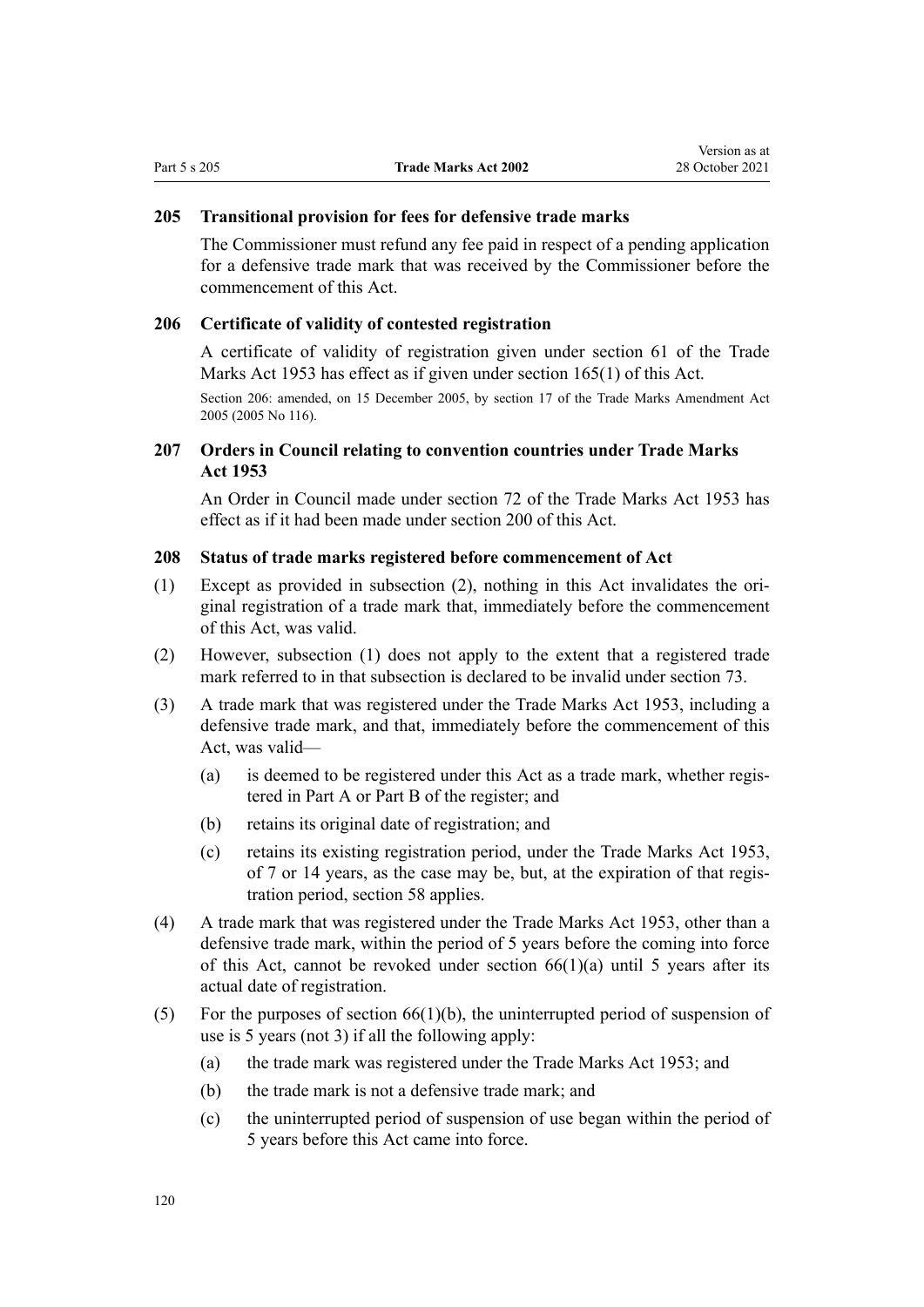| Version as at   |                             |              |
|-----------------|-----------------------------|--------------|
| 28 October 2021 | <b>Trade Marks Act 2002</b> | Part 5 s 209 |

- (6) A trade mark that was registered under the Trade Marks Act 1953, other than a defensive trade mark, may be revoked under [section 66\(1\)\(a\) or \(b\)](#page-40-0) after the periods specified in subsections (4) and (5) have elapsed.
- (7) A trade mark that was registered as a defensive trade mark under the Trade Marks Act 1953 cannot be revoked under section  $66(1)(a)$  or (b) until 3 years after the coming into force of this Act.

Section 208(2): amended, on 22 October 2003, by [section 3](http://legislation.govt.nz/pdflink.aspx?id=DLM218849) of the Trade Marks Amendment Act 2003 (2003 No 100).

Section 208(5): replaced, on 15 December 2005, by [section 18](http://legislation.govt.nz/pdflink.aspx?id=DLM362652) of the Trade Marks Amendment Act 2005 (2005 No 116).

## **209 Status of notes, etc, on register before commencement of Act**

- (1) Notes on the register that indicate that a trade mark is associated with another trade mark cease to have effect on the commencement of this Act.
- (2) Any other note, disclaimer, or condition entered on the register in relation to a trade mark registered under the Trade Marks Act 1953 is deemed to be entered on the register under this Act.

Compare: 1953 No 66 s 84(1), (3)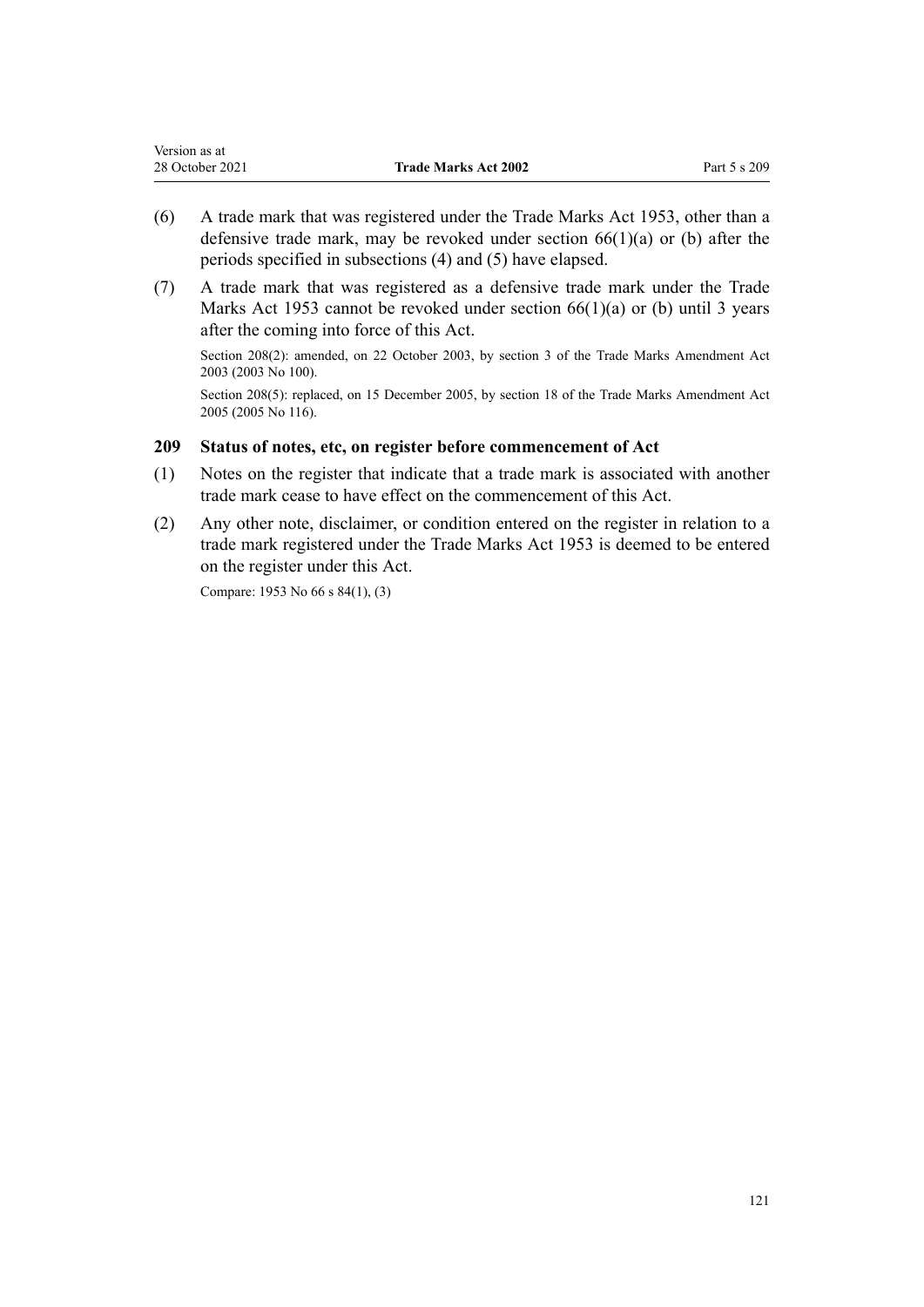# <span id="page-121-0"></span>**Schedule 1AA Transitional, savings, and related provisions**

[s 7A](#page-21-0)

Schedule 1AA: inserted, on 13 January 2020, by [section 135](http://legislation.govt.nz/pdflink.aspx?id=LMS85768) of the Regulatory Systems (Economic Development) Amendment Act 2019 (2019 No 62).

## **Part 1**

# **Provision relating to Regulatory Systems (Economic Development) Amendment Act 2019**

*[Repealed]*

Schedule 1AA Part 1: repealed, on the close of 13 January 2021, pursuant to clause 1(2).

# **1 Restoration provisions continued for trade marks removed before commencement date**

*[Repealed]*

Schedule 1AA clause 1: repealed, on the close of 13 January 2021, by clause 1(2).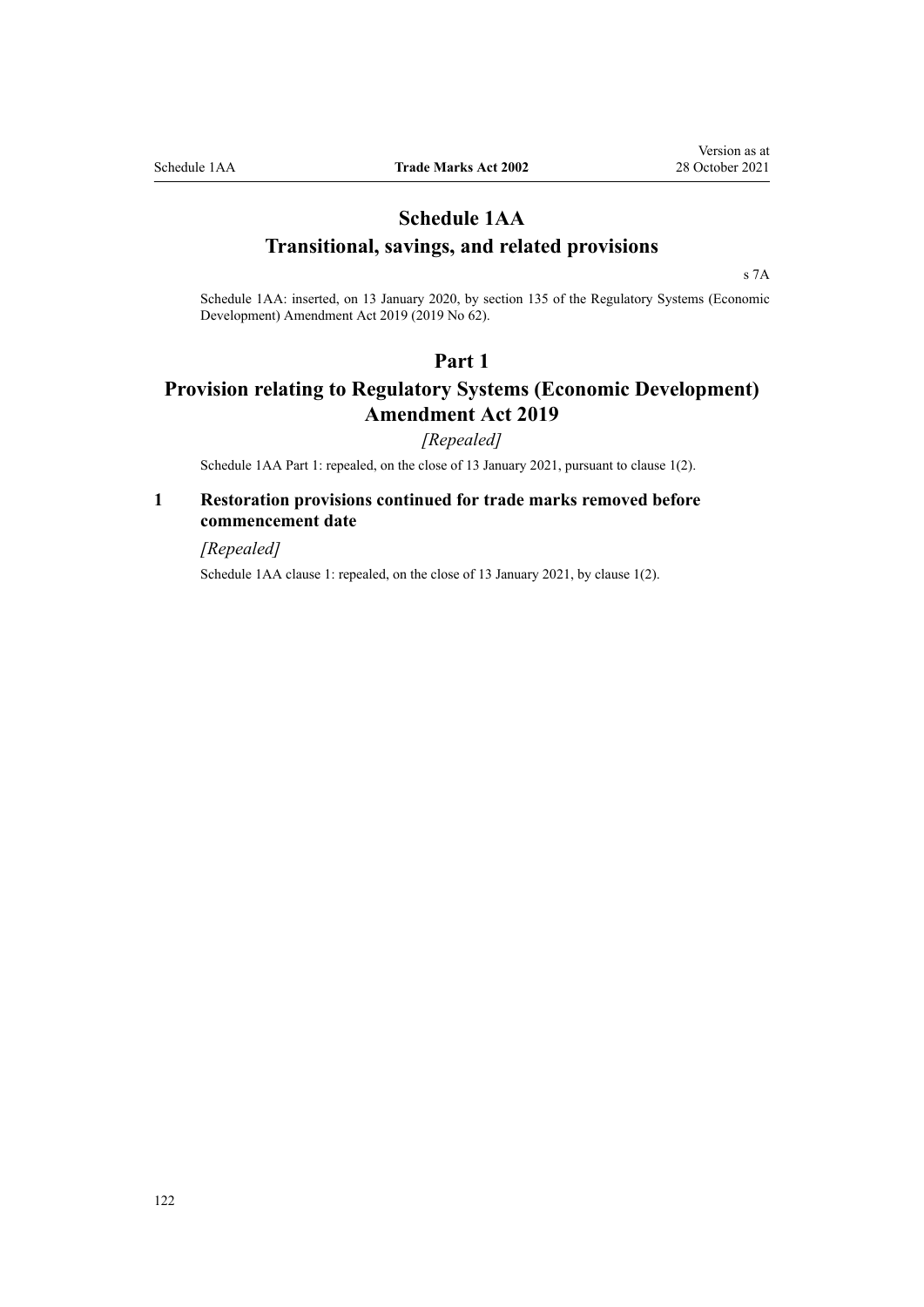# **Schedule 1 Acts amended**

<span id="page-122-0"></span>**Administration Act 1969 (1969 No 52)**

*Amendment(s) incorporated in the [Act\(s\).](http://legislation.govt.nz/pdflink.aspx?id=DLM392629)*

**Animal Remedies Act 1967 (1967 No 51)**

*Amendment(s) incorporated in the Act(s).*

# **Commerce Act 1986 (1986 No 5)**

*Amendment(s) incorporated in the [Act\(s\).](http://legislation.govt.nz/pdflink.aspx?id=DLM88410)*

# **Copyright Act 1994 (1994 No 143)**

*Amendment(s) incorporated in the [Act\(s\).](http://legislation.govt.nz/pdflink.aspx?id=DLM346602)*

**Crown Proceedings Act 1950 (1950 No 54)** *Amendment(s) incorporated in the [Act\(s\).](http://legislation.govt.nz/pdflink.aspx?id=DLM261925)*

**Disputes Tribunals Act 1988 (1988 No 110)** *Amendment(s) incorporated in the [Act\(s\).](http://legislation.govt.nz/pdflink.aspx?id=DLM133292)*

**Fair Trading Act 1986 (1986 No 121)** *Amendment(s) incorporated in the [Act\(s\).](http://legislation.govt.nz/pdflink.aspx?id=DLM96923)*

# **Flags, Emblems, and Names Protection Act 1981 (1981 No 47)**

*Amendment(s) incorporated in the [Act\(s\).](http://legislation.govt.nz/pdflink.aspx?id=DLM51363)*

# **Geographical Indications Act 1994 (1994 No 125)**

*Amendment(s) incorporated in the [Act\(s\).](http://legislation.govt.nz/pdflink.aspx?id=DLM345232)*

**Pesticides Act 1979 (1979 No 26)** *Amendment(s) incorporated in the Act(s).*

# **Privacy Act 1993 (1993 No 28)** *Amendment(s) incorporated in the [Act\(s\).](http://legislation.govt.nz/pdflink.aspx?id=DLM298477)*

**Public Works Act 1981 (1981 No 35)** *Amendment(s) incorporated in the [Act\(s\).](http://legislation.govt.nz/pdflink.aspx?id=DLM45426)*

# **Smoke-free Environment Act 1990 (1990 No 108)**

*Amendment(s) incorporated in the [Act\(s\).](http://legislation.govt.nz/pdflink.aspx?id=DLM223905)*

[s 201](#page-117-0)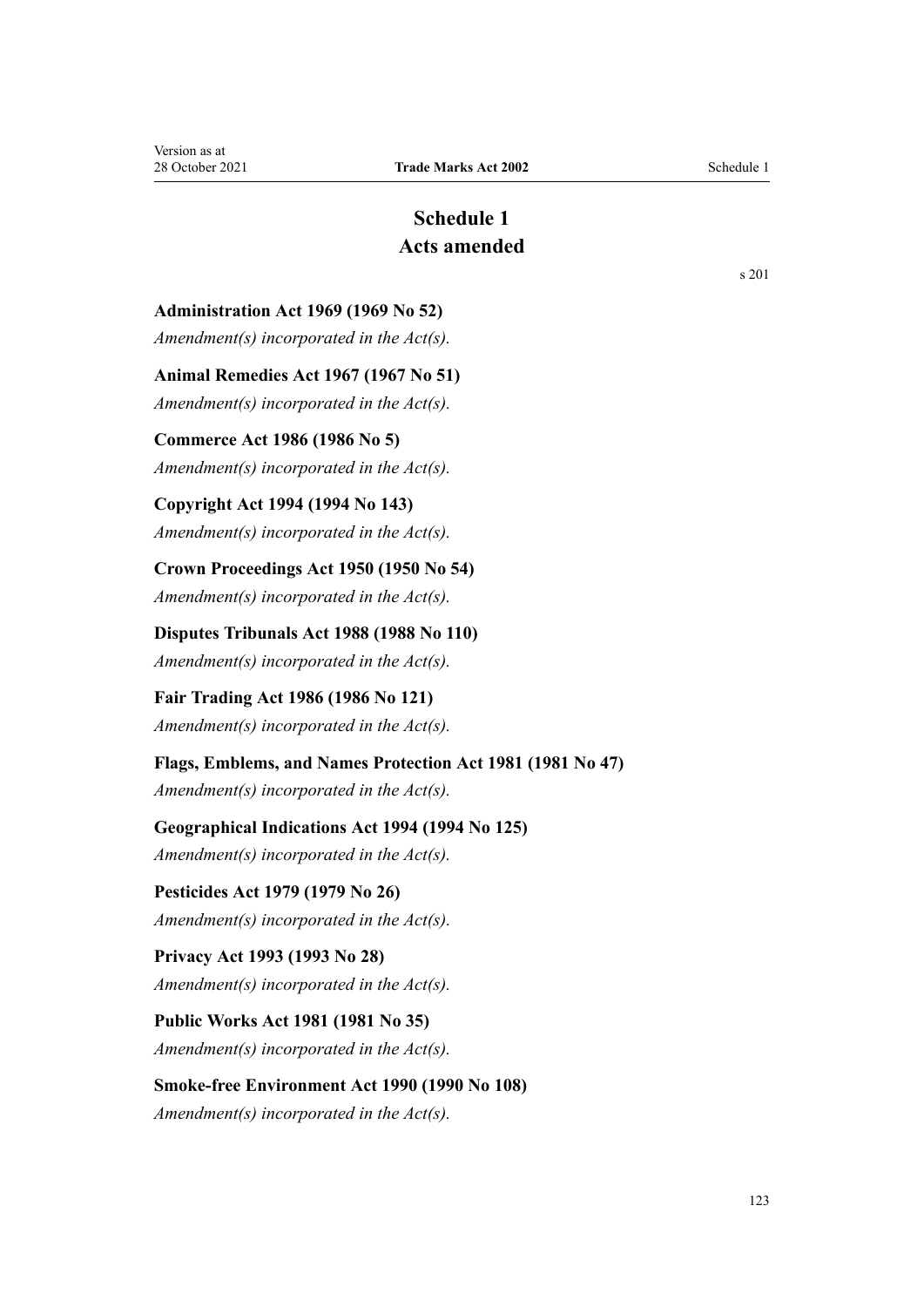# **Standards Act 1988 (1988 No 5)**

*Amendment(s) incorporated in the [Act\(s\).](http://legislation.govt.nz/pdflink.aspx?id=DLM128701)*

# **Summary Proceedings Act 1957 (1957 No 87)**

*Amendment(s) incorporated in the [Act\(s\).](http://legislation.govt.nz/pdflink.aspx?id=DLM310742)*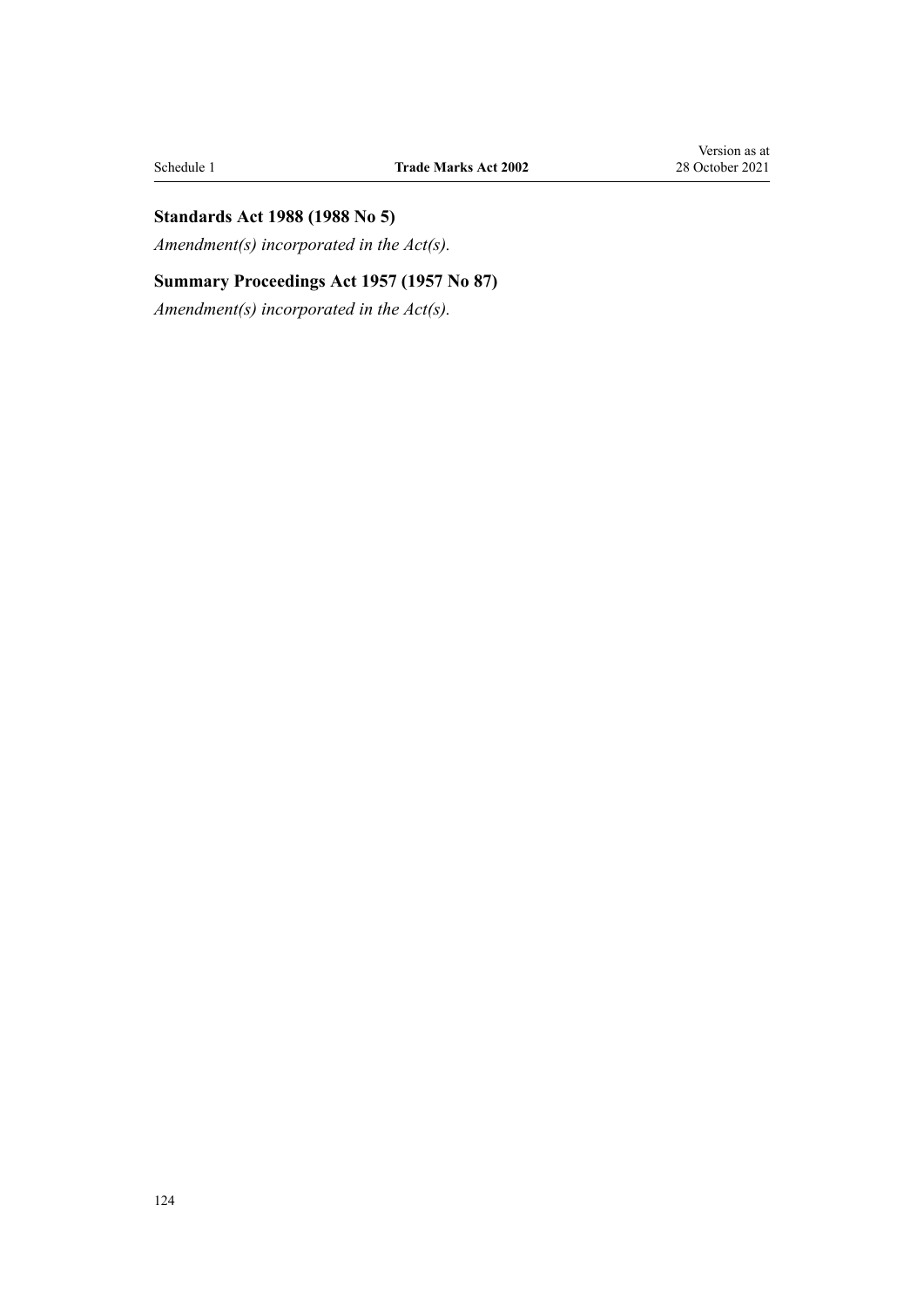## **Notes**

## *1 General*

This is a consolidation of the Trade Marks Act 2002 that incorporates the amendments made to the legislation so that it shows the law as at its stated date.

# *2 Legal status*

A consolidation is taken to correctly state, as at its stated date, the law enacted or made by the legislation consolidated and by the amendments. This presump‐ tion applies unless the contrary is shown.

[Section 78](http://legislation.govt.nz/pdflink.aspx?id=DLM7298365) of the Legislation Act 2019 provides that this consolidation, published as an electronic version, is an official version. A printed version of legis‐ lation that is produced directly from this official electronic version is also an official version.

## *3 Editorial and format changes*

The Parliamentary Counsel Office makes editorial and format changes to consolidations using the powers under [subpart 2](http://legislation.govt.nz/pdflink.aspx?id=DLM7298371) of Part 3 of the Legislation Act 2019. See also [PCO editorial conventions for consolidations](http://www.pco.govt.nz/editorial-conventions/).

## *4 Amendments incorporated in this consolidation*

Secondary Legislation Act 2021 (2021 No 7): [section 3](http://legislation.govt.nz/pdflink.aspx?id=LMS268932)

Smokefree Environments and Regulated Products (Vaping) Amendment Act 2020 (2020 No 62): sec[tion 30](http://legislation.govt.nz/pdflink.aspx?id=LMS314081)

Public Service Act 2020 (2020 No 40): [section 135](http://legislation.govt.nz/pdflink.aspx?id=LMS176959)

Regulatory Systems (Economic Development) Amendment Act 2019 (2019 No 62): [Part 13](http://legislation.govt.nz/pdflink.aspx?id=LMS85770)

Customs and Excise Act 2018 (2018 No 4): [section 443\(3\)](http://legislation.govt.nz/pdflink.aspx?id=DLM7039957)

Electronic Interactions Reform Act 2017 (2017 No 50): Part 3 [subpart 11](http://legislation.govt.nz/pdflink.aspx?id=DLM6962237)

Comprehensive and Progressive Agreement for Trans-Pacific Partnership Amendment Act 2018 (2016 No 90): [Part 10](http://legislation.govt.nz/pdflink.aspx?id=DLM6838425)

District Court Act 2016 (2016 No 49): [section 261](http://legislation.govt.nz/pdflink.aspx?id=DLM6942680)

New Zealand Business Number Act 2016 (2016 No 16): [section 41](http://legislation.govt.nz/pdflink.aspx?id=DLM6431601)

Criminal Procedure (Consequential Amendments) Regulations 2013 (SR 2013/409): [regulation 3\(1\)](http://legislation.govt.nz/pdflink.aspx?id=DLM5642106)

Patents Act 2013 (2013 No 68): [section 249](http://legislation.govt.nz/pdflink.aspx?id=DLM1419624)

Holidays (Full Recognition of Waitangi Day and ANZAC Day) Amendment Act 2013 (2013 No 19): [section 8](http://legislation.govt.nz/pdflink.aspx?id=DLM4929207)

[Trade Marks Amendment Act 2012](http://legislation.govt.nz/pdflink.aspx?id=DLM4015202) (2012 No 20)

Criminal Procedure Act 2011 (2011 No 81): [section 413](http://legislation.govt.nz/pdflink.aspx?id=DLM3360714)

[Trade Marks Amendment Act 2011](http://legislation.govt.nz/pdflink.aspx?id=DLM2290000) (2011 No 71)

Geographical Indications (Wine and Spirits) Registration Act 2006 (2006 No 60): [section 63](http://legislation.govt.nz/pdflink.aspx?id=DLM390893)

[Trade Marks Amendment Act 2005](http://legislation.govt.nz/pdflink.aspx?id=DLM362630) (2005 No 116)

[Trade Marks Amendment Act 2003](http://legislation.govt.nz/pdflink.aspx?id=DLM218843) (2003 No 100)